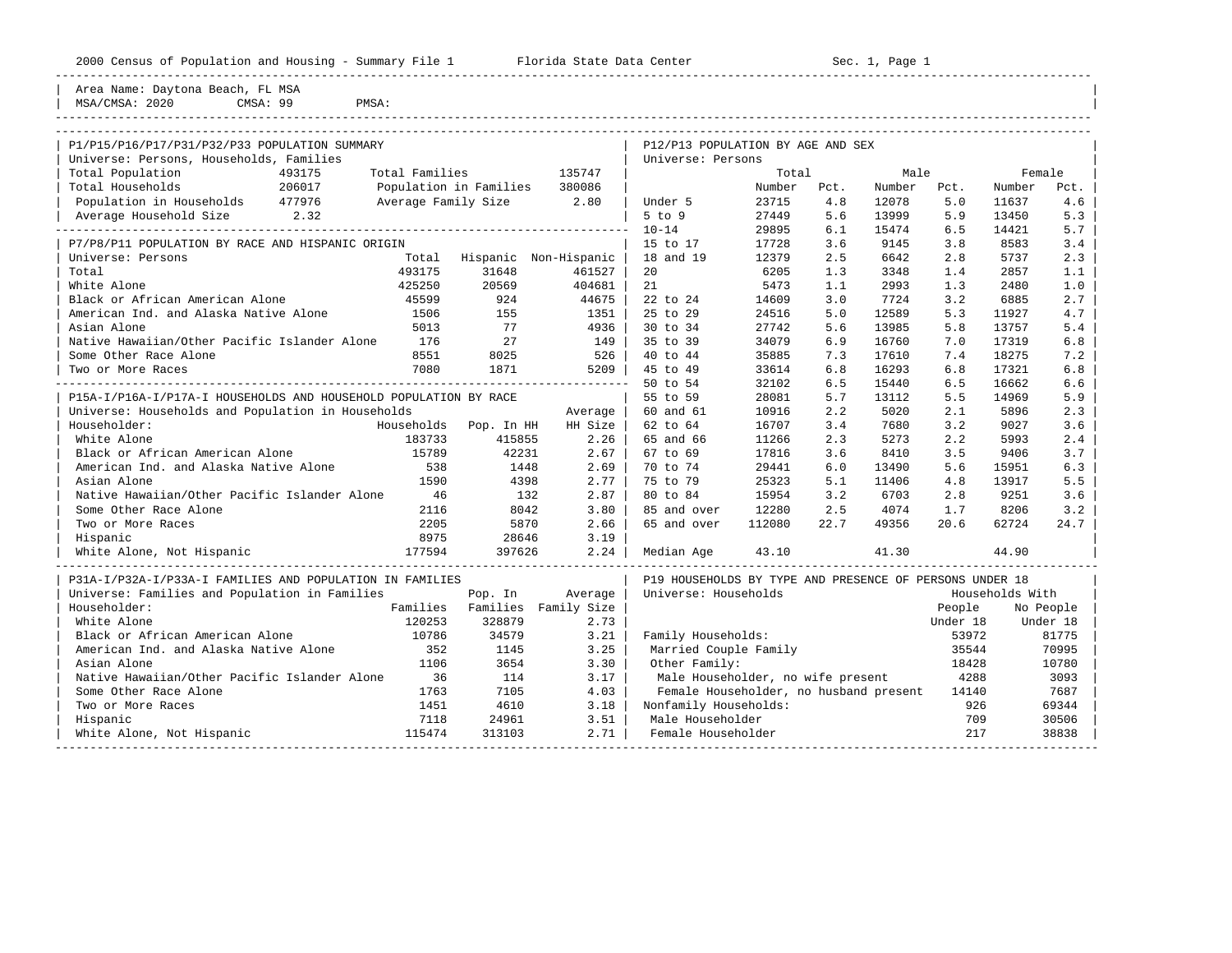----------------------------------------------------------------------------------------------------------------------------------------------------

| Area Name: Daytona Beach, FL MSA

| MSA,<br>$'CMSA$ .<br>the contract of the contract of the contract of the contract of the contract of the contract of the contract of | 2020 | QQ<br>CMSA: | DMC:<br>РМЭА. |
|--------------------------------------------------------------------------------------------------------------------------------------|------|-------------|---------------|
|                                                                                                                                      |      |             | -----         |

| P34/P35 FAMILY TYPE BY PRESENCE AND AGE  |          |                   | P27/P30 RELATIONSHIP BY HOUSEHOLD TYPE        |        |                 | P28 RELATIONSHIP BY HOUSEHOLD TYPE |        |
|------------------------------------------|----------|-------------------|-----------------------------------------------|--------|-----------------|------------------------------------|--------|
| OF OWN AND RELATED CHILDREN              |          |                   | Universe: Persons                             |        |                 | FOR THE POPULATION UNDER 18        |        |
| Universe: Families                       |          | With              |                                               |        | Total 65 & Over | Universe: Persons                  |        |
|                                          | With Own | Related           | Population in households:                     | 477976 | 107333          | Total:                             | 98787  |
|                                          |          | Children Children | In family households:                         | 390345 | 75920           | In households:                     | 98059  |
| Married couple family: 106539            |          | 106539            | Householder:                                  | 135747 | 40658           | Householder or spouse              | 98     |
| Children under 18:                       | 33159    | 35394             | Male                                          | 99763  | 34228           | Related child:                     | 95459  |
| Under 6 only                             | 7082     | 7860              | Female                                        | 35984  | 6430            | Own child:                         | 86580  |
| Under 6 and 6 to 17                      | 6464     | 7184              | Spouse                                        | 106539 | 29286           | In married couple family           | 60494  |
| 6 to 17 only                             | 19613    | 20350             | Parent                                        | 4247   | 2976            | In other family:                   |        |
| No children under 18                     | 73380    | 71145             | Child                                         | 114359 |                 | No spouse present:                 | 26086  |
| Other family:                            | 29208    | 29208             | Natural born or adopted                       | 107090 |                 | Male householder                   | 5663   |
| Male hhdr. No wife:                      | 7381     | 7381              | Step                                          | 7269   |                 | Female householder                 | 20423  |
| Children under 18:                       | 3709     | 4221              | Grandchild                                    | 8604   |                 | Other relatives:                   | 8879   |
| Under 6 only                             | 981      | 1128              | Brother or sister                             | 3696   |                 | Grandchild                         | 7046   |
| Under 6 and 6 to 17                      | 392      | 502               | Other relatives                               | 6894   | 2619            | Other relatives                    | 1833   |
| 6 to 17 only                             | 2336     | 2591              | Nonrelatives                                  | 10259  | 381             | Nonrelatives                       | 2502   |
| No children under 18                     | 3672     | 3160              | In nonfamily households:                      | 87631  | 31413           | In group quarters:                 | 728    |
| Female hhdr. No hus.:                    | 21827    | 21827             | Male householder:                             | 31215  | 8324            | Institutional                      | 523    |
| Children under 18:                       | 12058    | 14086             | Living alone                                  | 22814  | 7249            | Noninstitutional                   | 205    |
| Under 6 only                             | 2165     | 2705              | Not living alone                              | 8401   | 1075            |                                    |        |
| Under 6 and 6 to 17                      | 1835     | 2376              | Female householder:                           | 39055  | 21369           | P18 HOUSEHOLD SIZE, HOUSEHOLD TYPE |        |
| 6 to 17 only                             | 8058     | 9005              | Living alone                                  | 33369  | 20393           | AND PRESENCE OF OWN CHILDREN       |        |
| No children under 18                     | 9769     | 7741              | Not living alone                              | 5686   | 976             | Universe: Households               |        |
|                                          |          |                   | Nonrelatives                                  | 17361  | 1720            | 1-person households:               | 56183  |
|                                          |          |                   | In group quarters:                            | 15199  | 4747            | Male householder                   | 22814  |
| P21 HOUSEHOLD TYPE BY AGE OF HOUSEHOLDER |          |                   | Institutional                                 | 7819   | 3941            | Female householder                 | 33369  |
| Universe: Households                     |          |                   | Noninstitutional                              | 7380   | 806             | 2 or more person households:       | 149834 |
|                                          |          |                   |                                               |        |                 | Family households:                 | 135747 |
|                                          | Family   | Nonfamily         |                                               |        |                 | Married couple:                    | 106539 |
| Householder age: Households              |          | Households        | PCT14 HOUSEHOLDS BY SEX OF UNMARRIED PARTNERS |        |                 | With own child, under 18           | 33159  |
| 15 to 24                                 | 3556     | 4444              | Universe: Households                          |        |                 | No own child, under 18             | 73380  |
| 25 to 34                                 | 16500    | 6984              |                                               |        |                 | Other family - no spouse pres.     | 29208  |
| 35 to 44                                 | 27759    | 8706              | Unmarried partner households                  |        | 12120           | Male householder:                  | 7381   |
| 45 to 54                                 | 25739    | 10461             | Male householder and male partner             |        | 538             | With own child, under 18           | 3709   |
| 55 to 64                                 | 21535    | 9982              | Male householder and female partner           |        | 5921            | No own child. under 18             | 3672   |
| 65 to 74                                 | 23616    | 12509             | Female householder and female partner         |        | 525             | Female householder:                | 21827  |
| 75 to 84                                 | 14591    | 12585             | Female householder and male partner           |        | 5136            | With own child, under 18           | 12058  |
| 85 and over                              | 2451     | 4599              | All other households                          |        | 193897          | No own child. under 18             | 9769   |
| Total                                    | 135747   | 70270             |                                               |        |                 | Nonfamily households:              | 14087  |
|                                          |          |                   |                                               |        |                 | Male householder                   | 8401   |
|                                          |          |                   |                                               |        |                 | Female householder                 | 5686   |
|                                          |          |                   |                                               |        |                 |                                    |        |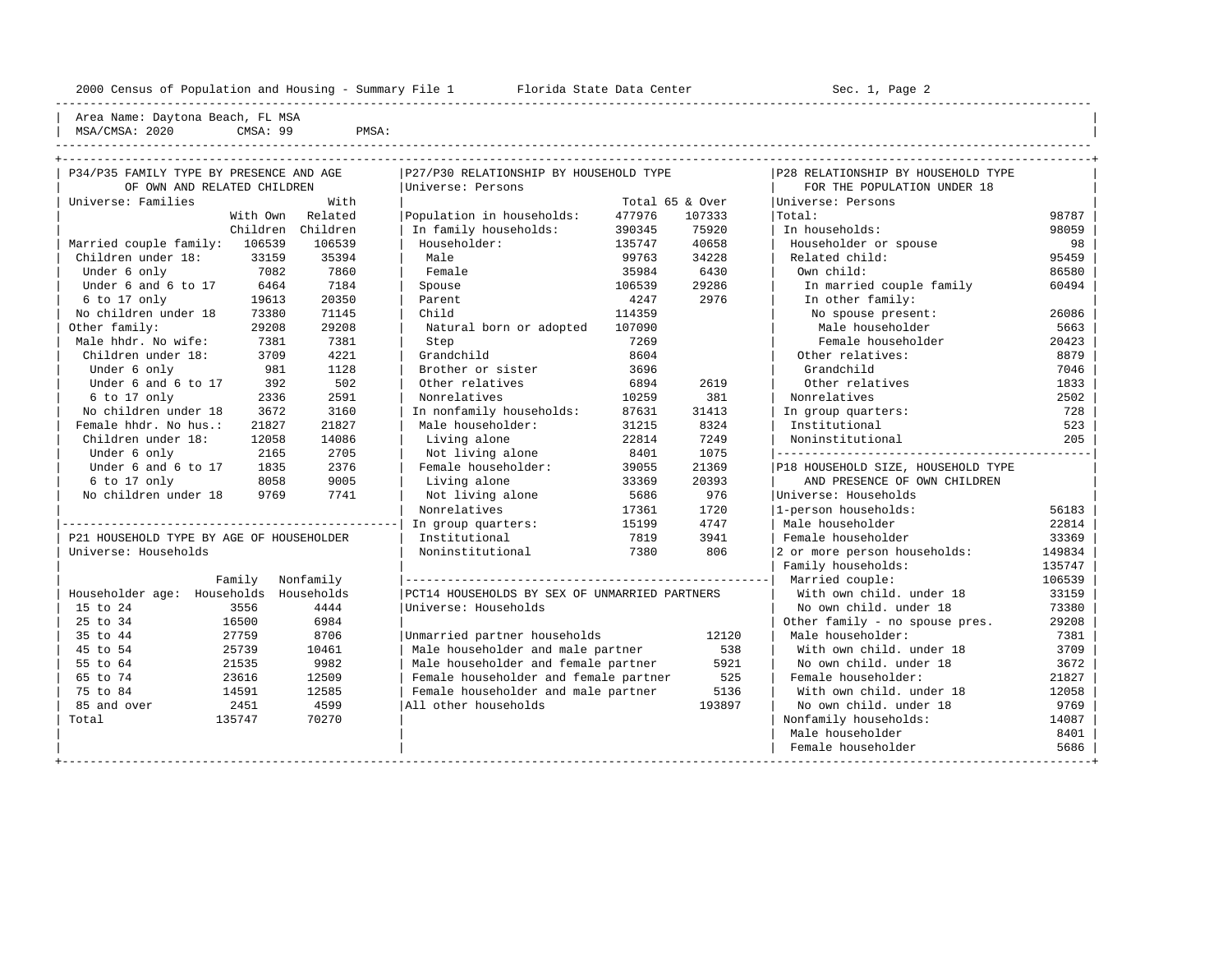| 2000<br>$- -$<br>Population and Housing<br>Census<br>ot. | Summar | Center<br>Florida<br>Dat.a<br>SL-dil. | ™aαe<br>، م7 |
|----------------------------------------------------------|--------|---------------------------------------|--------------|
| _____                                                    |        |                                       |              |

Plorida State Data Center - Sec. 1, Page 3

Area Name: Daytona Beach, FL MSA<br>MSA/CMSA: 2020 CMSA: 99

| 2020<br>MSA,<br>$\sim$<br>AGN - | a q<br>CMSA: | $\sim$ |  |           |
|---------------------------------|--------------|--------|--|-----------|
|                                 |              |        |  | --------- |

| H1/H3/H4/H5 HOUSING UNITS AND POPULATION BY TENURE        |           |                                  |                |                    |                 |                             |                 | P26/H13 HOUSEHOLD SIZE BY HOUSEHOLD TYPE |                                                   |                |                    |                 |
|-----------------------------------------------------------|-----------|----------------------------------|----------------|--------------------|-----------------|-----------------------------|-----------------|------------------------------------------|---------------------------------------------------|----------------|--------------------|-----------------|
| Universe: Housing Units and Population                    |           |                                  |                |                    |                 | Universe: Households        |                 |                                          |                                                   |                |                    |                 |
|                                                           |           |                                  |                | Average            |                 |                             |                 |                                          |                                                   |                |                    |                 |
|                                                           |           | Units Percent Population HH Size |                |                    |                 |                             |                 | Total                                    |                                                   | Family         | Nonfamily          |                 |
| Total:                                                    | 236390    |                                  |                |                    |                 | Household Size              |                 | Households Percent Households Percent    |                                                   |                | Households Percent |                 |
| Occupied:                                                 | 206017    | 100.0                            | 477976         | 2.32               | 1-Person        |                             |                 | 56183 27.3                               | N/A                                               |                | 56183              | 80.0            |
| Owner:                                                    | 156954    | 76.2                             | 368489         | 2.35               | 2-Person        |                             |                 | 84828 41.2                               |                                                   | 73019 53.8     | 11809              | 16.8            |
| Renter:                                                   | 49063     | 23.8                             | 109487         | 2.23               | 3-Person        |                             |                 | 29811 14.5                               |                                                   | 28180 20.8     | 1631               | 2.3             |
| Vacant:                                                   | 30373     | 100.0                            |                |                    | 4-Person        |                             |                 | 21302 10.3                               |                                                   | 20860 15.4     | 442                | .6              |
| For Rent                                                  | 4397      | 14.5                             |                |                    | 5-Person        |                             |                 | 8972 4.4                                 | 8847 6.5                                          |                | 125                | $\cdot$ . 2     |
| For Sale only                                             | 3234      | 10.6                             |                |                    | 6-Person        |                             |                 | 3195 1.6                                 | 3146 2.3                                          |                | 49                 | $\cdot$ 1       |
| Rented or sold,                                           |           |                                  |                |                    |                 |                             |                 | 7 or more Person 1726 .8                 |                                                   | 1695 1.2       | 31                 | $\cdot$ 0       |
| not occupied                                              | 1562      | 5.1                              |                |                    |                 |                             |                 |                                          |                                                   |                |                    |                 |
| Seasonal, recreational,                                   |           |                                  |                |                    |                 |                             |                 |                                          |                                                   |                |                    |                 |
| or occasional use                                         | 17518     | 57.7                             |                |                    |                 |                             |                 |                                          |                                                   |                |                    |                 |
| For migrant workers                                       | $\sim$ 11 | $\overline{\phantom{0}}$ .0      |                |                    |                 |                             |                 |                                          |                                                   |                |                    |                 |
| Other                                                     | 3651      | 12.0                             |                |                    |                 |                             |                 |                                          |                                                   |                |                    |                 |
|                                                           |           |                                  |                |                    |                 |                             |                 |                                          |                                                   |                |                    |                 |
| H6/H7 HOUSING UNITS BY HOUSEHOLDER'S RACE/HISPANIC ORIGIN |           |                                  |                |                    |                 |                             |                 |                                          | PCT15 NONRELATIVES BY HOUSEHOLD TYPE              |                |                    |                 |
| Universe: Occupied Housing Units                          |           |                                  |                |                    |                 |                             |                 | Universe: Nonrelatives                   |                                                   |                |                    |                 |
| Race of Householder                                       |           | Total                            |                |                    | Hispanic        | Non-Hispanic                |                 |                                          |                                                   | Family         |                    | Nonfamily       |
| Total                                                     |           | 206017 100.0                     |                |                    | 8975 100.0      | 197042 100.0                |                 | Nonrelatives                             |                                                   | Households     |                    | Households      |
| White Alone                                               |           | 183733 89.2                      |                | 6139 68.4          |                 | 177594 90.1                 |                 | Roomer or Boarder                        |                                                   | 1533           |                    | 2164            |
| Black/African American Alone                              |           | 15789 7.7                        |                |                    |                 | 15507 7.9                   |                 |                                          | Housemate or roommate                             | 1623           |                    | 5549            |
| American Ind./Alaska Native Alone 538 .3                  |           |                                  |                | $282$ 3.1<br>47 .5 |                 | 491                         | $\cdot$ 2       | Unmarried Partner                        |                                                   | 4637           |                    | 7483            |
| Asian Alone                                               |           |                                  | 1590 .8        | 16 .2              |                 | 1574                        | .8 <sup>1</sup> | Foster child                             |                                                   | 362            |                    | 106             |
| Nat Hawaiian/Other PI Alone                               |           |                                  | 46 .0          |                    | $6 \qquad 1$    | 40                          | $\cdot$ 0       |                                          | Other Nonrelatives                                | 2104           |                    | 2059            |
| Some Other Race Alone                                     |           | $2116$ 1.0                       |                |                    |                 | 1996 22.2 120               | $\cdot$ 1       |                                          |                                                   |                |                    |                 |
| Two or More Races                                         |           | 2205 1.1                         |                |                    | 489 5.4         | 1716                        | .9 <sub>2</sub> |                                          |                                                   |                |                    |                 |
|                                                           |           |                                  |                |                    |                 |                             |                 |                                          |                                                   |                |                    |                 |
| H14 HOUSING UNITS BY HOUSEHOLDER'S RACE AND TENURE        |           |                                  |                |                    |                 |                             |                 |                                          | H16 HOUSING UNITS BY HOUSEHOLDER'S AGE AND TENURE |                |                    |                 |
| Universe: Occupied Housing Units                          |           |                                  |                |                    |                 |                             |                 |                                          | Universe: Occupied Housing Units                  |                |                    |                 |
| Race of Householder                                       |           |                                  | Owner Occupied |                    | Renter Occupied |                             |                 | Age of Householder                       |                                                   | Owner Occupied |                    | Renter Occupied |
| Total                                                     |           |                                  | 156954 100.0   |                    |                 | 49063 100.0                 |                 | 15 to 24                                 | 1812                                              | 1.2            | 6188               | 12.6            |
| White Alone                                               |           |                                  | 144363         | 92.0               | 39370           | 80.2                        |                 | 25 to 34                                 | 12309                                             | 7.8            | 11175              | 22.8            |
| Black/African American Alone                              |           |                                  | 8529           | 5.4                | 7260            | 14.8                        |                 | 35 to 44                                 |                                                   | 16.5<br>25911  | 10554              | 21.5            |
| American Ind./Alaska Native Alone                         |           |                                  | 343            | $\cdot$ 2          | 195             | $\cdot$ 4                   |                 | 45 to 54                                 |                                                   | 28573<br>18.2  | 7627               | 15.5            |
| Asian Alone                                               |           |                                  | 1014           | .6                 | 576             | 1.2                         |                 | $\vert$ 55 to 64                         |                                                   | 17.3<br>27169  | 4348               | 8.9             |
| Nat Hawaiian/Other PI Alone                               |           |                                  | 28             | $\cdot$ 0          | 18              | $\overline{\phantom{0}}$ .0 |                 | 65 to 74                                 |                                                   | 20.7<br>32448  | 3677               | 7.5             |
| Some Other Race Alone                                     |           |                                  | 1267           | .8                 | 849             | 1.7                         |                 | 75 to 84                                 |                                                   | 23516<br>15.0  | 3660               | 7.5             |
| Two or More Races Alone                                   |           |                                  | 1410           | .9                 | 795             | 1.6                         |                 | 85 and Over                              |                                                   | 5216<br>3.3    | 1834               | 3.7             |
|                                                           |           |                                  |                |                    |                 |                             |                 |                                          |                                                   |                |                    |                 |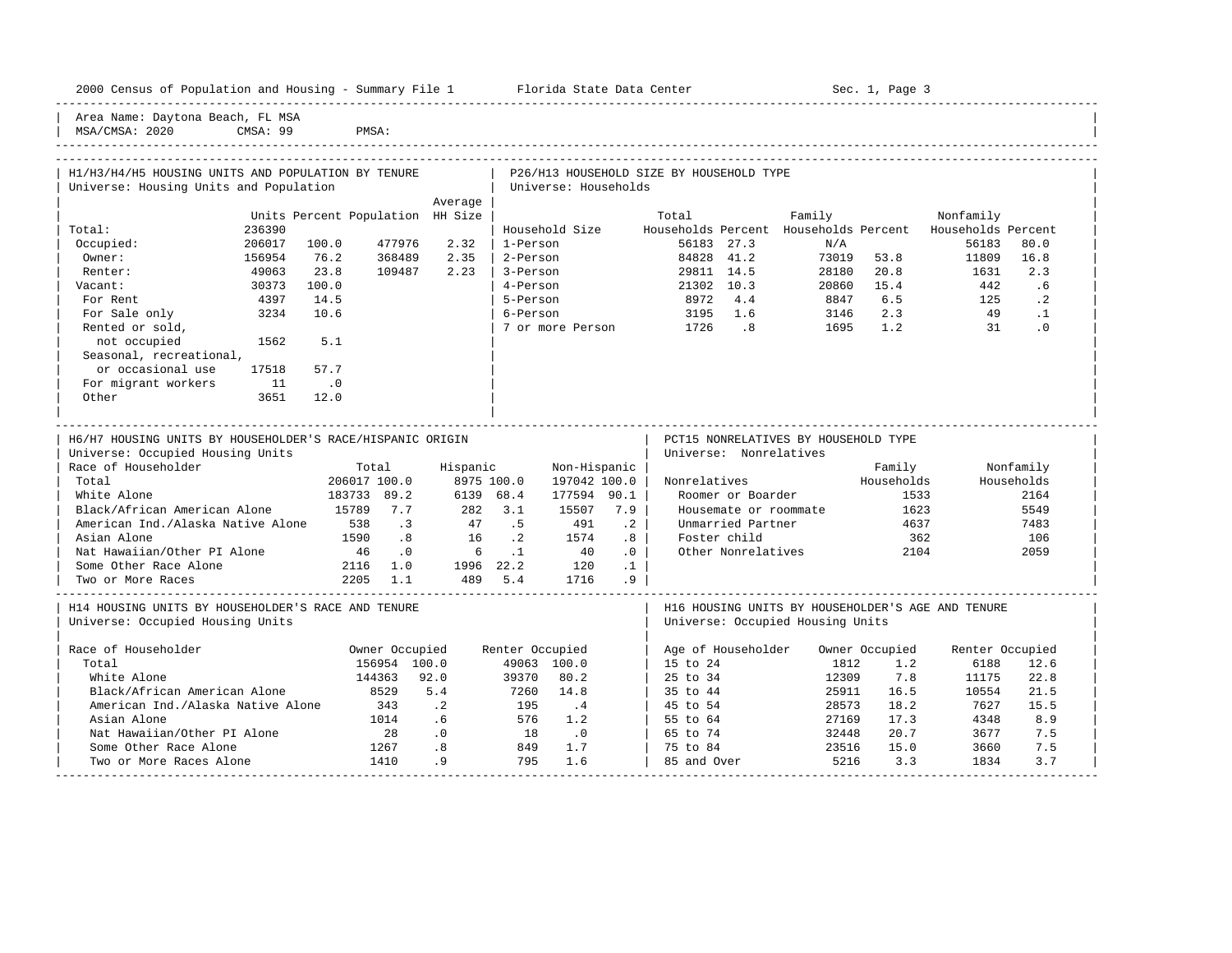| 2000<br>Population and Housing<br>File<br>Census<br>Summary<br>n. | . Florida State<br>Data Center | 900<br>Раае |
|-------------------------------------------------------------------|--------------------------------|-------------|
|                                                                   |                                |             |

2000 2000 2000 Florida State Data Center - Sec. 1, Page 1

| Area Name: Fort Myers--Cape Coral, FL MSA<br>CMSA: 99<br>MSA/CMSA: 2700<br>PMSA: |                |                          |                       |                                                         |        |      |        |          |                 |          |
|----------------------------------------------------------------------------------|----------------|--------------------------|-----------------------|---------------------------------------------------------|--------|------|--------|----------|-----------------|----------|
|                                                                                  |                |                          |                       |                                                         |        |      |        |          |                 |          |
| P1/P15/P16/P17/P31/P32/P33 POPULATION SUMMARY                                    |                |                          |                       | P12/P13 POPULATION BY AGE AND SEX                       |        |      |        |          |                 |          |
| Universe: Persons, Households, Families                                          |                |                          |                       | Universe: Persons                                       |        |      |        |          |                 |          |
| Total Population<br>440888                                                       | Total Families |                          | 127611                |                                                         | Total  |      | Male   |          | Female          |          |
| Total Households<br>188599                                                       |                | Population in Families   | 348806                |                                                         | Number | Pct. | Number | Pct.     | Number          | Pct.     |
| Population in Households 435271                                                  |                | Average Family Size 2.73 |                       | Under 5                                                 | 22970  | 5.2  | 11770  | 5.5      | 11200           | 5.0      |
| Average Household Size<br>2.31                                                   |                |                          |                       | $5$ to $9$                                              | 24224  | 5.5  | 12575  | 5.8      | 11649           | 5.2      |
|                                                                                  |                |                          |                       | $10 - 14$                                               | 25034  | 5.7  | 12786  | 5.9      | 12248           | 5.4      |
| P7/P8/P11 POPULATION BY RACE AND HISPANIC ORIGIN                                 |                |                          |                       | 15 to 17                                                | 14160  | 3.2  | 7445   | 3.5      | 6715            | 3.0      |
| Universe: Persons                                                                | Total          |                          | Hispanic Non-Hispanic | 18 and 19                                               | 8341   | 1.9  | 4381   | 2.0      | 3960            | 1.8      |
| Total                                                                            | 440888         | 42042                    | 398846                | 20                                                      | 3937   | .9   | 2033   | .9       | 1904            | .8       |
| White Alone                                                                      | 386598         | 25159                    | 361439                | 21                                                      | 3624   | .8   | 1931   | . 9      | 1693            | .8       |
| Black or African American Alone                                                  | 29035          | 1015                     | 28020                 | 22 to 24                                                | 11255  | 2.6  | 5916   | 2.7      | 5339            | 2.4      |
| American Ind. and Alaska Native Alone                                            | 1248           | 304                      | 944                   | 25 to 29                                                | 21797  | 4.9  | 11142  | 5.2      | 10655           | 4.7      |
| Asian Alone                                                                      | 3400           | 55                       | 3345                  | 30 to 34                                                | 24694  | 5.6  | 12590  | 5.8      | 12104           | 5.4      |
| Native Hawaiian/Other Pacific Islander Alone                                     | 209            | 64                       | 145                   | 35 to 39                                                | 29498  | 6.7  | 14741  | 6.8      | 14757           | 6.5      |
| Some Other Race Alone                                                            | 13545          | 12991                    | 554                   | 40 to 44                                                | 29734  | 6.7  | 14654  | 6.8      | 15080           | 6.7      |
| Two or More Races                                                                | 6853           | 2454                     | 4399                  | 45 to 49                                                | 27349  | 6.2  | 13182  | 6.1      | 14167           | 6.3      |
|                                                                                  |                |                          |                       | 50 to 54                                                | 27484  | 6.2  | 12876  | 6.0      | 14608           | 6.5      |
| P15A-I/P16A-I/P17A-I HOUSEHOLDS AND HOUSEHOLD POPULATION BY RACE                 |                |                          |                       | 55 to 59                                                | 26820  | 6.1  | 12526  | 5.8      | 14294           | 6.3      |
| Universe: Households and Population in Households                                |                |                          | Average               | 60 and 61                                               | 10887  | 2.5  | 4921   | 2.3      | 5966            | 2.6      |
| Householder:                                                                     | Households     | Pop. In HH               | HH Size               | 62 to 64                                                | 16969  | 3.8  | 8035   | 3.7      | 8934            | 4.0      |
| White Alone                                                                      | 172326         | 383291                   | 2.22                  | 65 and 66                                               | 11443  | 2.6  | 5524   | 2.6      | 5919            | 2.6      |
| Black or African American Alone                                                  | 9356           | 28254                    | 3.02                  | 67 to 69                                                | 18478  | 4.2  | 8889   | 4.1      | 9589            | 4.3      |
| American Ind. and Alaska Native Alone                                            | 428            | 1243                     | 2.90                  | 70 to 74                                                | 30642  | 7.0  | 14772  | 6.9      | 15870           | 7.0      |
| Asian Alone                                                                      | 1047           | 2962                     | 2.83                  | 75 to 79                                                | 25148  | 5.7  | 11828  | 5.5      | 13320           | 5.9      |
| Native Hawaiian/Other Pacific Islander Alone                                     | 58             | 177                      | 3.05                  | 80 to 84                                                | 15482  | 3.5  | 6956   | 3.2      | 8526            | 3.8      |
| Some Other Race Alone                                                            | 3384           | 13216                    | 3.91                  | 85 and over                                             | 10918  | 2.5  | 4031   | 1.9      | 6887            | 3.1      |
| Two or More Races                                                                | 2000           | 6128                     | 3.06                  | 65 and over                                             | 112111 | 25.4 | 52000  | 24.1     | 60111           | 26.7     |
| Hispanic                                                                         | 11260          | 40152                    | 3.57                  |                                                         |        |      |        |          |                 |          |
| White Alone, Not Hispanic                                                        | 165337         | 359688                   | 2.18                  | Median Age                                              | 45.20  |      | 43.50  |          | 46.90           |          |
| P31A-I/P32A-I/P33A-I FAMILIES AND POPULATION IN FAMILIES                         |                |                          |                       | P19 HOUSEHOLDS BY TYPE AND PRESENCE OF PERSONS UNDER 18 |        |      |        |          |                 |          |
| Universe: Families and Population in Families                                    |                | Pop. In                  | Average               | Universe: Households                                    |        |      |        |          | Households With |          |
| Householder:                                                                     | Families       |                          | Families Family Size  |                                                         |        |      |        | People   | No People       |          |
| White Alone                                                                      | 115435         | 305153                   | 2.64                  |                                                         |        |      |        | Under 18 |                 | Under 18 |
| Black or African American Alone                                                  | 6856           | 24073                    | 3.51                  | Family Households:                                      |        |      |        | 45959    |                 | 81652    |
| American Ind. and Alaska Native Alone                                            | 309            | 1009                     | 3.27                  | Married Couple Family                                   |        |      |        | 30853    |                 | 73840    |
| Asian Alone                                                                      | 772            | 2498                     | 3.24                  | Other Family:                                           |        |      |        | 15106    |                 | 7812     |
| Native Hawaiian/Other Pacific Islander Alone                                     | 42             | 138                      | 3.29                  | Male Householder, no wife present                       |        |      |        | 3984     |                 | 2607     |
| Some Other Race Alone                                                            | 2771           | 11002                    | 3.97                  | Female Householder, no husband present                  |        |      |        | 11122    |                 | 5205     |
| Two or More Races                                                                | 1426           | 4933                     | 3.46                  | Nonfamily Households:                                   |        |      |        | 857      |                 | 60131    |
| Hispanic                                                                         | 8895           | 33185                    | 3.73                  | Male Householder                                        |        |      |        | 681      |                 | 26402    |
| White Alone, Not Hispanic                                                        | 110003         | 285671                   | 2.60                  | Female Householder                                      |        |      |        | 176      |                 | 33729    |

-----------------------------------------------------------------------------------------------------------------------------------------------------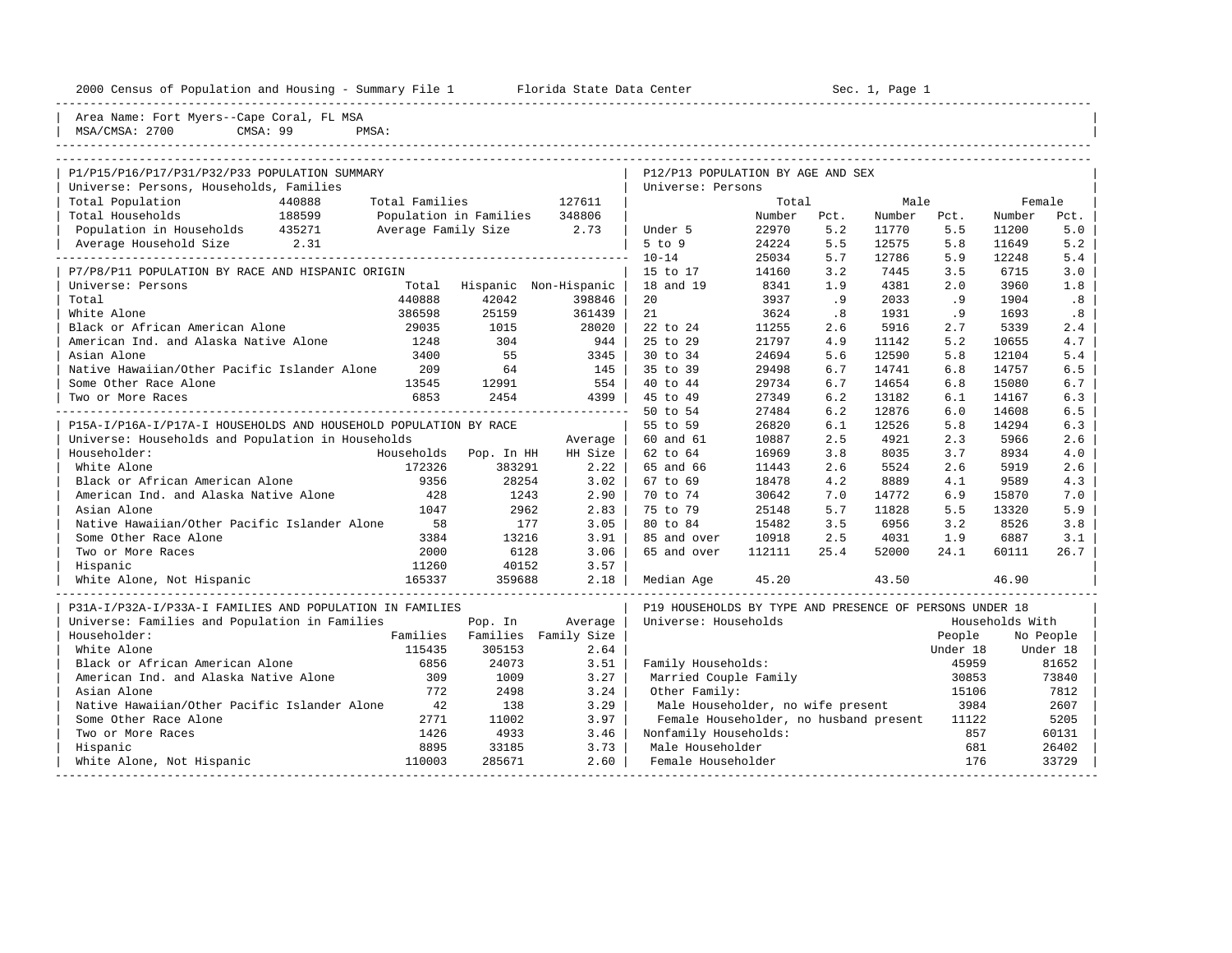----------------------------------------------------------------------------------------------------------------------------------------------------

| Area Name<br>Fort<br>the contract of the contract of the contract of the contract of the contract of the contract of the contract of                  | Coral<br>Cape<br>Mysore | FL MSA |  |
|-------------------------------------------------------------------------------------------------------------------------------------------------------|-------------------------|--------|--|
| 2700<br>1010<br>MSA,<br>$\sim$ 191<br>the contract of the contract of the contract of the contract of the contract of the contract of the contract of | CMSA: 99                | PMSA   |  |
|                                                                                                                                                       |                         |        |  |

| P34/P35 FAMILY TYPE BY PRESENCE AND AGE  |          |                   | P27/P30 RELATIONSHIP BY HOUSEHOLD TYPE        |        |                 | P28 RELATIONSHIP BY HOUSEHOLD TYPE  |        |
|------------------------------------------|----------|-------------------|-----------------------------------------------|--------|-----------------|-------------------------------------|--------|
| OF OWN AND RELATED CHILDREN              |          |                   | Universe: Persons                             |        |                 | FOR THE POPULATION UNDER 18         |        |
| Universe: Families                       |          | With              |                                               |        | Total 65 & Over | Universe: Persons                   |        |
|                                          | With Own | Related           | Population in households:                     | 435271 | 109076          | Total:                              | 86388  |
|                                          |          | Children Children | In family households:                         | 358572 | 80688           | In households:                      | 86146  |
| Married couple family: 104693            |          | 104693            | Householder:                                  | 127611 | 42950           | Householder or spouse               | 117    |
| Children under 18:                       | 29094    | 30731             | Male                                          | 97837  | 37441           | Related child:                      | 83860  |
| Under 6 only                             | 6776     | 7292              | Female                                        | 29774  | 5509            | Own child:                          | 76876  |
| Under 6 and 6 to 17                      | 6070     | 6645              | Spouse                                        | 104693 | 32949           | In married couple family            | 54206  |
| $6$ to $17$ only                         | 16248    | 16794             | Parent                                        | 3507   | 2420            | In other family:                    |        |
| No children under 18                     | 75599    | 73962             | Child                                         | 96711  |                 | No spouse present:                  | 22670  |
| Other family:                            | 22918    | 22918             | Natural born or adopted                       | 90826  |                 | Male householder                    | 5577   |
| Male hhdr. No wife:                      | 6591     | 6591              | Step                                          | 5885   |                 | Female householder                  | 17093  |
| Children under 18:                       | 3484     | 3924              | Grandchild                                    | 6283   |                 | Other relatives:                    | 6984   |
| Under 6 only                             | 1003     | 1099              | Brother or sister                             | 3672   |                 | Grandchild                          | 5264   |
| Under 6 and 6 to 17                      | 493      | 607               | Other relatives                               | 6329   | 2063            | Other relatives                     | 1720   |
| 6 to 17 only                             | 1988     | 2218              | Nonrelatives                                  | 9766   | 306             | Nonrelatives                        | 2169   |
| No children under 18                     | 3107     | 2667              | In nonfamily households:                      | 76699  | 28388           | In group quarters:                  | 242    |
| Female hhdr. No hus.:                    | 16327    | 16327             | Male householder:                             | 27083  | 8033            | Institutional                       | 158    |
| Children under 18:                       | 9662     | 11080             | Living alone                                  | 19583  | 6937            | Noninstitutional                    | 84     |
| Under 6 only                             | 2018     | 2422              | Not living alone                              | 7500   | 1096            | ___________________________________ |        |
| Under 6 and 6 to 17                      | 1608     | 2090              | Female householder:                           | 33905  | 18633           | P18 HOUSEHOLD SIZE, HOUSEHOLD TYPE  |        |
| $6$ to $17$ only                         | 6036     | 6568              | Living alone                                  | 29017  | 17769           | AND PRESENCE OF OWN CHILDREN        |        |
| No children under 18                     | 6665     | 5247              | Not living alone                              | 4888   | 864             | Universe: Households                |        |
|                                          |          |                   | Nonrelatives                                  | 15711  | 1722            | 1-person households:                | 48600  |
|                                          |          |                   | In group quarters:                            | 5617   | 3035            | Male householder                    | 19583  |
| P21 HOUSEHOLD TYPE BY AGE OF HOUSEHOLDER |          |                   | Institutional                                 | 4188   | 2697            | Female householder                  | 29017  |
| Universe: Households                     |          |                   | Noninstitutional                              | 1429   | 338             | 2 or more person households:        | 139999 |
|                                          |          |                   |                                               |        |                 | Family households:                  | 127611 |
|                                          | Family   | Nonfamily         |                                               |        |                 | Married couple:                     | 104693 |
| Householder age: Households Households   |          |                   | PCT14 HOUSEHOLDS BY SEX OF UNMARRIED PARTNERS |        |                 | With own child, under 18            | 29094  |
| 15 to 24                                 | 3444     | 2664              | Universe: Households                          |        |                 | No own child, under 18              | 75599  |
| 25 to 34                                 | 15181    | 6202              |                                               |        |                 | Other family - no spouse pres.      | 22918  |
| 35 to 44                                 | 23747    | 7786              | Unmarried partner households                  |        | 10898           | Male householder:                   | 6591   |
| 45 to 54                                 | 20956    | 8813              | Male householder and male partner             |        | 588             | With own child, under 18            | 3484   |
| 55 to 64                                 | 21333    | 8857              | Male householder and female partner           |        | 5488            | No own child, under 18              | 3107   |
| 65 to 74                                 | 25259    | 11205             | Female householder and female partner         |        | 485             | Female householder:                 | 16327  |
| 75 to 84                                 | 15170    | 11329             | Female householder and male partner           |        | 4337            | With own child, under 18            | 9662   |
| 85 and over                              | 2521     | 4132              | All other households                          |        | 177701          | No own child, under 18              | 6665   |
| Total                                    | 127611   | 60988             |                                               |        |                 | Nonfamily households:               | 12388  |
|                                          |          |                   |                                               |        |                 | Male householder                    | 7500   |
|                                          |          |                   |                                               |        |                 | Female householder                  | 4888   |
|                                          |          |                   |                                               |        |                 |                                     |        |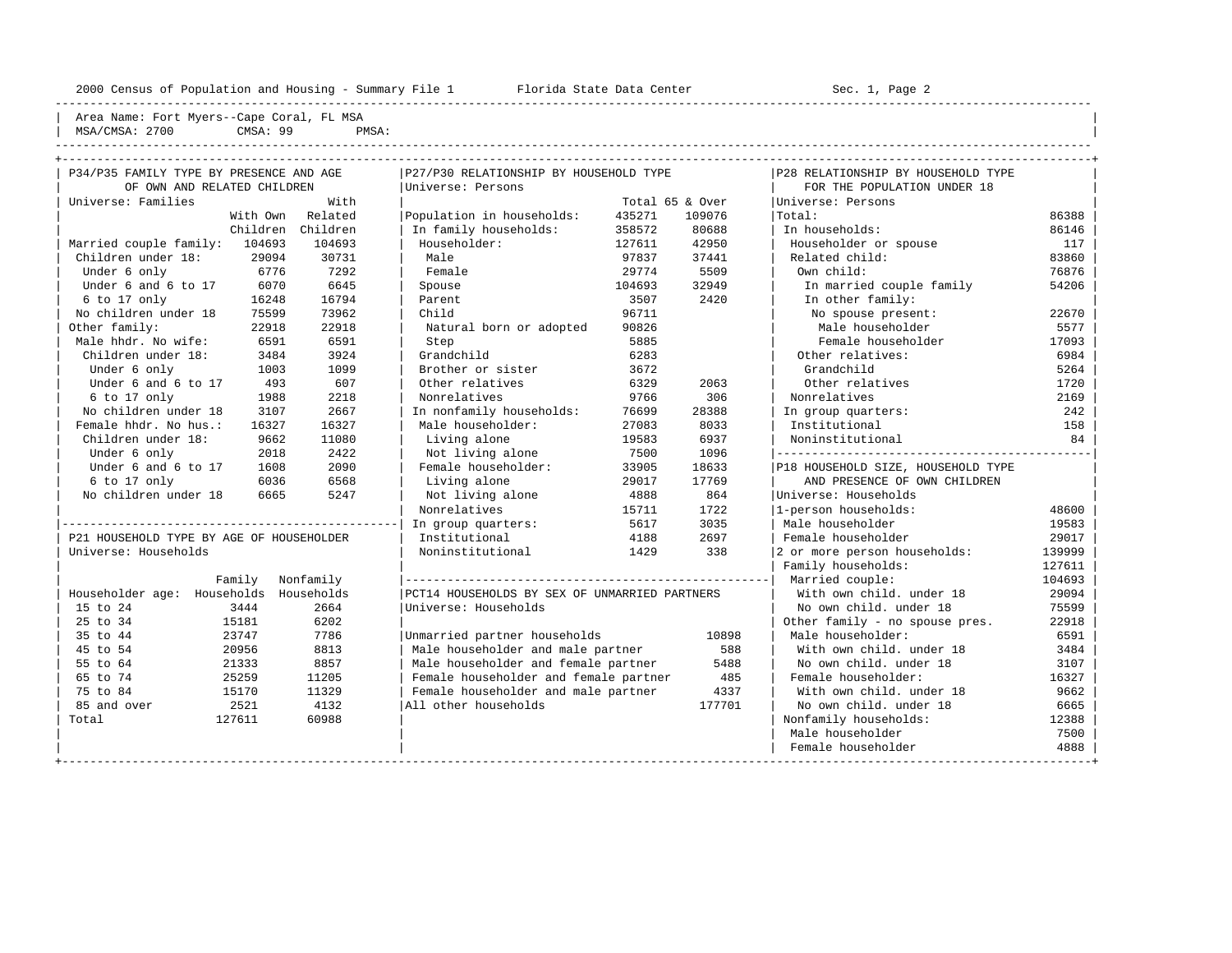----------------------------------------------------------------------------------------------------------------------------------------------------- Area Name: Fort Myers--Cape Coral, FL MSA MSA/CMSA: 2700 CMSA: 99 PMSA: ----------------------------------------------------------------------------------------------------------------------------------------------------- | H1/H3/H4/H5 HOUSING UNITS AND POPULATION BY TENURE | P26/H13 HOUSEHOLD SIZE BY HOUSEHOLD TYPE | Universe: Housing Units and Population | Universe: Households | Average | Average | Average | Average | Average | Average | Average | Average | Average | Average | Average | Average | Average | Average | Average | Average | Average | Average | Average | Average | Average | Average | Units Percent Population HH Size | Total Family Nonfamily Nonfamily | Total: 245405 | Household Size Households Percent Households Percent Households Percent | | Occupied: 188599 100.0 435271 2.31 | 1-Person 48600 25.8 N/A 48600 79.7 | | Owner: 144245 76.5 329740 2.29 | 2-Person 85321 45.2 74943 58.7 10378 17.0 | | Renter: 44354 23.5 105531 2.38 | 3-Person 23832 12.6 22581 17.7 1251 2.1 | | Vacant: 56806 100.0 | 4-Person 17995 9.5 17546 13.7 449 .7 | | For Rent 7937 14.0 | 5-Person 8037 4.3 7855 6.2 182 .3 | | For Sale only 3990 7.0 | 6-Person 2969 1.6 2895 2.3 | Rented or sold, | 7 or more Person 1845 1.0 1791 1.4 54 .1 | not occupied 1966 3.5 Seasonal, recreational, or occasional use 39502 69.5 For migrant workers 84 .1 | Other 3327 5.9 | | | | | ----------------------------------------------------------------------------------------------------------------------------------------------------- | H6/H7 HOUSING UNITS BY HOUSEHOLDER'S RACE/HISPANIC ORIGIN | PCT15 NONRELATIVES BY HOUSEHOLD TYPE | Universe: Occupied Housing Units | Universe: Nonrelatives | Universe: Nonrelatives Provided a model of Householder and Total Hispanic Mon-Hispanic | Family Nonfamily Nonfamily Nonfamily<br>Total 188599 100.0 11260 100.0 177339 100.0 | Nonrelatives Households Households | Total 188599 100.0 11260 100.0 177339 100.0 | Nonrelatives Households Households | | White Alone 172326 91.4 6989 62.1 165337 93.2 | Roomer or Boarder 1365 2058 | | Black/African American Alone | 1999, 1999, 1999, 1999, 1999, 1998, 1998, 1998, 1999, 1999, 1999, 1999, 1999, 1<br>| Black/African American Alone | 9356 5.0 272 2.4 9084 5.1 | Housemate or roommate | 1803 | 1803 | American Ind./Alaska Native Alone 428 .2 65 .6 363 .2 | Unmarried Partner 4060 6838 | | Asian Alone 1047 .6 14 .1 1033 .6 | Foster child 238 52 | | Nat Hawaiian/Other PI Alone 58 .0 15 .1 43 .0 | Other Nonrelatives 2300 2146 | | Some Other Race Alone 3384 1.8 3278 29.1 106 .1 | | | Two or More Races 2000 1.1 627 5.6 1373 .8 | | ----------------------------------------------------------------------------------------------------------------------------------------------------- H14 HOUSING UNITS BY HOUSEHOLDER'S RACE AND TENURE | Universe: Occupied Housing Units | Universe: Occupied Housing Units | | | | Race of Householder **Southern Commediate Commediate Renter Occupied** Renter Occupied Renter Occupied Renter Occupied 105 1914 100.0 125 100.0 144354 100.0 | 15 to 24 1367 .9 1367 .9 4741<br>116530 136169 94.4 136157 81.5 | 25 to 34 10630 7.4 10753 24.2 | White Alone 136169 94.4 36157 81.5 | 25 to 34 10630 7.4 10753 24.2 | | Black/African American Alone 4480 3.1 4876 11.0 | 35 to 44 21216 14.7 10317 23.3 | | American Ind./Alaska Native Alone 263 .2 165 .4 | 45 to 54 22940 15.9 6829 15.4 | | Asian Alone 690 .5 357 .8 | 55 to 64 26188 18.2 4002 9.0 | 12 1314 Nat Hawaiian/Other PI Alone 30 .0 28 .1 | 65 to 74 33322 23.1 3142 7.1<br>
1236 1.1 1858 1.2 | 75 to 84 23509 16.3 2990 6.7<br>
1236 1580 16.3 2990 5.7 1580 16.7 .8 913 2.1 | 85 and Over 5073 3.5 1580 3.6 | Some Other Race Alone 1526 1.1 1858 4.2 | 75 to 84 23509 16.3 2990 6.7 |

| Two or More Races Alone 1087 .8 913 2.1 | 85 and Over 5073 3.5 1580 3.6 | -----------------------------------------------------------------------------------------------------------------------------------------------------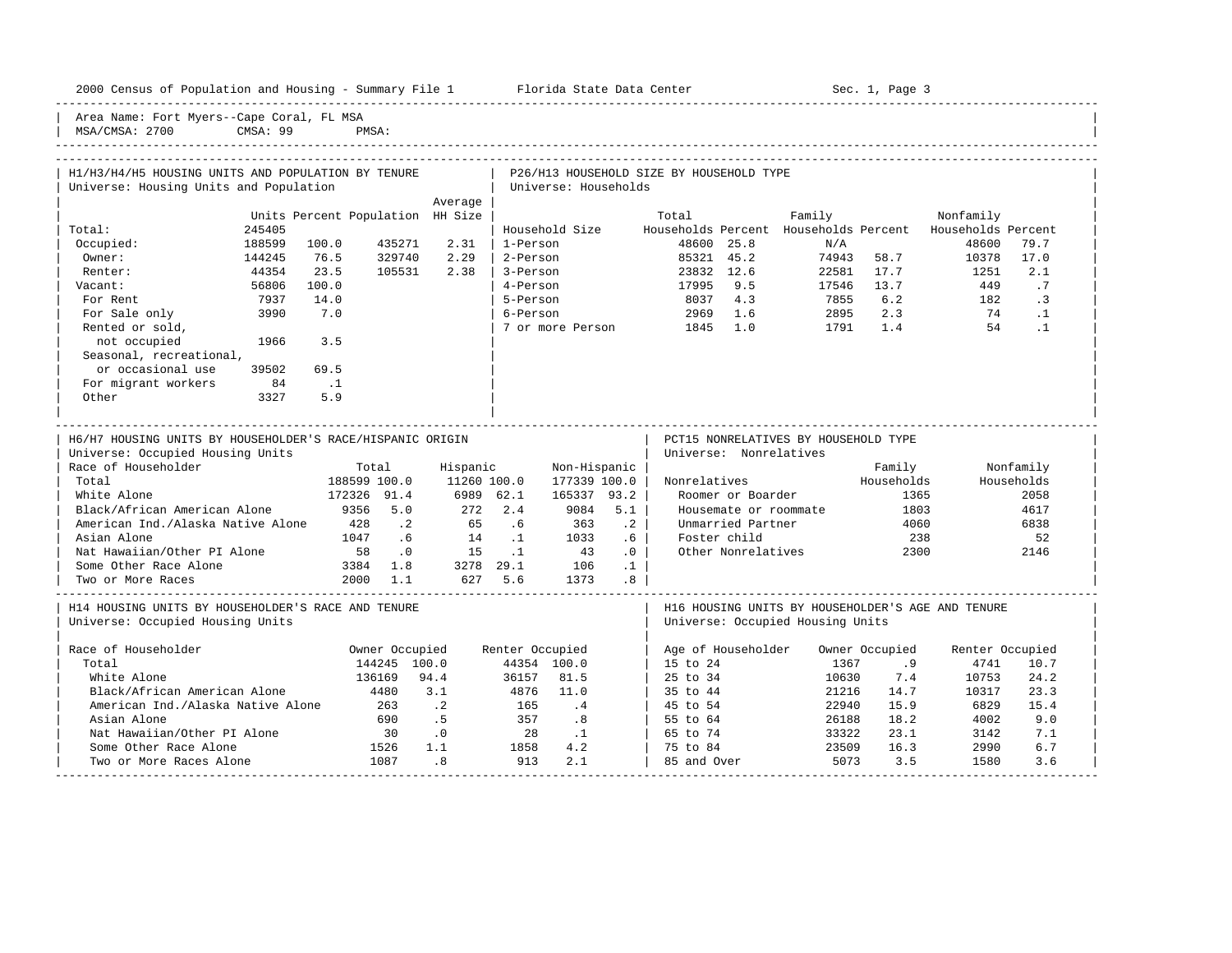|  |  |  | 2000 Census of Population and Housing - Summary File |  |  |  |  |  |
|--|--|--|------------------------------------------------------|--|--|--|--|--|
|--|--|--|------------------------------------------------------|--|--|--|--|--|

e 1 1000 Florida State Data Center - Sec. 1, Page 1

| --------------------------------------<br>Area Name: Fort Pierce--Port St. Lucie, FL MSA |                        |            |                        |                                                         |        |      |        |          |                 |           |
|------------------------------------------------------------------------------------------|------------------------|------------|------------------------|---------------------------------------------------------|--------|------|--------|----------|-----------------|-----------|
| MSA/CMSA: 2710<br>CMSA: 99                                                               | PMSA:                  |            |                        |                                                         |        |      |        |          |                 |           |
|                                                                                          |                        |            |                        |                                                         |        |      |        |          |                 |           |
| P1/P15/P16/P17/P31/P32/P33 POPULATION SUMMARY                                            |                        |            |                        | P12/P13 POPULATION BY AGE AND SEX                       |        |      |        |          |                 |           |
| Universe: Persons, Households, Families                                                  |                        |            |                        | Universe: Persons                                       |        |      |        |          |                 |           |
| Total Population<br>319426                                                               | Total Families         |            | 90452                  |                                                         | Total  |      | Male   |          | Female          |           |
| Total Households<br>132221                                                               | Population in Families |            | 254564                 |                                                         | Number | Pct. | Number | Pct.     | Number          | Pct.      |
| Population in Households 313358                                                          | Average Family Size    |            | 2.81                   | Under 5                                                 | 16349  | 5.1  | 8366   | 5.4      | 7983            | 4.9       |
| 2.37<br>Average Household Size                                                           |                        |            |                        | $5$ to $9$                                              | 19224  | 6.0  | 9797   | 6.3      | 9427            | 5.8       |
|                                                                                          |                        |            |                        | $10 - 14$                                               | 20330  | 6.4  | 10536  | 6.7      | 9794            | 6.0       |
| P7/P8/P11 POPULATION BY RACE AND HISPANIC ORIGIN                                         |                        |            |                        | 15 to 17                                                | 11303  | 3.5  | 5799   | 3.7      | 5504            | 3.4       |
| Universe: Persons                                                                        | Total                  |            | Hispanic Non-Hispanic  | 18 and 19                                               | 6314   | 2.0  | 3361   | 2.2      | 2953            | 1.8       |
| Total                                                                                    | 319426                 | 25239      | 294187                 | 20                                                      | 2849   | .9   | 1587   | 1.0      | 1262            | .8        |
| White Alone                                                                              | 266416                 | 14907      | 251509                 | 21                                                      | 2673   | .8   | 1477   | .9       | 1196            | .7        |
| Black or African American Alone                                                          | 36387                  | 757        | 35630                  | 22 to 24                                                | 7605   | 2.4  | 4000   | 2.6      | 3605            | 2.2       |
| American Ind. and Alaska Native Alone                                                    | 846                    | 243        | 603                    | $25$ to $29$                                            | 14286  | 4.5  | 7271   | 4.7      | 7015            | 4.3       |
| Asian Alone                                                                              | 2585                   | 37         | 2548                   | 30 to 34                                                | 17433  | 5.5  | 8756   | 5.6      | 8677            | 5.3       |
| Native Hawaiian/Other Pacific Islander Alone                                             | 224                    | 125        | 99                     | 35 to 39                                                | 22415  | 7.0  | 11152  | 7.1      | 11263           | 6.9       |
| Some Other Race Alone                                                                    | 8018                   | 7654       | 364                    | 40 to 44                                                | 23262  | 7.3  | 11561  | 7.4      | 11701           | 7.2       |
| Two or More Races                                                                        | 4950                   | 1516       | $3434$                 | 45 to 49                                                | 20707  | 6.5  | 10296  | 6.6      | 10411           | 6.4       |
|                                                                                          |                        |            | ---------------------- | 50 to 54                                                | 19492  | 6.1  | 9481   | 6.1      | 10011           | 6.1       |
| P15A-I/P16A-I/P17A-I HOUSEHOLDS AND HOUSEHOLD POPULATION BY RACE                         |                        |            |                        | 55 to 59                                                | 17754  | 5.6  | 8197   | 5.2      | 9557            | 5.9       |
| Universe: Households and Population in Households                                        |                        |            | Average                | 60 and 61                                               | 6955   | 2.2  | 3168   | 2.0      | 3787            | 2.3       |
| Householder:                                                                             | Households             | Pop. In HH | HH Size                | 62 to 64                                                | 10936  | 3.4  | 5112   | 3.3      | 5824            | 3.6       |
| White Alone                                                                              | 116410                 | 263149     | 2.26                   | 65 and 66                                               | 7732   | 2.4  | 3639   | 2.3      | 4093            | 2.5       |
| Black or African American Alone                                                          | 11560                  | 34652      | $3.00$                 | 67 to 69                                                | 12571  | 3.9  | 6007   | 3.8      | 6564            | 4.0       |
| American Ind. and Alaska Native Alone                                                    | 258                    | 797        | 3.09                   | 70 to 74                                                | 21362  | 6.7  | 10120  | 6.5      | 11242           | 6.9       |
| Asian Alone                                                                              | 770                    | 2337       | 3.04                   | 75 to 79                                                | 18593  | 5.8  | 8588   | 5.5      | 10005           | 6.1       |
| Native Hawaiian/Other Pacific Islander Alone                                             | 45                     | 193        | 4.29                   | 80 to 84                                                | 11393  | 3.6  | 5134   | 3.3      | 6259            | 3.8       |
| Some Other Race Alone                                                                    | 1751                   | 7758       | 4.43                   | 85 and over                                             | 7888   | 2.5  | 2906   | 1.9      | 4982            | 3.1       |
| Two or More Races                                                                        | 1427                   | 4472       | 3.13                   | 65 and over                                             | 79539  | 24.9 | 36394  | 23.3     | 43145           | 26.5      |
| Hispanic                                                                                 | 6433                   | 23972      | 3.73                   |                                                         |        |      |        |          |                 |           |
| White Alone, Not Hispanic                                                                | 112308                 | 249282     | 2.22                   | Median Age                                              | 44.00  |      | 42.60  |          | 45.50           |           |
| P31A-I/P32A-I/P33A-I FAMILIES AND POPULATION IN FAMILIES                                 |                        |            |                        | P19 HOUSEHOLDS BY TYPE AND PRESENCE OF PERSONS UNDER 18 |        |      |        |          |                 |           |
| Universe: Families and Population in Families                                            |                        | Pop. In    | Average                | Universe: Households                                    |        |      |        |          | Households With |           |
| Householder:                                                                             | Families               |            | Families Family Size   |                                                         |        |      |        | People   |                 | No People |
| White Alone                                                                              | 78697                  | 212152     | 2.70                   |                                                         |        |      |        | Under 18 |                 | Under 18  |
| Black or African American Alone                                                          | 8385                   | 29343      | 3.50                   | Family Households:                                      |        |      |        | 35161    |                 | 55291     |
| American Ind. and Alaska Native Alone                                                    | 178                    | 615        | 3.46                   | Married Couple Family                                   |        |      |        | 23647    |                 | 49288     |
| Asian Alone                                                                              | 610                    | 2073       | 3.40                   | Other Family:                                           |        |      |        | 11514    |                 | 6003      |
| Native Hawaiian/Other Pacific Islander Alone                                             | 40                     | 166        | 4.15                   | Male Householder, no wife present                       |        |      |        | 2938     |                 | 1967      |
| Some Other Race Alone                                                                    | 1503                   | 6541       | 4.35                   | Female Householder, no husband present                  |        |      |        | 8576     |                 | 4036      |
| Two or More Races                                                                        | 1039                   | 3674       | 3.54                   | Nonfamily Households:                                   |        |      |        | 583      |                 | 41186     |
| Hispanic                                                                                 | 5213                   | 20158      | 3.87                   | Male Householder                                        |        |      |        | 472      |                 | 17758     |
| White Alone, Not Hispanic                                                                | 75456                  | 200475     | 2.66                   | Female Householder                                      |        |      |        | 111      |                 | 23428     |

-----------------------------------------------------------------------------------------------------------------------------------------------------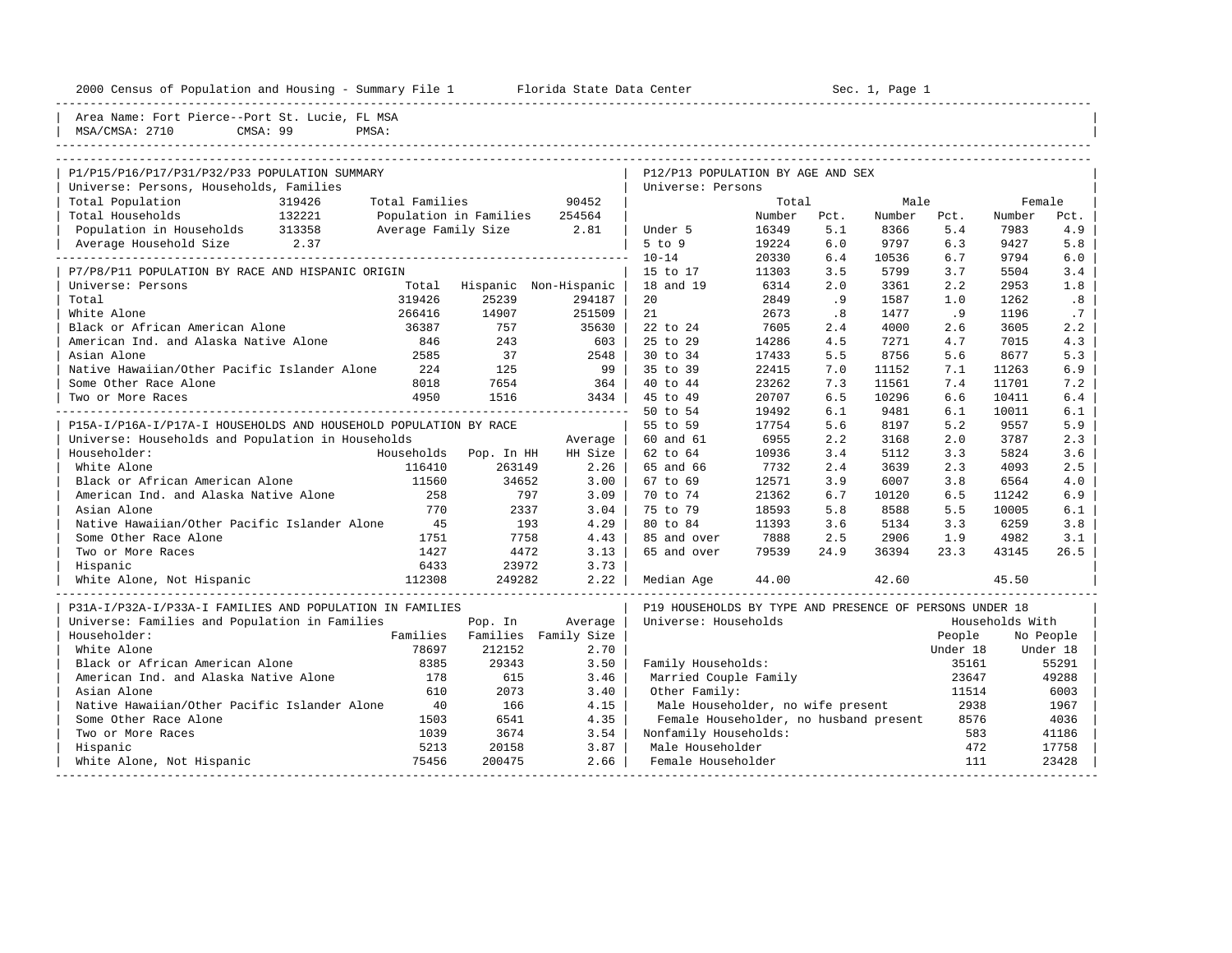---------------------------------------------------------------------------------------------------------------------------------------------------- Area Name: Fort Pierce--Port St. Lucie, FL MSA | MSA/CMSA: 2710 CMSA: 99 PMSA:

----------------------------------------------------------------------------------------------------------------------------------------------------

| P34/P35 FAMILY TYPE BY PRESENCE AND AGE  |           | P27/P30 RELATIONSHIP BY HOUSEHOLD TYPE        |                 |        | P28 RELATIONSHIP BY HOUSEHOLD TYPE |       |
|------------------------------------------|-----------|-----------------------------------------------|-----------------|--------|------------------------------------|-------|
| OF OWN AND RELATED CHILDREN              |           | Universe: Persons                             |                 |        | FOR THE POPULATION UNDER 18        |       |
| Universe: Families                       | With      |                                               | Total 65 & Over |        | Universe: Persons                  |       |
| With Own                                 | Related   | Population in households:                     | 313358          | 77195  | Total:                             | 67206 |
| Children                                 | Children  | In family households:                         | 261665          | 56283  | In households:                     | 66968 |
| Married couple family:<br>72935          | 72935     | Householder:                                  | 90452           | 29762  | Householder or spouse              | 78    |
| 22234<br>Children under 18:              | 23549     | Male                                          | 68184           | 25530  | Related child:                     | 65155 |
| 4705<br>Under 6 only                     | 5108      | Female                                        | 22268           | 4232   | Own child:                         | 59310 |
| Under 6 and 6 to 17<br>4663              | 5122      | Spouse                                        | 72935           | 22782  | In married couple family           | 41903 |
| 6 to 17 only<br>12866                    | 13319     | Parent                                        | 2604            | 1846   | In other family:                   |       |
| No children under 18<br>50701            | 49386     | Child                                         | 75648           |        | No spouse present:                 | 17407 |
| Other family:<br>17517                   | 17517     | Natural born or adopted                       | 71203           |        | Male householder                   | 4009  |
| Male hhdr. No wife:<br>4905              | 4905      | Step                                          | 4445            |        | Female householder                 | 13398 |
| Children under 18:<br>2527               | 2883      | Grandchild                                    | 5392            |        | Other relatives:                   | 5845  |
| 596<br>Under 6 only                      | 686       | Brother or sister                             | 2788            |        | Grandchild                         | 4478  |
| Under 6 and 6 to 17<br>312               | 393       | Other relatives                               | 4745            | 1612   | Other relatives                    | 1367  |
| 6 to 17 only<br>1619                     | 1804      | Nonrelatives                                  | 7101            | 281    | Nonrelatives                       | 1735  |
| No children under 18<br>2378             | 2022      | In nonfamily households:                      | 51693           | 20912  | In group quarters:                 | 238   |
| Female hhdr. No hus.:<br>12612           | 12612     | Male householder:                             | 18230           | 5957   | Institutional                      | 124   |
| Children under 18:<br>7342               | 8541      | Living alone                                  | 13577           | 5197   | Noninstitutional                   | 114   |
| Under 6 only<br>1275                     | 1597      | Not living alone                              | 4653            | 760    |                                    |       |
| Under 6 and 6 to 17<br>1275              | 1679      | Female householder:                           | 23539           | 13754  | P18 HOUSEHOLD SIZE, HOUSEHOLD TYPE |       |
| 6 to 17 only<br>4792                     | 5265      | Living alone                                  | 20534           | 13162  | AND PRESENCE OF OWN CHILDREN       |       |
| No children under 18<br>5270             | 4071      | Not living alone                              | 3005            | 592    | Universe: Households               |       |
|                                          |           | Nonrelatives                                  | 9924            | 1201   | 1-person households:               | 34111 |
|                                          |           | In group quarters:                            | 6068            | 2344   | Male householder                   | 13577 |
| P21 HOUSEHOLD TYPE BY AGE OF HOUSEHOLDER |           | Institutional                                 | 4272            | 1618   | Female householder                 | 20534 |
| Universe: Households                     |           | Noninstitutional                              | 1796            | 726    | 2 or more person households:       | 98110 |
|                                          |           |                                               |                 |        | Family households:                 | 90452 |
| Family                                   | Nonfamily |                                               |                 |        | Married couple:                    | 72935 |
| Householder age: Households Households   |           | PCT14 HOUSEHOLDS BY SEX OF UNMARRIED PARTNERS |                 |        | With own child, under 18           | 22234 |
| 15 to 24<br>2068                         | 1349      | Universe: Households                          |                 |        | No own child, under 18             | 50701 |
| 25 to 34<br>10293                        | 3336      |                                               |                 |        | Other family - no spouse pres.     | 17517 |
| 35 to 44<br>18532                        | 5225      | Unmarried partner households                  |                 | 7246   | Male householder:                  | 4905  |
| 45 to 54<br>16019                        | 6038      | Male householder and male partner             |                 | 360    | With own child, under 18           | 2527  |
| 13778<br>55 to 64                        | 6110      | Male householder and female partner           |                 | 3633   | No own child. under 18             | 2378  |
| 16926<br>65 to 74                        | 8260      | Female householder and female partner         |                 | 311    | Female householder:                | 12612 |
| 75 to 84<br>11051                        | 8578      | Female householder and male partner           |                 | 2942   | With own child, under 18           | 7342  |
| 85 and over<br>1785                      | 2873      | All other households                          |                 | 124975 | No own child, under 18             | 5270  |
| 90452<br>Total                           | 41769     |                                               |                 |        | Nonfamily households:              | 7658  |
|                                          |           |                                               |                 |        | Male householder                   | 4653  |
|                                          |           |                                               |                 |        | Female householder                 | 3005  |
|                                          |           |                                               |                 |        |                                    |       |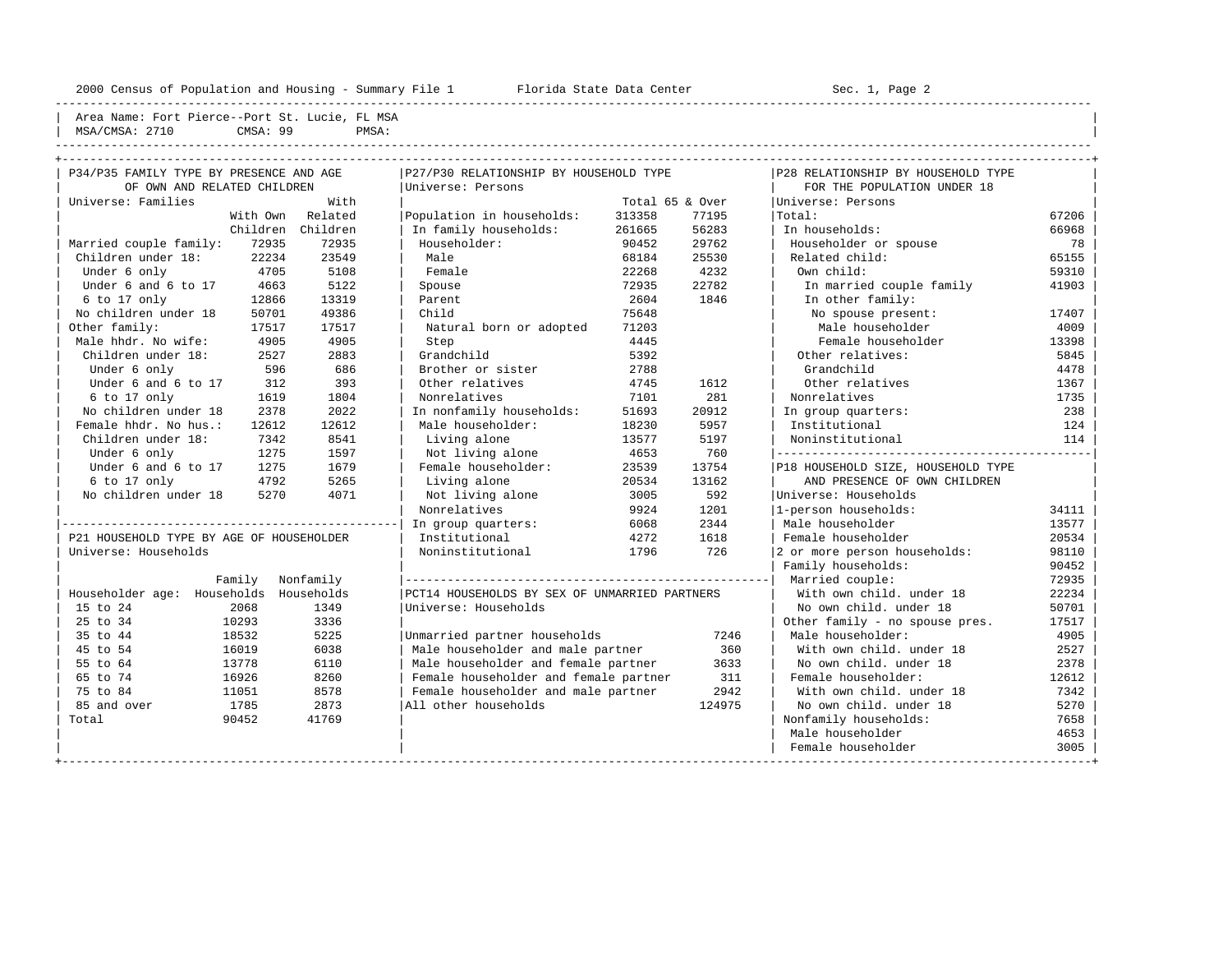| 2000 Census of Population and Housing - Summary File 1 Florida State Data Center              |          |                                  |                |          |                                                                                     |                             |                   |                                          |                        |                                                   | Sec. 1, Page 3 |                    |            |
|-----------------------------------------------------------------------------------------------|----------|----------------------------------|----------------|----------|-------------------------------------------------------------------------------------|-----------------------------|-------------------|------------------------------------------|------------------------|---------------------------------------------------|----------------|--------------------|------------|
| Area Name: Fort Pierce--Port St. Lucie, FL MSA<br>MSA/CMSA: 2710                              | CMSA: 99 |                                  | PMSA:          |          |                                                                                     |                             |                   |                                          |                        |                                                   |                |                    |            |
|                                                                                               |          |                                  |                |          |                                                                                     |                             |                   |                                          |                        |                                                   |                |                    |            |
| H1/H3/H4/H5 HOUSING UNITS AND POPULATION BY TENURE<br>Universe: Housing Units and Population  |          |                                  |                |          |                                                                                     | Universe: Households        |                   | P26/H13 HOUSEHOLD SIZE BY HOUSEHOLD TYPE |                        |                                                   |                |                    |            |
|                                                                                               |          | Units Percent Population HH Size |                | Average  |                                                                                     |                             |                   | Total                                    |                        | Family                                            |                | Nonfamily          |            |
| Total:                                                                                        | 156733   |                                  |                |          |                                                                                     | Household Size              |                   |                                          |                        | Households Percent Households Percent             |                | Households Percent |            |
| Occupied:                                                                                     | 132221   | 100.0                            | 313358         | 2.37     | 1-Person                                                                            |                             |                   |                                          | 34111 25.8             | N/A                                               |                | 34111              | 81.7       |
| Owner:                                                                                        | 104166   | 78.8                             | 240901         | 2.31     |                                                                                     | 2-Person                    |                   |                                          | 56391 42.6             |                                                   | 50007 55.3     | 6384               | 15.3       |
| Renter:                                                                                       | 28055    | 21.2                             | 72457          | 2.58     | 3-Person                                                                            |                             |                   | 17513 13.2                               |                        |                                                   | 16768 18.5     | 745                | 1.8        |
| Vacant:                                                                                       | 24512    | 100.0                            |                |          | 4-Person                                                                            |                             |                   | 14014 10.6                               |                        |                                                   | 13724 15.2     | 290                | $\cdot$ 7  |
| For Rent                                                                                      | 3428     | 14.0                             |                |          | 5-Person                                                                            |                             |                   | 6305 4.8                                 |                        | 6178                                              | 6.8            | 127                | $\cdot$ 3  |
| For Sale only                                                                                 | 2477     | 10.1                             |                |          | 6-Person                                                                            |                             |                   |                                          | 2280 1.7               | 2222                                              | 2.5            | 58                 | $\cdot$ 1  |
| Rented or sold,                                                                               |          |                                  |                |          |                                                                                     |                             |                   | 7 or more Person 1607 1.2                |                        |                                                   | 1553 1.7       | 54                 | $\cdot$ 1  |
| not occupied                                                                                  | 843      | 3.4                              |                |          |                                                                                     |                             |                   |                                          |                        |                                                   |                |                    |            |
| Seasonal, recreational,                                                                       |          |                                  |                |          |                                                                                     |                             |                   |                                          |                        |                                                   |                |                    |            |
| or occasional use                                                                             | 15776    | 64.4                             |                |          |                                                                                     |                             |                   |                                          |                        |                                                   |                |                    |            |
| For migrant workers                                                                           | 57       | $\overline{\phantom{a}}$ . 2     |                |          |                                                                                     |                             |                   |                                          |                        |                                                   |                |                    |            |
| Other                                                                                         | 1931     | 7.9                              |                |          |                                                                                     |                             |                   |                                          |                        |                                                   |                |                    |            |
| H6/H7 HOUSING UNITS BY HOUSEHOLDER'S RACE/HISPANIC ORIGIN<br>Universe: Occupied Housing Units |          |                                  |                |          |                                                                                     |                             |                   |                                          | Universe: Nonrelatives | PCT15 NONRELATIVES BY HOUSEHOLD TYPE              |                |                    |            |
| Race of Householder                                                                           |          |                                  | Total          | Hispanic |                                                                                     | Non-Hispanic                |                   |                                          |                        |                                                   | Family         |                    | Nonfamily  |
| Total                                                                                         |          |                                  | 132221 100.0   |          | 6433 100.0                                                                          | 125788 100.0                |                   |                                          |                        | Nonrelatives                                      | Households     |                    | Households |
| White Alone                                                                                   |          |                                  | 116410 88.0    |          | 4102 63.8                                                                           | $112308$ 89.3               |                   |                                          | Roomer or Boarder      |                                                   | 1192           |                    | 1491       |
| Black/African American Alone                                                                  |          | 11560 8.7                        |                | 207 3.2  |                                                                                     | 11353                       | 9.0               |                                          |                        | Housemate or roommate                             | 1137           |                    | 2580       |
| American Ind./Alaska Native Alone 258                                                         |          |                                  | $\cdot$ 2      | 39       | .6                                                                                  | 219                         | $\cdot$ 2         |                                          | Unmarried Partner      |                                                   | 2945           |                    | 4301       |
| Asian Alone                                                                                   |          | 770                              | .6             |          |                                                                                     |                             | .6 <sub>1</sub>   |                                          | Foster child           |                                                   | 218            |                    | 70         |
| Nat Hawaiian/Other PI Alone 45                                                                |          |                                  | $\cdot$ 0      |          | $\begin{array}{cccc} 12 & .2 & .758 \\ 16 & .2 & .2 \end{array}$                    |                             | $\cdot$ 0 $\cdot$ |                                          |                        | Other Nonrelatives                                | 1609           |                    | 1482       |
| Some Other Race Alone                                                                         |          | $1751 \quad 1.3$                 |                |          | $\begin{array}{cccc} 1676 & 26.1 & & 75 & .1 \ 381 & 5.9 & & 1046 & .8 \end{array}$ |                             |                   |                                          |                        |                                                   |                |                    |            |
| Two or More Races                                                                             |          |                                  | 1427 1.1       |          |                                                                                     |                             |                   |                                          |                        |                                                   |                |                    |            |
| H14 HOUSING UNITS BY HOUSEHOLDER'S RACE AND TENURE                                            |          |                                  |                |          |                                                                                     |                             |                   |                                          |                        | H16 HOUSING UNITS BY HOUSEHOLDER'S AGE AND TENURE |                |                    |            |
| Universe: Occupied Housing Units                                                              |          |                                  |                |          |                                                                                     |                             |                   |                                          |                        | Universe: Occupied Housing Units                  |                |                    |            |
| Race of Householder                                                                           |          |                                  | Owner Occupied |          | Renter Occupied                                                                     |                             |                   |                                          | Age of Householder     |                                                   | Owner Occupied | Renter Occupied    |            |
| Total                                                                                         |          |                                  | 104166 100.0   |          |                                                                                     | 28055 100.0                 |                   | 15 to 24                                 |                        | 832                                               | .8             | 2585               | 9.2        |
| White Alone                                                                                   |          |                                  | 96186          | 92.3     | 20224                                                                               | 72.1                        |                   | 25 to 34                                 |                        | 6894                                              | 6.6            | 6735               | 24.0       |
| Black/African American Alone                                                                  |          |                                  | 5594           | 5.4      | 5966                                                                                | 21.3                        |                   | 35 to 44                                 |                        | 16650                                             | 16.0           | 7107               | 25.3       |
| American Ind./Alaska Native Alone                                                             |          |                                  | 151            | $\ldots$ | 107                                                                                 | $\cdot$ 4                   |                   | $\vert$ 45 to 54                         |                        | 17129                                             | 16.4           | 4928               | 17.6       |
| Asian Alone                                                                                   |          |                                  | 538            | .5       | 232                                                                                 | $\overline{\phantom{0}}$ .8 |                   | 55 to 64                                 |                        | 17386                                             | 16.7           | 2502               | 8.9        |
| Nat Hawaiian/Other PI Alone                                                                   |          |                                  | 23             | .0       | 22                                                                                  | $\ldots$                    |                   | 65 to 74                                 |                        | 23306                                             | 22.4           | 1880               | 6.7        |
| Some Other Race Alone                                                                         |          |                                  | 836            | .8       | 915                                                                                 | 3.3                         |                   | 75 to 84                                 |                        | 18059                                             | 17.3           | 1570               | 5.6        |

| Two or More Races Alone 838 .8 589 2.1 | 85 and Over 3910 3.8 748 2.7 | -----------------------------------------------------------------------------------------------------------------------------------------------------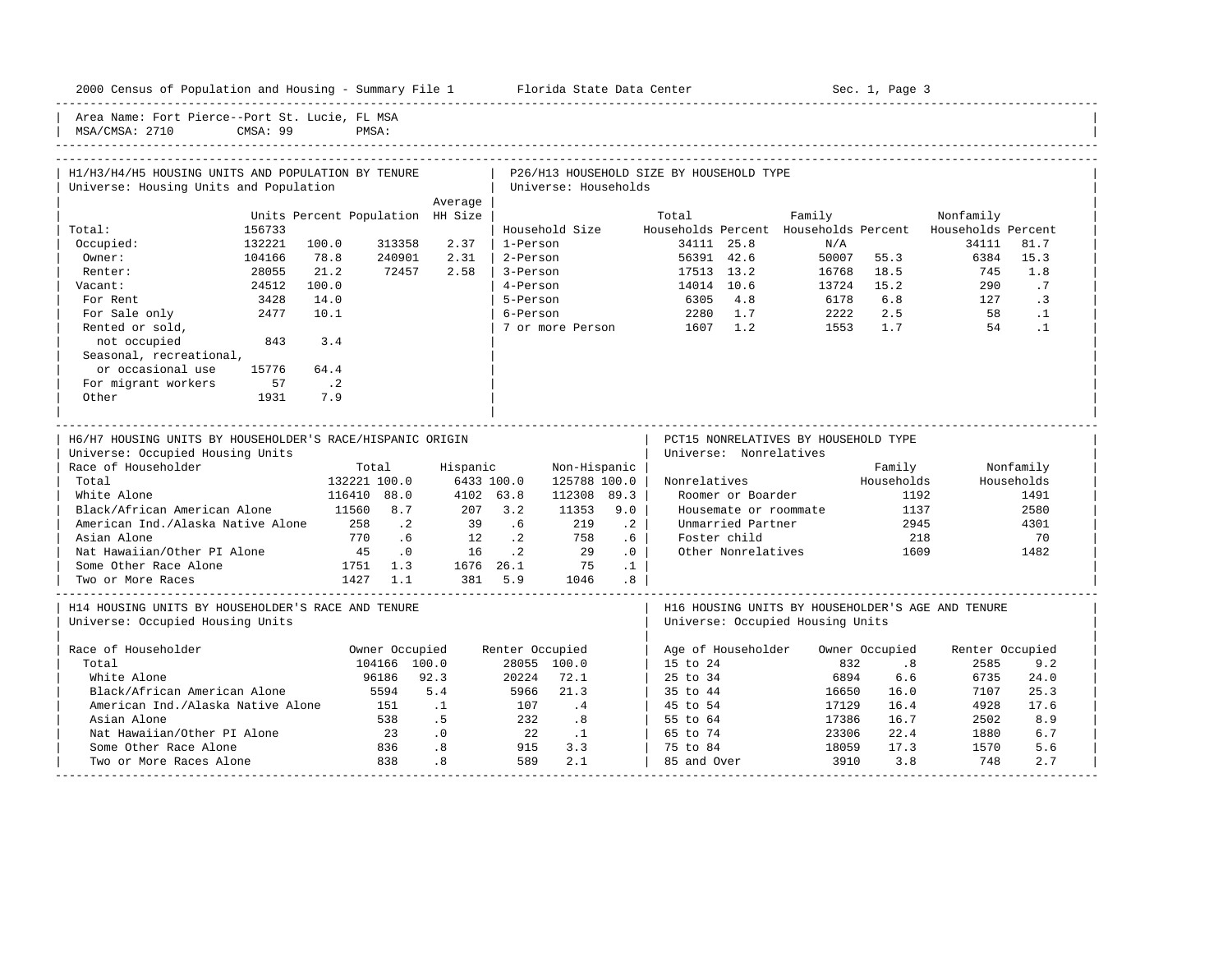| 2000 Census of Population and Housing - Summary File 1 Florida State Data Center         |                          |                        |                       |                                                        |        |      | Sec. 1, Page 1 |      |        |      |
|------------------------------------------------------------------------------------------|--------------------------|------------------------|-----------------------|--------------------------------------------------------|--------|------|----------------|------|--------|------|
| Area Name: Fort Walton Beach, FL MSA<br>CMSA: 99<br>MSA/CMSA: 2750                       | PMSA:                    |                        |                       |                                                        |        |      |                |      |        |      |
| P1/P15/P16/P17/P31/P32/P33 POPULATION SUMMARY<br>Universe: Persons, Households, Families |                          |                        |                       | P12/P13 POPULATION BY AGE AND SEX<br>Universe: Persons |        |      |                |      |        |      |
| Total Population                                                                         | Total Families<br>170498 |                        | 46499                 |                                                        | Total  |      | Male           |      | Female |      |
| Total Households<br>66269                                                                |                          | Population in Families | 136821                |                                                        | Number | Pct. | Number         | Pct. | Number | Pct. |
| Population in Households 164991                                                          | Average Family Size 2.94 |                        |                       | Under 5                                                | 10843  | 6.4  | 5531           | 6.4  | 5312   | 6.3  |
| Average Household Size 2.49                                                              |                          |                        |                       | $5$ to $9$                                             | 11599  | 6.8  | 5925           | 6.9  | 5674   | 6.7  |
|                                                                                          |                          |                        |                       | $10 - 14$                                              | 12223  | 7.2  | 6182           | 7.2  | 6041   | 7.2  |
| P7/P8/P11 POPULATION BY RACE AND HISPANIC ORIGIN                                         |                          |                        |                       | 15 to 17                                               | 7468   | 4.4  | 3874           | 4.5  | 3594   | 4.3  |
| Universe: Persons                                                                        | Total                    |                        | Hispanic Non-Hispanic | 18 and 19                                              | 4598   | 2.7  | 2431           | 2.8  | 2167   | 2.6  |
| Total                                                                                    | 170498                   | 7302                   | 163196                | 20                                                     | 2391   | 1.4  | 1315           | 1.5  | 1076   | 1.3  |
| White Alone                                                                              | 142218                   | 4159                   | 138059                | 21                                                     | 2389   | 1.4  | 1370           | 1.6  | 1019   | 1.2  |
| Black or African American Alone                                                          | 15508                    | 276                    | 15232                 | 22 to 24                                               | 7051   | 4.1  | 3888           | 4.5  | 3163   | 3.8  |
| American Ind. and Alaska Native Alone                                                    | 1030                     | 99                     | 931                   | 25 to 29                                               | 11717  | 6.9  | 6339           | 7.4  | 5378   | 6.4  |
| Asian Alone                                                                              | 4205                     | 61                     | 4144                  | 30 to 34                                               | 11959  | 7.0  | 6136           | 7.1  | 5823   | 6.9  |
| Native Hawaiian/Other Pacific Islander Alone                                             | 232                      | 10                     | 222                   | 35 to 39                                               | 15033  | 8.8  | 7929           | 9.2  | 7104   | 8.4  |
| Some Other Race Alone                                                                    | 2264                     | 1885                   | 379                   | 40 to 44                                               | 14321  | 8.4  | 7287           | 8.5  | 7034   | 8.3  |
| Two or More Races                                                                        | 5041                     | 812                    | 4229                  | 45 to 49                                               | 11684  | 6.9  | 5790           | 6.7  | 5894   | 7.0  |
|                                                                                          |                          |                        |                       | 50 to 54                                               | 10635  | 6.2  | 5315           | 6.2  | 5320   | 6.3  |
| P15A-I/P16A-I/P17A-I HOUSEHOLDS AND HOUSEHOLD POPULATION BY RACE                         |                          |                        |                       | 55 to 59                                               | 8352   | 4.9  | 4119           | 4.8  | 4233   | 5.0  |
| Universe: Households and Population in Households                                        |                          |                        | Average               | 60 and 61                                              | 2932   | 1.7  | 1360           | 1.6  | 1572   | 1.9  |
| Householder:                                                                             |                          | Households Pop. In HH  | HH Size               | 62 to 64                                               | 4647   | 2.7  | 2176           | 2.5  | 2471   | 2.9  |
| White Alone                                                                              | 57645                    | 141606                 | 2.46                  | 65 and 66                                              | 3015   | 1.8  | 1470           | 1.7  | 1545   | 1.8  |

| White Alone 57645 141606 2.46 | 65 and 66 3015 1.8 1470 1.7 1545 1.8 |

| P31A-I/P32A-I/P33A-I FAMILIES AND POPULATION IN FAMILIES |          |          |             | P19 HOUSEHOLDS BY TYPE AND PRESENCE OF PERSONS UNDER 18 |          |                 |
|----------------------------------------------------------|----------|----------|-------------|---------------------------------------------------------|----------|-----------------|
| Universe: Families and Population in Families            |          | Pop. In  | Average     | Universe: Households                                    |          | Households With |
| Householder:                                             | Families | Families | Family Size |                                                         | People   | No People       |
| White Alone                                              | 40458    | 117382   | 2.90        |                                                         | Under 18 | Under 18        |
| Black or African American Alone                          | 3766     | 12317    | 3.27        | Family Households:                                      | 23405    | 23094           |
| American Ind. and Alaska Native Alone                    | 289      | 838      | 2.90        | Married Couple Family                                   | 16842    | 20408           |
| Asian Alone                                              | 662      | 2057     | 3.11        | Other Family:                                           | 6563     | 2686            |
| Native Hawaiian/Other Pacific Islander Alone             | 56       | 185      | 3.30        | Male Householder, no wife present                       | 1613     | 887             |
| Some Other Race Alone                                    | 461      | 1549     | 3.36        | Female Householder, no husband present                  | 4950     | 1799            |
| Two or More Races                                        | 807      | 2493     | 3.09        | Nonfamily Households:                                   | 361      | 19409           |
| Hispanic                                                 | 1486     | 4915     | 3.31        | Male Householder                                        | 295      | 9912            |
| White Alone, Not Hispanic                                | 39593    | 114556   | 2.89        | Female Householder                                      | 66       | 9497            |
|                                                          |          |          |             |                                                         |          |                 |

| Black or African American Alone 5261 14542 2.76 | 67 to 69 4245 2.5 2124 2.5 2121 2.5 | | American Ind. and Alaska Native Alone 399 993 2.49 | 70 to 74 5380 3.2 2455 2.8 2925 3.5 | | Asian Alone 1046 2634 2.52 | 75 to 79 4188 2.5 1746 2.0 2442 2.9 | | Native Hawaiian/Other Pacific Islander Alone 68 208 3.06 | 80 to 84 2258 1.3 977 1.1 1281 1.5 | | Some Other Race Alone 624 1851 2.97 | 85 and over 1570 .9 421 .5 1149 1.4 | | Two or More Races 1226 3157 2.58 | 65 and over 20656 12.1 9193 10.7 11463 13.6 | | Hispanic 2009 5890 2.93 | | | White Alone, Not Hispanic 56464 138186 2.45 | Median Age 36.10 35.10 37.10 | -----------------------------------------------------------------------------------------------------------------------------------------------------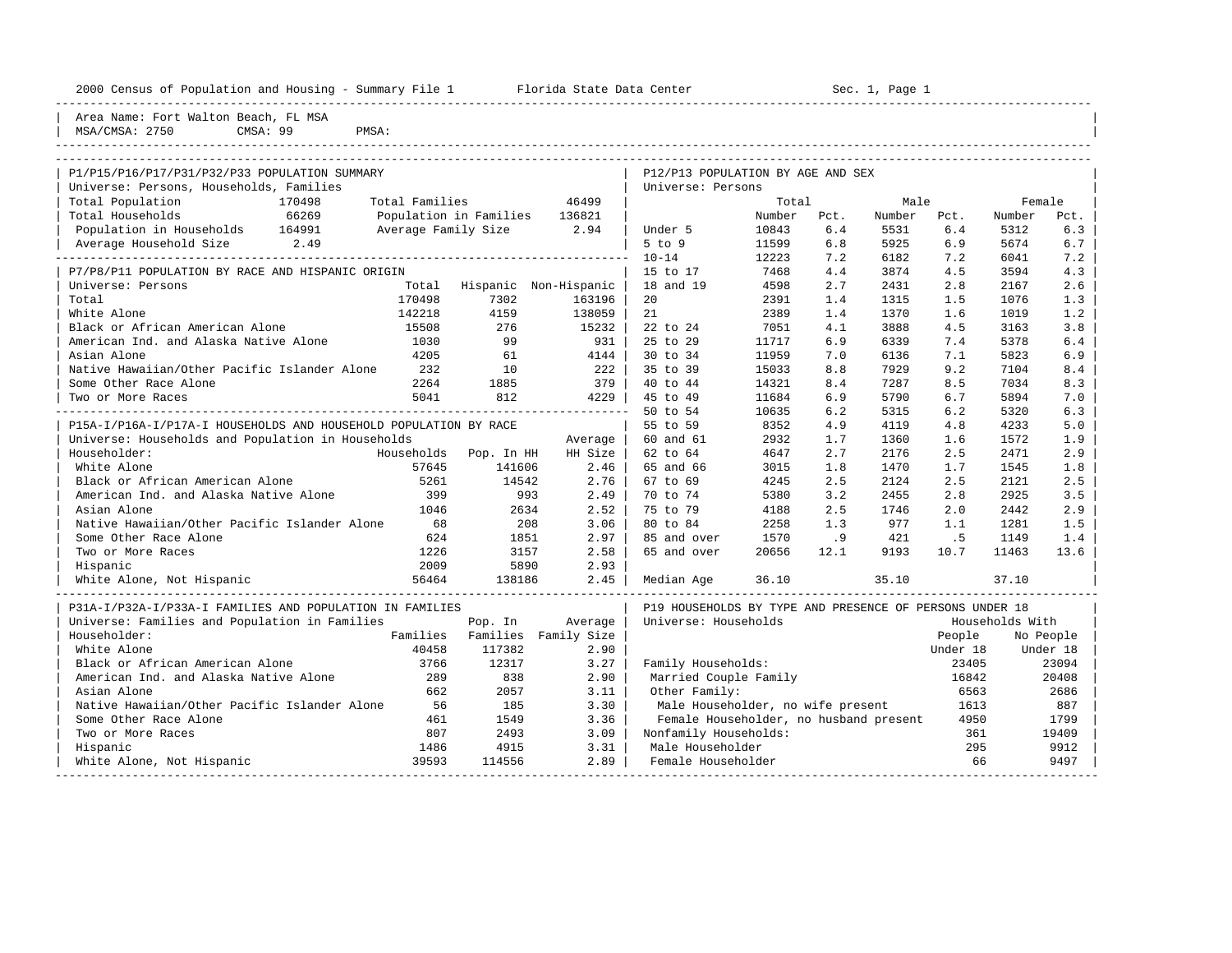Area Name: Fort Walton Beach, FL MSA | MSA/CMSA: 2750 CMSA: 99 PMSA:

----------------------------------------------------------------------------------------------------------------------------------------------------

----------------------------------------------------------------------------------------------------------------------------------------------------

| P34/P35 FAMILY TYPE BY PRESENCE AND AGE  |       | P27/P30 RELATIONSHIP BY HOUSEHOLD TYPE        |                 |       | P28 RELATIONSHIP BY HOUSEHOLD TYPE |       |
|------------------------------------------|-------|-----------------------------------------------|-----------------|-------|------------------------------------|-------|
| OF OWN AND RELATED CHILDREN              |       | Universe: Persons                             |                 |       | FOR THE POPULATION UNDER 18        |       |
| Universe: Families                       | With  |                                               | Total 65 & Over |       | Universe: Persons                  |       |
| With Own Related                         |       | Population in households:                     | 164991          | 19675 | Total:                             | 42133 |
| Children Children                        |       | In family households:                         | 139857          | 14290 | In households:                     | 41884 |
| Married couple family:<br>37250          | 37250 | Householder:                                  | 46499           | 7914  | Householder or spouse              | 56    |
| Children under 18:<br>16076              | 16785 | Male                                          | 35918           | 6767  | Related child:                     | 41005 |
| Under 6 only<br>3844                     | 4102  | Female                                        | 10581           | 1147  | Own child:                         | 38453 |
| Under 6 and 6 to 17<br>3091              | 3280  | Spouse                                        | 37250           | 5264  | In married couple family           | 29030 |
| 6 to 17 only<br>9141                     | 9403  | Parent                                        | 891             | 570   | In other family:                   |       |
| No children under 18<br>21174            | 20465 | Child                                         | 47208           |       | No spouse present:                 | 9423  |
| Other family:<br>9249                    | 9249  | Natural born or adopted                       | 43888           |       | Male householder                   | 2223  |
| Male hhdr. No wife:<br>2500              | 2500  | Step                                          | 3320            |       | Female householder                 | 7200  |
| Children under 18:<br>1462               | 1592  | Grandchild                                    | 2461            |       | Other relatives:                   | 2552  |
| Under 6 only<br>366                      | 403   | Brother or sister                             | 866             |       | Grandchild                         | 2059  |
| Under 6 and 6 to 17<br>151               | 193   | Other relatives                               | 1646            | 469   | Other relatives                    | 493   |
| 945<br>6 to 17 only                      | 996   | Nonrelatives                                  | 3036            | 73    | Nonrelatives                       | 823   |
| No children under 18<br>1038             | 908   | In nonfamily households:                      | 25134           | 5385  | In group quarters:                 | 249   |
| Female hhdr. No hus.:<br>6749            | 6749  | Male householder:                             | 10207           | 1399  | Institutional                      | 198   |
| Children under 18:<br>4373               | 4939  | Living alone                                  | 7435            | 1278  | Noninstitutional                   | 51    |
| Under 6 only<br>957                      | 1129  | Not living alone                              | 2772            | 121   |                                    |       |
| Under 6 and 6 to 17<br>599               | 760   | Female householder:                           | 9563            | 3802  | P18 HOUSEHOLD SIZE, HOUSEHOLD TYPE |       |
| $6$ to 17 only<br>2817                   | 3050  | Living alone                                  | 8169            | 3667  | AND PRESENCE OF OWN CHILDREN       |       |
| No children under 18<br>2376             | 1810  | Not living alone                              | 1394            | 135   | Universe: Households               |       |
|                                          |       | Nonrelatives                                  | 5364            | 184   | 1-person households:               | 15604 |
|                                          |       | In group quarters:                            | 5507            | 981   | Male householder                   | 7435  |
| P21 HOUSEHOLD TYPE BY AGE OF HOUSEHOLDER |       | Institutional                                 | 3656            | 883   | Female householder                 | 8169  |
| Universe: Households                     |       | Noninstitutional                              | 1851            | 98    | 2 or more person households:       | 50665 |
|                                          |       |                                               |                 |       | Family households:                 | 46499 |
| Family Nonfamily                         |       |                                               |                 |       | Married couple:                    | 37250 |
| Householder age: Households Households   |       | PCT14 HOUSEHOLDS BY SEX OF UNMARRIED PARTNERS |                 |       | With own child, under 18           | 16076 |
| 15 to 24<br>2433                         | 1777  | Universe: Households                          |                 |       | No own child, under 18             | 21174 |
| 25 to 34<br>8005                         | 3302  |                                               |                 |       | Other family - no spouse pres.     | 9249  |
| 35 to 44<br>12343                        | 3548  | Unmarried partner households                  |                 | 3060  | Male householder:                  | 2500  |
| 9322<br>45 to 54                         | 3189  | Male householder and male partner             |                 | 128   | With own child, under 18           | 1462  |
| 55 to 64<br>6482                         | 2753  | Male householder and female partner           |                 | 1628  | No own child. under 18             | 1038  |
| 65 to 74<br>5343                         | 2740  | Female householder and female partner         |                 | 120   | Female householder:                | 6749  |
| 75 to 84<br>2318                         | 1988  | Female householder and male partner           |                 | 1184  | With own child, under 18           | 4373  |
| 85 and over<br>253                       | 473   | All other households                          |                 | 63209 | No own child, under 18             | 2376  |
| Total<br>46499                           | 19770 |                                               |                 |       | Nonfamily households:              | 4166  |
|                                          |       |                                               |                 |       | Male householder                   | 2772  |
|                                          |       |                                               |                 |       | Female householder                 | 1394  |
|                                          |       |                                               |                 |       |                                    |       |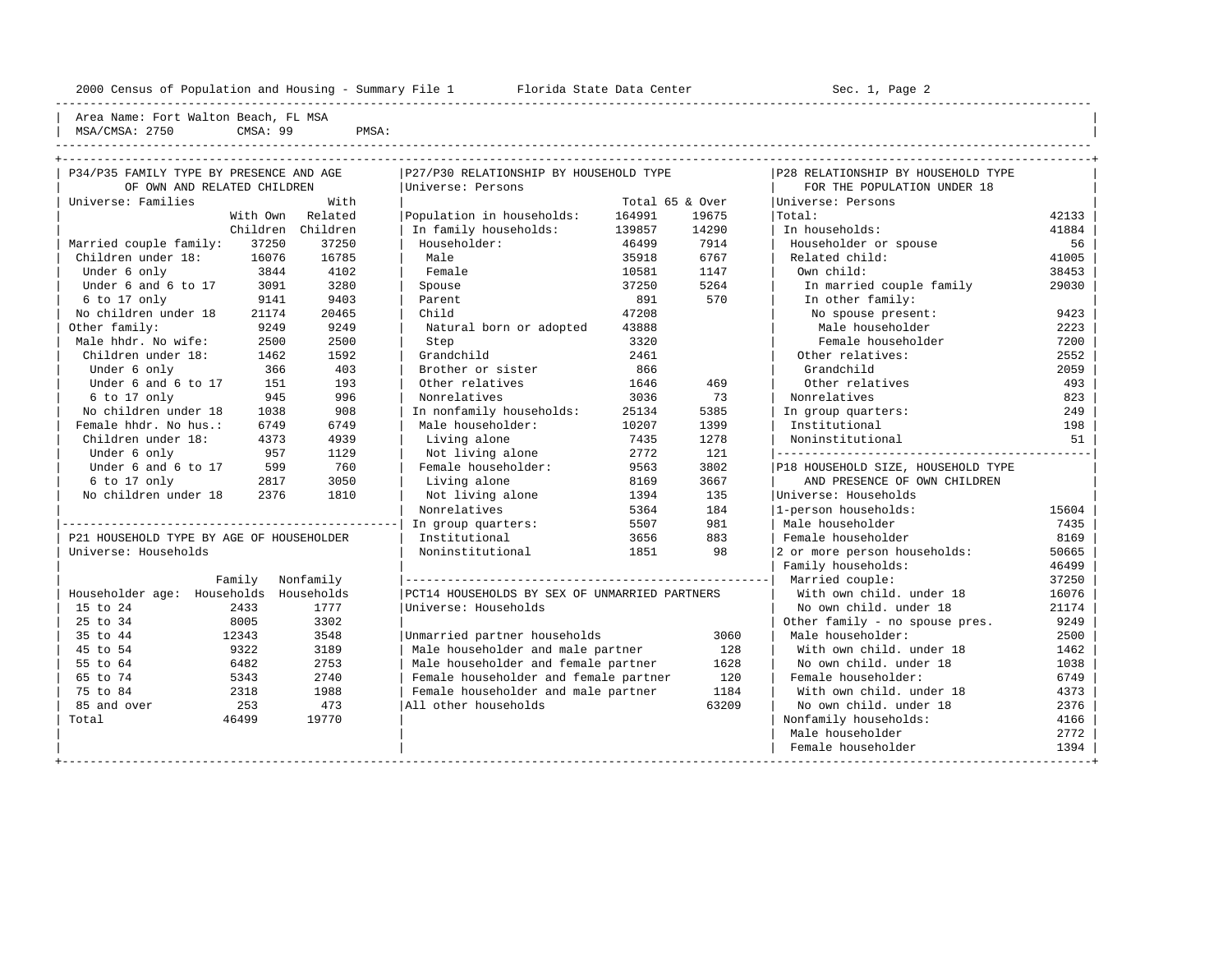| Area Name: Fort Walton Beach, FL MSA                      |                                  |                          |                                  |                      |                                          |                        |                                      |                       |                                                          |                  |  |
|-----------------------------------------------------------|----------------------------------|--------------------------|----------------------------------|----------------------|------------------------------------------|------------------------|--------------------------------------|-----------------------|----------------------------------------------------------|------------------|--|
| CMSA: 99<br>MSA/CMSA: 2750                                | PMSA:                            |                          |                                  |                      |                                          |                        |                                      |                       |                                                          |                  |  |
|                                                           |                                  |                          |                                  |                      |                                          |                        |                                      |                       |                                                          |                  |  |
|                                                           |                                  |                          |                                  |                      |                                          |                        |                                      |                       |                                                          |                  |  |
| H1/H3/H4/H5 HOUSING UNITS AND POPULATION BY TENURE        |                                  |                          |                                  |                      | P26/H13 HOUSEHOLD SIZE BY HOUSEHOLD TYPE |                        |                                      |                       |                                                          |                  |  |
| Universe: Housing Units and Population                    |                                  |                          |                                  | Universe: Households |                                          |                        |                                      |                       |                                                          |                  |  |
|                                                           |                                  | Average                  |                                  |                      |                                          |                        |                                      |                       |                                                          |                  |  |
|                                                           | Units Percent Population HH Size |                          |                                  |                      | Total                                    |                        | Family                               |                       | Nonfamily                                                |                  |  |
| Total:<br>78593                                           |                                  |                          |                                  | Household Size       |                                          |                        |                                      |                       | Households Percent Households Percent Households Percent |                  |  |
| 66269<br>100.0<br>Occupied:                               | 164991                           | 2.49                     | 1-Person                         |                      | 15604 23.5                               |                        | N/A                                  |                       | 15604                                                    | 78.9             |  |
| 43995<br>66.4<br>Owner:                                   | 110451                           | 2.51                     | 2-Person                         |                      | 24419 36.8                               |                        |                                      | 21122 45.4            | 3297                                                     | 16.7             |  |
| 22274<br>33.6<br>Renter:                                  | 54540                            | 2.45                     | 3-Person                         |                      | 11843 17.9                               |                        | 11214 24.1                           |                       | 629                                                      | 3.2              |  |
| 12324<br>100.0<br>Vacant:                                 |                                  |                          | 4-Person                         |                      | 9240 13.9                                |                        |                                      | 9065 19.5             | 175                                                      | .9               |  |
| 5326<br>For Rent                                          | 43.2                             |                          | 5-Person                         |                      | 3655 5.5                                 |                        | 3611 7.8                             |                       |                                                          | 44 .2            |  |
| 981<br>For Sale only                                      | 8.0                              |                          | 6-Person                         |                      | 1046 1.6                                 |                        | 1027                                 | $2.2$<br>$1.0$        |                                                          | 19 .1            |  |
| Rented or sold,                                           | 3.4                              |                          |                                  | 7 or more Person     | 462.7                                    |                        | 460 1.0                              |                       | $\overline{2}$                                           | $\overline{0}$ . |  |
| 424<br>not occupied<br>Seasonal, recreational,            |                                  |                          |                                  |                      |                                          |                        |                                      |                       |                                                          |                  |  |
| or occasional use<br>4258                                 | 34.6                             |                          |                                  |                      |                                          |                        |                                      |                       |                                                          |                  |  |
| $\overline{5}$<br>For migrant workers<br>$\overline{0}$   |                                  |                          |                                  |                      |                                          |                        |                                      |                       |                                                          |                  |  |
| Other<br>1330                                             | 10.8                             |                          |                                  |                      |                                          |                        |                                      |                       |                                                          |                  |  |
|                                                           |                                  |                          |                                  |                      |                                          |                        |                                      |                       |                                                          |                  |  |
|                                                           |                                  |                          |                                  |                      |                                          |                        |                                      |                       |                                                          |                  |  |
|                                                           |                                  |                          |                                  |                      |                                          |                        |                                      |                       |                                                          |                  |  |
| H6/H7 HOUSING UNITS BY HOUSEHOLDER'S RACE/HISPANIC ORIGIN |                                  |                          |                                  |                      |                                          |                        | PCT15 NONRELATIVES BY HOUSEHOLD TYPE |                       |                                                          |                  |  |
| Universe: Occupied Housing Units                          |                                  |                          |                                  |                      |                                          | Universe: Nonrelatives |                                      |                       |                                                          |                  |  |
| Race of Householder                                       | Total                            |                          | Hispanic                         | Non-Hispanic         |                                          |                        |                                      | Family                |                                                          | Nonfamily        |  |
| Total                                                     | 66269 100.0                      |                          | 2009 100.0                       | 64260100.0           | Nonrelatives                             |                        |                                      | Households            |                                                          | Households       |  |
| White Alone                                               | 57645 87.0                       | 1181 58.8                |                                  | 56464 87.9           |                                          | Roomer or Boarder      |                                      | 346                   |                                                          | 658              |  |
| Black/African American Alone                              | 5261 7.9                         |                          |                                  | 5196 8.1             |                                          |                        | Housemate or roommate                | 562                   |                                                          | 2029             |  |
| American Ind./Alaska Native Alone 399 .6                  |                                  | $65$ $3.2$<br>$24$ $1.2$ |                                  | 375                  | .6                                       | Unmarried Partner      |                                      | 1236                  |                                                          | 1824             |  |
| Asian Alone                                               | 1046 1.6 24 1.2                  |                          |                                  | 1022 1.6             | Foster child                             |                        |                                      | 111                   |                                                          | 21               |  |
| Nat Hawaiian/Other PI Alone                               | 68 .1                            |                          | $1 \qquad .0$                    | 67 .1                |                                          | Other Nonrelatives     |                                      | 781                   |                                                          | 832              |  |
| Some Other Race Alone                                     | 624 .9 567 28.2                  |                          |                                  | 57                   | $\ldots$ 1                               |                        |                                      |                       |                                                          |                  |  |
| Two or More Races                                         | 1226 1.9                         | 147 7.3                  |                                  | 1079 1.7             |                                          |                        |                                      |                       |                                                          |                  |  |
|                                                           |                                  |                          |                                  |                      |                                          |                        |                                      |                       |                                                          |                  |  |
| H14 HOUSING UNITS BY HOUSEHOLDER'S RACE AND TENURE        |                                  |                          |                                  |                      |                                          |                        |                                      |                       | H16 HOUSING UNITS BY HOUSEHOLDER'S AGE AND TENURE        |                  |  |
| Universe: Occupied Housing Units                          |                                  |                          |                                  |                      |                                          |                        | Universe: Occupied Housing Units     |                       |                                                          |                  |  |
|                                                           |                                  |                          |                                  |                      |                                          |                        |                                      |                       |                                                          |                  |  |
| Race of Householder<br>Total                              | Owner Occupied<br>43995 100.0    |                          | Renter Occupied                  | 22274 100.0          | 15 to 24                                 | Age of Householder     |                                      | Owner Occupied<br>1.5 | Renter Occupied<br>3560                                  | 16.0             |  |
| White Alone                                               | 39990 90.9                       |                          | 17655                            | 79.3                 | 25 to 34                                 |                        | 650<br>4653                          | 10.6                  | 6654                                                     | 29.9             |  |
| Black/African American Alone                              | 2292                             | 5.2                      |                                  |                      | 35 to 44                                 |                        | 10122                                | 23.0                  | 5769                                                     | 25.9             |  |
| American Ind./Alaska Native Alone                         | 266 .6                           |                          | د.ر، دوہµ<br>2969 13.3<br>133 .6 |                      | 45 to 54                                 |                        | 9646                                 | 21.9                  | 2865                                                     | 12.9             |  |
| Asian Alone                                               | 592 1.3                          |                          | 454 2.0                          |                      | 55 to 64                                 |                        | 7883                                 | 17.9                  | 1352                                                     | 6.1              |  |
| Nat Hawaiian/Other PI Alone                               | 31                               | $\ldots$                 | 37                               | $\cdot$ 2            | 65 to 74                                 |                        | 7006                                 | 15.9                  | 1077                                                     | 4.8              |  |

| Two or More Races Alone 612 1.4 614 2.8 | 85 and Over 482 1.1 244 1.1 | -----------------------------------------------------------------------------------------------------------------------------------------------------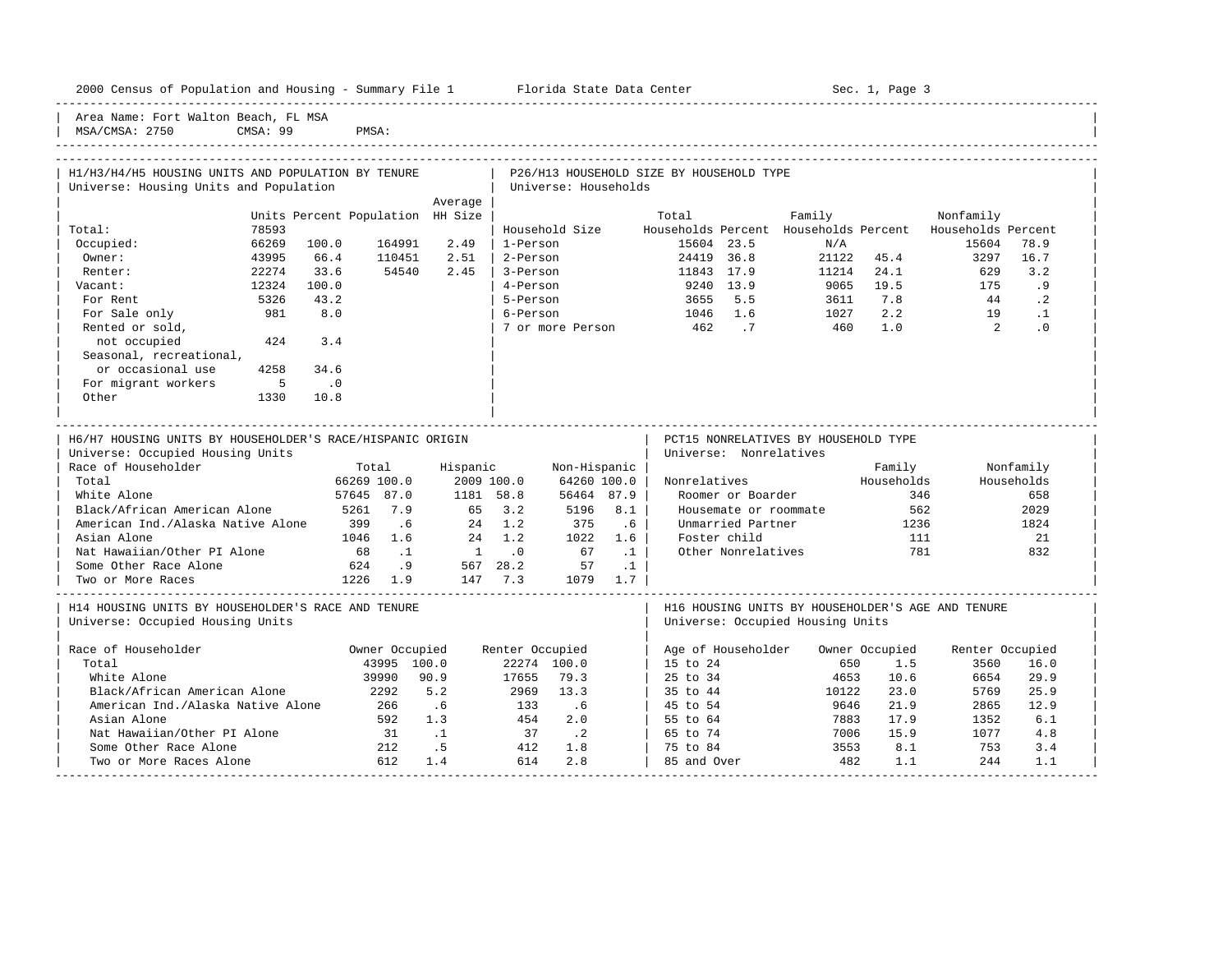| 2000 Census of Population and Housing - Summary File 1 Florida State Data Center |                     |                          |                       |                                                         |                |            | Sec. 1, Page 1 |            |                 |            |
|----------------------------------------------------------------------------------|---------------------|--------------------------|-----------------------|---------------------------------------------------------|----------------|------------|----------------|------------|-----------------|------------|
| Area Name: Gainesville, FL MSA<br>MSA/CMSA: 2900<br>CMSA: 99<br>PMSA:            |                     |                          |                       |                                                         |                |            |                |            |                 |            |
|                                                                                  |                     |                          |                       |                                                         |                |            |                |            |                 |            |
| P1/P15/P16/P17/P31/P32/P33 POPULATION SUMMARY                                    |                     |                          |                       | P12/P13 POPULATION BY AGE AND SEX                       |                |            |                |            |                 |            |
| Universe: Persons, Households, Families                                          |                     |                          |                       | Universe: Persons                                       |                |            |                |            |                 |            |
| Total Population<br>217955                                                       | Total Families      |                          | 47819                 |                                                         | Total          |            | Male           |            |                 | Female     |
| 87509<br>Total Households                                                        |                     | Population in Families   | 140425                |                                                         | Number         | Pct.       | Number         | Pct.       | Number          | Pct.       |
| Population in Households 205107                                                  | Average Family Size |                          | 2.94                  | Under 5<br>$5$ to $9$                                   | 11161<br>12089 | 5.1<br>5.5 | 5686<br>6281   | 5.3<br>5.9 | 5475<br>5808    | 4.9<br>5.2 |
| Average Household Size 2.34                                                      |                     |                          |                       | $10 - 14$                                               | 12937          | 5.9        | 6533           | 6.1        | 6404            | 5.7        |
| P7/P8/P11 POPULATION BY RACE AND HISPANIC ORIGIN                                 |                     |                          |                       | 15 to 17                                                | 7751           | 3.6        | 3974           | 3.7        | 3777            | 3.4        |
| Universe: Persons                                                                | Total               |                          | Hispanic Non-Hispanic | 18 and 19                                               | 14603          | 6.7        | 6661           | 6.3        | 7942            | 7.1        |
| Total                                                                            | 217955              | 12493                    | 205462                | 20                                                      | 9500           | 4.4        | 4368           | 4.1        | 5132            | 4.6        |
| White Alone                                                                      | 160128              | 8311                     | 151817                | 21                                                      | 8924           | 4.1        | 4312           | 4.1        | 4612            | 4.1        |
| Black or African American Alone                                                  | 42062               | 465                      | 41597                 | 22 to 24                                                | 17587          | 8.1        | 9335           | 8.8        | 8252            | 7.4        |
| American Ind. and Alaska Native Alone                                            | 538                 | 62                       | 476                   | 25 to 29                                                | 17651          | 8.1        | 9493           | 8.9        | 8158            | 7.3        |
| Asian Alone                                                                      | 7709                | 79                       | 7630                  | 30 to 34                                                | 13756          | 6.3        | 7029           | 6.6        | 6727            | 6.0        |
| Native Hawaiian/Other Pacific Islander Alone                                     | 64                  | $\overline{\phantom{a}}$ | 61                    | 35 to 39                                                | 14299          | 6.6        | 6982           | 6.6        | 7317            | 6.6        |
| Some Other Race Alone                                                            | 3045                | 2676                     | 369                   | 40 to 44                                                | 14704          | 6.7        | 6967           | 6.5        | 7737            | 6.9        |
| Two or More Races                                                                | 4409                | 897                      | 3512                  | 45 to 49                                                | 14297          | 6.6        | 6813           | 6.4        | 7484            | 6.7        |
|                                                                                  |                     |                          |                       | 50 to 54                                                | 12384          | 5.7        | 6110           | 5.7        | 6274            | 5.6        |
| P15A-I/P16A-I/P17A-I HOUSEHOLDS AND HOUSEHOLD POPULATION BY RACE                 |                     |                          |                       | 55 to 59                                                | 8749           | 4.0        | 4227           | 4.0        | 4522            | 4.1        |
| Universe: Households and Population in Households                                |                     |                          | Average               | 60 and 61                                               | 2914           | 1.3        | 1331           | 1.3        | 1583            | 1.4        |
| Householder:                                                                     | Households          | Pop. In HH               | HH Size               | 62 to 64                                                | 3731           | 1.7        | 1708           | 1.6        | 2023            | 1.8        |
| White Alone                                                                      | 67285               | 152424                   | 2.27                  | 65 and 66                                               | 2241           | 1.0        | 1069           | 1.0        | 1172            | 1.1        |
| Black or African American Alone                                                  | 14582               | 39359                    | 2.70                  | 67 to 69                                                | 3405           | 1.6        | 1572           | 1.5        | 1833            | 1.6        |
| American Ind. and Alaska Native Alone                                            | 205                 | 481                      | 2.35                  | 70 to 74                                                | 5223           | 2.4        | 2242           | 2.1        | 2981            | 2.7        |
| Asian Alone                                                                      | 2984                | 6910                     | 2.32                  | 75 to 79                                                | 4490           | 2.1        | 1800           | 1.7        | 2690            | 2.4        |
| Native Hawaiian/Other Pacific Islander Alone                                     | 17                  | 42                       | 2.47                  | 80 to 84                                                | 3059           | 1.4        | 1200           | 1.1        | 1859            | 1.7        |
| Some Other Race Alone                                                            | 1015                | 2549                     | 2.51                  | 85 and over                                             | 2500           | 1.1        | 712            | .7         | 1788            | 1.6        |
| Two or More Races                                                                | 1421                | 3342                     | 2.35                  | 65 and over                                             | 20918          | 9.6        | 8595           | 8.1        | 12323           | 11.0       |
| Hispanic                                                                         | 4339                | 10757                    | 2.48                  |                                                         |                |            |                |            |                 |            |
| White Alone, Not Hispanic                                                        | 64290               | 145128                   | 2.26                  | Median Age                                              | 29.00          |            | 28.10          |            | 30.10           |            |
| P31A-I/P32A-I/P33A-I FAMILIES AND POPULATION IN FAMILIES                         |                     |                          |                       | P19 HOUSEHOLDS BY TYPE AND PRESENCE OF PERSONS UNDER 18 |                |            |                |            |                 |            |
| Universe: Families and Population in Families                                    |                     | Pop. In                  | Average               | Universe: Households                                    |                |            |                |            | Households With |            |
| Householder:                                                                     | Families            |                          | Families Family Size  |                                                         |                |            |                | People     |                 | No People  |
| White Alone                                                                      | 35659               | 100871                   | 2.83                  |                                                         |                |            |                | Under 18   |                 | Under 18   |
| Black or African American Alone                                                  | 9510                | 31558                    | 3.32                  | Family Households:                                      |                |            |                | 23947      |                 | 23872      |
| American Ind. and Alaska Native Alone                                            | 115                 | 326                      | 2.83                  | Married Couple Family                                   |                |            |                | 15023      |                 | 18944      |
| Asian Alone                                                                      | 1444                | 4279                     | 2.96                  | Other Family:                                           |                |            |                | 8924       |                 | 4928       |
| Native Hawaiian/Other Pacific Islander Alone                                     | $-5$                | 15                       | 3.00                  | Male Householder, no wife present                       |                |            |                | 1471       |                 | 1613       |
| Some Other Race Alone                                                            | 435                 | 1375                     | 3.16                  | Female Householder, no husband present                  |                |            |                | 7453       |                 | 3315       |
| Two or More Races                                                                | 651                 | 2001                     | 3.07                  | Nonfamily Households:                                   |                |            |                | 367        |                 | 39323      |
| Hispanic                                                                         | 2038                | 6385                     | 3.13                  | Male Householder                                        |                |            |                | 228        |                 | 19117      |

| White Alone, Not Hispanic 34248 96514 2.82 | Female Householder 139 20206 | -----------------------------------------------------------------------------------------------------------------------------------------------------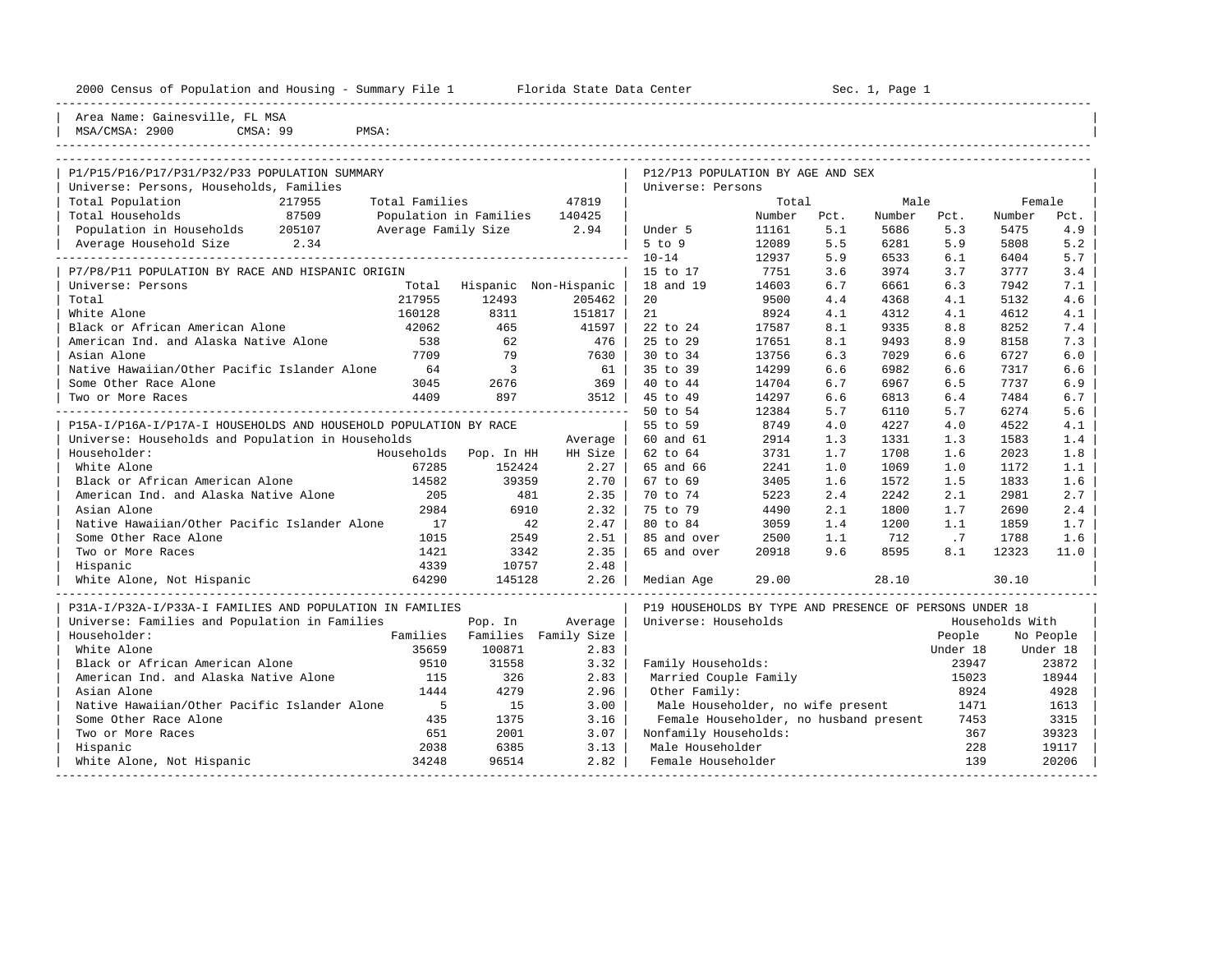| Area Name: Gainesville, FL MSA |          |       |  |
|--------------------------------|----------|-------|--|
| MSA/CMSA: 2900                 | CMSA: 99 | PMSA: |  |
|                                |          |       |  |
|                                |          |       |  |

----------------------------------------------------------------------------------------------------------------------------------------------------

| P34/P35 FAMILY TYPE BY PRESENCE AND AGE  |           | P27/P30 RELATIONSHIP BY HOUSEHOLD TYPE        |        |                 | P28 RELATIONSHIP BY HOUSEHOLD TYPE |       |
|------------------------------------------|-----------|-----------------------------------------------|--------|-----------------|------------------------------------|-------|
| OF OWN AND RELATED CHILDREN              |           | Universe: Persons                             |        |                 | FOR THE POPULATION UNDER 18        |       |
| Universe: Families                       | With      |                                               |        | Total 65 & Over | Universe: Persons                  |       |
| With Own                                 | Related   | Population in households:                     | 205107 | 19557           | Total:                             | 43938 |
| Children                                 | Children  | In family households:                         | 144315 | 13330           | In households:                     | 43646 |
| Married couple family:<br>33967          | 33967     | Householder:                                  | 47819  | 7127            | Householder or spouse              | 89    |
| Children under 18:<br>14272              | 14959     | Male                                          | 31308  | 5456            | Related child:                     | 42675 |
| Under 6 only<br>3550                     | 3754      | Female                                        | 16511  | 1671            | Own child:                         | 39206 |
| Under 6 and 6 to 17<br>2623              | 2831      | Spouse                                        | 33967  | 4502            | In married couple family           | 25646 |
| 6 to 17 only<br>8099                     | 8374      | Parent                                        | 1379   | 874             | In other family:                   |       |
| No children under 18<br>19695            | 19008     | Child                                         | 49311  |                 | No spouse present:                 | 13560 |
| Other family:<br>13852                   | 13852     | Natural born or adopted                       | 46976  |                 | Male householder                   | 1956  |
| Male hhdr. No wife:<br>3084              | 3084      | Step                                          | 2335   |                 | Female householder                 | 11604 |
| Children under 18:<br>1300               | 1458      | Grandchild                                    | 3250   |                 | Other relatives:                   | 3469  |
| Under 6 only<br>341                      | 382       | Brother or sister                             | 2379   |                 | Grandchild                         | 2654  |
| Under 6 and 6 to 17<br>132               | 164       | Other relatives                               | 2320   | 700             | Other relatives                    | 815   |
| $6$ to 17 only<br>827                    | 912       | Nonrelatives                                  | 3890   | 127             | Nonrelatives                       | 882   |
| No children under 18<br>1784             | 1626      | In nonfamily households:                      | 60792  | 6227            | In group quarters:                 | 292   |
| Female hhdr. No hus.:<br>10768           | 10768     | Male householder:                             | 19345  | 1543            | Institutional                      | 95    |
| Children under 18:<br>6509               | 7429      | Living alone                                  | 11779  | 1383            | Noninstitutional                   | 197   |
| Under 6 only<br>1394                     | 1610      | Not living alone                              | 7566   | 160             |                                    |       |
| Under 6 and 6 to 17<br>1085              | 1368      | Female householder:                           | 20345  | 4425            | P18 HOUSEHOLD SIZE, HOUSEHOLD TYPE |       |
| 6 to 17 only<br>4030                     | 4451      | Living alone                                  | 13678  | 4250            | AND PRESENCE OF OWN CHILDREN       |       |
| No children under 18<br>4259             | 3339      | Not living alone                              | 6667   | 175             | Universe: Households               |       |
|                                          |           | Nonrelatives                                  | 21102  | 259             | 1-person households:               | 25457 |
|                                          |           | In group quarters:                            | 12848  | 1361            | Male householder                   | 11779 |
| P21 HOUSEHOLD TYPE BY AGE OF HOUSEHOLDER |           | Institutional                                 | 2457   | 563             | Female householder                 | 13678 |
| Universe: Households                     |           | Noninstitutional                              | 10391  | 798             | 2 or more person households:       | 62052 |
|                                          |           |                                               |        |                 | Family households:                 | 47819 |
| Family                                   | Nonfamily |                                               |        |                 | Married couple:                    | 33967 |
| Householder age: Households Households   |           | PCT14 HOUSEHOLDS BY SEX OF UNMARRIED PARTNERS |        |                 | With own child. under 18           | 14272 |
| 15 to 24<br>3273                         | 13498     | Universe: Households                          |        |                 | No own child. under 18             | 19695 |
| 25 to 34<br>8850                         | 7828      |                                               |        |                 | Other family - no spouse pres.     | 13852 |
| 35 to 44<br>11453                        | 4547      | Unmarried partner households                  |        | 5178            | Male householder:                  | 3084  |
| 45 to 54<br>10790                        | 4786      | Male householder and male partner             |        | 247             | With own child. under 18           | 1300  |
| 55 to 64<br>6326                         | 3063      | Male householder and female partner           |        | 2176            | No own child. under 18             | 1784  |
| 65 to 74<br>4197                         | 2698      | Female householder and female partner         |        | 315             | Female householder:                | 10768 |
| 75 to 84<br>2452                         | 2420      | Female householder and male partner           |        | 2440            | With own child, under 18           | 6509  |
| 85 and over<br>478                       | 850       | All other households                          |        | 82331           | No own child. under 18             | 4259  |
| Total<br>47819                           | 39690     |                                               |        |                 | Nonfamily households:              | 14233 |
|                                          |           |                                               |        |                 | Male householder                   | 7566  |
|                                          |           |                                               |        |                 | Female householder                 | 6667  |
|                                          |           |                                               |        |                 |                                    |       |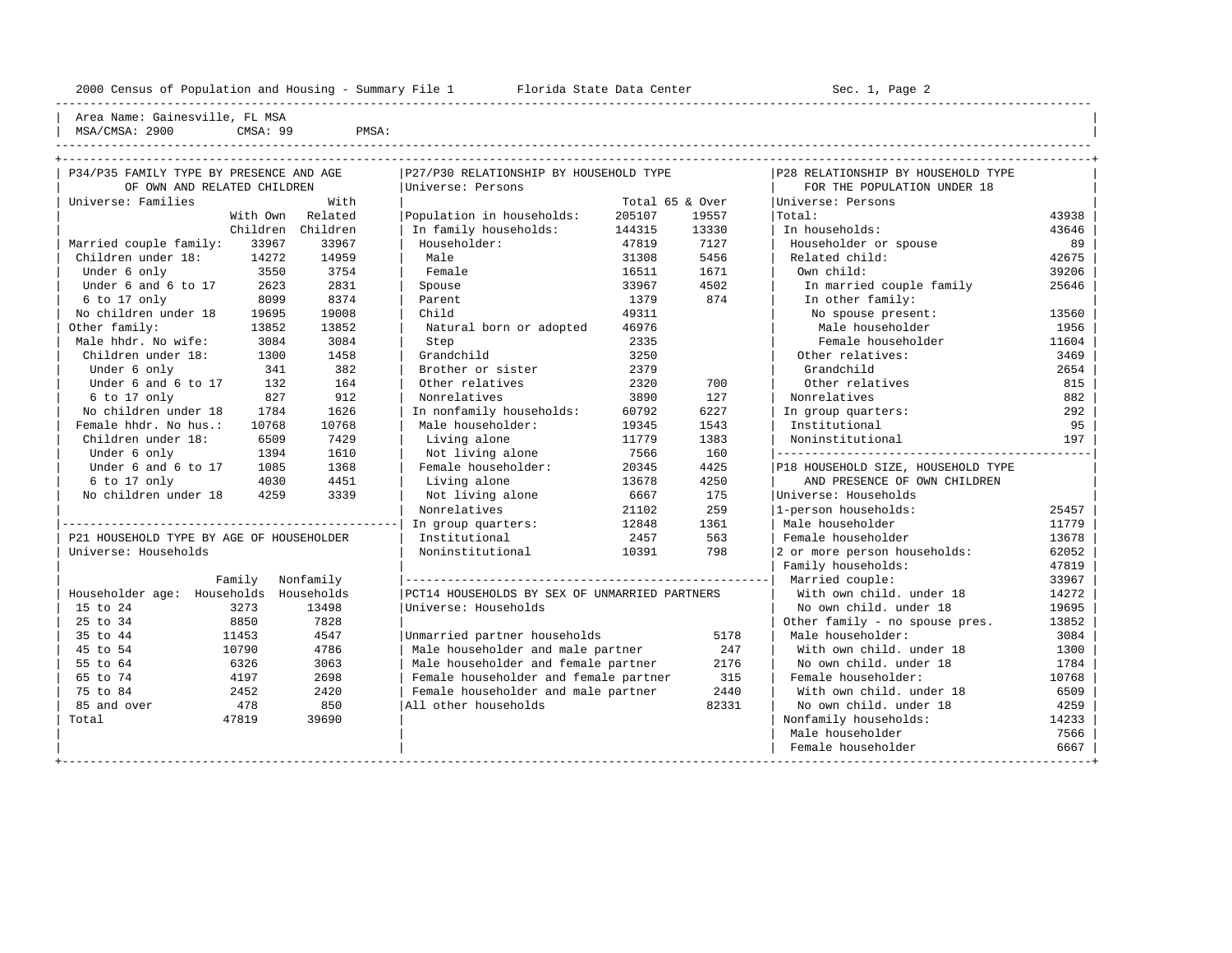|  |  |  | 2000 Census of Population and Housing - Summary File 1 |  |  |  |  |  |  |  |
|--|--|--|--------------------------------------------------------|--|--|--|--|--|--|--|
|--|--|--|--------------------------------------------------------|--|--|--|--|--|--|--|

Plorida State Data Center - Sec. 1, Page 3

-----------------------------------------------------------------------------------------------------------------------------------------------------

Area Name: Gainesville, FL MSA

MSA/CMSA: 2900 CMSA: 99 PMSA: -----------------------------------------------------------------------------------------------------------------------------------------------------

| H1/H3/H4/H5 HOUSING UNITS AND POPULATION BY TENURE        |       |                                  |                |                                     |                 |                      |             | P26/H13 HOUSEHOLD SIZE BY HOUSEHOLD TYPE |                        |                                                          |            |                 |            |  |
|-----------------------------------------------------------|-------|----------------------------------|----------------|-------------------------------------|-----------------|----------------------|-------------|------------------------------------------|------------------------|----------------------------------------------------------|------------|-----------------|------------|--|
| Universe: Housing Units and Population                    |       |                                  |                |                                     |                 | Universe: Households |             |                                          |                        |                                                          |            |                 |            |  |
|                                                           |       |                                  |                | Average                             |                 |                      |             |                                          |                        |                                                          |            |                 |            |  |
|                                                           |       | Units Percent Population HH Size |                |                                     |                 |                      |             | Total                                    |                        | Family                                                   |            | Nonfamily       |            |  |
| Total:                                                    | 95113 |                                  |                |                                     |                 | Household Size       |             |                                          |                        | Households Percent Households Percent Households Percent |            |                 |            |  |
| Occupied:                                                 | 87509 | 100.0                            | 205107         | 2.34                                | 1-Person        |                      |             |                                          | 25457 29.1             | N/A                                                      |            | 25457           | 64.1       |  |
| Owner:                                                    | 48085 | 54.9                             | 120741         | 2.51                                | 2-Person        |                      |             |                                          | 31089 35.5             |                                                          | 21738 45.5 | 9351            | 23.6       |  |
| Renter:                                                   | 39424 | 45.1                             | 84366          | 2.14                                | 3-Person        |                      |             |                                          | 14902 17.0             | 11685                                                    | 24.4       | 3217            | 8.1        |  |
| Vacant:                                                   | 7604  | 100.0                            |                |                                     | 4-Person        |                      |             |                                          | 10514 12.0             | 9052                                                     | 18.9       | 1462            | 3.7        |  |
| For Rent                                                  | 3384  | 44.5                             |                |                                     | 5-Person        |                      |             | 3718                                     | 4.2                    |                                                          | 3569 7.5   | 149             | $\cdot$ 4  |  |
| For Sale only                                             | 975   | 12.8                             |                |                                     | 6-Person        |                      |             |                                          | 1173 1.3               | 1141                                                     | 2.4        | 32              | $\cdot$ 1  |  |
| Rented or sold,                                           |       |                                  |                |                                     |                 |                      |             | 7 or more Person 656 .7                  |                        | 634                                                      | 1.3        | 2.2             | $\cdot$ 1  |  |
| not occupied                                              | 555   | 7.3                              |                |                                     |                 |                      |             |                                          |                        |                                                          |            |                 |            |  |
| Seasonal, recreational,                                   |       |                                  |                |                                     |                 |                      |             |                                          |                        |                                                          |            |                 |            |  |
| or occasional use                                         | 688   | 9.0                              |                |                                     |                 |                      |             |                                          |                        |                                                          |            |                 |            |  |
| For migrant workers                                       | 12    | $\cdot$ 2                        |                |                                     |                 |                      |             |                                          |                        |                                                          |            |                 |            |  |
| Other                                                     | 1990  | 26.2                             |                |                                     |                 |                      |             |                                          |                        |                                                          |            |                 |            |  |
|                                                           |       |                                  |                |                                     |                 |                      |             |                                          |                        |                                                          |            |                 |            |  |
|                                                           |       |                                  |                |                                     |                 |                      |             |                                          |                        |                                                          |            |                 |            |  |
| H6/H7 HOUSING UNITS BY HOUSEHOLDER'S RACE/HISPANIC ORIGIN |       |                                  |                |                                     |                 |                      |             |                                          |                        | PCT15 NONRELATIVES BY HOUSEHOLD TYPE                     |            |                 |            |  |
| Universe: Occupied Housing Units                          |       |                                  |                |                                     |                 |                      |             |                                          | Universe: Nonrelatives |                                                          |            |                 |            |  |
| Race of Householder                                       |       |                                  | Total          |                                     | Hispanic        | Non-Hispanic         |             |                                          |                        |                                                          | Family     |                 | Nonfamily  |  |
| Total                                                     |       |                                  | 87509 100.0    |                                     | 4339 100.0      | 83170 100.0          |             |                                          |                        | Nonrelatives                                             | Households |                 | Households |  |
| White Alone                                               |       | 67285 76.9                       |                |                                     | 2995 69.0       |                      | 64290 77.3  |                                          | Roomer or Boarder      |                                                          | 419        |                 | 1567       |  |
| Black/African American Alone                              |       | 14582 16.7                       |                | 130 3.0                             |                 | 14452 17.4           |             |                                          |                        | Housemate or roommate                                    | 1024       |                 | 15167      |  |
| American Ind./Alaska Native Alone 205 .2                  |       |                                  |                | 19 .4                               |                 | 186                  | $\cdot$ . 2 |                                          | Unmarried Partner      |                                                          | 1610       |                 | 3568       |  |
| Asian Alone                                               |       |                                  | 2984 3.4       | 27                                  | .6              | 2957                 | 3.6         |                                          | Foster child           |                                                          | 220        |                 | 41         |  |
| Nat Hawaiian/Other PI Alone                               |       | 17                               | $\cdot$ 0      | $\overline{0}$                      |                 | $\cdot$ 0 17         | $\cdot$ 0   |                                          | Other Nonrelatives     |                                                          | 617        |                 | 759        |  |
| Some Other Race Alone                                     |       | $1015$ 1.2                       |                | 914 21.1 101 .1<br>254 5.9 1167 1.4 |                 |                      |             |                                          |                        |                                                          |            |                 |            |  |
| Two or More Races                                         |       | 1421 1.6                         |                |                                     |                 |                      |             |                                          |                        |                                                          |            |                 |            |  |
|                                                           |       |                                  |                |                                     |                 |                      |             |                                          |                        |                                                          |            |                 |            |  |
| H14 HOUSING UNITS BY HOUSEHOLDER'S RACE AND TENURE        |       |                                  |                |                                     |                 |                      |             |                                          |                        | H16 HOUSING UNITS BY HOUSEHOLDER'S AGE AND TENURE        |            |                 |            |  |
| Universe: Occupied Housing Units                          |       |                                  |                |                                     |                 |                      |             |                                          |                        | Universe: Occupied Housing Units                         |            |                 |            |  |
|                                                           |       |                                  |                |                                     |                 |                      |             |                                          |                        |                                                          |            |                 |            |  |
| Race of Householder                                       |       |                                  | Owner Occupied |                                     | Renter Occupied |                      |             |                                          |                        | Age of Householder Owner Occupied                        |            | Renter Occupied |            |  |
| Total                                                     |       |                                  | 48085 100.0    |                                     |                 | 39424 100.0          |             | 15 to 24                                 |                        | 1629                                                     | 3.4        | 15142           | 38.4       |  |
| White Alone                                               |       |                                  | 39649          | 82.5                                | 27636           | 70.1                 |             | 25 to 34                                 |                        | 5646                                                     | 11.7       | 11032           | 28.0       |  |
| Black/African American Alone                              |       | 6771 14.1                        |                |                                     | 7811 19.8       |                      |             | 35 to 44                                 |                        | 10335                                                    | 21.5       | 5665            | 14.4       |  |
| American Ind./Alaska Native Alone                         |       | 88                               |                | $\cdot$ . 2                         | 117             | $\cdot$ 3            |             | 45 to 54                                 |                        | 11875                                                    | 24.7       | 3701            | 9.4        |  |
| Asian Alone                                               |       |                                  | 837            | 1.7                                 | 2147            | 5.4                  |             | 55 to 64                                 |                        | 7765                                                     | 16.1       | 1624            | 4.1        |  |

| Nat Hawaiian/Other PI Alone 6 .0 11 .0 | 65 to 74 5846 12.2 1049 2.7 | | Some Other Race Alone 237 .5 778 2.0 | 75 to 84 4047 8.4 825 2.1 | | Two or More Races Alone 497 1.0 924 2.3 | 85 and Over 942 2.0 386 1.0 | -----------------------------------------------------------------------------------------------------------------------------------------------------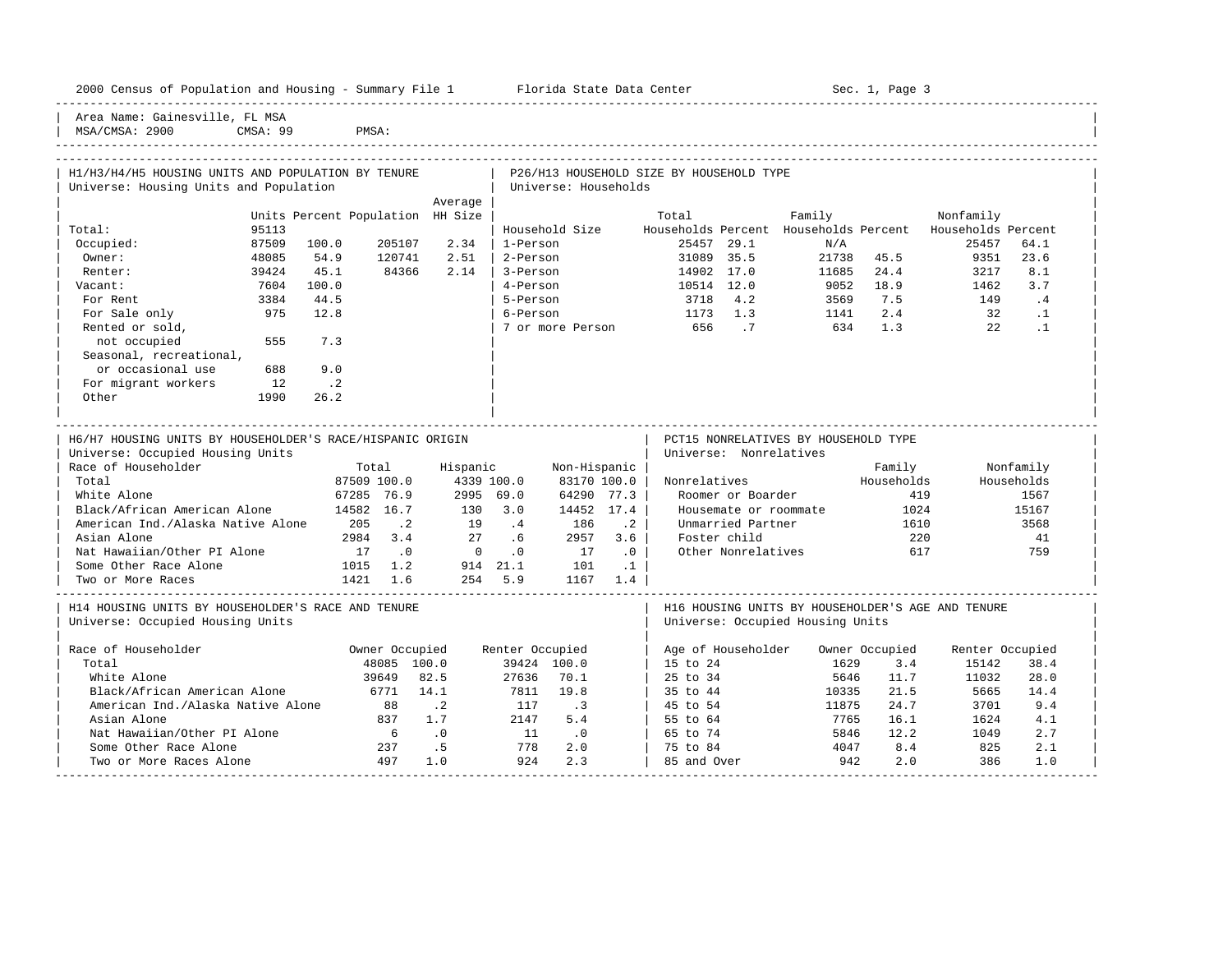| 2000 Census of Population and Housing - Summary File 1 Florida State Data Center |                       |                      |                                                         | Sec. 1, Page 1 |      |        |          |                 |           |
|----------------------------------------------------------------------------------|-----------------------|----------------------|---------------------------------------------------------|----------------|------|--------|----------|-----------------|-----------|
| Area Name: Jacksonville, FL MSA<br>MSA/CMSA: 3600<br>CMSA: 99<br>PMSA:           |                       |                      |                                                         |                |      |        |          |                 |           |
|                                                                                  |                       |                      |                                                         |                |      |        |          |                 |           |
| P1/P15/P16/P17/P31/P32/P33 POPULATION SUMMARY                                    |                       |                      | P12/P13 POPULATION BY AGE AND SEX                       |                |      |        |          |                 |           |
| Universe: Persons, Households, Families                                          |                       |                      | Universe: Persons                                       |                |      |        |          |                 |           |
| Total Population<br>Total Families<br>1100491                                    |                       | 291702               |                                                         | Total          |      | Male   |          | Female          |           |
| Total Households<br>425584<br>Population in Families                             |                       | 886949               |                                                         | Number         | Pct. | Number | Pct.     | Number          | Pct.      |
| Population in Households 1080369<br>Average Family Size                          |                       | 3.04                 | Under 5                                                 | 75647          | 6.9  | 38473  | 7.2      | 37174           | 6.6       |
| 2.54<br>Average Household Size                                                   |                       |                      | $5$ to $9$                                              | 80915          | 7.4  | 41362  | 7.7      | 39553           | 7.0       |
|                                                                                  |                       |                      | $10 - 14$                                               | 83151          | 7.6  | 42595  | 8.0      | 40556           | 7.2       |
| P7/P8/P11 POPULATION BY RACE AND HISPANIC ORIGIN                                 |                       |                      | 15 to 17                                                | 47501          | 4.3  | 24139  | 4.5      | 23362           | 4.1       |
| Universe: Persons<br>Total                                                       | Hispanic Non-Hispanic |                      | 18 and 19                                               | 29497          | 2.7  | 14901  | 2.8      | 14596           | 2.6       |
| Total<br>1100491                                                                 | 42122                 | 1058369              | 20                                                      | 14546          | 1.3  | 7298   | 1.4      | 7248            | 1.3       |
| White Alone<br>799461                                                            | 24182                 | 775279               | 21                                                      | 13591          | 1.2  | 6829   | 1.3      | 6762            | 1.2       |
| Black or African American Alone<br>238428                                        | 2588                  | 235840               | 22 to 24                                                | 41076          | 3.7  | 20351  | 3.8      | 20725           | 3.7       |
| American Ind. and Alaska Native Alone<br>3828                                    | 336                   | 3492                 | 25 to 29                                                | 77088          | 7.0  | 38199  | 7.1      | 38889           | 6.9       |
| Asian Alone<br>25369                                                             | 331                   | 25038                | 30 to 34                                                | 82125          | 7.5  | 40622  | 7.6      | 41503           | 7.3       |
| Native Hawaiian/Other Pacific Islander Alone<br>669                              | 67                    | 602                  | 35 to 39                                                | 94552          | 8.6  | 46470  | 8.7      | 48082           | 8.5       |
| Some Other Race Alone<br>12873                                                   | 11152                 | 1721                 | 40 to 44                                                | 91963          | 8.4  | 44981  | 8.4      | 46982           | 8.3       |
| 19863<br>Two or More Races                                                       | 3466                  | 16397                | 45 to 49                                                | 80940          | 7.4  | 39124  | 7.3      | 41816           | 7.4       |
|                                                                                  |                       |                      | 50 to 54                                                | 71321          | 6.5  | 34690  | 6.5      | 36631           | 6.5       |
| P15A-I/P16A-I/P17A-I HOUSEHOLDS AND HOUSEHOLD POPULATION BY RACE                 |                       |                      | 55 to 59                                                | 53108          | 4.8  | 25344  | 4.7      | 27764           | 4.9       |
| Universe: Households and Population in Households                                |                       | Average              | 60 and 61                                               | 17515          | 1.6  | 8390   | 1.6      | 9125            | 1.6       |
| Householder:<br>Households                                                       | Pop. In HH            | HH Size              | 62 to 64                                                | 23584          | 2.1  | 11178  | 2.1      | 12406           | 2.2       |
| 322843<br>White Alone                                                            | 792679                | 2.46                 | 65 and 66                                               | 14342          | 1.3  | 6723   | 1.3      | 7619            | 1.3       |
| Black or African American Alone<br>84202                                         | 233027                | 2.77                 | 67 to 69                                                | 20629          | 1.9  | 9547   | 1.8      | 11082           | 2.0       |
| American Ind. and Alaska Native Alone<br>1489                                    | 3892                  | 2.61                 | 70 to 74                                                | 31876          | 2.9  | 13803  | 2.6      | 18073           | 3.2       |
| Asian Alone<br>7579                                                              | 23378                 | 3.08                 | 75 to 79                                                | 26177          | 2.4  | 10604  | 2.0      | 15573           | 2.8       |
| Native Hawaiian/Other Pacific Islander Alone<br>186                              | 537                   | 2.89                 | 80 to 84                                                | 16325          | 1.5  | 6075   | 1.1      | 10250           | 1.8       |
| Some Other Race Alone<br>3689                                                    | 11602                 | 3.15                 | 85 and over                                             | 13022          | 1.2  | 3675   | .7       | 9347            | 1.7       |
| Two or More Races<br>5596                                                        | 15254                 | 2.73                 | 65 and over                                             | 122371         | 11.1 | 50427  | 9.4      | 71944           | 12.7      |
| 12938<br>Hispanic                                                                | 38257                 | 2.96                 |                                                         |                |      |        |          |                 |           |
| 315068<br>White Alone, Not Hispanic                                              | 770450                | 2.45                 | Median Age                                              | 35.30          |      | 34.10  |          | 36.30           |           |
| P31A-I/P32A-I/P33A-I FAMILIES AND POPULATION IN FAMILIES                         |                       |                      | P19 HOUSEHOLDS BY TYPE AND PRESENCE OF PERSONS UNDER 18 |                |      |        |          |                 |           |
| Universe: Families and Population in Families                                    | Pop. In               | Average              | Universe: Households                                    |                |      |        |          | Households With |           |
| Householder:<br>Families                                                         |                       | Families Family Size |                                                         |                |      |        | People   |                 | No People |
| White Alone<br>219206                                                            | 645525                | 2.94                 |                                                         |                |      |        | Under 18 |                 | Under 18  |
| Black or African American Alone<br>58896                                         | 195257                | 3.32                 | Family Households:                                      |                |      |        | 156237   |                 | 135465    |
| American Ind. and Alaska Native Alone<br>999                                     | 3077                  | 3.08                 | Married Couple Family                                   |                |      |        | 102670   |                 | 112172    |
| 5992<br>Asian Alone                                                              | 20776                 | 3.47                 | Other Family:                                           |                |      |        | 53567    |                 | 23293     |
| Native Hawaiian/Other Pacific Islander Alone<br>132                              | 446                   | 3.38                 | Male Householder, no wife present                       |                |      |        | 10732    |                 | 6659      |
| Some Other Race Alone<br>2736                                                    | 9624                  | 3.52                 | Female Householder, no husband present                  |                |      |        | 42835    |                 | 16634     |
| 3741<br>Two or More Races                                                        | 12244                 | 3.27                 | Nonfamily Households:                                   |                |      |        | 2140     |                 | 131742    |

| Hispanic 9517 32087 3.37 | Male Householder 1638 62512 | | White Alone, Not Hispanic 213502 626768 2.94 | Female Householder 502 69230 | -----------------------------------------------------------------------------------------------------------------------------------------------------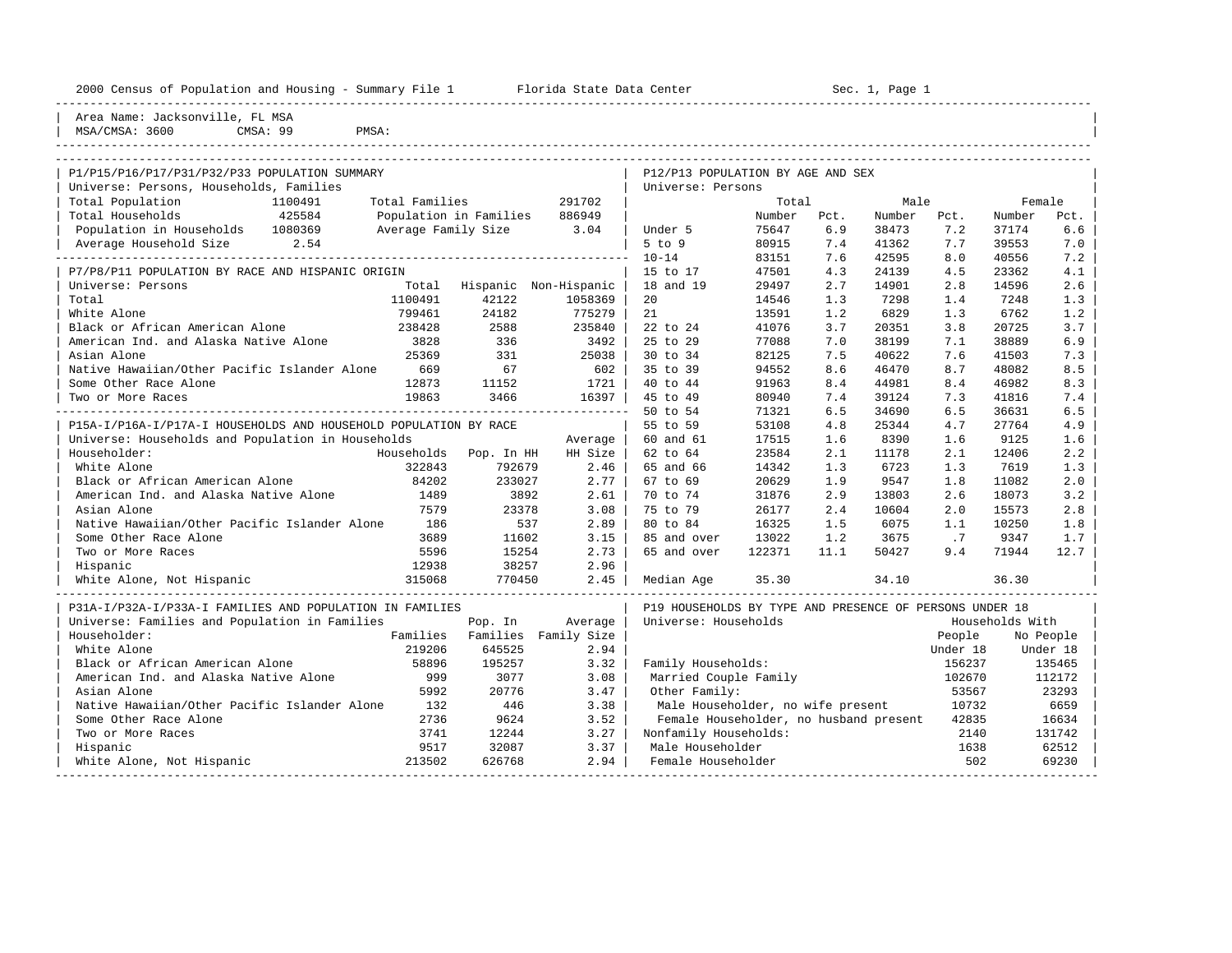----------------------------------------------------------------------------------------------------------------------------------------------------

Area Name: Jacksonville, FL MSA | MSA/CMSA: 3600 CMSA: 99 PMSA: |

|                                          |        | P34/P35 FAMILY TYPE BY PRESENCE AND AGE | P27/P30 RELATIONSHIP BY HOUSEHOLD TYPE        |         |                 | P28 RELATIONSHIP BY HOUSEHOLD TYPE |        |
|------------------------------------------|--------|-----------------------------------------|-----------------------------------------------|---------|-----------------|------------------------------------|--------|
| OF OWN AND RELATED CHILDREN              |        |                                         | Universe: Persons                             |         |                 | FOR THE POPULATION UNDER 18        |        |
| Universe: Families                       |        | With                                    |                                               |         | Total 65 & Over | Universe: Persons                  |        |
|                                          |        | With Own Related                        | Population in households:                     | 1080369 | 116099          | Total:                             | 287214 |
|                                          |        | Children Children                       | In family households:                         | 910442  | 79954           | In households:                     | 286747 |
| Married couple family: 214842            |        | 214842                                  | Householder:                                  | 291702  | 43129           | Householder or spouse              | 286    |
| Children under 18:                       | 96772  | 102329                                  | Male                                          | 201963  | 33124           | Related child:                     | 280376 |
| Under 6 only                             | 22779  | 24650                                   | Female                                        | 89739   | 10005           | Own child:                         | 254994 |
| Under 6 and 6 to 17                      | 19541  | 21447                                   | Spouse                                        | 214842  | 26780           | In married couple family           | 176935 |
| 6 to 17 only                             | 54452  | 56232                                   | Parent                                        | 8644    | 5360            | In other family:                   |        |
| No children under 18                     | 118070 | 112513                                  | Child                                         | 322893  |                 | No spouse present:                 | 78059  |
| Other family:                            | 76860  | 76860                                   | Natural born or adopted                       | 301906  |                 | Male householder                   | 14386  |
| Male hhdr. No wife:                      | 17391  | 17391                                   | Step                                          | 20987   |                 | Female householder                 | 63673  |
| Children under 18:                       | 9343   | 10590                                   | Grandchild                                    | 23598   |                 | Other relatives:                   | 25382  |
| Under 6 only                             | 2497   | 2839                                    | Brother or sister                             | 9297    |                 | Grandchild                         | 19804  |
| Under 6 and 6 to 17                      | 1129   | 1446                                    | Other relatives                               | 15973   | 4087            | Other relatives                    | 5578   |
| 6 to 17 only                             | 5717   | 6305                                    | Nonrelatives                                  | 23493   | 598             | Nonrelatives                       | 6085   |
| No children under 18                     | 8048   | 6801                                    | In nonfamily households:                      | 169927  | 36145           | In group quarters:                 | 467    |
| Female hhdr. No hus.:                    | 59469  | 59469                                   | Male householder:                             | 64150   | 9009            | Institutional                      | 196    |
| Children under 18:                       | 36577  | 42672                                   | Living alone                                  | 47162   | 8125            | Noninstitutional                   | 271    |
| Under 6 only                             | 7627   | 9182                                    | Not living alone                              | 16988   | 884             |                                    |        |
| Under 6 and 6 to 17                      | 6122   | 8144                                    | Female householder:                           | 69732   | 25663           | P18 HOUSEHOLD SIZE, HOUSEHOLD TYPE |        |
| 6 to 17 only                             | 22828  | 25346                                   | Living alone                                  | 58306   | 24783           | AND PRESENCE OF OWN CHILDREN       |        |
| No children under 18                     | 22892  | 16797                                   | Not living alone                              | 11426   | 880             | Universe: Households               |        |
|                                          |        |                                         | Nonrelatives                                  | 36045   | 1473            | 1-person households:               | 105468 |
|                                          |        |                                         | In group quarters:                            | 20122   | 6272            | Male householder                   | 47162  |
| P21 HOUSEHOLD TYPE BY AGE OF HOUSEHOLDER |        |                                         | Institutional                                 | 9508    | 4992            | Female householder                 | 58306  |
| Universe: Households                     |        |                                         | Noninstitutional                              | 10614   | 1280            | 2 or more person households:       | 320116 |
|                                          |        |                                         |                                               |         |                 | Family households:                 | 291702 |
|                                          | Family | Nonfamily                               |                                               |         |                 | Married couple:                    | 214842 |
| Householder age: Households Households   |        |                                         | PCT14 HOUSEHOLDS BY SEX OF UNMARRIED PARTNERS |         |                 | With own child, under 18           | 96772  |
| 15 to 24                                 | 12405  | 11269                                   | Universe: Households                          |         |                 | No own child, under 18             | 118070 |
| 25 to 34                                 | 54934  | 23042                                   |                                               |         |                 | Other family - no spouse pres.     | 76860  |
| 35 to 44                                 | 78258  | 23730                                   | Unmarried partner households                  |         | 24634           | Male householder:                  | 17391  |
| 45 to 54                                 | 63812  | 23852                                   | Male householder and male partner             |         | 1194            | With own child, under 18           | 9343   |
| 55 to 64                                 | 39164  | 17317                                   | Male householder and female partner           |         | 11745           | No own child. under 18             | 8048   |
| 65 to 74                                 | 26694  | 16107                                   | Female householder and female partner         |         | 1173            | Female householder:                | 59469  |
| 75 to 84                                 | 14008  | 14029                                   | Female householder and male partner           |         | 10522           | With own child, under 18           | 36577  |
| 85 and over                              | 2427   | 4536                                    | All other households                          |         | 400950          | No own child. under 18             | 22892  |
| Total                                    | 291702 | 133882                                  |                                               |         |                 | Nonfamily households:              | 28414  |
|                                          |        |                                         |                                               |         |                 | Male householder                   | 16988  |
|                                          |        |                                         |                                               |         |                 | Female householder                 | 11426  |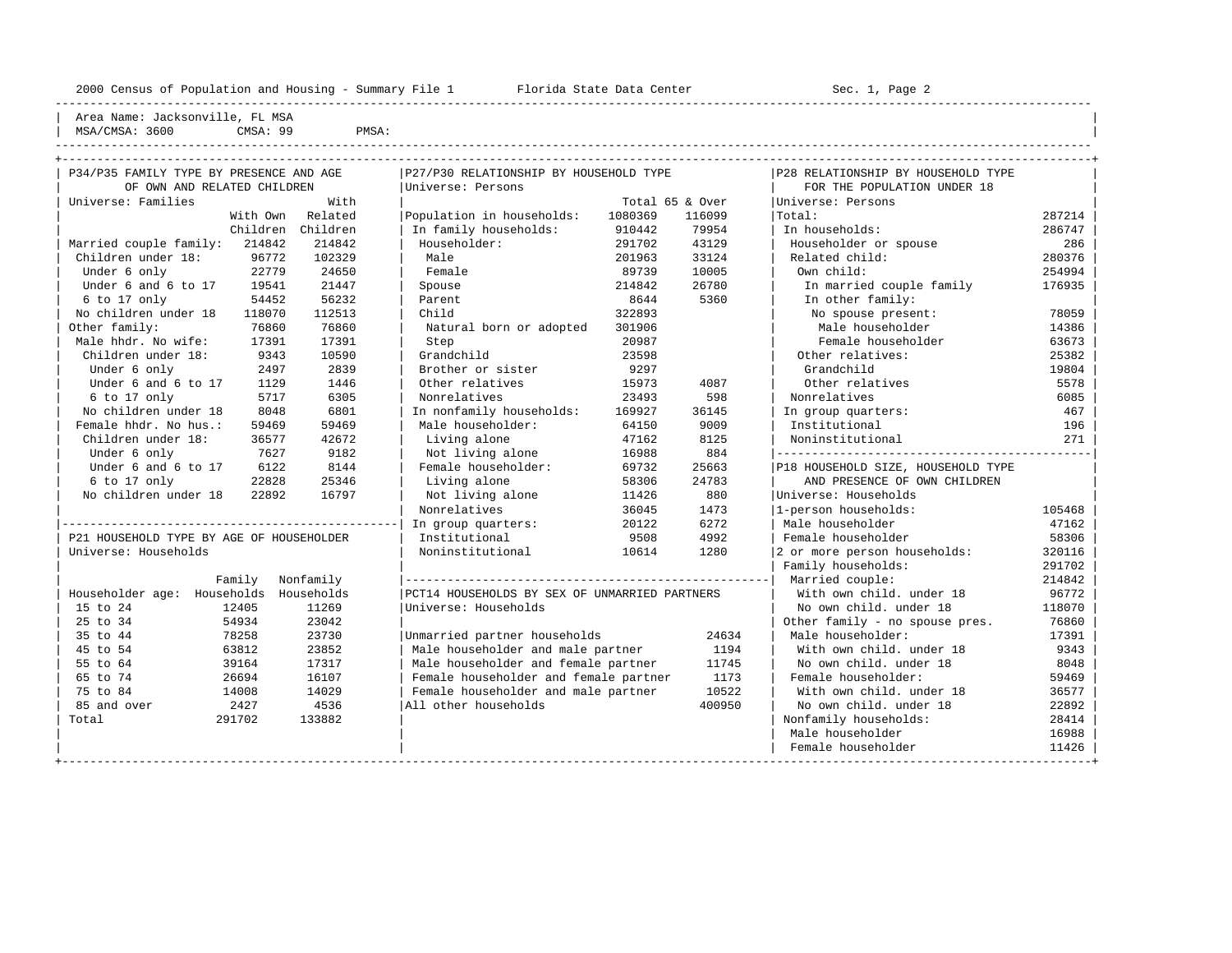| 2000 Census of Population and Housing - Summary File 1 |  |  |  |  |  |  |  |  |  |  |  |  |  |  |  |  |
|--------------------------------------------------------|--|--|--|--|--|--|--|--|--|--|--|--|--|--|--|--|
|--------------------------------------------------------|--|--|--|--|--|--|--|--|--|--|--|--|--|--|--|--|

2000 Florida State Data Center - Sec. 1, Page 3

-----------------------------------------------------------------------------------------------------------------------------------------------------

Area Name: Jacksonville, FL MSA MSA/CMSA: 3600 CMSA: 99 PMSA:

# -----------------------------------------------------------------------------------------------------------------------------------------------------

| H1/H3/H4/H5 HOUSING UNITS AND POPULATION BY TENURE<br>Universe: Housing Units and Population |        |                                  |                                                                    |                                                       |                                                                       | Universe: Households         |           | P26/H13 HOUSEHOLD SIZE BY HOUSEHOLD TYPE |                        |                                                                    |           |                  |            |
|----------------------------------------------------------------------------------------------|--------|----------------------------------|--------------------------------------------------------------------|-------------------------------------------------------|-----------------------------------------------------------------------|------------------------------|-----------|------------------------------------------|------------------------|--------------------------------------------------------------------|-----------|------------------|------------|
|                                                                                              |        |                                  |                                                                    | Average                                               |                                                                       |                              |           |                                          |                        |                                                                    |           |                  |            |
|                                                                                              |        | Units Percent Population HH Size |                                                                    |                                                       |                                                                       |                              |           | Total                                    |                        | Family                                                             |           | Nonfamily        |            |
| Total:                                                                                       | 467451 |                                  |                                                                    |                                                       |                                                                       | Household Size               |           |                                          |                        | Households Percent Households Percent Households Percent           |           |                  |            |
| Occupied:                                                                                    | 425584 | 100.0                            | 1080369                                                            | 2.54                                                  | 1-Person                                                              |                              |           | 105468 24.8                              |                        | N/A                                                                |           | 105468           | 78.8       |
| Owner:                                                                                       | 286461 | 67.3                             | 755792                                                             | 2.64                                                  | 2-Person                                                              |                              |           | 144097 33.9                              |                        | 120869 41.4                                                        |           | 23228            | 17.3       |
| Renter:                                                                                      | 139123 | 32.7                             | 324577                                                             | 2.33                                                  |                                                                       |                              |           |                                          |                        | $3-Person$ $3-Person$ $51124$ $51124$ $14.4$ $60032$ $20.6$ $1092$ |           |                  | 2.7        |
| Vacant:                                                                                      | 41867  | 100.0                            |                                                                    |                                                       |                                                                       |                              |           |                                          |                        |                                                                    |           |                  | .8         |
| For Rent                                                                                     | 15072  | 36.0                             |                                                                    |                                                       |                                                                       |                              |           |                                          |                        | 5-Person 25774 6.1 25473 8.7                                       |           |                  | 301 .2     |
| For Sale only                                                                                | 5212   | 12.4                             |                                                                    |                                                       |                                                                       | 6-Person                     |           |                                          | 8594 2.0               | 8486 2.9 108 .1<br>4181 1.4 59 .0                                  |           |                  |            |
| Rented or sold,                                                                              |        |                                  |                                                                    |                                                       |                                                                       |                              |           | 7 or more Person 4240 1.0                |                        |                                                                    |           |                  |            |
| not occupied                                                                                 | 2918   | 7.0                              |                                                                    |                                                       |                                                                       |                              |           |                                          |                        |                                                                    |           |                  |            |
| Seasonal, recreational,                                                                      |        |                                  |                                                                    |                                                       |                                                                       |                              |           |                                          |                        |                                                                    |           |                  |            |
| or occasional use                                                                            | 7980   | 19.1                             |                                                                    |                                                       |                                                                       |                              |           |                                          |                        |                                                                    |           |                  |            |
| For migrant workers                                                                          | 35     | $\ldots$                         |                                                                    |                                                       |                                                                       |                              |           |                                          |                        |                                                                    |           |                  |            |
| Other                                                                                        | 10650  | 25.4                             |                                                                    |                                                       |                                                                       |                              |           |                                          |                        |                                                                    |           |                  |            |
|                                                                                              |        |                                  |                                                                    |                                                       |                                                                       |                              |           |                                          |                        |                                                                    |           |                  |            |
|                                                                                              |        |                                  |                                                                    | ____________________________                          |                                                                       |                              |           |                                          |                        |                                                                    |           |                  |            |
| H6/H7 HOUSING UNITS BY HOUSEHOLDER'S RACE/HISPANIC ORIGIN                                    |        |                                  |                                                                    |                                                       |                                                                       |                              |           |                                          | Universe: Nonrelatives | PCT15 NONRELATIVES BY HOUSEHOLD TYPE                               |           |                  |            |
| Universe: Occupied Housing Units<br>Race of Householder                                      |        |                                  | Total                                                              | Hispanic                                              |                                                                       |                              |           |                                          |                        |                                                                    |           | Family Nonfamily |            |
| Total                                                                                        |        |                                  |                                                                    | 425584 100.0 12938 100.0                              |                                                                       | Non-Hispanic<br>412646 100.0 |           |                                          |                        |                                                                    |           |                  | Households |
| White Alone                                                                                  |        | 322843 75.9                      |                                                                    | 7775 60.1                                             |                                                                       | 315068 76.4                  |           |                                          | Roomer or Boarder      | Nonrelatives Households                                            |           | 2901             | 4733       |
| Black/African American Alone 84202 19.8                                                      |        |                                  |                                                                    | 750 5.8                                               |                                                                       | 83452 20.2                   |           |                                          |                        | Housemate or roommate 3852                                         |           |                  | 12054      |
| American Ind./Alaska Native Alone 1489 .3                                                    |        |                                  |                                                                    |                                                       |                                                                       | 1378                         | $\cdot$ 3 |                                          | Unmarried Partner      |                                                                    | 10412     |                  | 14222      |
| Asian Alone                                                                                  |        |                                  | 7579 1.8                                                           | $\begin{array}{cc} 111 & .9 \\ 91 & .7 \end{array}$   |                                                                       | 7488 1.8                     |           | Foster child                             |                        |                                                                    | 1104      |                  | 376        |
| Nat Hawaiian/Other PI Alone 186 .0                                                           |        |                                  |                                                                    | 16 .1 170 .0                                          |                                                                       |                              |           |                                          |                        | Other Nonrelatives 5224                                            |           |                  | 4660       |
| Some Other Race Alone                                                                        |        |                                  |                                                                    |                                                       |                                                                       |                              |           |                                          |                        |                                                                    |           |                  |            |
| Two or More Races                                                                            |        |                                  |                                                                    | 3689 .9 3331 25.7 358 .1<br>5596 1.3 864 6.7 4732 1.1 |                                                                       |                              |           |                                          |                        |                                                                    |           |                  |            |
|                                                                                              |        |                                  |                                                                    |                                                       |                                                                       |                              |           |                                          |                        |                                                                    |           |                  |            |
| H14 HOUSING UNITS BY HOUSEHOLDER'S RACE AND TENURE                                           |        |                                  |                                                                    |                                                       |                                                                       |                              |           |                                          |                        | H16 HOUSING UNITS BY HOUSEHOLDER'S AGE AND TENURE                  |           |                  |            |
| Universe: Occupied Housing Units                                                             |        |                                  |                                                                    |                                                       |                                                                       |                              |           |                                          |                        | Universe: Occupied Housing Units                                   |           |                  |            |
|                                                                                              |        |                                  |                                                                    |                                                       |                                                                       |                              |           |                                          |                        |                                                                    |           |                  |            |
| Race of Householder                                                                          |        |                                  | Owner Occupied                                                     |                                                       | Renter Occupied                                                       |                              |           |                                          |                        | Age of Householder Owner Occupied                                  |           | Renter Occupied  |            |
| Total                                                                                        |        |                                  | 286461 100.0                                                       |                                                       | 139123 100.0                                                          |                              |           | 15 to 24                                 |                        | 4244                                                               | 1.5       | 19430            | 14.0       |
| White Alone                                                                                  |        |                                  | 234438                                                             | 81.8                                                  |                                                                       | 88405 63.5                   |           |                                          | 25 to 34               | 36143                                                              | 12.6      | 41833            | 30.1       |
| Black/African American Alone                                                                 |        | 41744 14.6                       |                                                                    |                                                       |                                                                       |                              |           |                                          |                        | 69244                                                              | 24.2      | 32744            | 23.5       |
| American Ind./Alaska Native Alone                                                            |        |                                  | 876 .3                                                             |                                                       | $42458$ $30.5$<br>613 .4                                              |                              |           | 35 to 44<br>45 to 54<br>45 to 54         |                        | 67481                                                              | 23.6      | 20183            | 14.5       |
| Asian Alone                                                                                  |        |                                  | 4843 1.7                                                           |                                                       | 2736 2.0                                                              |                              |           | $55 \text{ to } 64$                      |                        | 46442                                                              | 16.2      | 10039            | 7.2        |
| Nat Hawaiian/Other PI Alone                                                                  |        |                                  |                                                                    |                                                       |                                                                       |                              |           |                                          |                        | 36090                                                              | 12.6      | 6711             | 4.8        |
| Some Other Race Alone                                                                        |        |                                  | $\begin{array}{ccccc} & 104 & & .0 \\ & & 1541 & & .5 \end{array}$ |                                                       |                                                                       |                              |           | 65 to 74<br>75 to 84                     |                        |                                                                    | 22104 7.7 | 5933             | 4.3        |
| Two or More Races Alone                                                                      |        |                                  | 2915                                                               | 1.0                                                   | $\begin{array}{cc} & 82 & .1 \\ 2148 & 1.5 \\ 2681 & 1.9 \end{array}$ |                              |           | 85 and Over                              |                        | 4713                                                               | 1.6       | 2250             | 1.6        |
|                                                                                              |        |                                  |                                                                    |                                                       |                                                                       |                              |           |                                          |                        |                                                                    |           |                  |            |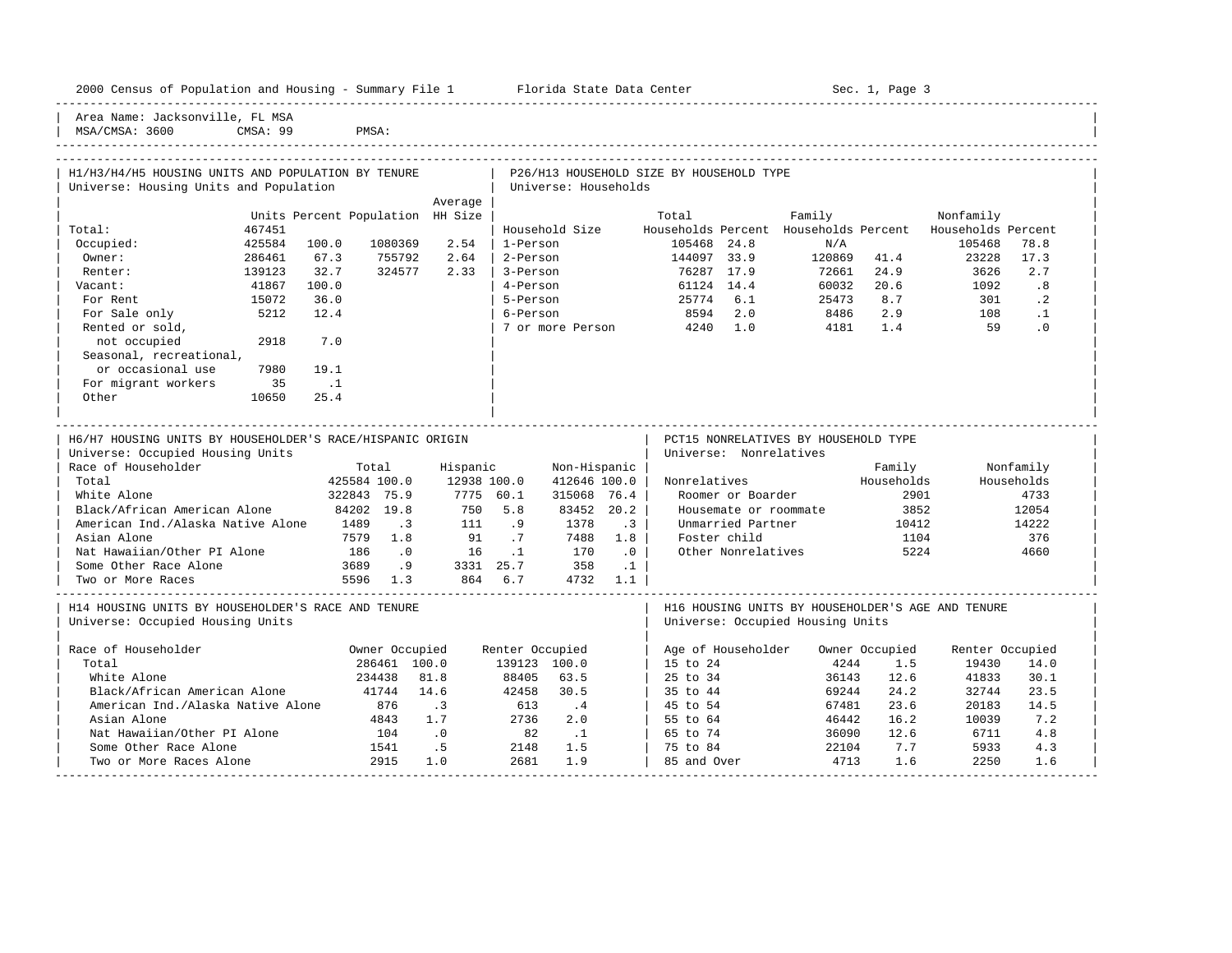|  |  |  | 2000 Census of Population and Housing - Summary File |  |  |  |  |  |  |
|--|--|--|------------------------------------------------------|--|--|--|--|--|--|
|--|--|--|------------------------------------------------------|--|--|--|--|--|--|

2000 - 2000 Census of Population and Housing Sec. 1, Page 1 File 1 and File 1 File 1 File 1

| Area Name: Lakeland--Winter Haven, FL MSA<br>MSA/CMSA: 3980<br>CMSA: 99<br>PMSA:         |                     |                               |         |                                                         |        |      |        |          |                 |           |
|------------------------------------------------------------------------------------------|---------------------|-------------------------------|---------|---------------------------------------------------------|--------|------|--------|----------|-----------------|-----------|
| P1/P15/P16/P17/P31/P32/P33 POPULATION SUMMARY<br>Universe: Persons, Households, Families |                     |                               |         | P12/P13 POPULATION BY AGE AND SEX<br>Universe: Persons  |        |      |        |          |                 |           |
| Total Population<br>483924                                                               | Total Families      |                               | 132305  |                                                         | Total  |      | Male   |          | Female          |           |
| Total Households<br>187233                                                               |                     | Population in Families        | 392224  |                                                         | Number | Pct. | Number | Pct.     | Number          | Pct.      |
| Population in Households 471378                                                          | Average Family Size |                               | 2.96    | Under 5                                                 | 31186  | 6.4  | 15994  | 6.7      | 15192           | 6.2       |
| Average Household Size 2.52                                                              |                     |                               |         | $5$ to $9$                                              | 33184  | 6.9  | 17155  | 7.2      | 16029           | 6.5       |
|                                                                                          |                     |                               |         | $10 - 14$                                               | 33853  | 7.0  | 17438  | 7.3      | 16415           | 6.7       |
| P7/P8/P11 POPULATION BY RACE AND HISPANIC ORIGIN                                         |                     |                               |         | 15 to 17                                                | 19982  | 4.1  | 10485  | 4.4      | 9497            | 3.9       |
| Universe: Persons                                                                        |                     | Total Hispanic Non-Hispanic   |         | 18 and 19                                               | 12622  | 2.6  | 6473   | 2.7      | 6149            | 2.5       |
| Total                                                                                    | 483924              | 45933                         | 437991  | 20                                                      | 5812   | 1.2  | 2911   | 1.2      | 2901            | 1.2       |
| White Alone                                                                              | 385099              | 23733                         | 361366  | 21                                                      | 5527   | 1.1  | 2838   | 1.2      | 2689            | 1.1       |
| Black or African American Alone                                                          | 65545               | 1001                          | 64544   | 22 to 24                                                | 15969  | 3.3  | 8126   | 3.4      | 7843            | 3.2       |
| American Ind. and Alaska Native Alone                                                    | 1839                | 428                           | 1411    | 25 to 29                                                | 28809  | 6.0  | 14517  | 6.1      | 14292           | 5.8       |
| Asian Alone                                                                              | 4515                | 67                            | 4448    | 30 to 34                                                | 30527  | 6.3  | 15331  | 6.5      | 15196           | 6.2       |
| Native Hawaiian/Other Pacific Islander Alone                                             | 207                 | 78                            | 129     | 35 to 39                                                | 34558  | 7.1  | 17402  | 7.3      | 17156           | 7.0       |
| Some Other Race Alone                                                                    | 18466               | 17989                         | 477     | 40 to 44                                                | 34035  | 7.0  | 16848  | 7.1      | 17187           | 7.0       |
| Two or More Races                                                                        | 8253                | 2637                          | 5616    | 45 to 49                                                | 30593  | 6.3  | 15064  | 6.3      | 15529           | 6.3       |
|                                                                                          |                     |                               |         | 50 to 54                                                | 28886  | 6.0  | 13938  | 5.9      | 14948           | 6.1       |
| P15A-I/P16A-I/P17A-I HOUSEHOLDS AND HOUSEHOLD POPULATION BY RACE                         |                     |                               |         | 55 to 59                                                | 25474  | 5.3  | 12018  | 5.1      | 13456           | 5.5       |
| Universe: Households and Population in Households                                        |                     |                               | Average | 60 and 61                                               | 9569   | 2.0  | 4487   | 1.9      | 5082            | 2.1       |
| Householder:                                                                             | Households          | Pop. In HH                    | HH Size | 62 to 64                                                | 14600  | 3.0  | 6924   | 2.9      | 7676            | 3.1       |
| White Alone                                                                              | 157175              | 378246                        | 2.41    | 65 and 66                                               | 9602   | 2.0  | 4542   | 1.9      | 5060            | 2.1       |
| Black or African American Alone                                                          | 21462               | 62254                         | 2.90    | 67 to 69                                                | 14648  | 3.0  | 6879   | 2.9      | 7769            | 3.2       |
| American Ind. and Alaska Native Alone                                                    | 616                 | 1760                          | 2.86    | 70 to 74                                                | 23872  | 4.9  | 11169  | 4.7      | 12703           | 5.2       |
| Asian Alone                                                                              | 1332                | 4112                          | 3.09    | 75 to 79                                                | 19644  | 4.1  | 8918   | 3.8      | 10726           | 4.4       |
| Native Hawaiian/Other Pacific Islander Alone                                             | 58                  | 192                           | 3.31    | 80 to 84                                                | 11920  | 2.5  | 4944   | 2.1      | 6976            | 2.8       |
| Some Other Race Alone                                                                    | 4233                | 17611                         | 4.16    | 85 and over                                             | 9052   | 1.9  | 2965   | 1.2      | 6087            | 2.5       |
| Two or More Races                                                                        | 2357                | 7203                          | 3.06    | 65 and over                                             | 88738  | 18.3 | 39417  | 16.6     | 49321           | 20.0      |
| Hispanic                                                                                 | 11539               | 43425                         | 3.76    |                                                         |        |      |        |          |                 |           |
| White Alone, Not Hispanic                                                                | 150780              | 355917                        | 2.36    | Median Age                                              | 38.60  |      | 37.10  |          | 40.00           |           |
| P31A-I/P32A-I/P33A-I FAMILIES AND POPULATION IN FAMILIES                                 |                     |                               |         | P19 HOUSEHOLDS BY TYPE AND PRESENCE OF PERSONS UNDER 18 |        |      |        |          |                 |           |
| Universe: Families and Population in Families                                            |                     | Pop. In                       | Average | Universe: Households                                    |        |      |        |          | Households With |           |
| Householder:                                                                             |                     | Families Families Family Size |         |                                                         |        |      |        | People   |                 | No People |
| White Alone                                                                              | 110074              | 312773                        | 2.84    |                                                         |        |      |        | Under 18 |                 | Under 18  |
| Black or African American Alone                                                          | 15489               | 53099                         | 3.43    | Family Households:                                      |        |      |        | 60728    |                 | 71577     |
| American Ind. and Alaska Native Alone                                                    | 423                 | 1404                          | 3.32    | Married Couple Family                                   |        |      |        | 39827    |                 | 62035     |
| Asian Alone                                                                              | 1053                | 3680                          | 3.49    | Other Family:                                           |        |      |        | 20901    |                 | 9542      |
| Native Hawaiian/Other Pacific Islander Alone                                             | 39                  | 143                           | 3.67    | Male Householder, no wife present                       |        |      |        | 4986     |                 | 2929      |
| Some Other Race Alone                                                                    | 3561                | 15181                         | 4.26    | Female Householder, no husband present                  |        |      |        | 15915    |                 | 6613      |
| Two or More Races                                                                        | 1666                | 5944                          | 3.57    | Nonfamily Households:                                   |        |      |        | 970      |                 | 53958     |
| Hispanic                                                                                 | 9417                | 37389                         | 3.97    | Male Householder                                        |        |      |        | 768      |                 | 23990     |
| White Alone, Not Hispanic                                                                | 104960              | 293561                        | 2.80    | Female Householder                                      |        |      |        | 202      |                 | 29968     |
| ------------------                                                                       |                     |                               |         |                                                         |        |      |        |          |                 |           |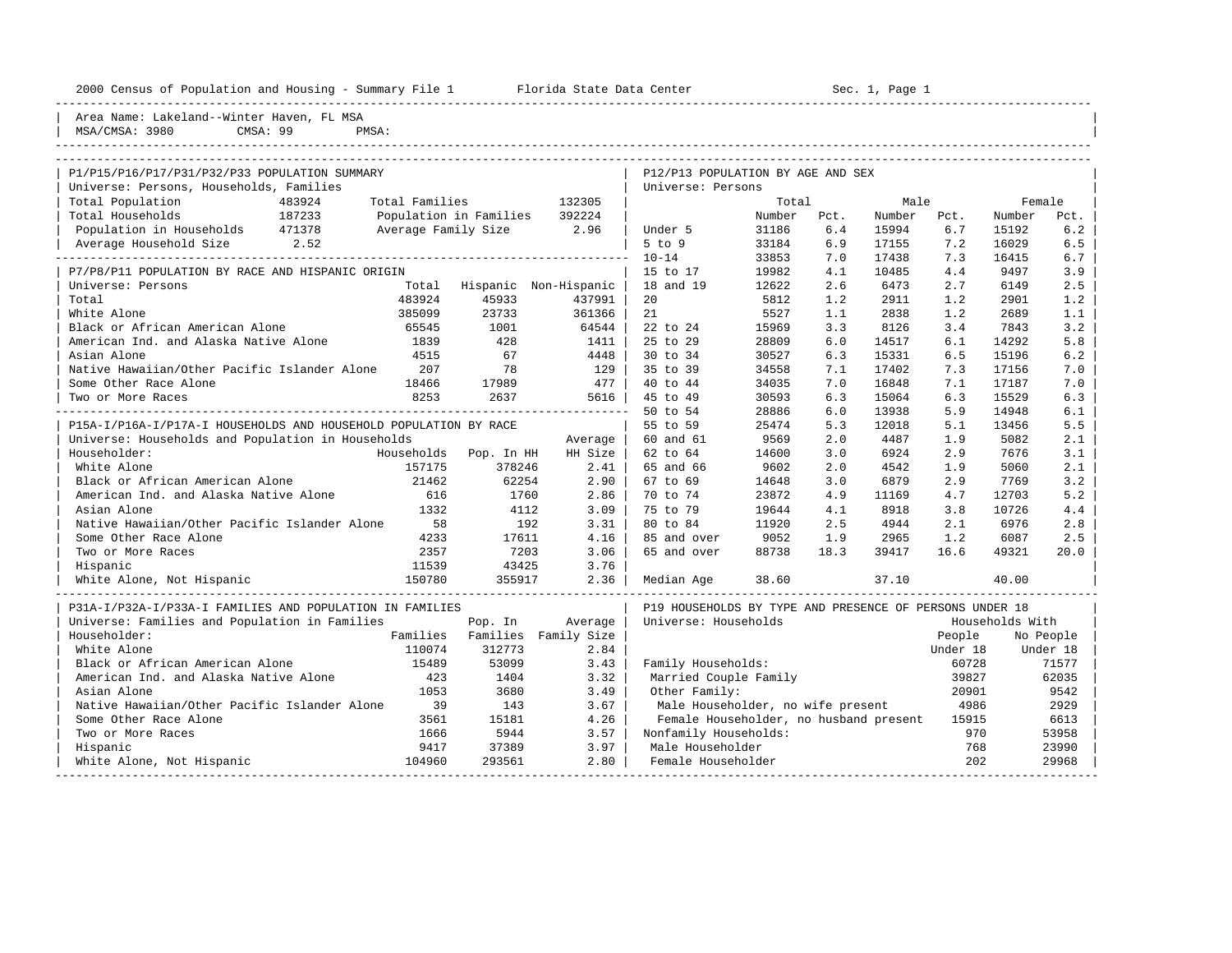----------------------------------------------------------------------------------------------------------------------------------------------------

Area Name: Lakeland--Winter Haven, FL MSA | MSA/CMSA: 3980 CMSA: 99 PMSA:

----------------------------------------------------------------------------------------------------------------------------------------------------

| P34/P35 FAMILY TYPE BY PRESENCE AND AGE  |           | P27/P30 RELATIONSHIP BY HOUSEHOLD TYPE        |                 |        | P28 RELATIONSHIP BY HOUSEHOLD TYPE |        |
|------------------------------------------|-----------|-----------------------------------------------|-----------------|--------|------------------------------------|--------|
| OF OWN AND RELATED CHILDREN              |           | Universe: Persons                             |                 |        | FOR THE POPULATION UNDER 18        |        |
| Universe: Families                       | With      |                                               | Total 65 & Over |        | Universe: Persons                  |        |
| With Own Related                         |           | Population in households:                     | 471378          | 85025  | Total:                             | 118205 |
| Children Children                        |           | In family households:                         | 403566          | 61663  | In households:                     | 117187 |
| Married couple family: 101862            | 101862    | Householder:                                  | 132305          | 33287  | Householder or spouse              | 234    |
| 36736<br>Children under 18:              | 39629     | Male                                          | 96915           | 27949  | Related child:                     | 113933 |
| 8149<br>Under 6 only                     | 9048      | Female                                        | 35390           | 5338   | Own child:                         | 100835 |
| Under 6 and 6 to 17<br>7884              | 9028      | Spouse                                        | 101862          | 23684  | In married couple family           | 69640  |
| 6 to 17 only<br>20703                    | 21553     | Parent                                        | 3827            | 2335   | In other family:                   |        |
| No children under 18<br>65126            | 62233     | Child                                         | 129136          |        | No spouse present:                 | 31195  |
| Other family:<br>30443                   | 30443     | Natural born or adopted                       | 120031          |        | Male householder                   | 6939   |
| Male hhdr. No wife:<br>7915              | 7915      | Step                                          | 9105            |        | Female householder                 | 24256  |
| Children under 18:<br>4241               | 4908      | Grandchild                                    | 11990           |        | Other relatives:                   | 13098  |
| Under 6 only<br>1230                     | 1403      | Brother or sister                             | 4624            |        | Grandchild                         | 10213  |
| Under 6 and 6 to 17<br>563               | 761       | Other relatives                               | 8480            | 2028   | Other relatives                    | 2885   |
| 6 to 17 only<br>2448                     | 2744      | Nonrelatives                                  | 11342           | 329    | Nonrelatives                       | 3020   |
| No children under 18<br>3674             | 3007      | In nonfamily households:                      | 67812           | 23362  | In group quarters:                 | 1018   |
| Female hhdr. No hus.:<br>22528           | 22528     | Male householder:                             | 24758           | 6354   | Institutional                      | 601    |
| Children under 18:<br>13231              | 15855     | Living alone                                  | 18759           | 5656   | Noninstitutional                   | 417    |
| Under 6 only<br>2692                     | 3357      | Not living alone                              | 5999            | 698    |                                    |        |
| Under 6 and 6 to 17<br>2385              | 3355      | Female householder:                           | 30170           | 15830  | P18 HOUSEHOLD SIZE, HOUSEHOLD TYPE |        |
| 6 to 17 only<br>8154                     | 9143      | Living alone                                  | 26364           | 15214  | AND PRESENCE OF OWN CHILDREN       |        |
| No children under 18<br>9297             | 6673      | Not living alone                              | 3806            | 616    | Universe: Households               |        |
|                                          |           | Nonrelatives                                  | 12884           | 1178   | 1-person households:               | 45123  |
|                                          |           | In group quarters:                            | 12546           | 3713   | Male householder                   | 18759  |
| P21 HOUSEHOLD TYPE BY AGE OF HOUSEHOLDER |           | Institutional                                 | 8388            | 2752   | Female householder                 | 26364  |
| Universe: Households                     |           | Noninstitutional                              | 4158            | 961    | 2 or more person households:       | 142110 |
|                                          |           |                                               |                 |        | Family households:                 | 132305 |
| Family                                   | Nonfamily |                                               |                 |        | Married couple:                    | 101862 |
| Householder age: Households Households   |           | PCT14 HOUSEHOLDS BY SEX OF UNMARRIED PARTNERS |                 |        | With own child, under 18           | 36736  |
| 15 to 24<br>5394                         | 3042      | Universe: Households                          |                 |        | No own child. under 18             | 65126  |
| 25 to 34<br>20737                        | 6023      |                                               |                 |        | Other family - no spouse pres.     | 30443  |
| 35 to 44<br>28328                        | 7360      | Unmarried partner households                  |                 | 10628  | Male householder:                  | 7915   |
| 45 to 54<br>24435                        | 8205      | Male householder and male partner             |                 | 545    | With own child, under 18           | 4241   |
| 55 to 64<br>20124                        | 8114      | Male householder and female partner           |                 | 5243   | No own child. under 18             | 3674   |
| 65 to 74<br>20044                        | 9532      | Female householder and female partner         |                 | 469    | Female householder:                | 22528  |
| 75 to 84<br>11309                        | 9379      | Female householder and male partner           |                 | 4371   | With own child, under 18           | 13231  |
| 85 and over<br>1934                      | 3273      | All other households                          |                 | 176605 | No own child. under 18             | 9297   |
| Total<br>132305                          | 54928     |                                               |                 |        | Nonfamily households:              | 9805   |
|                                          |           |                                               |                 |        | Male householder                   | 5999   |
|                                          |           |                                               |                 |        | Female householder                 | 3806   |
|                                          |           |                                               |                 |        |                                    |        |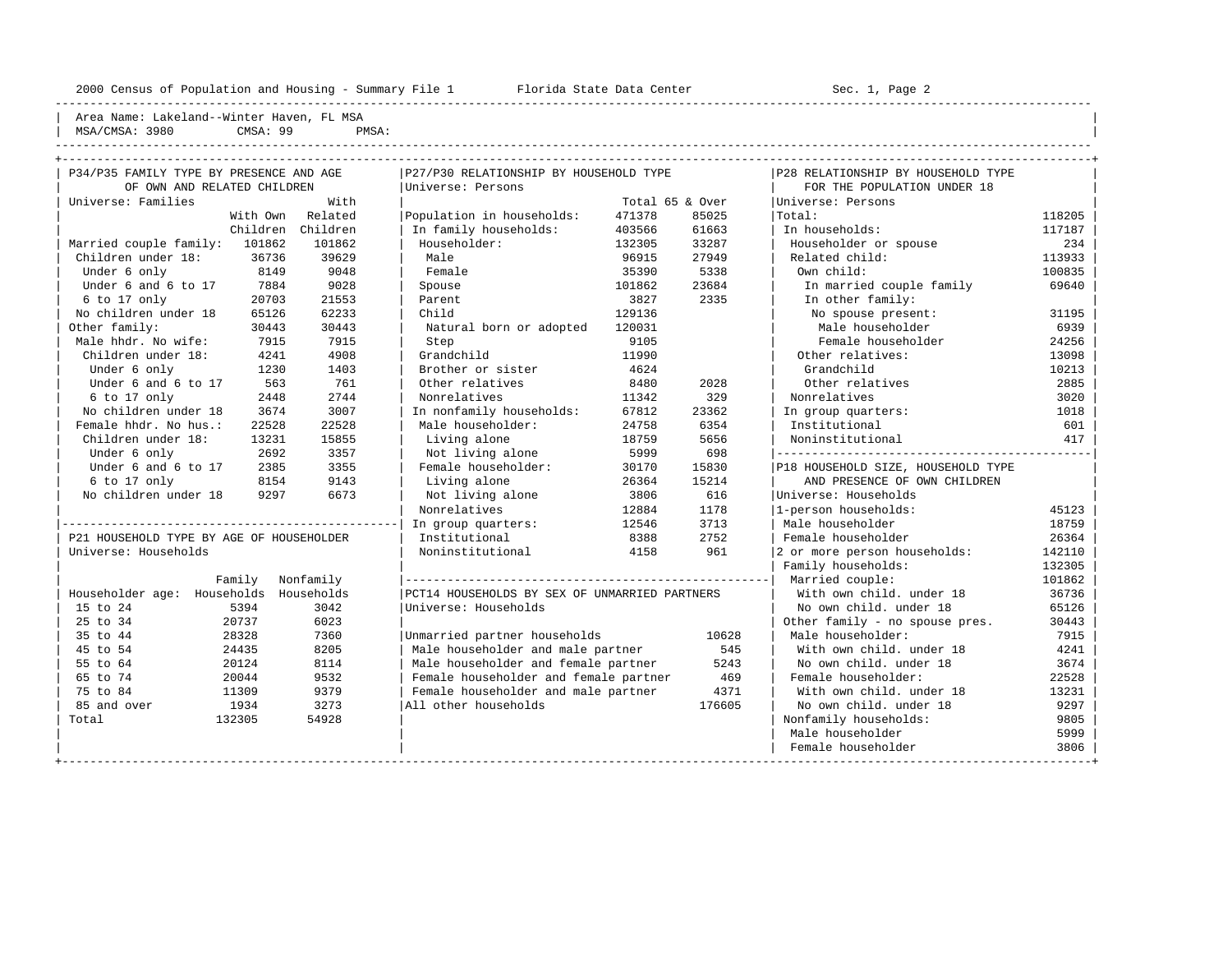----------------------------------------------------------------------------------------------------------------------------------------------------- Area Name: Lakeland--Winter Haven, FL MSA MSA/CMSA: 3980 CMSA: 99 PMSA: ----------------------------------------------------------------------------------------------------------------------------------------------------- | H1/H3/H4/H5 HOUSING UNITS AND POPULATION BY TENURE | P26/H13 HOUSEHOLD SIZE BY HOUSEHOLD TYPE | Universe: Housing Units and Population | Universe: Households | Average | Average | Average | Average | Average | Average | Average | Average | Average | Average | Average | Average | Average | Average | Average | Average | Average | Average | Average | Average | Average | Average | Units Percent Population HH Size | Total Family Nonfamily Nonfamily | Total: 226376 | Household Size Households Percent Households Percent Households Percent | 0ccupied: 187233 100.0 471378 2.52 | 1-Person 45123 24.1 N/A 45123 82.1 | Owner: 137389 73.4 345048 2.51 | 2-Person 72037 38.5 64018 48.4 8019 14.6 | | Renter: 49844 26.6 126330 2.53 | 3-Person 28981 15.5 27926 21.1 1055 1.9 | | Vacant: 39143 100.0 | 4-Person 23027 12.3 22600 17.1 427 .8 | | For Rent 7407 18.9 | 5-Person 10845 5.8 10658 8.1 187 .3 | | For Sale only 4070 10.4 | 6-Person 4312 2.3 4246 3.2 66 .1 | | Rented or sold, | 7 or more Person 2908 1.6 2857 2.2 51 .1 | not occupied 1882 4.8 Seasonal, recreational, or occasional use 19099 48.8 For migrant workers 116 .3  $\vert$  0ther 6569 16.8  $\vert$ | | | ----------------------------------------------------------------------------------------------------------------------------------------------------- | H6/H7 HOUSING UNITS BY HOUSEHOLDER'S RACE/HISPANIC ORIGIN | PCT15 NONRELATIVES BY HOUSEHOLD TYPE | Universe: Occupied Housing Units | Universe: Nonrelatives | Universe: Nonrelatives | Race of Householder Total Hispanic Non-Hispanic | Family Nonfamily | | Total 187233 100.0 11539 100.0 175694 100.0 | Nonrelatives Households Households | | White Alone 157175 83.9 6395 55.4 150780 85.8 | Roomer or Boarder 1419 1718 | | Black/African American Alone 21462 11.5 255 2.2 21207 12.1 | Housemate or roommate 1695 3457 | | American Ind./Alaska Native Alone 616 .3 98 .8 518 .3 | Unmarried Partner 5079 5549 | | Asian Alone 1332 .7 15 .1 1317 .7 | Foster child 518 142 | | Nat Hawaiian/Other PI Alone 58 .0 18 .2 40 .0 | Other Nonrelatives 2631 2018 | | Some Other Race Alone 4233 2.3 4141 35.9 92 .1 | | | Two or More Races 2357 1.3 617 5.3 1740 1.0 | | ----------------------------------------------------------------------------------------------------------------------------------------------------- | H14 HOUSING UNITS BY HOUSEHOLDER'S RACE AND TENURE | H16 HOUSING UNITS BY HOUSEHOLDER'S AGE AND TENURE | | Universe: Occupied Housing Units | Universe: Occupied Housing Units | | | | Pace of Householder Cocupied Wenter Occupied Renter Occupied | Age of Householder Owner Occupied Renter Occupied<br>137389 100.0 19844 100.0 | 15 to 24 2153 1.6 6283 12.6 | Total 137389 100.0 49844 100.0 | 15 to 24 2153 1.6 6283 12.6 | | White Alone 121825 88.7 35350 70.9 | 25 to 34 13735 10.0 13025 26.1 | | Black/African American Alone 10894 7.9 10568 21.2 | 35 to 44 24288 17.7 11400 22.9 | 1 American Ind./Alaska Native Alone 377 .3 239 .5<br>3 Asian Alone 261 .6 471 .9 | Asian Alone 861 .6 471 .9 | 55 to 64 23942 17.4 4296 8.6 | | Nat Hawaiian/Other PI Alone 25 .0 33 .1 | 65 to 74 26289 19.1 3287 6.6<br>
Some Other Race Alone 2106 1.5 2127 4.3 | 75 to 84 17976 13.1 2712 5.4<br>
Two or More Races Alone 1301 .9 1056 2.1 | 85 and Over 3888 2.8 1319 2.6 | Some Other Race Alone 2106 1.5 2127 4.3 | 75 to 84 17976 13.1 2712 5.4 |

| Two or More Races Alone 1301 .9 1056 2.1 | 85 and Over 3888 2.8 1319 2.6 | -----------------------------------------------------------------------------------------------------------------------------------------------------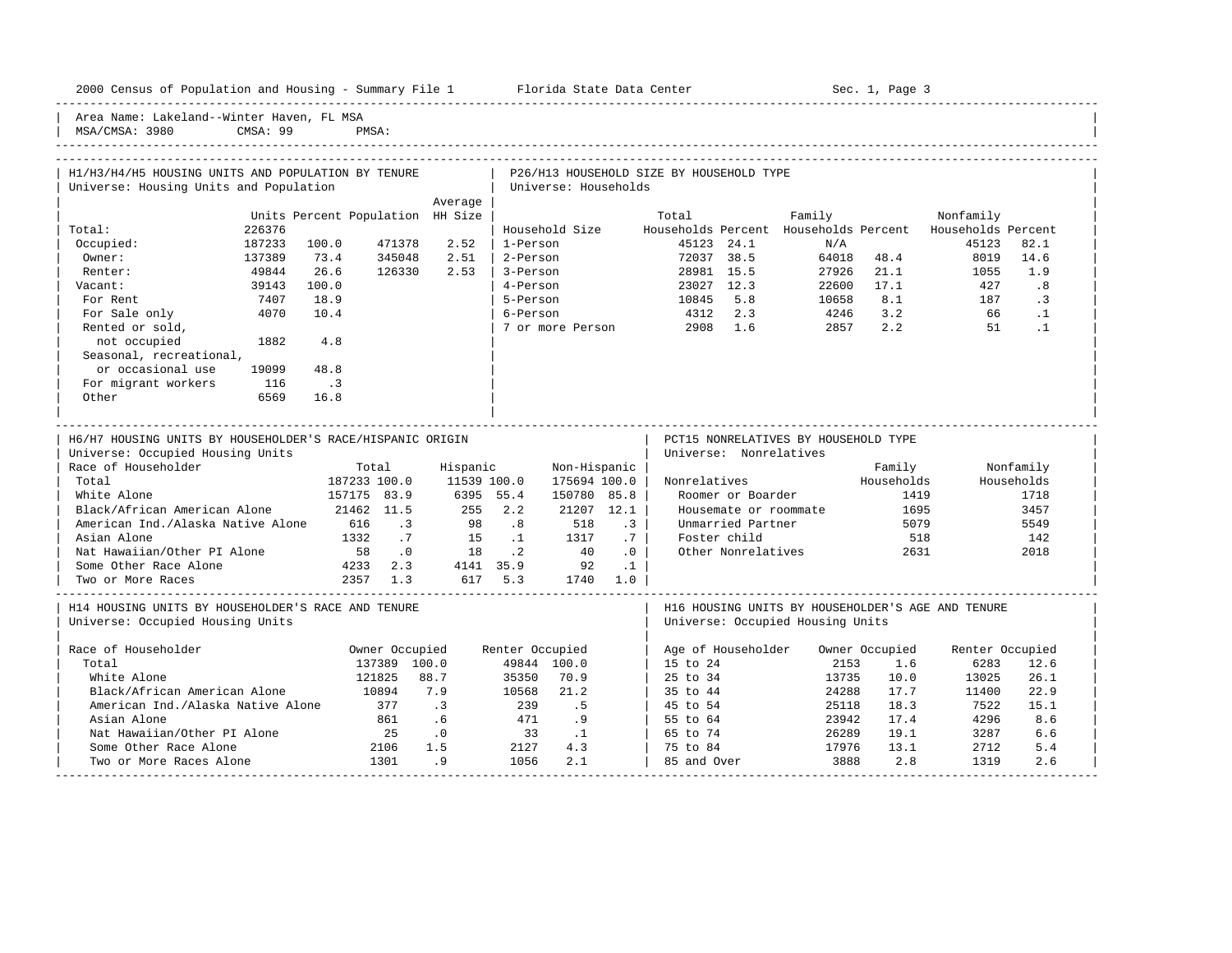| 2000 Census of Population and Housing - Summary File 1<br>Florida State Data Center |  |  | Sec. 1, Page 1 |
|-------------------------------------------------------------------------------------|--|--|----------------|
|-------------------------------------------------------------------------------------|--|--|----------------|

| Area Name: Melbourne--Titusville--Palm Bay, FL MSA<br>MSA/CMSA: 4900<br>CMSA: 99 | PMSA:               |                        |                        |                                                         |                 |             |                |             |                  |             |
|----------------------------------------------------------------------------------|---------------------|------------------------|------------------------|---------------------------------------------------------|-----------------|-------------|----------------|-------------|------------------|-------------|
|                                                                                  |                     |                        |                        |                                                         |                 |             |                |             |                  |             |
|                                                                                  |                     |                        |                        |                                                         |                 |             |                |             |                  |             |
| P1/P15/P16/P17/P31/P32/P33 POPULATION SUMMARY                                    |                     |                        |                        | P12/P13 POPULATION BY AGE AND SEX                       |                 |             |                |             |                  |             |
| Universe: Persons, Households, Families                                          |                     |                        |                        | Universe: Persons                                       |                 |             |                |             |                  |             |
| Total Population<br>476230<br>Total Households<br>198195                         | Total Families      |                        | 132480<br>376767       |                                                         | Total<br>Number |             | Male<br>Number |             | Female<br>Number |             |
| Population in Households 466535                                                  | Average Family Size | Population in Families | 2.84                   | Under 5                                                 | 24707           | Pct.<br>5.2 | 12650          | Pct.<br>5.4 | 12057            | Pct.<br>5.0 |
| Average Household Size<br>2.35                                                   |                     |                        |                        | $5$ to $9$                                              | 29546           | 6.2         | 15048          | 6.5         | 14498            | 6.0         |
|                                                                                  |                     |                        |                        | $10 - 14$                                               | 31999           | 6.7         | 16453          | 7.1         | 15546            | 6.4         |
| P7/P8/P11 POPULATION BY RACE AND HISPANIC ORIGIN                                 |                     |                        |                        | 15 to 17                                                | 18447           | 3.9         | 9688           | 4.2         | 8759             | 3.6         |
| Universe: Persons                                                                | Total               |                        | Hispanic Non-Hispanic  | 18 and 19                                               | 10725           | 2.3         | 5657           | 2.4         | 5068             | 2.1         |
| Total                                                                            | 476230              | 21970                  | 454260                 | 20                                                      | 4871            | 1.0         | 2720           | 1.2         | 2151             | .9          |
| White Alone                                                                      | 413411              | 14716                  | 398695                 | 21                                                      | 4471            | .9          | 2464           | 1.1         | 2007             | .8          |
| Black or African American Alone                                                  | 40000               | 933                    | 39067                  | 22 to 24                                                | 12160           | 2.6         | 6289           | 2.7         | 5871             | 2.4         |
| American Ind. and Alaska Native Alone                                            | 1765                | 208                    | 1557                   | 25 to 29                                                | 22727           | 4.8         | 11331          | 4.9         | 11396            | 4.7         |
| Asian Alone                                                                      | 7152                | 91                     | 7061                   | 30 to 34                                                | 27918           | 5.9         | 13702          | 5.9         | 14216            | 5.8         |
| Native Hawaiian/Other Pacific Islander Alone                                     | 305                 | 58                     | 247                    | 35 to 39                                                | 38674           | 8.1         | 19143          | 8.2         | 19531            | 8.0         |
| Some Other Race Alone                                                            | 5168                | 4414                   | 754                    | 40 to 44                                                | 39753           | 8.3         | 19999          | 8.6         | 19754            | 8.1         |
| Two or More Races                                                                | 8429                | 1550                   | 6879                   | 45 to 49                                                | 33325           | 7.0         | 16676          | 7.2         | 16649            | 6.9         |
|                                                                                  |                     |                        | ---------------------- | 50 to 54                                                | 29913           | 6.3         | 14311          | 6.1         | 15602            | 6.4         |
| P15A-I/P16A-I/P17A-I HOUSEHOLDS AND HOUSEHOLD POPULATION BY RACE                 |                     |                        |                        | 55 to 59                                                | 26842           | 5.6         | 12643          | 5.4         | 14199            | 5.8         |
| Universe: Households and Population in Households                                |                     |                        | Average                | 60 and 61                                               | 9963            | 2.1         | 4675           | 2.0         | 5288             | 2.2         |
| Householder:                                                                     | Households          | Pop. In HH             | HH Size                | 62 to 64                                                | 15508           | 3.3         | 7249           | 3.1         | 8259             | 3.4         |
| White Alone                                                                      | 177396              | 409533                 | 2.31                   | 65 and 66                                               | 10636           | 2.2         | 5122           | 2.2         | 5514             | 2.3         |
| Black or African American Alone                                                  | 14033               | 38302                  | 2.73                   | 67 to 69                                                | 16251           | 3.4         | 7822           | 3.4         | 8429             | 3.5         |
| American Ind. and Alaska Native Alone                                            | 683                 | 1780                   | 2.61                   | 70 to 74                                                | 25059           | 5.3         | 11608          | 5.0         | 13451            | 5.5         |
| Asian Alone                                                                      | 2187                | 5999                   | 2.74                   | 75 to 79                                                | 21000           | 4.4         | 9296           | 4.0         | 11704            | 4.8         |
| Native Hawaiian/Other Pacific Islander Alone                                     | 91                  | 251                    | 2.76                   | 80 to 84                                                | 12775           | 2.7         | 5624           | 2.4         | 7151             | 2.9         |
| Some Other Race Alone                                                            | 1356                | 4374                   | 3.23                   | 85 and over                                             | 8960            | 1.9         | 3016           | 1.3         | 5944             |             |
|                                                                                  | 2449                | 6296                   | 2.57                   | 65 and over                                             | 94681           | 19.9        | 42488          | 18.2        | 52193            | 2.4         |
| Two or More Races                                                                |                     |                        |                        |                                                         |                 |             |                |             |                  | 21.5        |
| Hispanic                                                                         | 6819<br>172560      | 19698<br>396128        | 2.89<br>2.30           |                                                         |                 |             | 40.30          |             |                  |             |
| White Alone, Not Hispanic                                                        |                     |                        |                        | Median Age                                              | 41.40           |             |                |             | 42.60            |             |
| P31A-I/P32A-I/P33A-I FAMILIES AND POPULATION IN FAMILIES                         |                     |                        |                        | P19 HOUSEHOLDS BY TYPE AND PRESENCE OF PERSONS UNDER 18 |                 |             |                |             |                  |             |
| Universe: Families and Population in Families                                    |                     | Pop. In                | Average                | Universe: Households                                    |                 |             |                |             | Households With  |             |
| Householder:                                                                     | Families            |                        | Families Family Size   |                                                         |                 |             |                | People      |                  | No People   |
| White Alone                                                                      | 117801              | 329023                 | 2.79                   |                                                         |                 |             |                | Under 18    |                  | Under 18    |
| Black or African American Alone                                                  | 9937                | 32311                  | 3.25                   | Family Households:                                      |                 |             |                | 56924       |                  | 75556       |
| American Ind. and Alaska Native Alone                                            | 451                 | 1387                   | 3.08                   | Married Couple Family                                   |                 |             |                | 38925       |                  | 66039       |
| Asian Alone                                                                      | 1533                | 5042                   | 3.29                   | Other Family:                                           |                 |             |                | 17999       |                  | 9517        |
| Native Hawaiian/Other Pacific Islander Alone                                     | 61                  | 195                    | 3.20                   | Male Householder, no wife present                       |                 |             |                | 4404        |                  | 2897        |
| Some Other Race Alone                                                            | 1085                | 3838                   | 3.54                   | Female Householder, no husband present                  |                 |             |                | 13595       |                  | 6620        |
| Two or More Races                                                                | 1612                | 4971                   | 3.08                   | Nonfamily Households:                                   |                 |             |                | 921         |                  | 64794       |
| Hispanic                                                                         | 5150                | 16793                  | 3.26                   | Male Householder                                        |                 |             |                | 751         |                  | 30560       |
| White Alone, Not Hispanic                                                        | 114221              | 317658                 | 2.78                   | Female Householder                                      |                 |             |                | 170         |                  | 34234       |
|                                                                                  |                     |                        |                        |                                                         |                 |             |                |             |                  |             |

-----------------------------------------------------------------------------------------------------------------------------------------------------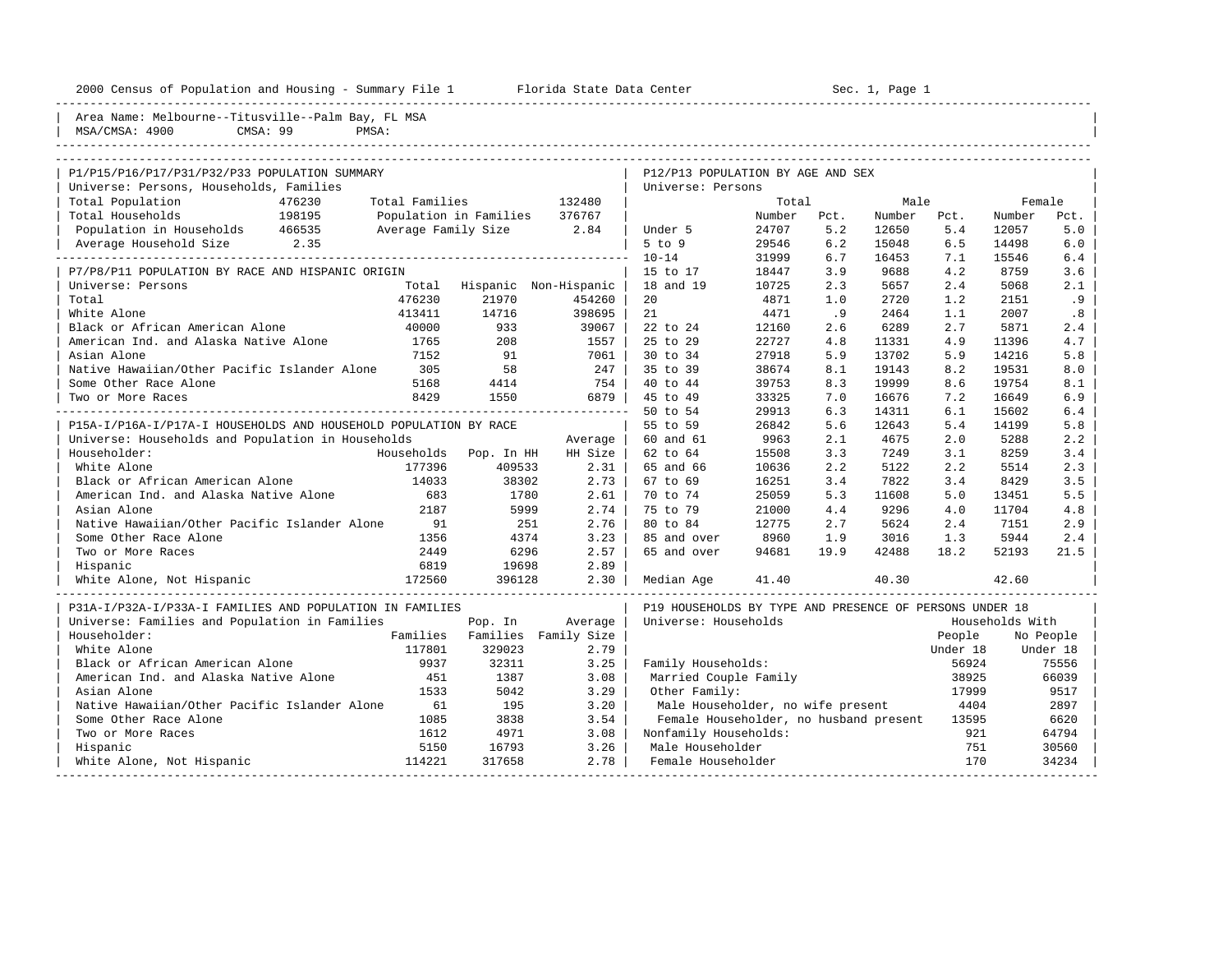---------------------------------------------------------------------------------------------------------------------------------------------------- | Area Name: Melbourne--Titusville--Palm Bay, FL MSA | | MSA/CMSA: 4900 CMSA: 99 PMSA:

| P34/P35 FAMILY TYPE BY PRESENCE AND AGE  |                   | P27/P30 RELATIONSHIP BY HOUSEHOLD TYPE        |                 |        | P28 RELATIONSHIP BY HOUSEHOLD TYPE |        |
|------------------------------------------|-------------------|-----------------------------------------------|-----------------|--------|------------------------------------|--------|
| OF OWN AND RELATED CHILDREN              |                   | Universe: Persons                             |                 |        | FOR THE POPULATION UNDER 18        |        |
| Universe: Families                       | With              |                                               | Total 65 & Over |        | Universe: Persons                  |        |
| With Own                                 | Related           | Population in households:                     | 466535          | 90768  | Total:                             | 104699 |
|                                          | Children Children | In family households:                         | 385648          | 64840  | In households:                     | 103897 |
| Married couple family: 104964            | 104964            | Householder:                                  | 132480          | 34821  | Householder or spouse              | 65     |
| Children under 18:<br>36682              | 38802             | Male                                          | 99652           | 29595  | Related child:                     | 101386 |
| 7687<br>Under 6 only                     | 8402              | Female                                        | 32828           | 5226   | Own child:                         | 93628  |
| Under 6 and 6 to 17<br>7099              | 7705              | Spouse                                        | 104964          | 24835  | In married couple family           | 67634  |
| 6 to 17 only<br>21896                    | 22695             | Parent                                        | 3665            | 2647   | In other family:                   |        |
| No children under 18<br>68282            | 66162             | Child                                         | 119759          |        | No spouse present:                 | 25994  |
| Other family:<br>27516                   | 27516             | Natural born or adopted                       | 112182          |        | Male householder                   | 5908   |
| Male hhdr. No wife:<br>7301              | 7301              | Step                                          | 7577            |        | Female householder                 | 20086  |
| Children under 18:<br>3945               | 4371              | Grandchild                                    | 7554            |        | Other relatives:                   | 7758   |
| 981<br>Under 6 only                      | 1105              | Brother or sister                             | 2861            |        | Grandchild                         | 6324   |
| Under 6 and 6 to 17<br>371               | 451               | Other relatives                               | 5484            | 2159   | Other relatives                    | 1434   |
| 6 to 17 only<br>2593                     | 2815              | Nonrelatives                                  | 8881            | 378    | Nonrelatives                       | 2446   |
| No children under 18<br>3356             | 2930              | In nonfamily households:                      | 80887           | 25928  | In group quarters:                 | 802    |
| Female hhdr. No hus.:<br>20215           | 20215             | Male householder:                             | 31311           | 7430   | Institutional                      | 543    |
| Children under 18:<br>11804              | 13557             | Living alone                                  | 23823           | 6613   | Noninstitutional                   | 259    |
| Under 6 only<br>2193                     | 2664              | Not living alone                              | 7488            | 817    |                                    |        |
| Under 6 and 6 to 17<br>1704              | 2156              | Female householder:                           | 34404           | 17154  | P18 HOUSEHOLD SIZE, HOUSEHOLD TYPE |        |
| 6 to 17 only<br>7907                     | 8737              | Living alone                                  | 29509           | 16463  | AND PRESENCE OF OWN CHILDREN       |        |
| No children under 18<br>8411             | 6658              | Not living alone                              | 4895            | 691    | Universe: Households               |        |
|                                          |                   | Nonrelatives                                  | 15172           | 1344   | 1-person households:               | 53332  |
|                                          |                   | In group quarters:                            | 9695            | 3913   | Male householder                   | 23823  |
| P21 HOUSEHOLD TYPE BY AGE OF HOUSEHOLDER |                   | Institutional                                 | 6303            | 2855   | Female householder                 | 29509  |
| Universe: Households                     |                   | Noninstitutional                              | 3392            | 1058   | 2 or more person households:       | 144863 |
|                                          |                   |                                               |                 |        | Family households:                 | 132480 |
| Family                                   | Nonfamily         |                                               |                 |        | Married couple:                    | 104964 |
| Householder age: Households              | Households        | PCT14 HOUSEHOLDS BY SEX OF UNMARRIED PARTNERS |                 |        | With own child, under 18           | 36682  |
| 15 to 24<br>3240                         | 3451              | Universe: Households                          |                 |        | No own child. under 18             | 68282  |
| 25 to 34<br>16360                        | 7392              |                                               |                 |        | Other family - no spouse pres.     | 27516  |
| 35 to 44<br>32048                        | 10761             | Unmarried partner households                  |                 | 11017  | Male householder:                  | 7301   |
| 45 to 54<br>25392                        | 10167             | Male householder and male partner             |                 | 420    | With own child, under 18           | 3945   |
| 55 to 64<br>20619                        | 9360              | Male householder and female partner           |                 | 5562   | No own child. under 18             | 3356   |
| 65 to 74<br>21039                        | 11246             | Female householder and female partner         |                 | 440    | Female householder:                | 20215  |
| 75 to 84<br>11883                        | 10224             | Female householder and male partner           |                 | 4595   | With own child, under 18           | 11804  |
| 85 and over<br>1899                      | 3114              | All other households                          |                 | 187178 | No own child, under 18             | 8411   |
| Total<br>132480                          | 65715             |                                               |                 |        | Nonfamily households:              | 12383  |
|                                          |                   |                                               |                 |        | Male householder                   | 7488   |
|                                          |                   |                                               |                 |        | Female householder                 | 4895   |
|                                          |                   |                                               |                 |        |                                    |        |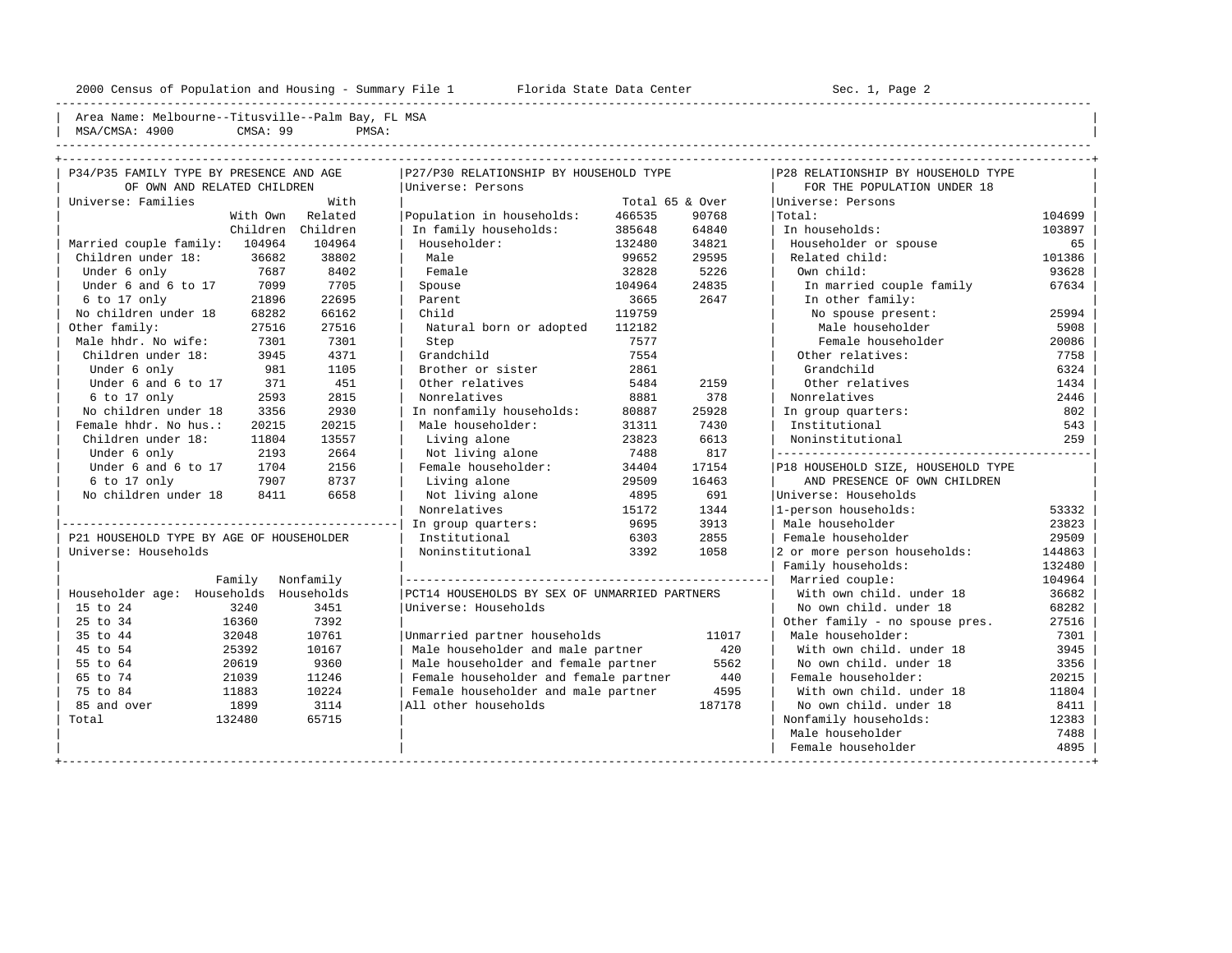| 2000 Census of Population and Housing - Summary File 1 Florida State Data Center |          |                                  |                  |           |                 |                      |            | Sec. 1, Page 3                           |                    |                                                   |                |                    |            |
|----------------------------------------------------------------------------------|----------|----------------------------------|------------------|-----------|-----------------|----------------------|------------|------------------------------------------|--------------------|---------------------------------------------------|----------------|--------------------|------------|
| Area Name: Melbourne--Titusville--Palm Bay, FL MSA<br>MSA/CMSA: 4900             | CMSA: 99 |                                  | PMSA:            |           |                 |                      |            |                                          |                    |                                                   |                |                    |            |
|                                                                                  |          |                                  |                  |           |                 |                      |            |                                          |                    |                                                   |                |                    |            |
| H1/H3/H4/H5 HOUSING UNITS AND POPULATION BY TENURE                               |          |                                  |                  |           |                 |                      |            | P26/H13 HOUSEHOLD SIZE BY HOUSEHOLD TYPE |                    |                                                   |                |                    |            |
| Universe: Housing Units and Population                                           |          |                                  |                  |           |                 | Universe: Households |            |                                          |                    |                                                   |                |                    |            |
|                                                                                  |          |                                  |                  | Average   |                 |                      |            |                                          |                    |                                                   |                |                    |            |
|                                                                                  |          | Units Percent Population HH Size |                  |           |                 |                      |            | Total                                    |                    | Family                                            |                | Nonfamily          |            |
| Total:                                                                           | 222072   |                                  |                  |           |                 | Household Size       |            |                                          |                    | Households Percent Households Percent             |                | Households Percent |            |
| Occupied:                                                                        | 198195   | 100.0                            | 466535           | 2.35      | 1-Person        |                      |            | 53332 26.9                               |                    | N/A                                               |                | 53332              | 81.2       |
| Owner:                                                                           | 147885   | 74.6                             | 354434           | 2.40      | 2-Person        |                      |            | 78413 39.6                               |                    |                                                   | 67974 51.3     | 10439              | 15.9       |
| Renter:                                                                          | 50310    | 25.4                             | 112101           | 2.23      | 3-Person        |                      |            | 29745 15.0                               |                    | 28370                                             | 21.4           | 1375               | 2.1        |
| Vacant:                                                                          | 23877    | 100.0                            |                  |           | 4-Person        |                      |            | 23071 11.6                               |                    | 22675                                             | 17.1           | 396                | .6         |
| For Rent                                                                         | 5970     | 25.0                             |                  |           | 5-Person        |                      |            | 9213                                     | 4.6                | 9098                                              | 6.9            | 115                | $\cdot$ 2  |
| For Sale only                                                                    | 3477     | 14.6                             |                  |           | 6-Person        |                      |            |                                          | 3077 1.6           | 3037                                              | 2.3            | 40                 | $\cdot$ 1  |
| Rented or sold,                                                                  |          |                                  |                  |           |                 | 7 or more Person     |            | 1344                                     | $\cdot$ 7          | 1326                                              | 1.0            | 18                 | $\cdot$ 0  |
| not occupied                                                                     | 1256     | 5.3                              |                  |           |                 |                      |            |                                          |                    |                                                   |                |                    |            |
| Seasonal, recreational,                                                          |          |                                  |                  |           |                 |                      |            |                                          |                    |                                                   |                |                    |            |
| or occasional use                                                                | 10457    | 43.8                             |                  |           |                 |                      |            |                                          |                    |                                                   |                |                    |            |
| For migrant workers                                                              | $\sim$ 3 | $\overline{\phantom{0}}$ .0      |                  |           |                 |                      |            |                                          |                    |                                                   |                |                    |            |
| Other                                                                            | 2714     | 11.4                             |                  |           |                 |                      |            |                                          |                    |                                                   |                |                    |            |
| Universe: Occupied Housing Units<br>Race of Householder                          |          |                                  | Total            |           | Hispanic        | Non-Hispanic         |            |                                          |                    | Universe: Nonrelatives                            | Family         |                    | Nonfamily  |
| Total                                                                            |          |                                  | 198195 100.0     |           | 6819 100.0      | 191376 100.0         |            | Nonrelatives                             |                    |                                                   | Households     |                    | Households |
| White Alone                                                                      |          |                                  | 177396 89.5      |           | 4836 70.9       | 172560 90.2          |            |                                          | Roomer or Boarder  |                                                   | 1104           |                    | 1789       |
| Black/African American Alone                                                     |          | 14033                            | 7.1              | 267       | 3.9             | 13766                | 7.2        |                                          |                    | Housemate or roommate                             | 1383           |                    | 4475       |
| American Ind./Alaska Native Alone                                                |          | 683                              | $\overline{3}$   | 65        | 1.0             | 618                  | $\cdot$ 3  |                                          | Unmarried Partner  |                                                   | 4109           |                    | 6908       |
| Asian Alone                                                                      |          | 2187                             | 1.1              | 26        | $\cdot$ 4       | 2161                 | 1.1        |                                          | Foster child       |                                                   | 391            |                    | 104        |
| Nat Hawaiian/Other PI Alone                                                      |          | 91                               | $\overline{0}$ . | 14        | $\cdot$ . 2     | 77                   | .0         |                                          | Other Nonrelatives |                                                   | 1894           |                    | 1896       |
| Some Other Race Alone                                                            |          | 1356                             | .7               |           | 1198 17.6       | 158                  | $\ldots$ 1 |                                          |                    |                                                   |                |                    |            |
| Two or More Races                                                                |          |                                  | 2449 1.2         |           | 413 6.1         |                      | 2036 1.1   |                                          |                    |                                                   |                |                    |            |
| H14 HOUSING UNITS BY HOUSEHOLDER'S RACE AND TENURE                               |          |                                  |                  |           |                 |                      |            |                                          |                    | H16 HOUSING UNITS BY HOUSEHOLDER'S AGE AND TENURE |                |                    |            |
| Universe: Occupied Housing Units                                                 |          |                                  |                  |           |                 |                      |            |                                          |                    | Universe: Occupied Housing Units                  |                |                    |            |
|                                                                                  |          |                                  |                  |           |                 |                      |            |                                          |                    |                                                   |                |                    |            |
| Race of Householder                                                              |          |                                  | Owner Occupied   |           | Renter Occupied |                      |            | Age of Householder                       |                    |                                                   | Owner Occupied | Renter Occupied    |            |
| Total                                                                            |          |                                  | 147885 100.0     |           |                 | 50310 100.0          |            | 15 to 24                                 |                    | 1242                                              | .8             | 5449               | 10.8       |
| White Alone                                                                      |          |                                  | 136432           | 92.3      | 40964           | 81.4                 |            | 25 to 34                                 |                    | 11483                                             | 7.8            | 12269              | 24.4       |
| Black/African American Alone                                                     |          |                                  | 7494             | 5.1       | 6539            | 13.0                 |            | 35 to 44                                 |                    | 30028                                             | 20.3           | 12781              | 25.4       |
| American Ind./Alaska Native Alone                                                |          |                                  | 432              | $\cdot$ 3 | 251             | .5                   |            | 45 to 54                                 |                    | 27778                                             | 18.8           | 7781               | 15.5       |
| Asian Alone                                                                      |          |                                  | 1352             | .9        | 835             | 1.7                  |            | 55 to 64                                 |                    | 25750                                             | 17.4           | 4229               | 8.4        |
| Nat Hawaiian/Other PI Alone                                                      |          |                                  | 51               | $\cdot$ 0 | 40              | $\cdot$ .1           |            | 65 to 74                                 |                    | 28735                                             | 19.4           | 3550               | 7.1        |
| Some Other Race Alone                                                            |          |                                  | 702              | .5        | 654             | 1.3                  |            | 75 to 84                                 |                    | 19152                                             | 13.0           | 2955               | 5.9        |
| Two or More Races Alone                                                          |          |                                  | 1422             | 1.0       | 1027            | 2.0                  |            | 85 and Over                              |                    | 3717                                              | 2.5            | 1296               | 2.6        |

-----------------------------------------------------------------------------------------------------------------------------------------------------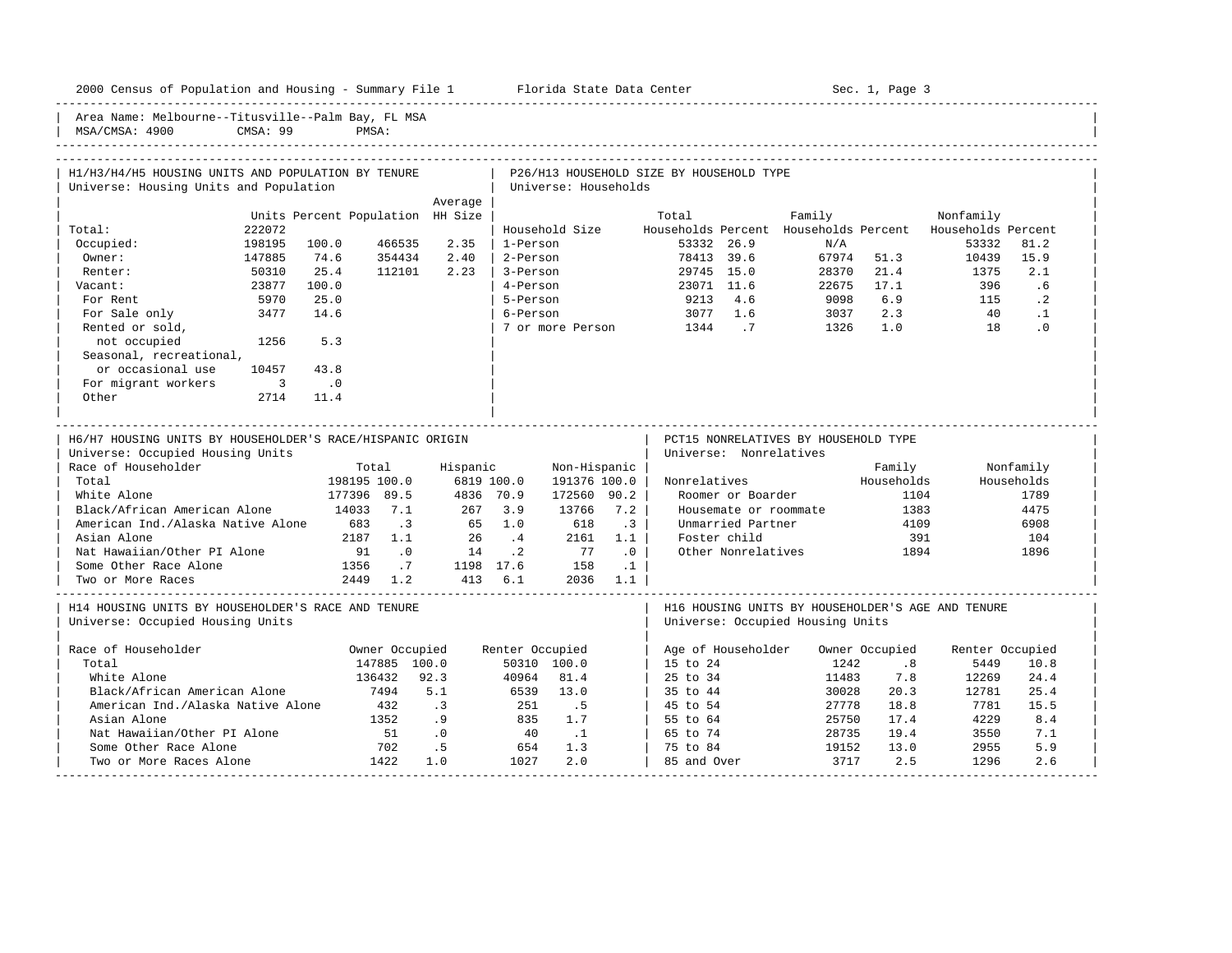|  |  |  | 2000 Census of Population and Housing - Summary File 1 |  |  |  |  |  |  |  |
|--|--|--|--------------------------------------------------------|--|--|--|--|--|--|--|
|--|--|--|--------------------------------------------------------|--|--|--|--|--|--|--|

2000 Florida State Data Center - Sec. 1, Page 1

| Area Name: Miami--Fort Lauderdale, FL CMSA<br>MSA/CMSA: 4992<br>CMSA: 56                 | PMSA:               |                        |                          |                                                         |        |      |        |          |                 |           |
|------------------------------------------------------------------------------------------|---------------------|------------------------|--------------------------|---------------------------------------------------------|--------|------|--------|----------|-----------------|-----------|
| ---------------------------------                                                        |                     |                        |                          |                                                         |        |      |        |          |                 |           |
|                                                                                          |                     |                        |                          |                                                         |        |      |        |          |                 |           |
| P1/P15/P16/P17/P31/P32/P33 POPULATION SUMMARY<br>Universe: Persons, Households, Families |                     |                        |                          | P12/P13 POPULATION BY AGE AND SEX<br>Universe: Persons  |        |      |        |          |                 |           |
| Total Population<br>3876380                                                              | Total Families      |                        | 959896                   |                                                         | Total  |      | Male   |          | Female          |           |
| Total Households<br>1431219                                                              |                     | Population in Families | 3101427                  |                                                         | Number | Pct. | Number | Pct.     | Number          | Pct.      |
| Population in Households 3810485                                                         | Average Family Size |                        | 3.23                     | Under 5                                                 | 248793 | 6.4  | 127640 | 6.8      | 121153          | 6.0       |
| Average Household Size<br>2.66                                                           |                     |                        |                          | $5$ to $9$                                              | 268013 | 6.9  | 137277 | 7.3      | 130736          | 6.5       |
|                                                                                          |                     |                        |                          | $10 - 14$                                               | 269886 | 7.0  | 137837 | 7.4      | 132049          | 6.6       |
| P7/P8/P11 POPULATION BY RACE AND HISPANIC ORIGIN                                         |                     |                        |                          | 15 to 17                                                | 155450 | 4.0  | 79243  | 4.2      | 76207           | 3.8       |
| Universe: Persons                                                                        | Total               |                        | Hispanic Non-Hispanic    | 18 and 19                                               | 94700  | 2.4  | 48124  | 2.6      | 46576           | 2.3       |
| Total                                                                                    | 3876380             | 1563389                | 2312991                  | 20                                                      | 45580  | 1.2  | 23037  | 1.2      | 22543           | 1.1       |
| White Alone                                                                              | 2715845             | 1308399                | 1407446                  | 21                                                      | 43654  | 1.1  | 21966  | 1.2      | 21688           | 1.1       |
| Black or African American Alone                                                          | 790518              | 38073                  | 752445                   | 22 to 24                                                | 138321 | 3.6  | 67879  | 3.6      | 70442           | 3.5       |
| American Ind. and Alaska Native Alone                                                    | 8232                | 3308                   | 4924                     | 25 to 29                                                | 269675 | 7.0  | 133299 | 7.1      | 136376          | 6.8       |
| Asian Alone                                                                              | 68334               | 1748                   | 66586                    | 30 to 34                                                | 298622 | 7.7  | 148135 | 7.9      | 150487          | 7.5       |
| Native Hawaiian/Other Pacific Islander Alone                                             | 1715                | 424                    | 1291                     | 35 to 39                                                | 335311 | 8.7  | 166490 | 8.9      | 168821          | 8.4       |
| Some Other Race Alone                                                                    | 151893              | 141395                 | 10498                    | 40 to 44                                                | 305202 | 7.9  | 150000 | 8.0      | 155202          | 7.7       |
| Two or More Races                                                                        | 139843              | 70042                  | 69801                    | 45 to 49                                                | 266461 | 6.9  | 128789 | 6.9      | 137672          | 6.9       |
|                                                                                          |                     |                        | ________________________ | 50 to 54                                                | 231391 | 6.0  | 111455 | 6.0      | 119936          | 6.0       |
| P15A-I/P16A-I/P17A-I HOUSEHOLDS AND HOUSEHOLD POPULATION BY RACE                         |                     |                        |                          | 55 to 59                                                | 185689 | 4.8  | 88538  | 4.7      | 97151           | 4.8       |
| Universe: Households and Population in Households                                        |                     |                        | Average                  | 60 and 61                                               | 66287  | 1.7  | 31194  | 1.7      | 35093           | 1.8       |
| Householder:                                                                             | Households          | Pop. In HH             | HH Size                  | 62 to 64                                                | 91684  | 2.4  | 42404  | 2.3      | 49280           | 2.5       |
| White Alone                                                                              | 1074540             | 2676292                | 2.49                     | 65 and 66                                               | 57094  | 1.5  | 25803  | 1.4      | 31291           | 1.6       |
| Black or African American Alone                                                          | 243551              | 766593                 | $3.15$                   | 67 to 69                                                | 84436  | 2.2  | 37949  | 2.0      | 46487           | 2.3       |
| American Ind. and Alaska Native Alone                                                    | 2541                | 7310                   | 2.88                     | 70 to 74                                                | 137368 | 3.5  | 59334  | 3.2      | 78034           | 3.9       |
| Asian Alone                                                                              | 21936               | 65993                  | 3.01                     | 75 to 79                                                | 116608 | 3.0  | 47116  | 2.5      | 69492           | 3.5       |
| Native Hawaiian/Other Pacific Islander Alone                                             | 471                 | 1351                   | 2.87                     | 80 to 84                                                | 84636  | 2.2  | 31692  | 1.7      | 52944           | 2.6       |
| Some Other Race Alone                                                                    | 42146               | 145537                 | 3.45                     | 85 and over                                             | 81519  | 2.1  | 26926  | 1.4      | 54593           | 2.7       |
| Two or More Races                                                                        | 46034               | 147409                 | 3.20                     | 65 and over                                             | 561661 | 14.5 | 228820 | 12.2     | 332841          | 16.6      |
| Hispanic                                                                                 | 523827              | 1593954                | 3.04                     |                                                         |        |      |        |          |                 |           |
| White Alone, Not Hispanic                                                                | 627058              | 1340258                | 2.14                     | Median Age                                              | 36.50  |      | 35.30  |          | 37.70           |           |
|                                                                                          |                     |                        |                          |                                                         |        |      |        |          |                 |           |
| P31A-I/P32A-I/P33A-I FAMILIES AND POPULATION IN FAMILIES                                 |                     |                        |                          | P19 HOUSEHOLDS BY TYPE AND PRESENCE OF PERSONS UNDER 18 |        |      |        |          |                 |           |
| Universe: Families and Population in Families                                            |                     | Pop. In                | Average                  | Universe: Households                                    |        |      |        |          | Households With |           |
| Householder:                                                                             | Families            | Families               | Family Size              |                                                         |        |      |        | People   |                 | No People |
| White Alone                                                                              | 691682              | 2127743                | 3.08                     |                                                         |        |      |        | Under 18 |                 | Under 18  |
| Black or African American Alone                                                          | 181369              | 657664                 | 3.63                     | Family Households:                                      |        |      |        | 508506   |                 | 451390    |
| American Ind. and Alaska Native Alone                                                    | 1691                | 5772                   | 3.41                     | Married Couple Family                                   |        |      |        | 330334   |                 | 342309    |
| Asian Alone                                                                              | 16531               | 57576                  | 3.48                     | Other Family:                                           |        |      |        | 178172   |                 | 109081    |
| Native Hawaiian/Other Pacific Islander Alone                                             | 310                 | 1058                   | 3.41                     | Male Householder, no wife present                       |        |      |        | 37086    |                 | 34678     |
| Some Other Race Alone                                                                    | 33945               | 126677                 | 3.73                     | Female Householder, no husband present                  |        |      |        | 141086   |                 | 74403     |
| Two or More Races                                                                        | 34368               | 124937                 | 3.64                     | Nonfamily Households:                                   |        |      |        | 4970     |                 | 466353    |
| Hispanic                                                                                 | 400703              | 1366806                | 3.41                     | Male Householder                                        |        |      |        | 3500     |                 | 218646    |
| White Alone, Not Hispanic                                                                | 351265              | 983459                 | 2.80                     | Female Householder                                      |        |      |        | 1470     |                 | 247707    |

-----------------------------------------------------------------------------------------------------------------------------------------------------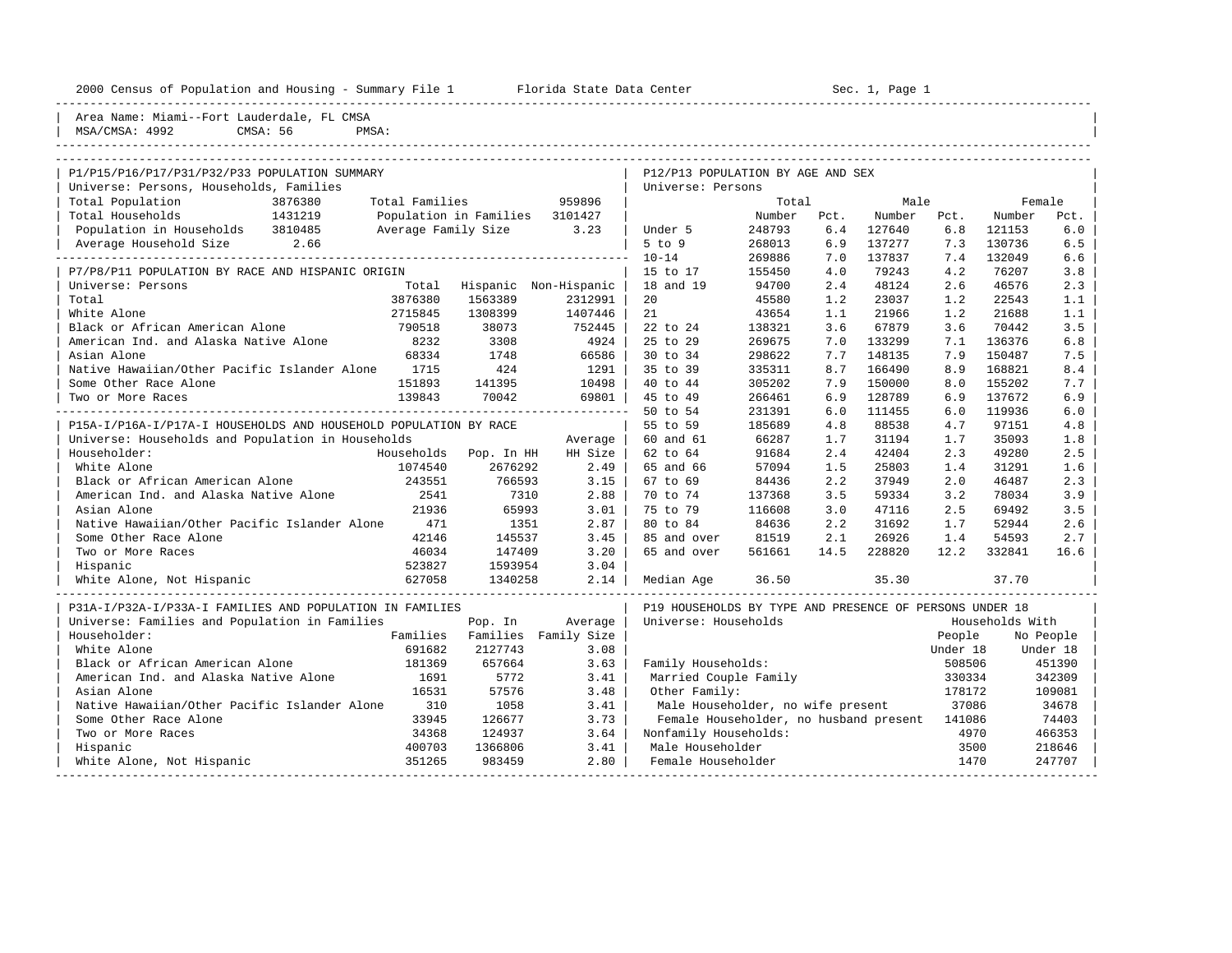---------------------------------------------------------------------------------------------------------------------------------------------------- | Area Name: Miami--Fort Lauderdale, FL CMSA | | MSA/CMSA: 4992 CMSA: 56 PMSA:

----------------------------------------------------------------------------------------------------------------------------------------------------

| P34/P35 FAMILY TYPE BY PRESENCE AND AGE  |           | P27/P30 RELATIONSHIP BY HOUSEHOLD TYPE        |         |                 | P28 RELATIONSHIP BY HOUSEHOLD TYPE |         |
|------------------------------------------|-----------|-----------------------------------------------|---------|-----------------|------------------------------------|---------|
| OF OWN AND RELATED CHILDREN              |           | Universe: Persons                             |         |                 | FOR THE POPULATION UNDER 18        |         |
| Universe: Families                       | With      |                                               |         | Total 65 & Over | Universe: Persons                  |         |
| With Own                                 | Related   | Population in households:                     | 3810485 | 540713          | Total:                             | 942142  |
| Children                                 | Children  | In family households:                         | 3216687 | 370579          | In households:                     | 939260  |
| Married couple family:<br>672643         | 672643    | Householder:                                  | 959896  | 175423          | Householder or spouse              | 861     |
| Children under 18:<br>307106             | 328591    | Male                                          | 635049  | 132978          | Related child:                     | 920729  |
| 75396<br>Under 6 only                    | 81899     | Female                                        | 324847  | 42445           | Own child:                         | 813390  |
| Under 6 and 6 to 17<br>65176             | 73285     | Spouse                                        | 672643  | 111095          | In married couple family           | 559799  |
| 6 to 17 only<br>166534                   | 173407    | Parent                                        | 68706   | 41773           | In other family:                   |         |
| No children under 18<br>365537           | 344052    | Child                                         | 1121552 |                 | No spouse present:                 | 253591  |
| Other family:<br>287253                  | 287253    | Natural born or adopted                       | 1064423 |                 | Male householder                   | 47929   |
| Male hhdr. No wife:<br>71764             | 71764     | Step                                          | 57129   |                 | Female householder                 | 205662  |
| Children under 18:<br>29944              | 36490     | Grandchild                                    | 91643   |                 | Other relatives:                   | 107339  |
| Under 6 only<br>8004                     | 9629      | Brother or sister                             | 63812   |                 | Grandchild                         | 76801   |
| Under 6 and 6 to 17<br>4348              | 5884      | Other relatives                               | 123175  | 35414           | Other relatives                    | 30538   |
| 17592<br>6 to 17 only                    | 20977     | Nonrelatives                                  | 115260  | 6874            | Nonrelatives                       | 17670   |
| No children under 18<br>41820            | 35274     | In nonfamily households:                      | 593798  | 170134          | In group quarters:                 | 2882    |
| Female hhdr. No hus.:<br>215489          | 215489    | Male householder:                             | 222146  | 44700           | Institutional                      | 1212    |
| Children under 18:<br>117506             | 140360    | Living alone                                  | 164068  | 38974           | Noninstitutional                   | 1670    |
| Under 6 only<br>20689                    | 26740     | Not living alone                              | 58078   | 5726            |                                    |         |
| Under 6 and 6 to 17<br>19509             | 28099     | Female householder:                           | 249177  | 115092          | P18 HOUSEHOLD SIZE, HOUSEHOLD TYPE |         |
| $6$ to 17 only<br>77308                  | 85521     | Living alone                                  | 210613  | 109091          | AND PRESENCE OF OWN CHILDREN       |         |
| No children under 18<br>97983            | 75129     | Not living alone                              | 38564   | 6001            | Universe: Households               |         |
|                                          |           | Nonrelatives                                  | 122475  | 10342           | 1-person households:               | 374681  |
|                                          |           | In group quarters:                            | 65895   | 20948           | Male householder                   | 164068  |
| P21 HOUSEHOLD TYPE BY AGE OF HOUSEHOLDER |           | Institutional                                 | 42640   | 15046           | Female householder                 | 210613  |
| Universe: Households                     |           | Noninstitutional                              | 23255   | 5902            | 2 or more person households:       | 1056538 |
|                                          |           |                                               |         |                 | Family households:                 | 959896  |
| Family                                   | Nonfamily |                                               |         |                 | Married couple:                    | 672643  |
| Householder age: Households Households   |           | PCT14 HOUSEHOLDS BY SEX OF UNMARRIED PARTNERS |         |                 | With own child, under 18           | 307106  |
| 15 to 24<br>27941                        | 23018     | Universe: Households                          |         |                 | No own child, under 18             | 365537  |
| 25 to 34<br>164254                       | 75294     |                                               |         |                 | Other family - no spouse pres.     | 287253  |
| 35 to 44<br>255283                       | 78023     | Unmarried partner households                  |         | 86378           | Male householder:                  | 71764   |
| 45 to 54<br>203916                       | 73319     | Male householder and male partner             |         | 7246            | With own child. under 18           | 29944   |
| 55 to 64<br>133079                       | 61877     | Male householder and female partner           |         | 39498           | No own child, under 18             | 41820   |
| 65 to 74<br>99308                        | 64540     | Female householder and female partner         |         | 4613            | Female householder:                | 215489  |
| 75 to 84<br>60247                        | 64368     | Female householder and male partner           |         | 35021           | With own child, under 18           | 117506  |
| 85 and over<br>15868                     | 30884     | All other households                          |         | 1344841         | No own child, under 18             | 97983   |
| Total<br>959896                          | 471323    |                                               |         |                 | Nonfamily households:              | 96642   |
|                                          |           |                                               |         |                 | Male householder                   | 58078   |
|                                          |           |                                               |         |                 | Female householder                 | 38564   |
|                                          |           |                                               |         |                 |                                    |         |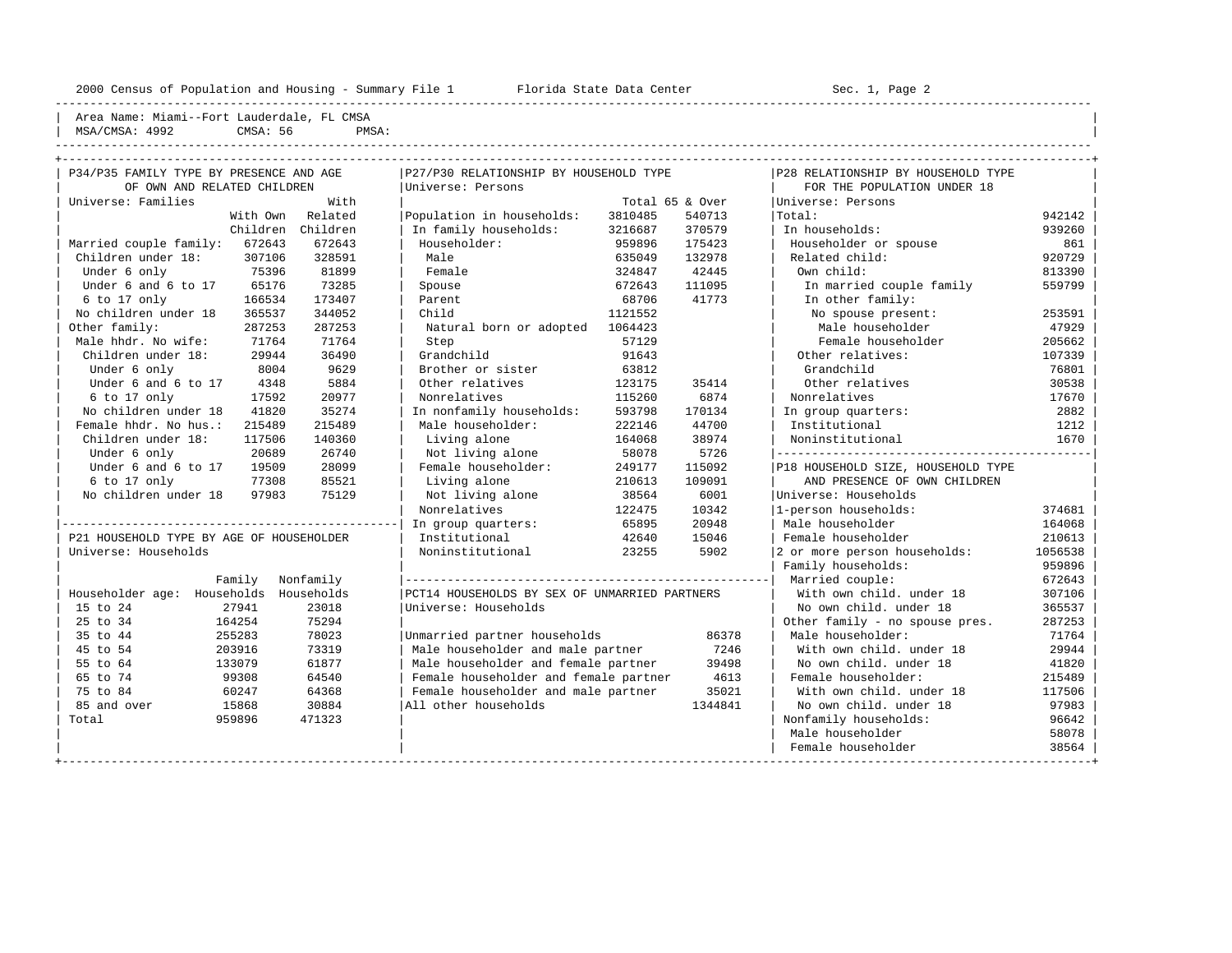| Area Name: Miami--Fort Lauderdale, FL CMSA<br>MSA/CMSA: 4992                           | CMSA: 56 |                                  | PMSA:          |              |                         |                      |                             |                                          |                        |                                                                                       |                |                    |            |
|----------------------------------------------------------------------------------------|----------|----------------------------------|----------------|--------------|-------------------------|----------------------|-----------------------------|------------------------------------------|------------------------|---------------------------------------------------------------------------------------|----------------|--------------------|------------|
| H1/H3/H4/H5 HOUSING UNITS AND POPULATION BY TENURE                                     |          |                                  |                |              |                         |                      |                             | P26/H13 HOUSEHOLD SIZE BY HOUSEHOLD TYPE |                        |                                                                                       |                |                    |            |
| Universe: Housing Units and Population                                                 |          |                                  |                |              |                         | Universe: Households |                             |                                          |                        |                                                                                       |                |                    |            |
|                                                                                        |          |                                  |                | Average      |                         |                      |                             |                                          |                        |                                                                                       |                |                    |            |
|                                                                                        |          | Units Percent Population HH Size |                |              |                         |                      |                             | Total                                    |                        | Family                                                                                |                | Nonfamily          |            |
| Total:                                                                                 | 1593321  |                                  |                |              |                         | Household Size       |                             | Households Percent                       |                        | Households Percent                                                                    |                | Households Percent |            |
| Occupied:                                                                              | 1431219  | 100.0                            | 3810485        | 2.66         | 1-Person                |                      |                             | 374681 26.2                              |                        | N/A                                                                                   |                | 374681             | 79.5       |
| Owner:                                                                                 | 904075   | 63.2                             | 2480072        | 2.74         | 2-Person                |                      |                             | 431876 30.2                              |                        | 351595                                                                                | 36.6           | 80281              | 17.0       |
| Renter:                                                                                | 527144   | 36.8                             | 1330413        | 2.52         | 3-Person                |                      |                             | 241710 16.9                              |                        | 230970                                                                                | 24.1           | 10740              | 2.3        |
| Vacant:                                                                                | 162102   | 100.0                            |                |              | 4-Person                |                      |                             | 204017 14.3                              |                        | 200496                                                                                | 20.9           | 3521               | .7         |
| For Rent                                                                               | 33841    | 20.9                             |                |              | 5-Person                |                      |                             | 103660                                   | 7.2                    | 102445                                                                                | 10.7           | 1215               | $\cdot$ 3  |
| For Sale only                                                                          | 21984    | 13.6                             |                |              | 6-Person                |                      |                             | 43688                                    | 3.1                    | 43166                                                                                 | 4.5            | 522                | $\cdot$ 1  |
| Rented or sold,                                                                        |          |                                  |                |              |                         | 7 or more Person     |                             | 31587 2.2                                |                        | 31224                                                                                 | 3.3            | 363                | $\cdot$ 1  |
| not occupied                                                                           | 10658    | 6.6                              |                |              |                         |                      |                             |                                          |                        |                                                                                       |                |                    |            |
| Seasonal, recreational,                                                                |          |                                  |                |              |                         |                      |                             |                                          |                        |                                                                                       |                |                    |            |
| or occasional use                                                                      | 76057    | 46.9                             |                |              |                         |                      |                             |                                          |                        |                                                                                       |                |                    |            |
| For migrant workers                                                                    | 71       | $\cdot$ 0                        |                |              |                         |                      |                             |                                          |                        |                                                                                       |                |                    |            |
| Other                                                                                  | 19491    | 12.0                             |                |              |                         |                      |                             |                                          |                        |                                                                                       |                |                    |            |
| Universe: Occupied Housing Units<br>Race of Householder                                |          |                                  | Total          | Hispanic     |                         | Non-Hispanic         |                             |                                          | Universe: Nonrelatives |                                                                                       | Family         |                    | Nonfamily  |
| Total                                                                                  |          |                                  | 1431219 100.0  | 523827 100.0 |                         | 907392 100.0         |                             | Nonrelatives                             |                        |                                                                                       | Households     |                    | Households |
| White Alone                                                                            |          |                                  | 1074540 75.1   | 447482 85.4  |                         | 627058 69.1          |                             |                                          | Roomer or Boarder      |                                                                                       | 20732          |                    | 18861      |
| Black/African American Alone                                                           |          |                                  | 243551 17.0    | 12381        | 2.4                     | 231170 25.5          |                             |                                          | Housemate or roommate  |                                                                                       | 19676          |                    | 39586      |
| American Ind./Alaska Native Alone                                                      |          | 2541                             | $\cdot$ . 2    | 913          | $\cdot$ 2               | 1628                 | $\cdot$ 2                   |                                          | Unmarried Partner      |                                                                                       | 39738          |                    | 46640      |
| Asian Alone                                                                            |          | 21936                            | 1.5            | 518          | $\ldots$ 1              | 21418                | 2.4                         |                                          | Foster child           |                                                                                       | 3283           |                    | 806        |
| Nat Hawaiian/Other PI Alone                                                            |          | 471                              | $\cdot$ 0      | 100          | $\overline{0}$          | 371                  | $\overline{\phantom{0}}$ .0 |                                          | Other Nonrelatives     |                                                                                       | 31831          |                    | 16582      |
| Some Other Race Alone                                                                  |          | 42146                            | 2.9            | 39332        | 7.5                     | 2814                 | $\cdot$ 3                   |                                          |                        |                                                                                       |                |                    |            |
| Two or More Races                                                                      |          | 46034                            | 3.2            | 23101        | 4.4                     | 22933                | 2.5                         |                                          |                        |                                                                                       |                |                    |            |
| H14 HOUSING UNITS BY HOUSEHOLDER'S RACE AND TENURE<br>Universe: Occupied Housing Units |          |                                  |                |              | ----------------------- |                      |                             |                                          |                        | H16 HOUSING UNITS BY HOUSEHOLDER'S AGE AND TENURE<br>Universe: Occupied Housing Units |                |                    |            |
| Race of Householder                                                                    |          |                                  | Owner Occupied |              | Renter Occupied         |                      |                             |                                          | Age of Householder     |                                                                                       | Owner Occupied | Renter Occupied    |            |
| Total                                                                                  |          |                                  | 904075 100.0   |              |                         | 527144 100.0         |                             | $15$ to $24$                             |                        | 10641                                                                                 | 1.2            | 40318              | 7.6        |
| White Alone                                                                            |          |                                  | 723889         | 80.1         | 350651                  | 66.5                 |                             | 25 to 34                                 |                        | 103927                                                                                | 11.5           | 135621             | 25.7       |
| Black/African American Alone                                                           |          |                                  | 122589         | 13.6         | 120962                  | 22.9                 |                             | 35 to 44                                 |                        | 201649                                                                                | 22.3           | 131657             | 25.0       |
| American Ind./Alaska Native Alone                                                      |          |                                  | 1316           | $\cdots$     | 1225                    | $\cdot$ . 2          |                             | 45 to 54                                 |                        | 189786                                                                                | 21.0           | 87449              | 16.6       |
| Asian Alone                                                                            |          |                                  | 13662          | 1.5          | 8274                    | 1.6                  |                             | 55 to 64                                 |                        | 144585                                                                                | 16.0           | 50371              | 9.6        |
| Nat Hawaiian/Other PI Alone                                                            |          |                                  | 234            | $\cdot$ 0    | 237                     | $\cdot$ 0            |                             | 65 to 74                                 |                        | 124784                                                                                | 13.8           | 39064              | 7.4        |
| Some Other Race Alone                                                                  |          |                                  | 19509          | 2.2          | 22637                   | 4.3                  |                             | 75 to 84                                 |                        | 95787                                                                                 | 10.6           | 28828              | 5.5        |
| Two or More Races Alone                                                                |          |                                  | 22876          | 2.5          | 23158                   | 4.4                  |                             | 85 and Over                              |                        | 32916                                                                                 | 3.6            | 13836              | 2.6        |

-----------------------------------------------------------------------------------------------------------------------------------------------------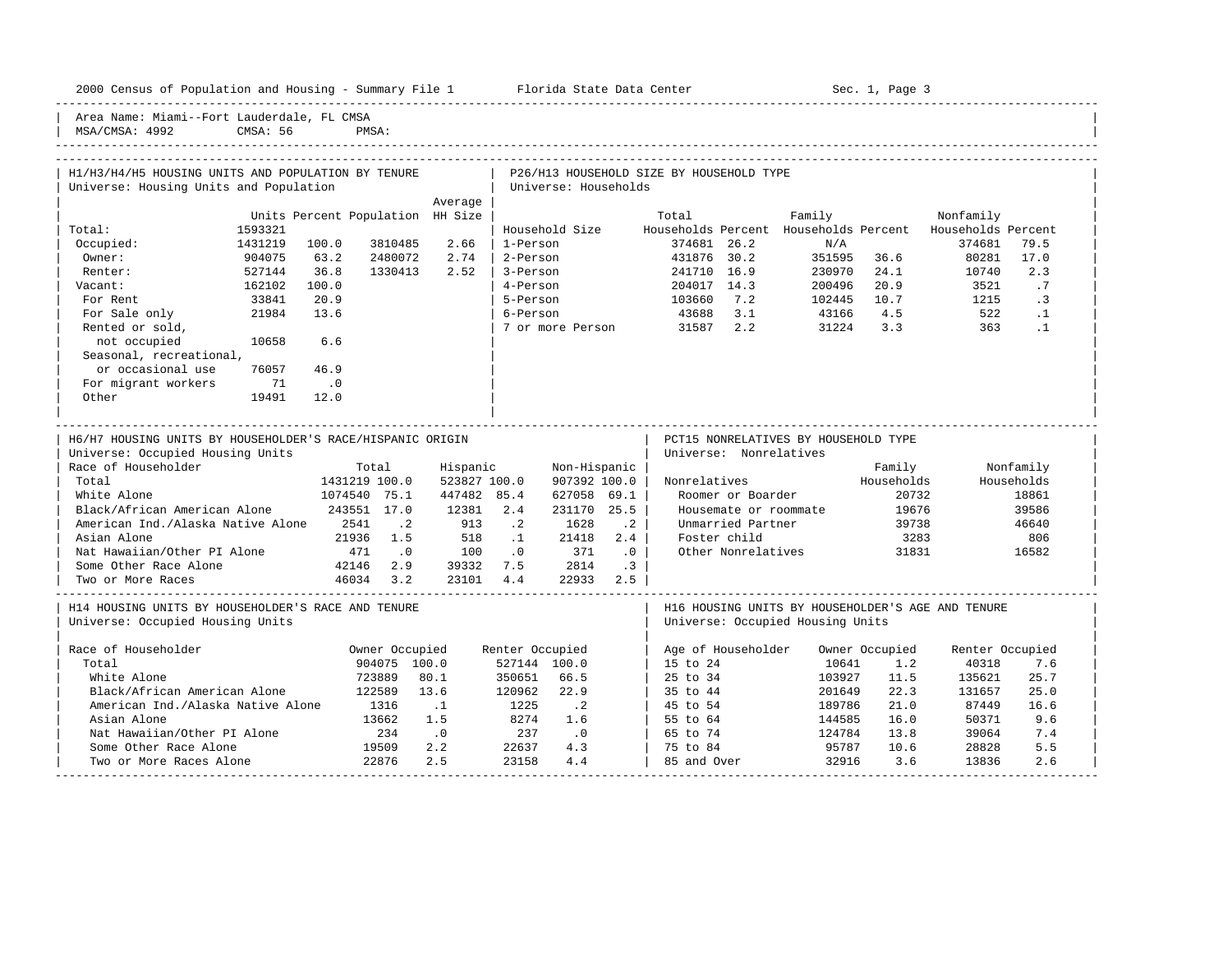| 2000 Census of Population and Housing - Summary File 1                                   |        |                        | Florida State Data Center |                                                        |        |      | Sec. 1, Page 1 |      |        |                  |
|------------------------------------------------------------------------------------------|--------|------------------------|---------------------------|--------------------------------------------------------|--------|------|----------------|------|--------|------------------|
| Area Name: Naples, FL MSA<br>MSA/CMSA: 5345<br>CMSA: 99                                  |        | PMSA:                  |                           |                                                        |        |      |                |      |        |                  |
| P1/P15/P16/P17/P31/P32/P33 POPULATION SUMMARY<br>Universe: Persons, Households, Families |        |                        |                           | P12/P13 POPULATION BY AGE AND SEX<br>Universe: Persons |        |      |                |      |        |                  |
| Total Population                                                                         | 251377 | Total Families         | 71264                     |                                                        | Total  |      | Male           |      | Female |                  |
| Total Households                                                                         | 102973 | Population in Families | 199095                    |                                                        | Number | Pct. | Number         | Pct. | Number | Pct.             |
| Population in Households                                                                 | 246587 | Average Family Size    | 2.79                      | Under 5                                                | 13441  | 5.3  | 6960           | 5.5  | 6481   | 5.2              |
| Average Household Size                                                                   | 2.39   |                        |                           | $5$ to $9$                                             | 14444  | 5.7  | 7289           | 5.8  | 7155   | 5.7 <sub>1</sub> |
|                                                                                          |        |                        |                           | $10 - 14$                                              | 13677  | 5.4  | 6909           | 5.5  | 6768   | 5.4              |
| P7/P8/P11 POPULATION BY RACE AND HISPANIC ORIGIN                                         |        |                        |                           | $15$ to $17$                                           | 8379   | 3.3  | 4373           | 3.5  | 4006   | 3.2              |

| Universe: Persons Total Hispanic Non-Hispanic | 18 and 19 5003 2.0 2897 2.3 2106 1.7 | | Total 251377 49296 202081 | 20 2316 .9 1415 1.1 901 .7 | | White Alone 216345 30828 185517 | 21 2294 .9 1361 1.1 933 .7 | | Black or African American Alone 11419 420 10999 | 22 to 24 7098 2.8 4001 3.2 3097 2.5 | | American Ind. and Alaska Native Alone 733 251 482 | 25 to 29 13361 5.3 7290 5.8 6071 4.8 | | Asian Alone 1569 42 1527 | 30 to 34 14901 5.9 7952 6.3 6949 5.5 | | Native Hawaiian/Other Pacific Islander Alone 153 90 63 | 35 to 39 17181 6.8 8880 7.1 8301 6.6 | | Some Other Race Alone 15554 15304 250 | 40 to 44 16277 6.5 8230 6.5 8047 6.4 | | Two or More Races 5604 2361 3243 | 45 to 49 14755 5.9 7296 5.8 7459 5.9 | ---------------------------------------------------------------------------------- 50 to 54 14760 5.9 6775 5.4 7985 6.4 | | P15A-I/P16A-I/P17A-I HOUSEHOLDS AND HOUSEHOLD POPULATION BY RACE | 55 to 59 15518 6.2 6997 5.6 8521 6.8 | Universe: Households and Population in Households Average | 60 and 61 6493 2.6 2974 2.4 3519 2.8 | Householder: Households Pop. In HH HH Size | 62 to 64 9966 4.0 4724 3.8 5242 4.2 | | White Alone 94241 213875 2.27 | 65 and 66 7034 2.8 3469 2.8 3565 2.8 | | Black or African American Alone 3236 10754 3.32 | 67 to 69 10721 4.3 5299 4.2 5422 4.3 | American Ind. and Alaska Native Alone 241 781 3.24 | 70 to 74 17333 6.9 8569 6.8 8764 7.0 | Asian Alone 515 1377 2.67 | 75 to 79 13298 5.3 6463 5.1 6835 5.4 | | Native Hawaiian/Other Pacific Islander Alone 35 120 3.43 | 80 to 84 7762 3.1 3638 2.9 4124 3.3 | | Some Other Race Alone 3157 14319 4.54 | 85 and over 5365 2.1 2095 1.7 3270 2.6 | | Two or More Races 1548 5361 3.46 | 65 and over 61513 24.5 29533 23.5 31980 25.5 | | Hispanic 11587 46648 4.03 | |

| White Alone, Not Hispanic                                | 86478    | 184310   | 2.13        | Median Age            | 44.10                                                   | 42.10 |          | 46.30           |  |
|----------------------------------------------------------|----------|----------|-------------|-----------------------|---------------------------------------------------------|-------|----------|-----------------|--|
| P31A-I/P32A-I/P33A-I FAMILIES AND POPULATION IN FAMILIES |          |          |             |                       | P19 HOUSEHOLDS BY TYPE AND PRESENCE OF PERSONS UNDER 18 |       |          |                 |  |
| Universe: Families and Population in Families            |          | Pop. In  | Average     | Universe: Households  |                                                         |       |          | Households With |  |
| Householder:                                             | Families | Families | Family Size |                       |                                                         |       | People   | No People       |  |
| White Alone                                              | 64434    | 172076   | 2.67        |                       |                                                         |       | Under 18 | Under 18        |  |
| Black or African American Alone                          | 2438     | 9133     | 3.75        | Family Households:    |                                                         |       | 25467    | 45797           |  |
| American Ind. and Alaska Native Alone                    | 182      | 632      | 3.47        | Married Couple Family |                                                         |       | 18026    | 41845           |  |
| Asian Alone                                              | 367      | 1116     | 3.04        | Other Family:         |                                                         |       | 7441     | 3952            |  |
| Native Hawaiian/Other Pacific Islander Alone             | 26       | 95       | 3.65        |                       | Male Householder, no wife present                       |       | 2346     | 1602            |  |
| Some Other Race Alone                                    | 2682     | 11739    | 4.38        |                       | Female Householder, no husband present                  |       | 5095     | 2350            |  |
| Two or More Races                                        | 1135     | 4304     | 3.79        | Nonfamily Households: |                                                         |       | 439      | 31270           |  |
| Hispanic                                                 | 9667     | 38617    | 3.99        | Male Householder      |                                                         |       | 364      | 13739           |  |
| White Alone, Not Hispanic                                | 57994    | 147411   | 2.54        | Female Householder    |                                                         |       | 75       | 17531           |  |
|                                                          |          |          |             |                       |                                                         |       |          |                 |  |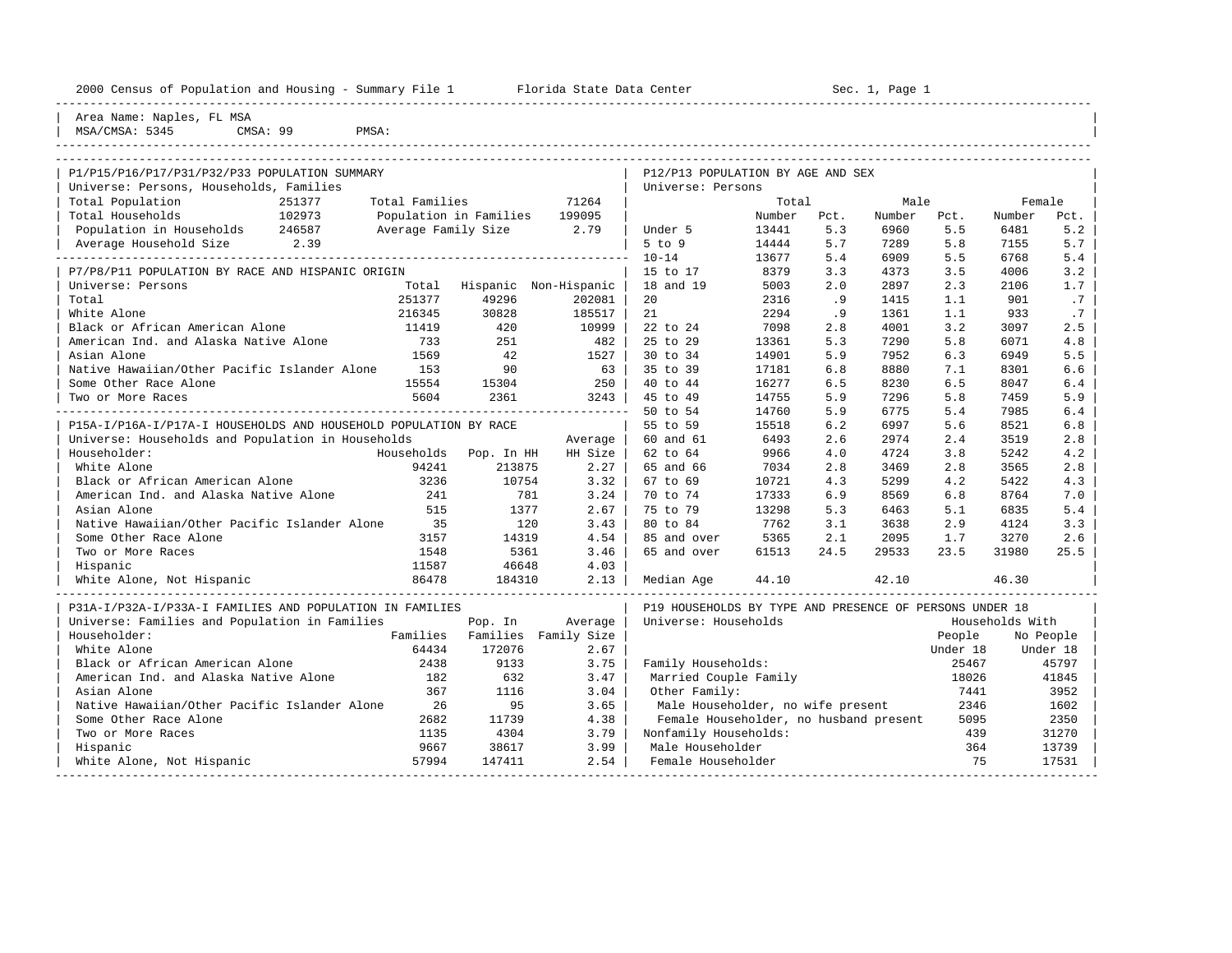----------------------------------------------------------------------------------------------------------------------------------------------------

| Area Name: Naples, FL MSA | MSA/CMSA: 5345 CMSA: 99 PMSA:

----------------------------------------------------------------------------------------------------------------------------------------------------

| P34/P35 FAMILY TYPE BY PRESENCE AND AGE  |                   | P27/P30 RELATIONSHIP BY HOUSEHOLD TYPE        |                 |       | P28 RELATIONSHIP BY HOUSEHOLD TYPE |       |
|------------------------------------------|-------------------|-----------------------------------------------|-----------------|-------|------------------------------------|-------|
| OF OWN AND RELATED CHILDREN              |                   | Universe: Persons                             |                 |       | FOR THE POPULATION UNDER 18        |       |
| Universe: Families                       | With              |                                               | Total 65 & Over |       | Universe: Persons                  |       |
|                                          | With Own Related  | Population in households:                     | 246587          | 59978 | Total:                             | 49941 |
|                                          | Children Children | In family households:                         | 205838          | 45890 | In households:                     | 49411 |
| Married couple family:<br>59871          | 59871             | Householder:                                  | 71264           | 24361 | Householder or spouse              | 103   |
| Children under 18:<br>17030              | 17935             | Male                                          | 55670           | 21359 | Related child:                     | 47951 |
| Under 6 only<br>4161                     | 4405              | Female                                        | 15594           | 3002  | Own child:                         | 43796 |
| Under 6 and 6 to 17<br>3867              | 4298              | Spouse                                        | 59871           | 19001 | In married couple family           | 32732 |
| 6 to 17 only<br>9002                     | 9232              | Parent                                        | 2103            | 1266  | In other family:                   |       |
| No children under 18<br>42841            | 41936             | Child                                         | 54507           |       | No spouse present:                 | 11064 |
| Other family:<br>11393                   | 11393             | Natural born or adopted                       | 51604           |       | Male householder                   | 3154  |
| Male hhdr. No wife:<br>3948              | 3948              | Step                                          | 2903            |       | Female householder                 | 7910  |
| Children under 18:<br>1894               | 2232              | Grandchild                                    | 3203            |       | Other relatives:                   | 4155  |
| Under 6 only<br>484                      | 549               | Brother or sister                             | 3143            |       | Grandchild                         | 2787  |
| Under 6 and 6 to 17<br>280               | 358               | Other relatives                               | 5004            | 1050  | Other relatives                    | 1368  |
| 6 to 17 only<br>1130                     | 1325              | Nonrelatives                                  | 6743            | 212   | Nonrelatives                       | 1357  |
| No children under 18<br>2054             | 1716              | In nonfamily households:                      | 40749           | 14088 | In group quarters:                 | 530   |
| Female hhdr. No hus.:<br>7445            | 7445              | Male householder:                             | 14103           | 4080  | Institutional                      | 125   |
| Children under 18:<br>4480               | 5075              | Living alone                                  | 9966            | 3470  | Noninstitutional                   | 405   |
| Under 6 only<br>815                      | 948               | Not living alone                              | 4137            | 610   |                                    |       |
| Under 6 and 6 to 17<br>700               | 925               | Female householder:                           | 17606           | 9179  | P18 HOUSEHOLD SIZE, HOUSEHOLD TYPE |       |
| $6$ to 17 only<br>2965                   | 3202              | Living alone                                  | 15260           | 8778  | AND PRESENCE OF OWN CHILDREN       |       |
| No children under 18<br>2965             | 2370              | Not living alone                              | 2346            | 401   | Universe: Households               |       |
|                                          |                   | Nonrelatives                                  | 9040            | 829   | 1-person households:               | 25226 |
|                                          |                   | In group quarters:                            | 4790            | 1535  | Male householder                   | 9966  |
| P21 HOUSEHOLD TYPE BY AGE OF HOUSEHOLDER |                   | Institutional                                 | 2294            | 1441  | Female householder                 | 15260 |
| Universe: Households                     |                   | Noninstitutional                              | 2496            | 94    | 2 or more person households:       | 77747 |
|                                          |                   |                                               |                 |       | Family households:                 | 71264 |
| Family                                   | Nonfamily         |                                               |                 |       |                                    | 59871 |
| Householder age: Households Households   |                   | PCT14 HOUSEHOLDS BY SEX OF UNMARRIED PARTNERS |                 |       | With own child, under 18           | 17030 |
| 1725<br>15 to 24                         | 1144              | Universe: Households                          |                 |       | No own child, under 18             | 42841 |
| 25 to 34<br>8556                         | 3324              |                                               |                 |       | Other family - no spouse pres.     | 11393 |
| 35 to 44<br>13071                        | 4129              | Unmarried partner households                  |                 | 5261  | Male householder:                  | 3948  |
| 45 to 54<br>11242                        | 4655              | Male householder and male partner             |                 | 340   | With own child, under 18           | 1894  |
| 12309<br>55 to 64                        | 5198              | Male householder and female partner           |                 | 2733  | No own child. under 18             | 2054  |
| 65 to 74<br>14933                        | 5911              | Female householder and female partner         |                 | 217   | Female householder:                | 7445  |
| 75 to 84<br>8200                         | 5394              | Female householder and male partner           |                 | 1971  | With own child, under 18           | 4480  |
| 85 and over<br>1228                      | 1954              | All other households                          |                 | 97712 | No own child, under 18             | 2965  |
| 71264<br>Total                           | 31709             |                                               |                 |       | Nonfamily households:              | 6483  |
|                                          |                   |                                               |                 |       | Male householder                   | 4137  |
|                                          |                   |                                               |                 |       | Female householder                 | 2346  |
|                                          |                   |                                               |                 |       |                                    |       |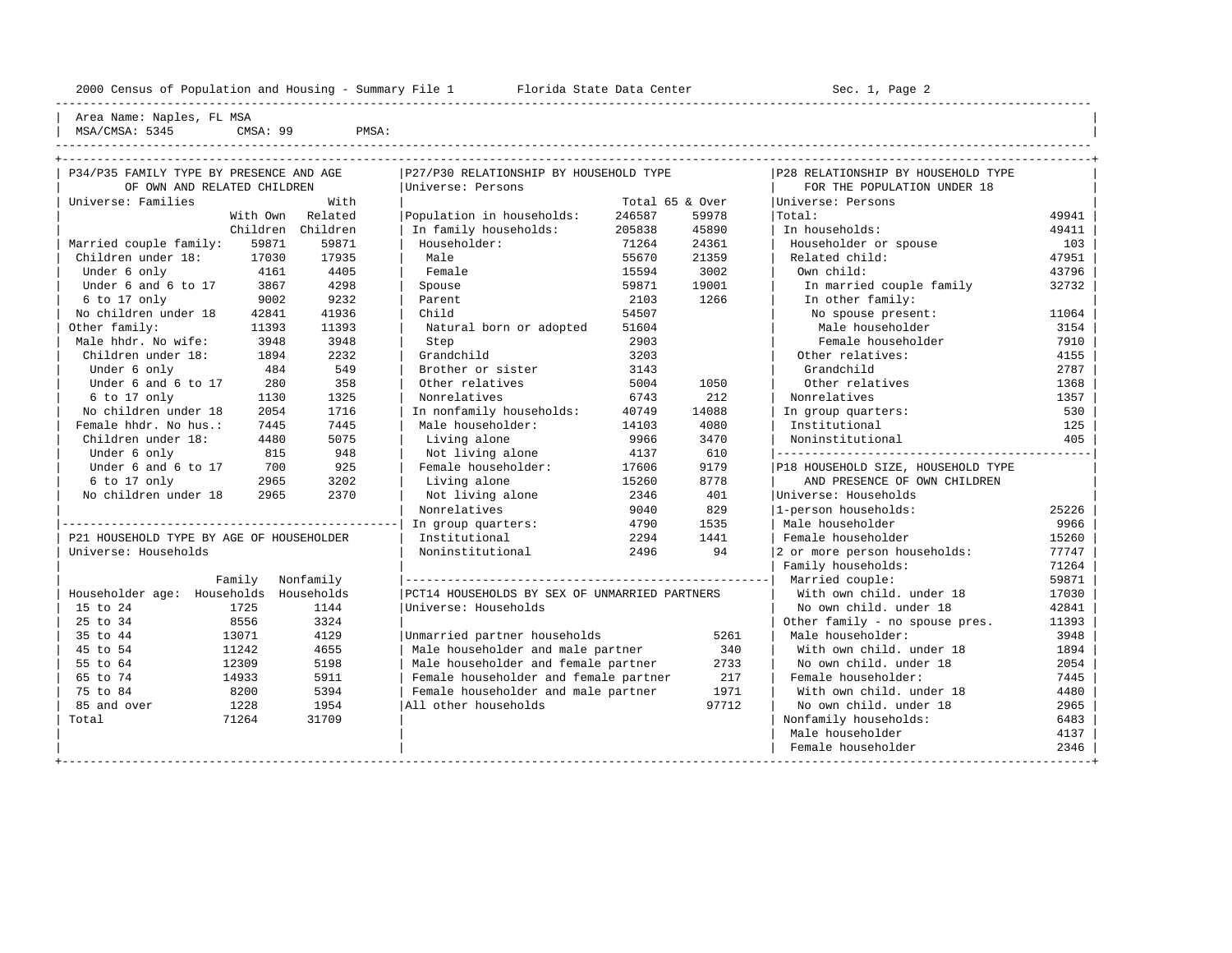| 2000 Census of Population and Housing - Summary File 1 |  | Florida State Data Center | Sec. 1, Page 3 |
|--------------------------------------------------------|--|---------------------------|----------------|

-----------------------------------------------------------------------------------------------------------------------------------------------------

Area Name: Naples, FL MSA

| MSA/CMSA: 5345 CMSA: 99 PMSA: | ----------------------------------------------------------------------------------------------------------------------------------------------------- | H1/H3/H4/H5 HOUSING UNITS AND POPULATION BY TENURE | P26/H13 HOUSEHOLD SIZE BY HOUSEHOLD TYPE | Universe: Housing Units and Population | Universe: Households | Average | Average | Average | Average | Average | Average | Average | Average | Average | Average | Average | Average | Average | Average | Average | Average | Average | Average | Average | Average | Average | Average | Units Percent Population HH Size | Total Family Nonfamily Nonfamily | Total: 144536 | Household Size Households Percent Households Percent Households Percent | | Occupied: 102973 100.0 246587 2.39 | 1-Person 25226 24.5 N/A 25226 79.6 | | Owner: 77825 75.6 179982 2.31 | 2-Person 47158 45.8 41955 58.9 5203 16.4 | | Renter: 25148 24.4 66605 2.65 | 3-Person 11884 11.5 11201 15.7 683 2.2 | | Vacant: 41563 100.0 | 4-Person 9896 9.6 9624 13.5 272 .9 | | For Rent 2740 6.6 | 5-Person 4975 4.8 4797 6.7 178 .6 | | For Sale only 2069 5.0 | 6-Person 2013 2.0 1955 2.7 58 .2 | Pented or sold, <br>
not occupied 1153 2.8 | 7 or more Person 1821 1.8 1732 2.4 89 .3 | not occupied 1153 2.8 | | Seasonal, recreational, or occasional use 34337 82.6 For migrant workers 88 .2 | Other 1176 2.8 | | | | | ----------------------------------------------------------------------------------------------------------------------------------------------------- | H6/H7 HOUSING UNITS BY HOUSEHOLDER'S RACE/HISPANIC ORIGIN | PCT15 NONRELATIVES BY HOUSEHOLD TYPE | Universe: Occupied Housing Units | Universe: Nonrelatives | Universe: Nonrelatives Race of Householder **Family** Total Hispanic Non-Hispanic | Family Nonfamily Nonfamily | Total 102973 100.0 11587 100.0 91386 100.0 | Nonrelatives Households Households | | White Alone 94241 91.5 7763 67.0 86478 94.6 | Roomer or Boarder 1479 1557 | | Black/African American Alone 3236 3.1 99 .9 3137 3.4 | Housemate or roommate 1557 2993 | | American Ind./Alaska Native Alone 241 .2 54 .5 187 .2 | Unmarried Partner 2026 3235 | | Asian Alone 515 .5 9 .1 506 .6 | Foster child 116 30 | Nat Hawaiian/Other PI Alone 35 .0 19 .2 16 .0 | Other Nonrelatives 1565 1225 | Some Other Race Alone 3157 3.1 3097 26.7 60 .1 | | | Two or More Races 1548 1.5 546 4.7 1002 1.1 | | ----------------------------------------------------------------------------------------------------------------------------------------------------- | H14 HOUSING UNITS BY HOUSEHOLDER'S RACE AND TENURE | H16 HOUSING UNITS BY HOUSEHOLDER'S AGE AND TENURE | | Universe: Occupied Housing Units | Universe: Occupied Housing Units | | | | Race of Householder **Southern Commediate Commediate Renter Occupied** Renter Occupied Renter Occupied Renter Occupied | Total 77825 100.0 25148 100.0 | 15 to 24 604 .8 2265 9.0 | | White Alone 74167 95.3 20074 79.8 | 25 to 34 5552 7.1 6328 25.2 | | Black/African American Alone 1119 1.4 2117 8.4 | 35 to 44 11218 14.4 5982 23.8<br>| American Ind./Alaska Native Alone 151 .2 90 .4 | 45 to 54 11852 15.2 4045 16.1 American Ind./Alaska Native Alone 151 .2 90 .4 | 45 to 54 11852 15.2<br>38 .4 227 .9 | 55 to 64 15164 19.5 | Asian Alone 288 .4 227 .9 | 55 to 64 15164 19.5 2343 9.3 |

| Nat Hawaiian/Other PI Alone 7 .0 28 .1 | 65 to 74 19133 24.6 1711 6.8 | | Some Other Race Alone 1441 1.9 1716 6.8 | 75 to 84 11962 15.4 1632 6.5 | | Two or More Races Alone 652 .8 896 3.6 | 85 and Over 2340 3.0 842 3.3 | -----------------------------------------------------------------------------------------------------------------------------------------------------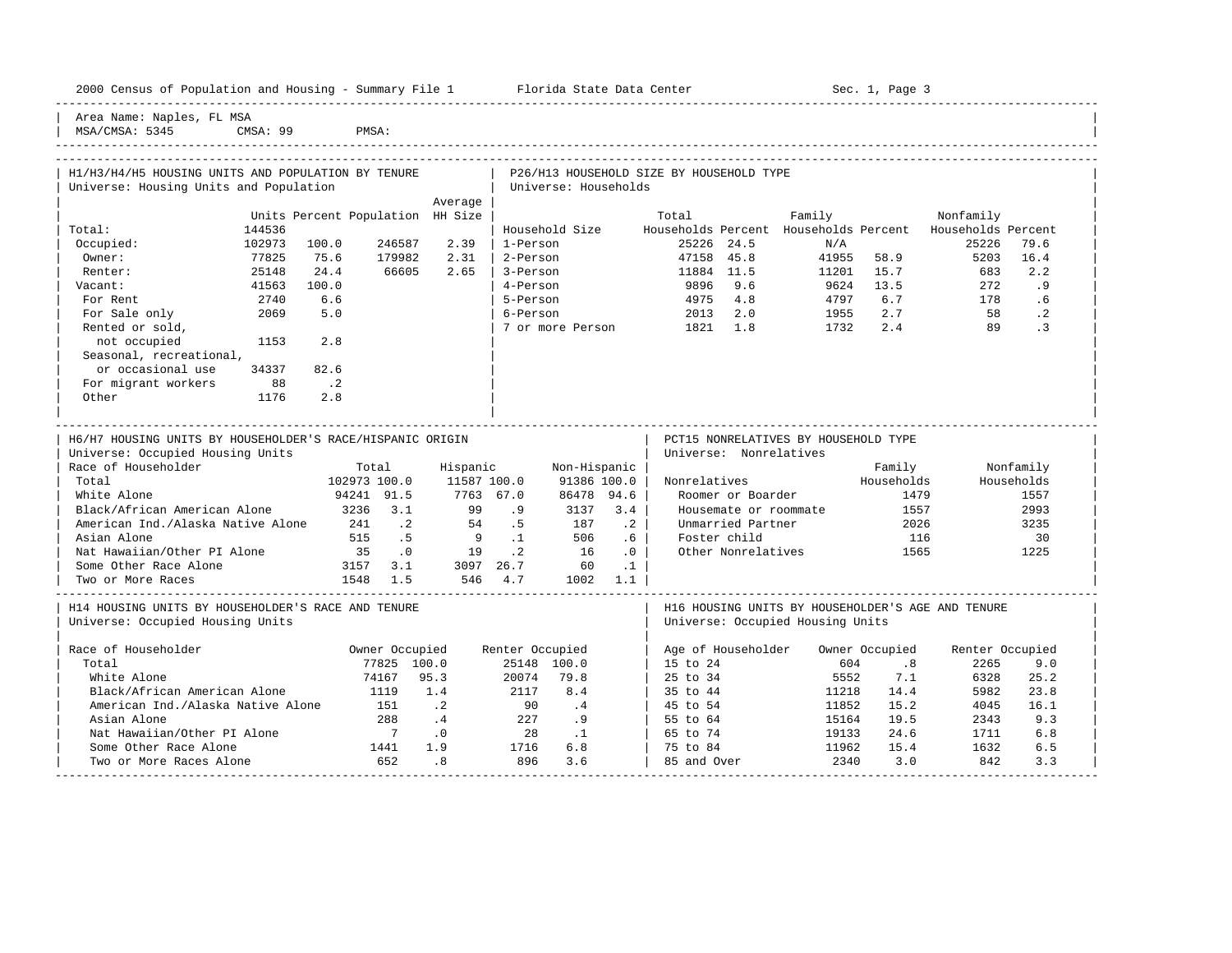| 2000 Census of Population and Housing - Summary File 1 Florida State Data Center |                     | Sec. 1, Page 1         |                        |                                                         |               |            |              |            |                 |            |
|----------------------------------------------------------------------------------|---------------------|------------------------|------------------------|---------------------------------------------------------|---------------|------------|--------------|------------|-----------------|------------|
| Area Name: Ocala, FL MSA<br>MSA/CMSA: 5790<br>CMSA: 99<br>PMSA:                  |                     |                        |                        |                                                         |               |            |              |            |                 |            |
|                                                                                  |                     |                        |                        |                                                         |               |            |              |            |                 |            |
| P1/P15/P16/P17/P31/P32/P33 POPULATION SUMMARY                                    |                     |                        |                        | P12/P13 POPULATION BY AGE AND SEX                       |               |            |              |            |                 |            |
| Universe: Persons, Households, Families                                          |                     |                        |                        | Universe: Persons                                       |               |            |              |            |                 |            |
| Total Population<br>258916                                                       | Total Families      |                        | 74637                  |                                                         | Total         |            | Male         |            | Female          |            |
| Total Households<br>106755                                                       |                     | Population in Families | 207880                 |                                                         | Number        | Pct.       | Number       | Pct.       | Number          | Pct.       |
| Population in Households 252035                                                  | Average Family Size |                        | 2.79                   | Under 5                                                 | 13488         | 5.2        | 6966         | 5.6        | 6522            | 4.9        |
| Average Household Size 2.36                                                      |                     |                        |                        | $5$ to $9$                                              | 15313         | 5.9        | 7899         | 6.3        | 7414            | 5.5        |
|                                                                                  |                     |                        |                        | $10 - 14$                                               | 16756         | 6.5        | 8603         | 6.9        | 8153            | 6.1        |
| P7/P8/P11 POPULATION BY RACE AND HISPANIC ORIGIN                                 |                     |                        |                        | 15 to 17                                                | 9868          | 3.8        | 5126         | 4.1        | 4742            | 3.5        |
| Universe: Persons                                                                | Total               |                        | Hispanic Non-Hispanic  | 18 and 19                                               | 5551          | 2.1        | 2789         | 2.2        | 2762            | 2.1        |
| Total                                                                            | 258916              | 15616                  | 243300                 | 20                                                      | 2393          | .9         | 1249         | 1.0        | 1144            | .9         |
| White Alone                                                                      | 217909<br>29900     | 9677                   | 208232<br>29370        | 21<br>22 to 24                                          | 2225          | .9         | 1114         | .9         | 1111            | .8         |
| Black or African American Alone<br>American Ind. and Alaska Native Alone         | 1158                | 530<br>160             | 998                    | 25 to 29                                                | 6323<br>12349 | 2.4<br>4.8 | 3137<br>6030 | 2.5<br>4.8 | 3186            | 2.4<br>4.7 |
| Asian Alone                                                                      | 1806                | 29                     | 1777                   | 30 to 34                                                | 14086         | 5.4        | 6889         | 5.5        | 6319<br>7197    | 5.4        |
| Native Hawaiian/Other Pacific Islander Alone                                     | 57                  | 16                     | 41                     | 35 to 39                                                | 17298         | 6.7        | 8512         | 6.8        | 8786            | 6.6        |
| Some Other Race Alone                                                            | 4363                | 4132                   | 231                    | 40 to 44                                                | 17954         | 6.9        | 8701         | 7.0        | 9253            | 6.9        |
| Two or More Races                                                                | 3723                | 1072                   | $2651$                 | 45 to 49                                                | 15831         | 6.1        | 7578         | 6.1        | 8253            | 6.2        |
|                                                                                  |                     |                        | ______________________ | 50 to 54                                                | 15431         | 6.0        | 7230         | 5.8        | 8201            | 6.1        |
| P15A-I/P16A-I/P17A-I HOUSEHOLDS AND HOUSEHOLD POPULATION BY RACE                 |                     |                        |                        | 55 to 59                                                | 14908         | 5.8        | 6677         | 5.3        | 8231            | 6.1        |
| Universe: Households and Population in Households                                |                     |                        | Average                | 60 and 61                                               | 5925          | 2.3        | 2734         | 2.2        | 3191            | 2.4        |
| Householder:                                                                     | Households          | Pop. In HH             | HH Size                | 62 to 64                                                | 9729          | 3.8        | 4432         | 3.5        | 5297            | 4.0        |
| White Alone                                                                      | 93581               | 214261                 | 2.29                   | 65 and 66                                               | 6523          | 2.5        | 3088         | 2.5        | 3435            | 2.6        |
| Black or African American Alone                                                  | 9905                | 27881                  | 2.81                   | 67 to 69                                                | 10780         | 4.2        | 5168         | 4.1        | 5612            | 4.2        |
| American Ind. and Alaska Native Alone                                            | 411                 | 1172                   | 2.85                   | 70 to 74                                                | 17986         | 6.9        | 8643         | 6.9        | 9343            | 7.0        |
| Asian Alone                                                                      | 542                 | 1522                   | 2.81                   | 75 to 79                                                | 14400         | 5.6        | 6671         | 5.3        | 7729            | 5.8        |
| Native Hawaiian/Other Pacific Islander Alone                                     | 10                  | 29                     | 2.90                   | 80 to 84                                                | 8356          | 3.2        | 3753         | 3.0        | 4603            | 3.4        |
| Some Other Race Alone                                                            | 1182                | 4171                   | 3.53                   | 85 and over                                             | 5443          | 2.1        | 1956         | 1.6        | 3487            | 2.6        |
| Two or More Races                                                                | 1124                | 2999                   | 2.67                   | 65 and over                                             | 63488         | 24.5       | 29279        | 23.4       | 34209           | 25.5       |
| Hispanic                                                                         | 4668                | 14542                  | 3.12                   |                                                         |               |            |              |            |                 |            |
| White Alone, Not Hispanic                                                        | 90498               | 205264                 | $2.27$                 | Median Age                                              | 43.80         |            | 42.30        |            | 45.20           |            |
| P31A-I/P32A-I/P33A-I FAMILIES AND POPULATION IN FAMILIES                         |                     |                        |                        | P19 HOUSEHOLDS BY TYPE AND PRESENCE OF PERSONS UNDER 18 |               |            |              |            |                 |            |
| Universe: Families and Population in Families                                    |                     | Pop. In                | Average                | Universe: Households                                    |               |            |              |            | Households With |            |
| Householder:                                                                     | Families            |                        | Families Family Size   |                                                         |               |            |              | People     |                 | No People  |
| White Alone                                                                      | 65036               | 175655                 | 2.70                   |                                                         |               |            |              | Under 18   |                 | Under 18   |
| Black or African American Alone                                                  | 7131                | 23739                  | 3.33                   | Family Households:                                      |               |            |              | 29188      |                 | 45449      |
| American Ind. and Alaska Native Alone                                            | 299                 | 976                    | 3.26                   | Married Couple Family                                   |               |            |              | 18951      |                 | 40388      |
| Asian Alone                                                                      | 411                 | 1334                   | 3.25                   | Other Family:                                           |               |            |              | 10237      |                 | 5061       |
| Native Hawaiian/Other Pacific Islander Alone                                     | $_{\rm 8}$          | 25                     | 3.13                   | Male Householder, no wife present                       |               |            |              | 2378       |                 | 1494       |
| Some Other Race Alone                                                            | 978                 | 3695                   | 3.78                   | Female Householder, no husband present                  |               |            |              | 7859       |                 | 3567       |
| Two or More Races                                                                | 774                 | 2456                   | 3.17                   | Nonfamily Households:                                   |               |            |              | 493        |                 | 31625      |
| Hispanic                                                                         | 3708                | 12633                  | 3.41                   | Male Householder                                        |               |            |              | 376        |                 | 13347      |

| White Alone, Not Hispanic 62630 167903 2.68 | Female Householder 117 18278 | -----------------------------------------------------------------------------------------------------------------------------------------------------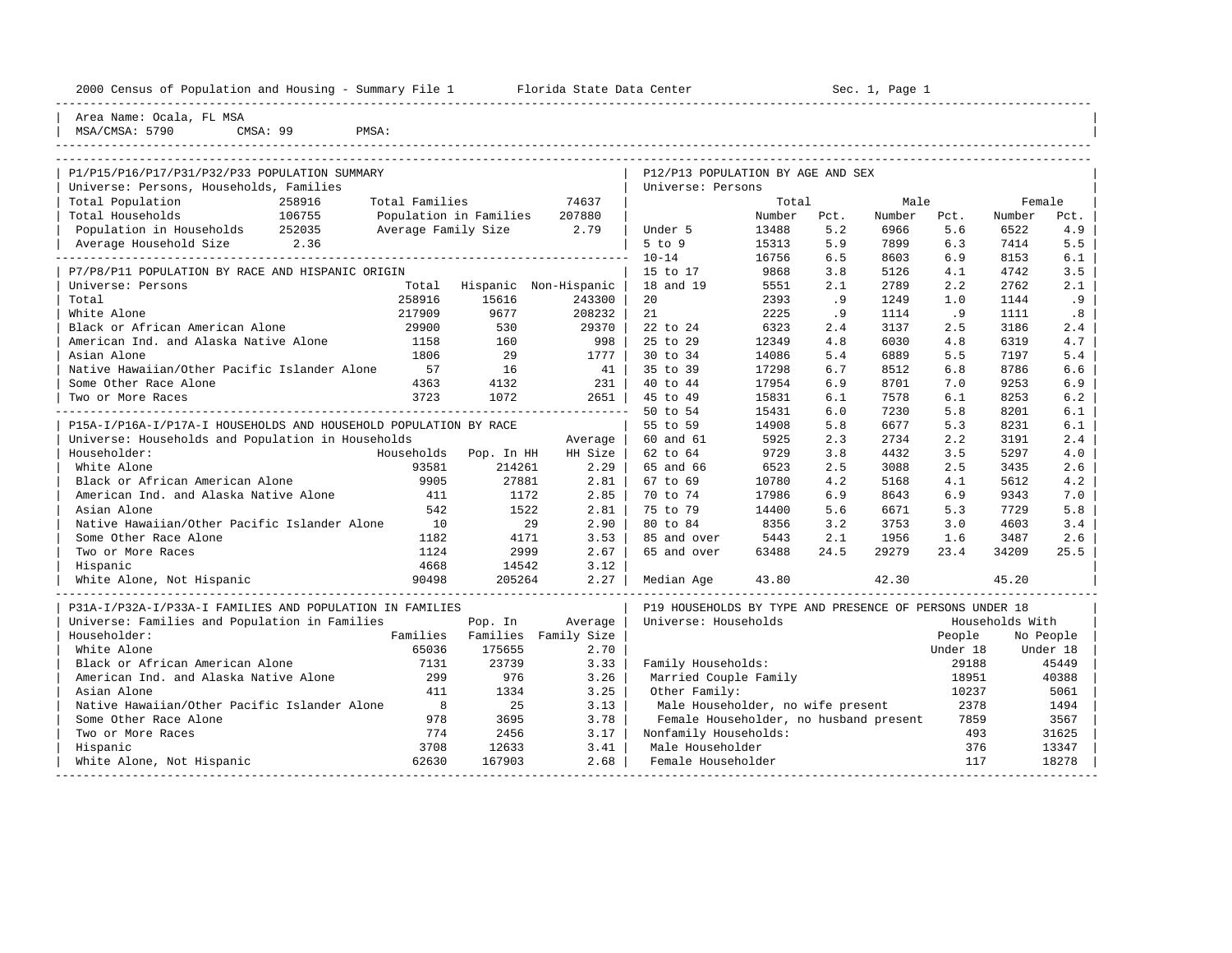| Area Name: Ocala, FL MSA |

 $\begin{array}{ccc} \text{MSA/CMSA:} & 5790 \\ \text{CMSA:} & 99 \end{array}$  PMSA:

----------------------------------------------------------------------------------------------------------------------------------------------------

| P34/P35 FAMILY TYPE BY PRESENCE AND AGE  |                   | P27/P30 RELATIONSHIP BY HOUSEHOLD TYPE        |                 |        | P28 RELATIONSHIP BY HOUSEHOLD TYPE |       |
|------------------------------------------|-------------------|-----------------------------------------------|-----------------|--------|------------------------------------|-------|
| OF OWN AND RELATED CHILDREN              |                   | Universe: Persons                             |                 |        | FOR THE POPULATION UNDER 18        |       |
| Universe: Families                       | With              |                                               | Total 65 & Over |        | Universe: Persons                  |       |
| With Own                                 | Related           | Population in households:                     | 252035          | 61531  | Total:                             | 55425 |
|                                          | Children Children | In family households:                         | 213205          | 45647  | In households:                     | 54990 |
| Married couple family:<br>59339          | 59339             | Householder:                                  | 74637           | 24483  | Householder or spouse              | 95    |
| Children under 18:<br>17624              | 18850             | Male                                          | 55752           | 21128  | Related child:                     | 53439 |
| Under 6 only<br>3634                     | 4053              | Female                                        | 18885           | 3355   | Own child:                         | 48255 |
| Under 6 and 6 to 17<br>3556              | 3940              | Spouse                                        | 59339           | 18094  | In married couple family           | 33014 |
| 6 to 17 only<br>10434                    | 10857             | Parent                                        | 2102            | 1487   | In other family:                   |       |
| No children under 18<br>41715            | 40489             | Child                                         | 61531           |        | No spouse present:                 | 15241 |
| Other family:<br>15298                   | 15298             | Natural born or adopted                       | 57113           |        | Male householder                   | 3376  |
| Male hhdr. No wife:<br>3872              | 3872              | Step                                          | 4418            |        | Female householder                 | 11865 |
| Children under 18:<br>2099               | 2355              | Grandchild                                    | 4817            |        | Other relatives:                   | 5184  |
| Under 6 only<br>585                      | 639               | Brother or sister                             | 1838            |        | Grandchild                         | 4065  |
| Under 6 and 6 to 17<br>271               | 339               | Other relatives                               | 3616            | 1370   | Other relatives                    | 1119  |
| 6 to 17 only<br>1243                     | 1377              | Nonrelatives                                  | 5325            | 213    | Nonrelatives                       | 1456  |
| No children under 18<br>1773             | 1517              | In nonfamily households:                      | 38830           | 15884  | In group quarters:                 | 435   |
| Female hhdr. No hus.:<br>11426           | 11426             | Male householder:                             | 13723           | 4536   | Institutional                      | 264   |
| Children under 18:<br>6688               | 7824              | Living alone                                  | 10541           | 3976   | Noninstitutional                   | 171   |
| Under 6 only<br>1299                     | 1580              | Not living alone                              | 3182            | 560    |                                    |       |
| Under 6 and 6 to 17<br>1140              | 1530              | Female householder:                           | 18395           | 10401  | P18 HOUSEHOLD SIZE, HOUSEHOLD TYPE |       |
| 4249<br>6 to 17 only                     | 4714              | Living alone                                  | 16119           | 9926   | AND PRESENCE OF OWN CHILDREN       |       |
| No children under 18<br>4738             | 3602              | Not living alone                              | 2276            | 475    | Universe: Households               |       |
|                                          |                   | Nonrelatives                                  | 6712            | 947    | 1-person households:               | 26660 |
|                                          |                   | In group quarters:                            | 6881            | 1957   | Male householder                   | 10541 |
| P21 HOUSEHOLD TYPE BY AGE OF HOUSEHOLDER |                   | Institutional                                 | 5644            | 1576   | Female householder                 | 16119 |
| Universe: Households                     |                   | Noninstitutional                              | 1237            | 381    | 2 or more person households:       | 80095 |
|                                          |                   |                                               |                 |        | Family households:                 | 74637 |
| Family                                   | Nonfamily         |                                               |                 |        | Married couple:                    | 59339 |
| Householder age: Households              | Households        | PCT14 HOUSEHOLDS BY SEX OF UNMARRIED PARTNERS |                 |        | With own child, under 18           | 17624 |
| 15 to 24<br>2316                         | 1355              | Universe: Households                          |                 |        | No own child. under 18             | 41715 |
| 25 to 34<br>9229                         | 2725              |                                               |                 |        | Other family - no spouse pres.     | 15298 |
| 35 to 44<br>14251                        | 3806              | Unmarried partner households                  |                 | 5715   | Male householder:                  | 3872  |
| 45 to 54<br>12363                        | 4444              | Male householder and male partner             |                 | 263    | With own child, under 18           | 2099  |
| 55 to 64<br>11995                        | 4851              | Male householder and female partner           |                 | 2872   | No own child. under 18             | 1773  |
| 65 to 74<br>14633                        | 6754              | Female householder and female partner         |                 | 248    | Female householder:                | 11426 |
| 75 to 84<br>8539                         | 6401              | Female householder and male partner           |                 | 2332   | With own child, under 18           | 6688  |
| 85 and over<br>1311                      | 1782              | All other households                          |                 | 101040 | No own child, under 18             | 4738  |
| Total<br>74637                           | 32118             |                                               |                 |        | Nonfamily households:              | 5458  |
|                                          |                   |                                               |                 |        | Male householder                   | 3182  |
|                                          |                   |                                               |                 |        | Female householder                 | 2276  |
|                                          |                   |                                               |                 |        |                                    |       |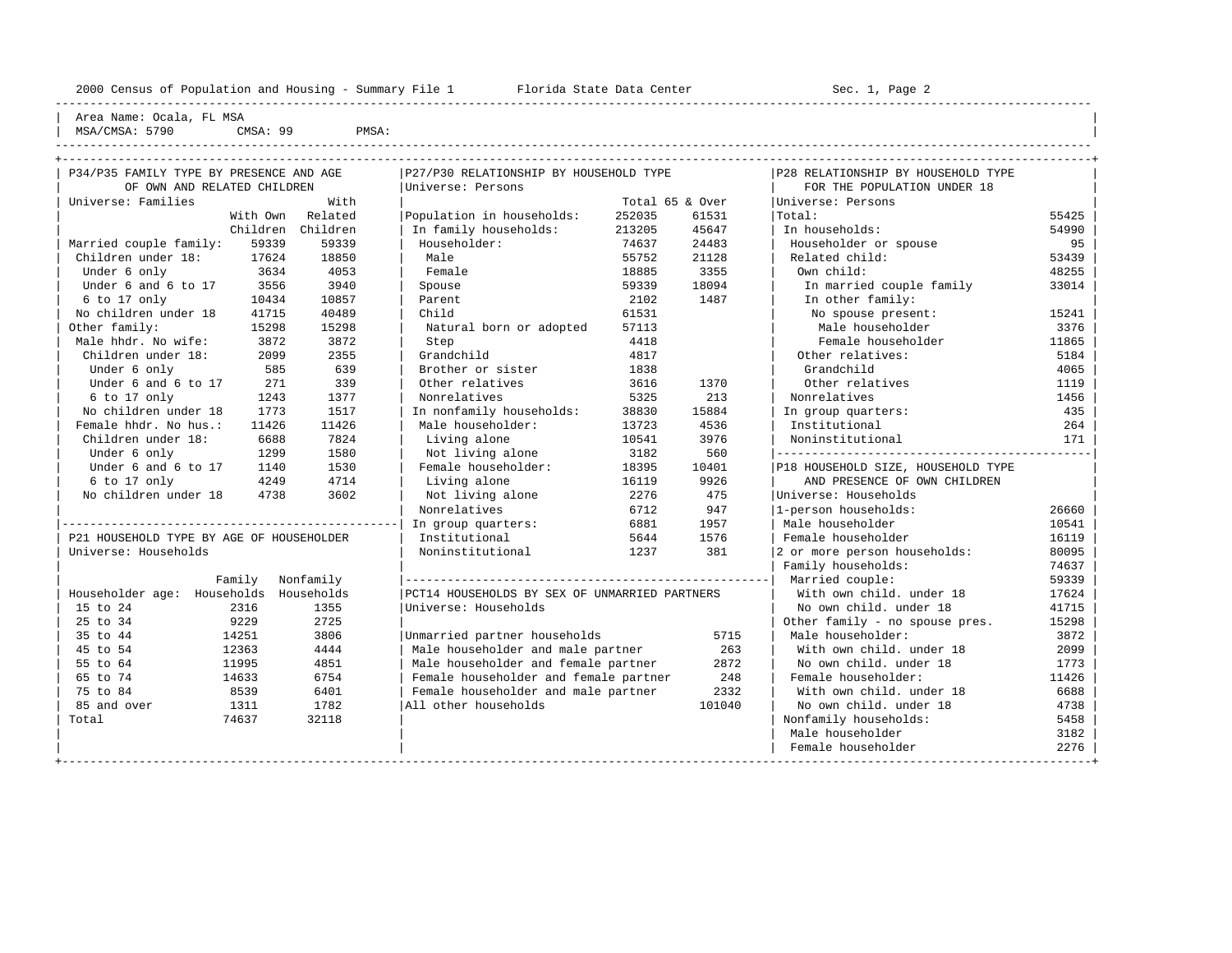|  |  |  | 2000 Census of Population and Housing - Summary File 1 |  |  |  |  |  |  |  |  |
|--|--|--|--------------------------------------------------------|--|--|--|--|--|--|--|--|
|--|--|--|--------------------------------------------------------|--|--|--|--|--|--|--|--|

Plorida State Data Center - Sec. 1, Page 3

-----------------------------------------------------------------------------------------------------------------------------------------------------

Area Name: Ocala, FL MSA MSA/CMSA: 5790 CMSA: 99 PMSA:

----------------------------------------------------------------------------------------------------------------------------------------------------- ----------------------------------------------------------------------------------------------------------------------------------------------------- | H1/H3/H4/H5 HOUSING UNITS AND POPULATION BY TENURE | P26/H13 HOUSEHOLD SIZE BY HOUSEHOLD TYPE

| Universe: Housing Units and Population                    |        |                                  |                 |                                 |                 | Universe: Households        |                             |            |                        |                                      |                |                                                          |            |  |
|-----------------------------------------------------------|--------|----------------------------------|-----------------|---------------------------------|-----------------|-----------------------------|-----------------------------|------------|------------------------|--------------------------------------|----------------|----------------------------------------------------------|------------|--|
|                                                           |        |                                  |                 | Average                         |                 |                             |                             |            |                        |                                      |                |                                                          |            |  |
|                                                           |        | Units Percent Population HH Size |                 |                                 |                 |                             |                             | Total      |                        | Family                               |                | Nonfamily                                                |            |  |
| Total:                                                    | 122663 |                                  |                 |                                 |                 | Household Size              |                             |            |                        |                                      |                | Households Percent Households Percent Households Percent |            |  |
| Occupied:                                                 | 106755 | 100.0                            | 252035          | 2.36                            | 1-Person        |                             |                             |            | 26660 25.0             | N/A                                  |                | 26660                                                    | 83.0       |  |
| Owner:                                                    | 85183  | 79.8                             | 199777          | 2.35                            | 2-Person        |                             |                             | 46137 43.2 |                        |                                      | 41515 55.6     | 4622                                                     | 14.4       |  |
| Renter:                                                   | 21572  | 20.2                             | 52258           | 2.42                            | 3-Person        |                             |                             | 15050 14.1 |                        | 14508                                | 19.4           | 542                                                      | 1.7        |  |
| Vacant:                                                   | 15908  | 100.0                            |                 |                                 | 4-Person        |                             |                             | 11125 10.4 |                        | 10905                                | 14.6           | 220                                                      | .7         |  |
| For Rent                                                  | 2341   | 14.7                             |                 |                                 | 5-Person        |                             |                             | 4997 4.7   |                        | 4953                                 | 6.6            | 44                                                       | $\cdot$ 1  |  |
| For Sale only                                             | 2331   | 14.7                             |                 |                                 | 6-Person        |                             |                             | 1788 1.7   |                        | 1767                                 |                | $2.4$ $21$                                               | $\cdot$ 1  |  |
| Rented or sold,                                           |        |                                  |                 |                                 |                 | 7 or more Person            |                             | 998.9      |                        | 989                                  | 1.3            | $\overline{9}$                                           | $\cdot$ 0  |  |
| 2297<br>not occupied                                      |        | 14.4                             |                 |                                 |                 |                             |                             |            |                        |                                      |                |                                                          |            |  |
| Seasonal, recreational,                                   |        |                                  |                 |                                 |                 |                             |                             |            |                        |                                      |                |                                                          |            |  |
| or occasional use                                         | 5256   | 33.0                             |                 |                                 |                 |                             |                             |            |                        |                                      |                |                                                          |            |  |
| For migrant workers                                       | 40     | $\overline{\phantom{a}}$         |                 |                                 |                 |                             |                             |            |                        |                                      |                |                                                          |            |  |
| Other                                                     | 3643   | 22.9                             |                 |                                 |                 |                             |                             |            |                        |                                      |                |                                                          |            |  |
|                                                           |        |                                  |                 |                                 |                 |                             |                             |            |                        |                                      |                |                                                          |            |  |
|                                                           |        |                                  |                 |                                 |                 |                             |                             |            |                        |                                      |                |                                                          |            |  |
| H6/H7 HOUSING UNITS BY HOUSEHOLDER'S RACE/HISPANIC ORIGIN |        |                                  |                 |                                 |                 |                             |                             |            |                        | PCT15 NONRELATIVES BY HOUSEHOLD TYPE |                |                                                          |            |  |
| Universe: Occupied Housing Units                          |        |                                  |                 |                                 |                 |                             |                             |            | Universe: Nonrelatives |                                      |                |                                                          |            |  |
| Race of Householder                                       |        |                                  | Total           | Hispanic                        |                 | Non-Hispanic                |                             |            |                        |                                      |                | Family <b>Nonfamily</b>                                  |            |  |
| Total                                                     |        | 106755 100.0                     |                 | 4668 100.0                      |                 | 102087 100.0                |                             |            |                        | Nonrelatives Households              |                |                                                          | Households |  |
| White Alone                                               |        | 93581 87.7                       |                 | 3083 66.0                       |                 | 90498 88.6                  |                             |            | Roomer or Boarder      |                                      | 588            |                                                          | 661        |  |
| Black/African American Alone                              |        | 9905 9.3                         |                 | $143$ 3.1                       |                 | 9762                        | 9.6                         |            |                        | Housemate or roommate                | 752            |                                                          | 1717       |  |
| American Ind./Alaska Native Alone 411 4                   |        |                                  |                 | 39 .8                           |                 | 372                         | $\cdot$ 4                   |            | Unmarried Partner      |                                      | 2523           |                                                          | 3192       |  |
| Asian Alone                                               |        | 542 .5                           |                 | $7 \t1$                         |                 | 535 .5                      |                             |            | Foster child           |                                      | 355            |                                                          | 70         |  |
| Nat Hawaiian/Other PI Alone 10 .0                         |        |                                  |                 | $4 \t .1$ 6                     |                 |                             | $\overline{\phantom{0}}$ .0 |            |                        | Other Nonrelatives 1107              |                |                                                          | 1072       |  |
| Some Other Race Alone 1182 1.1                            |        |                                  |                 | $1134 \quad 24.3$ $48 \quad .0$ |                 |                             |                             |            |                        |                                      |                |                                                          |            |  |
| Two or More Races                                         |        | $1124$ 1.1                       |                 |                                 |                 | 258 5.5 866 .8              |                             |            |                        |                                      |                |                                                          |            |  |
| H14 HOUSING UNITS BY HOUSEHOLDER'S RACE AND TENURE        |        |                                  |                 |                                 |                 |                             |                             |            |                        |                                      |                | H16 HOUSING UNITS BY HOUSEHOLDER'S AGE AND TENURE        |            |  |
| Universe: Occupied Housing Units                          |        |                                  |                 |                                 |                 |                             |                             |            |                        | Universe: Occupied Housing Units     |                |                                                          |            |  |
|                                                           |        |                                  |                 |                                 |                 |                             |                             |            |                        |                                      |                |                                                          |            |  |
| Race of Householder                                       |        | Owner Occupied                   |                 |                                 | Renter Occupied |                             |                             |            | Age of Householder     |                                      | Owner Occupied | Renter Occupied                                          |            |  |
| Total                                                     |        |                                  | 85183 100.0     |                                 |                 | 21572 100.0                 |                             | 15 to 24   |                        | 1106                                 | 1.3            | 2565                                                     | 11.9       |  |
| White Alone                                               |        |                                  | 76933 90.3      |                                 | 16648           | 77.2                        |                             | 25 to 34   |                        | 6694                                 | 7.9            | 5260                                                     | 24.4       |  |
| Black/African American Alone                              |        | 6158                             |                 | 7.2                             | 3747            | 17.4                        |                             | 35 to 44   |                        | 12980                                | 15.2           | 5077                                                     | 23.5       |  |
| American Ind./Alaska Native Alone 275                     |        |                                  |                 | $\cdot$ 3                       | 136 .6          |                             |                             | 45 to 54   |                        | 13450                                | 15.8           | 3357                                                     | 15.6       |  |
| Asian Alone                                               |        |                                  | 367             | $\overline{4}$                  | 175 .8          |                             |                             | 55 to 64   |                        | 14834                                | 17.4           | 2012                                                     | 9.3        |  |
| Nat Hawaiian/Other PI Alone                               |        |                                  | $6\overline{6}$ | .0                              | $\overline{4}$  | $\overline{\phantom{0}}$ .0 |                             | 65 to 74   |                        | 19743                                | 23.2           | 1644                                                     | 7.6        |  |
| Some Other Race Alone                                     |        |                                  | 646             | .8                              | 536             | 2.5                         |                             | 75 to 84   |                        | 13749                                | 16.1           | 1191                                                     | 5.5        |  |
|                                                           |        |                                  |                 |                                 |                 |                             |                             |            |                        |                                      |                |                                                          |            |  |

| Some Other Race Alone 646 .8 536 2.5 | 75 to 84 13749 16.1 1191 5.5 | | Two or More Races Alone 798 .9 326 1.5 | 85 and Over 2627 3.1 466 2.2 | -----------------------------------------------------------------------------------------------------------------------------------------------------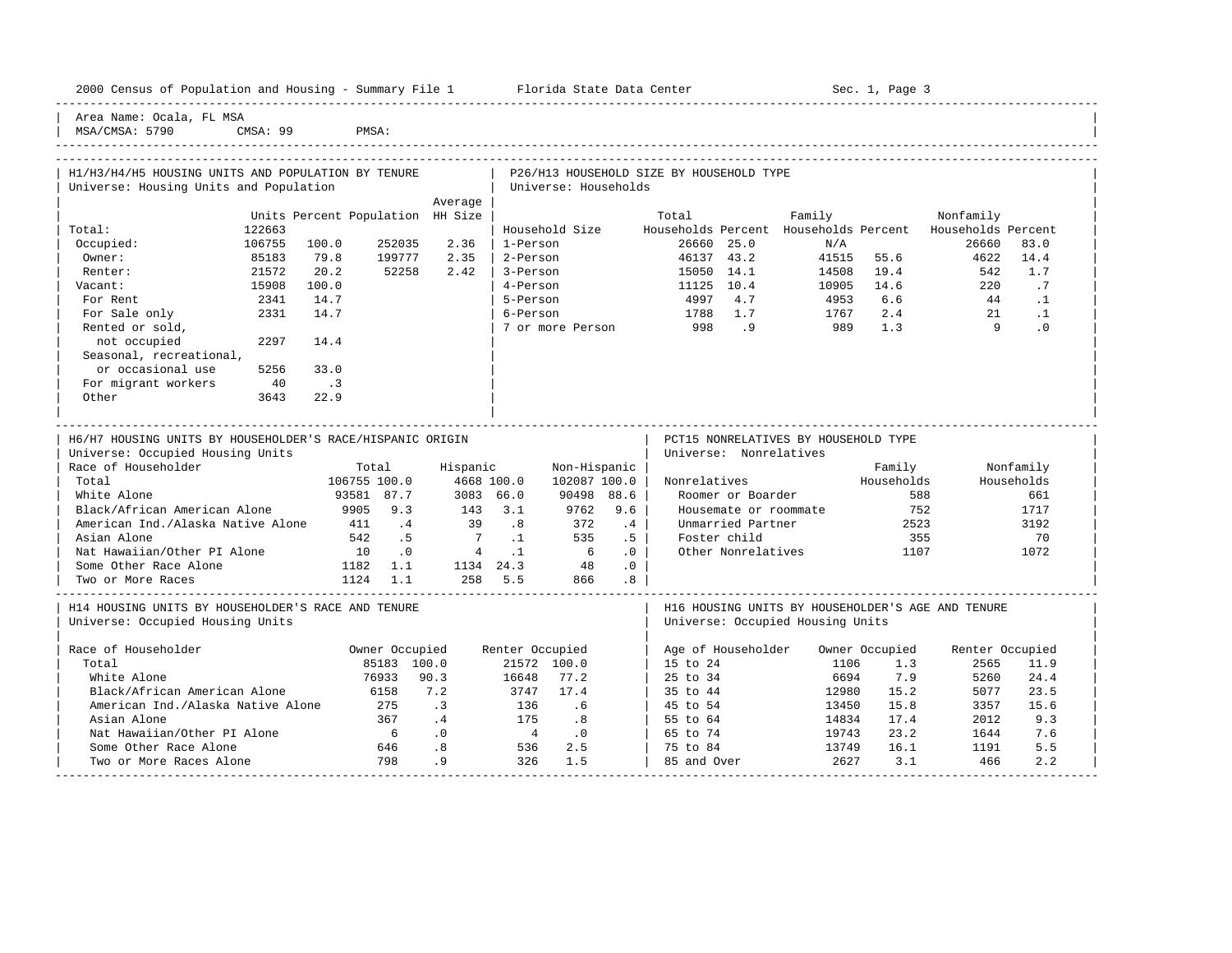| 2000 Census of Population and Housing - Summary File 1 Florida State Data Center |                             |         |                                                         |        |      | Sec. 1, Page 1                     |          |                 |           |
|----------------------------------------------------------------------------------|-----------------------------|---------|---------------------------------------------------------|--------|------|------------------------------------|----------|-----------------|-----------|
| Area Name: Orlando, FL MSA<br>CMSA: 99<br>MSA/CMSA: 5960<br>PMSA:                |                             |         |                                                         |        |      |                                    |          |                 |           |
| P1/P15/P16/P17/P31/P32/P33 POPULATION SUMMARY                                    |                             |         | P12/P13 POPULATION BY AGE AND SEX                       |        |      |                                    |          |                 |           |
| Universe: Persons, Households, Families                                          |                             |         | Universe: Persons                                       |        |      |                                    |          |                 |           |
| Total Population<br>Total Families<br>1644561                                    |                             | 425052  |                                                         | Total  |      | Male                               |          | Female          |           |
| 625248<br>Total Households<br>Population in Families 1305138                     |                             |         |                                                         | Number | Pct. | Number                             | Pct.     | Number          | Pct.      |
| Population in Households 1615957<br>Average Family Size 3.07                     |                             |         | Under 5                                                 | 107150 | 6.5  | 55101                              | 6.8      | 52049           | 6.2       |
| Average Household Size<br>2.58                                                   |                             |         | $5$ to $9$                                              | 116939 | 7.1  | 59942                              | 7.4      | 56997           | 6.8       |
|                                                                                  |                             |         | $10 - 14$                                               | 117169 | 7.1  | 60000                              | 7.4      | 57169           | 6.8       |
| P7/P8/P11 POPULATION BY RACE AND HISPANIC ORIGIN                                 |                             |         | 15 to 17                                                | 66621  | 4.1  | 34220                              | 4.2      | 32401           | 3.9       |
| Universe: Persons                                                                | Total Hispanic Non-Hispanic |         | 18 and 19                                               | 44864  | 2.7  | 22637                              | 2.8      | 22227           | 2.7       |
| Total<br>1644561                                                                 | 271627                      | 1372934 | 20                                                      | 23036  | 1.4  | 11740                              | 1.5      | 11296           | 1.4       |
| White Alone<br>1233085                                                           | 162625                      | 1070460 | 21                                                      | 21920  | 1.3  | 11101                              | 1.4      | 10819           | 1.3       |
| Black or African American Alone<br>227868                                        | 8778                        | 219090  | 22 to 24                                                | 66966  | 4.1  | 33967                              | 4.2      | 32999           | 4.0       |
| American Ind. and Alaska Native Alone<br>5657                                    | 1400                        | 4257    | 25 to 29                                                | 120183 | 7.3  | 60610                              | 7.5      | 59573           | 7.1       |
| Asian Alone<br>44617                                                             | 609                         | 44008   | 30 to 34                                                | 127553 | 7.8  | 64852                              | 8.0      | 62701           | 7.5       |
| Native Hawaiian/Other Pacific Islander Alone<br>1224                             | 196                         | 1028    | 35 to 39                                                | 141561 | 8.6  | 71264                              | 8.8      | 70297           | 8.4       |
| Some Other Race Alone<br>84661                                                   | 80310                       | 4351    | 40 to 44                                                | 133678 | 8.1  | 66473                              | 8.2      | 67205           | 8.0       |
| 47449<br>Two or More Races                                                       | 17709                       | 29740   | 45 to 49                                                | 114224 | 6.9  | 55809                              | 6.9      | 58415           | 7.0       |
|                                                                                  |                             |         | 50 to 54                                                | 99507  | 6.1  | 48262                              | 6.0      | 51245           | 6.1       |
| P15A-I/P16A-I/P17A-I HOUSEHOLDS AND HOUSEHOLD POPULATION BY RACE                 |                             |         | 55 to 59                                                | 76250  | 4.6  | 36343                              | 4.5      | 39907           | 4.8       |
| Universe: Households and Population in Households                                |                             | Average | 60 and 61                                               | 25818  | 1.6  | 12153                              | 1.5      | 13665           | 1.6       |
| Householder:<br>Households                                                       | Pop. In HH                  | HH Size | 62 to 64                                                | 36998  | 2.2  | 17297                              | 2.1      | 19701           | 2.4       |
| 496498<br>White Alone                                                            | 1220510                     | 2.46    | 65 and 66                                               | 23587  | 1.4  | 11038                              | 1.4      | 12549           | 1.5       |
| 74129<br>Black or African American Alone                                         | 219643                      | 2.96    | 67 to 69                                                | 34993  | 2.1  | 16308                              | 2.0      | 18685           | 2.2       |
| American Ind. and Alaska Native Alone<br>2034                                    | 5649                        | 2.78    | 70 to 74                                                | 53569  | 3.3  | 24205                              | 3.0      | 29364           | 3.5       |
| 13787<br>Asian Alone                                                             | 42557                       | 3.09    | 75 to 79                                                | 43538  | 2.6  | 18473                              | 2.3      | 25065           | 3.0       |
| Native Hawaiian/Other Pacific Islander Alone<br>362                              | 1067                        | 2.95    | 80 to 84                                                | 27138  | 1.7  | 10894                              | 1.3      | 16244           | 1.9       |
| Some Other Race Alone<br>23955                                                   | 82583                       | 3.45    | 85 and over                                             | 21299  | 1.3  | 6691                               | .8       | 14608           | 1.7       |
| Two or More Races<br>14483                                                       | 43948                       | 3.03    | 65 and over                                             | 204124 | 12.4 | 87609                              | 10.8     | 116515          | 14.0      |
| 82068<br>Hispanic                                                                | 264776                      | 3.23    |                                                         |        |      |                                    |          |                 |           |
| White Alone, Not Hispanic<br>445618                                              | 1062608                     | 2.38    | Median Age                                              | 35.30  |      | 34.30                              |          | 36.40           |           |
| P31A-I/P32A-I/P33A-I FAMILIES AND POPULATION IN FAMILIES                         |                             |         | P19 HOUSEHOLDS BY TYPE AND PRESENCE OF PERSONS UNDER 18 |        |      |                                    |          |                 |           |
| Universe: Families and Population in Families                                    | Pop. In                     | Average | Universe: Households                                    |        |      |                                    |          | Households With |           |
| Householder:<br>Families                                                         | Families Family Size        |         |                                                         |        |      |                                    | People   |                 | No People |
| White Alone<br>329947                                                            | 971091                      | 2.94    |                                                         |        |      |                                    | Under 18 |                 | Under 18  |
| Black or African American Alone<br>53164                                         | 184086                      | 3.46    | Family Households:                                      |        |      |                                    | 218298   |                 | 206754    |
| American Ind. and Alaska Native Alone<br>1377                                    | 4432                        | 3.22    | Married Couple Family                                   |        |      |                                    | 147895   |                 | 172072    |
| Asian Alone<br>10621                                                             | 37268                       | 3.51    | Other Family:                                           |        |      |                                    | 70403    |                 | 34682     |
| 245<br>Native Hawaiian/Other Pacific Islander Alone                              | 846                         | 3.45    | Male Householder, no wife present                       |        |      |                                    | 16453    |                 | 11302     |
| Some Other Race Alone<br>19314                                                   | 71325                       | 3.69    | Female Householder, no husband present                  |        |      |                                    | 53950    |                 | 23380     |
| Two or More Races<br>10384                                                       | 36090                       | 3.48    | Nonfamily Households:                                   |        |      |                                    | 2952     |                 | 197244    |
| Hispanic<br>65166                                                                | 228615                      | 3.51    | Male Householder                                        |        |      |                                    | 2254     |                 | 95647     |
| 289910<br>White Alone, Not Hispanic                                              | 834718                      | 2.88    | Female Householder                                      |        |      | ---------------------------------- | 698      |                 | 101597    |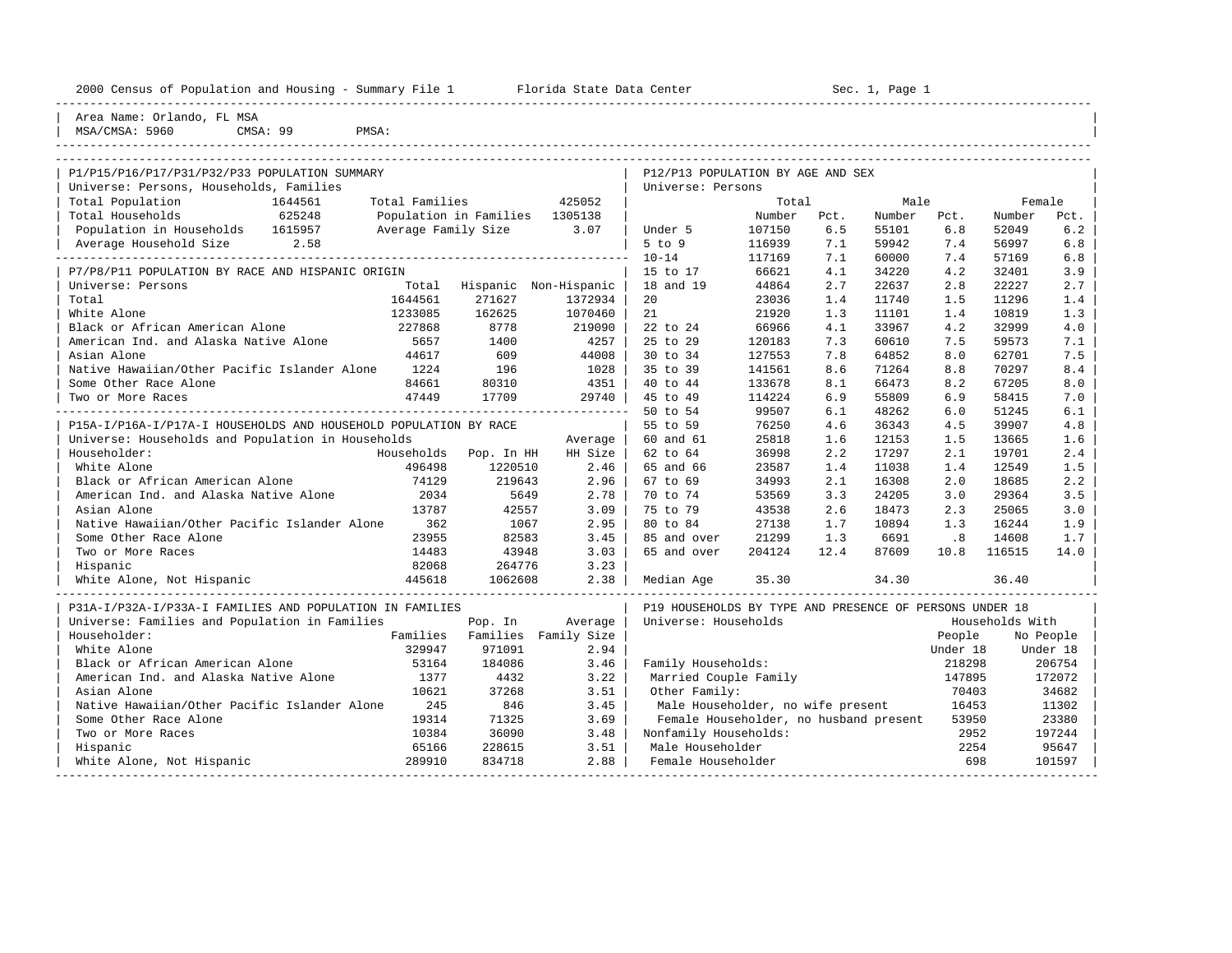----------------------------------------------------------------------------------------------------------------------------------------------------

Area Name: Orlando, FL MSA MSA/CMSA: 5960 CMSA: 99 PMSA:

| P34/P35 FAMILY TYPE BY PRESENCE AND AGE   | P27/P30 RELATIONSHIP BY HOUSEHOLD TYPE        |         |                 | P28 RELATIONSHIP BY HOUSEHOLD TYPE    |        |
|-------------------------------------------|-----------------------------------------------|---------|-----------------|---------------------------------------|--------|
| OF OWN AND RELATED CHILDREN               | Universe: Persons                             |         |                 | FOR THE POPULATION UNDER 18           |        |
| Universe: Families                        | With                                          |         | Total 65 & Over | Universe: Persons                     |        |
| Related<br>With Own                       | Population in households:                     | 1615957 | 194905          | Total:                                | 407879 |
| Children Children                         | In family households:                         | 1345381 | 141727          | In households:                        | 406438 |
| Married couple family: 319967<br>319967   | Householder:                                  | 425052  | 73558           | Householder or spouse                 | 402    |
| Children under 18:<br>139155<br>147369    | Male                                          | 301660  | 59861           | Related child:                        | 397428 |
| 36480<br>Under 6 only<br>33627            | Female                                        | 123392  | 13697           | Own child:                            | 360600 |
| Under 6 and 6 to 17<br>29010<br>32014     | Spouse                                        | 319967  | 49419           | In married couple family              | 257861 |
| 78875<br>$6$ to 17 only<br>76518          | Parent                                        | 17021   | 10161           | In other family:                      |        |
| 172598<br>No children under 18<br>180812  | Child                                         | 462269  |                 | No spouse present:                    | 102739 |
| Other family:<br>105085<br>105085         | Natural born or adopted                       | 435293  |                 | Male householder                      | 22533  |
| Male hhdr. No wife:<br>27755<br>27755     | Step                                          | 26976   |                 | Female householder                    | 80206  |
| Children under 18:<br>14121<br>16249      | Grandchild                                    | 32198   |                 | Other relatives:                      | 36828  |
| Under 6 only<br>4033                      | 4600<br>Brother or sister                     | 18094   |                 | Grandchild                            | 27450  |
| Under 6 and 6 to 17<br>1897               | 2396<br>Other relatives                       | 30537   | 7535            | Other relatives                       | 9378   |
| 6 to 17 only<br>8191                      | 9253<br>Nonrelatives                          | 40243   | 1054            | Nonrelatives                          | 8608   |
| No children under 18<br>13634<br>11506    | In nonfamily households:                      | 270576  | 53178           | In group quarters:                    | 1441   |
| Female hhdr. No hus.:<br>77330<br>77330   | Male householder:                             | 97901   | 13653           | Institutional                         | 813    |
| 53737<br>Children under 18:<br>46079      | Living alone                                  | 65763   | 11969           | Noninstitutional                      | 628    |
| Under 6 only<br>8659<br>10724             | Not living alone                              | 32138   | 1684            | ------------------------------------- |        |
| Under 6 and 6 to 17<br>7379<br>9988       | Female householder:                           | 102295  | 36872           | P18 HOUSEHOLD SIZE, HOUSEHOLD TYPE    |        |
| 33025<br>$6$ to 17 only<br>30041          | Living alone                                  | 81064   | 35357           | AND PRESENCE OF OWN CHILDREN          |        |
| No children under 18<br>31251<br>23593    | Not living alone                              | 21231   | 1515            | Universe: Households                  |        |
|                                           | Nonrelatives                                  | 70380   | 2653            | 1-person households:                  | 146827 |
|                                           | In group quarters:                            | 28604   | 9219            | Male householder                      | 65763  |
| P21 HOUSEHOLD TYPE BY AGE OF HOUSEHOLDER  | Institutional                                 | 19239   | 7205            | Female householder                    | 81064  |
| Universe: Households                      | Noninstitutional                              | 9365    | 2014            | 2 or more person households:          | 478421 |
|                                           |                                               |         |                 | Family households:                    | 425052 |
| Family<br>Nonfamily                       |                                               |         |                 | Married couple:                       | 319967 |
| Householder age: Households<br>Households | PCT14 HOUSEHOLDS BY SEX OF UNMARRIED PARTNERS |         |                 | With own child, under 18              | 139155 |
| 15 to 24<br>16077<br>21544                | Universe: Households                          |         |                 | No own child, under 18                | 180812 |
| 25 to 34<br>76032<br>39896                |                                               |         |                 | Other family - no spouse pres.        | 105085 |
| 35 to 44<br>112648<br>35085               | Unmarried partner households                  |         | 40731           | Male householder:                     | 27755  |
| 45 to 54<br>89632<br>30665                | Male householder and male partner             |         | 2568            | With own child, under 18              | 14121  |
| 55 to 64<br>57105<br>22481                | Male householder and female partner           |         | 19453           | No own child, under 18                | 13634  |
| 22780<br>65 to 74<br>45333                | Female householder and female partner         |         | 1927            | Female householder:                   | 77330  |
| 75 to 84<br>24105<br>20622                | Female householder and male partner           |         | 16783           | With own child, under 18              | 46079  |
| 7123<br>85 and over<br>4120               | All other households                          |         | 584517          | No own child, under 18                | 31251  |
| 200196<br>Total<br>425052                 |                                               |         |                 | Nonfamily households:                 | 53369  |
|                                           |                                               |         |                 | Male householder                      | 32138  |
|                                           |                                               |         |                 | Female householder                    | 21231  |
|                                           |                                               |         |                 |                                       |        |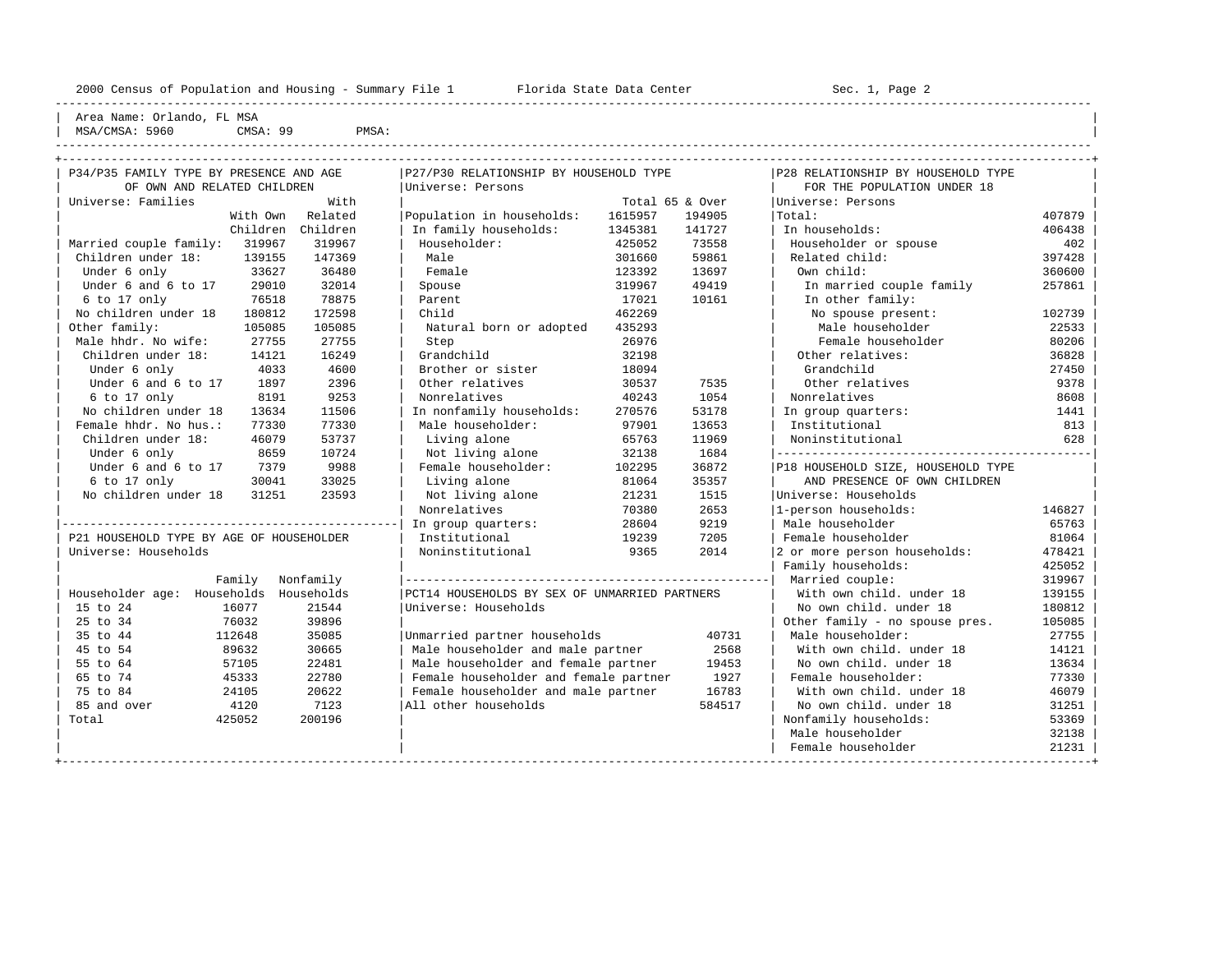|                                        | 2000 Census of Population and Housing - Summary File 1 |        | Florida State Data Center | Sec. 1, Page 3 |  |
|----------------------------------------|--------------------------------------------------------|--------|---------------------------|----------------|--|
| Area Name: Orlando, FL MSA<br>$\cdots$ | $-$                                                    | ------ |                           |                |  |

| MSA/CMSA: 5960 CMSA: 99 PMSA: -----------------------------------------------------------------------------------------------------------------------------------------------------

| Average<br>Units Percent Population HH Size<br>Nonfamily<br>Total<br>Family<br>683551<br>Household Size Households Percent Households Percent Households Percent<br>Total:<br>Occupied:<br>625248<br>100.0<br>1615957<br>2.58<br>1-Person<br>146827 23.5<br>N/A<br>146827<br>73.3<br>177362 41.7<br>20.9<br>Owner:<br>414496<br>66.3<br>1106468<br>2.67<br>2-Person<br>219273 35.1<br>41911<br>210752<br>33.7<br>509489<br>2.42<br>3-Person 107262 17.2 99691 23.5<br>4-Person 89224 14.3 86282 20.3<br>7571<br>3.8<br>Renter:<br>58303<br>Vacant:<br>100.0<br>2942<br>1.5<br>5-Person<br>6-Person<br>5-Person 14407 2.3 14188 3.3<br>7 or more Person<br>8509 1.4 8371 2.0<br>17522<br>30.1<br>9.2<br>$\cdot$ 3<br>For Rent<br>588<br>7782<br>13.3<br>219 .1<br>For Sale only<br>2.0<br>Rented or sold,<br>138<br>$\ldots$<br>not occupied<br>4237<br>7.3<br>Seasonal, recreational,<br>or occasional use<br>19845<br>34.0<br>For migrant workers<br>61<br>$\ldots$<br>Other<br>8856<br>15.2<br>PCT15 NONRELATIVES BY HOUSEHOLD TYPE<br>H6/H7 HOUSING UNITS BY HOUSEHOLDER'S RACE/HISPANIC ORIGIN<br>Universe: Occupied Housing Units<br>Universe: Nonrelatives<br>Race of Householder<br>Hispanic<br>Family Nonfamily<br>Total<br>Non-Hispanic<br>Total<br>625248 100.0         82068 100.0<br>496498     79.4         50880     62.0<br>Nonrelatives Households<br>82068 100.0<br>543180 100.0<br>Households<br>6026<br>9431<br>White Alone<br>445618 82.0<br>Roomer or Boarder<br>Black/African American Alone 74129 11.9<br>2612 3.2<br>71517 13.2<br>Housemate or roommate 7639<br>29913<br>American Ind./Alaska Native Alone 2034 .3<br>401 .5 1633 .3<br>153 .2 13634 2.5<br>Unmarried Partner<br>16887<br>23844<br>13787 2.2<br>Asian Alone<br>Foster child<br>1543<br>369<br>Other Nonrelatives 8148<br>Nat Hawaiian/Other PI Alone 362 1 53 1 309 1<br>6823<br>23955 3.8 22784 27.8 1171 .2<br>14483 2.3 5185 6.3 9298 1.7<br>Some Other Race Alone | H1/H3/H4/H5 HOUSING UNITS AND POPULATION BY TENURE<br>P26/H13 HOUSEHOLD SIZE BY HOUSEHOLD TYPE<br>Universe: Housing Units and Population<br>Universe: Households |  |  |  |  |  |  |  |  |  |  |
|----------------------------------------------------------------------------------------------------------------------------------------------------------------------------------------------------------------------------------------------------------------------------------------------------------------------------------------------------------------------------------------------------------------------------------------------------------------------------------------------------------------------------------------------------------------------------------------------------------------------------------------------------------------------------------------------------------------------------------------------------------------------------------------------------------------------------------------------------------------------------------------------------------------------------------------------------------------------------------------------------------------------------------------------------------------------------------------------------------------------------------------------------------------------------------------------------------------------------------------------------------------------------------------------------------------------------------------------------------------------------------------------------------------------------------------------------------------------------------------------------------------------------------------------------------------------------------------------------------------------------------------------------------------------------------------------------------------------------------------------------------------------------------------------------------------------------------------------------------------------------------------------------------------------------------------------------------------|------------------------------------------------------------------------------------------------------------------------------------------------------------------|--|--|--|--|--|--|--|--|--|--|
|                                                                                                                                                                                                                                                                                                                                                                                                                                                                                                                                                                                                                                                                                                                                                                                                                                                                                                                                                                                                                                                                                                                                                                                                                                                                                                                                                                                                                                                                                                                                                                                                                                                                                                                                                                                                                                                                                                                                                                |                                                                                                                                                                  |  |  |  |  |  |  |  |  |  |  |
|                                                                                                                                                                                                                                                                                                                                                                                                                                                                                                                                                                                                                                                                                                                                                                                                                                                                                                                                                                                                                                                                                                                                                                                                                                                                                                                                                                                                                                                                                                                                                                                                                                                                                                                                                                                                                                                                                                                                                                |                                                                                                                                                                  |  |  |  |  |  |  |  |  |  |  |
|                                                                                                                                                                                                                                                                                                                                                                                                                                                                                                                                                                                                                                                                                                                                                                                                                                                                                                                                                                                                                                                                                                                                                                                                                                                                                                                                                                                                                                                                                                                                                                                                                                                                                                                                                                                                                                                                                                                                                                |                                                                                                                                                                  |  |  |  |  |  |  |  |  |  |  |
|                                                                                                                                                                                                                                                                                                                                                                                                                                                                                                                                                                                                                                                                                                                                                                                                                                                                                                                                                                                                                                                                                                                                                                                                                                                                                                                                                                                                                                                                                                                                                                                                                                                                                                                                                                                                                                                                                                                                                                |                                                                                                                                                                  |  |  |  |  |  |  |  |  |  |  |
|                                                                                                                                                                                                                                                                                                                                                                                                                                                                                                                                                                                                                                                                                                                                                                                                                                                                                                                                                                                                                                                                                                                                                                                                                                                                                                                                                                                                                                                                                                                                                                                                                                                                                                                                                                                                                                                                                                                                                                |                                                                                                                                                                  |  |  |  |  |  |  |  |  |  |  |
|                                                                                                                                                                                                                                                                                                                                                                                                                                                                                                                                                                                                                                                                                                                                                                                                                                                                                                                                                                                                                                                                                                                                                                                                                                                                                                                                                                                                                                                                                                                                                                                                                                                                                                                                                                                                                                                                                                                                                                |                                                                                                                                                                  |  |  |  |  |  |  |  |  |  |  |
|                                                                                                                                                                                                                                                                                                                                                                                                                                                                                                                                                                                                                                                                                                                                                                                                                                                                                                                                                                                                                                                                                                                                                                                                                                                                                                                                                                                                                                                                                                                                                                                                                                                                                                                                                                                                                                                                                                                                                                |                                                                                                                                                                  |  |  |  |  |  |  |  |  |  |  |
|                                                                                                                                                                                                                                                                                                                                                                                                                                                                                                                                                                                                                                                                                                                                                                                                                                                                                                                                                                                                                                                                                                                                                                                                                                                                                                                                                                                                                                                                                                                                                                                                                                                                                                                                                                                                                                                                                                                                                                |                                                                                                                                                                  |  |  |  |  |  |  |  |  |  |  |
|                                                                                                                                                                                                                                                                                                                                                                                                                                                                                                                                                                                                                                                                                                                                                                                                                                                                                                                                                                                                                                                                                                                                                                                                                                                                                                                                                                                                                                                                                                                                                                                                                                                                                                                                                                                                                                                                                                                                                                |                                                                                                                                                                  |  |  |  |  |  |  |  |  |  |  |
|                                                                                                                                                                                                                                                                                                                                                                                                                                                                                                                                                                                                                                                                                                                                                                                                                                                                                                                                                                                                                                                                                                                                                                                                                                                                                                                                                                                                                                                                                                                                                                                                                                                                                                                                                                                                                                                                                                                                                                |                                                                                                                                                                  |  |  |  |  |  |  |  |  |  |  |
|                                                                                                                                                                                                                                                                                                                                                                                                                                                                                                                                                                                                                                                                                                                                                                                                                                                                                                                                                                                                                                                                                                                                                                                                                                                                                                                                                                                                                                                                                                                                                                                                                                                                                                                                                                                                                                                                                                                                                                |                                                                                                                                                                  |  |  |  |  |  |  |  |  |  |  |
|                                                                                                                                                                                                                                                                                                                                                                                                                                                                                                                                                                                                                                                                                                                                                                                                                                                                                                                                                                                                                                                                                                                                                                                                                                                                                                                                                                                                                                                                                                                                                                                                                                                                                                                                                                                                                                                                                                                                                                |                                                                                                                                                                  |  |  |  |  |  |  |  |  |  |  |
|                                                                                                                                                                                                                                                                                                                                                                                                                                                                                                                                                                                                                                                                                                                                                                                                                                                                                                                                                                                                                                                                                                                                                                                                                                                                                                                                                                                                                                                                                                                                                                                                                                                                                                                                                                                                                                                                                                                                                                |                                                                                                                                                                  |  |  |  |  |  |  |  |  |  |  |
|                                                                                                                                                                                                                                                                                                                                                                                                                                                                                                                                                                                                                                                                                                                                                                                                                                                                                                                                                                                                                                                                                                                                                                                                                                                                                                                                                                                                                                                                                                                                                                                                                                                                                                                                                                                                                                                                                                                                                                |                                                                                                                                                                  |  |  |  |  |  |  |  |  |  |  |
|                                                                                                                                                                                                                                                                                                                                                                                                                                                                                                                                                                                                                                                                                                                                                                                                                                                                                                                                                                                                                                                                                                                                                                                                                                                                                                                                                                                                                                                                                                                                                                                                                                                                                                                                                                                                                                                                                                                                                                |                                                                                                                                                                  |  |  |  |  |  |  |  |  |  |  |
|                                                                                                                                                                                                                                                                                                                                                                                                                                                                                                                                                                                                                                                                                                                                                                                                                                                                                                                                                                                                                                                                                                                                                                                                                                                                                                                                                                                                                                                                                                                                                                                                                                                                                                                                                                                                                                                                                                                                                                |                                                                                                                                                                  |  |  |  |  |  |  |  |  |  |  |
|                                                                                                                                                                                                                                                                                                                                                                                                                                                                                                                                                                                                                                                                                                                                                                                                                                                                                                                                                                                                                                                                                                                                                                                                                                                                                                                                                                                                                                                                                                                                                                                                                                                                                                                                                                                                                                                                                                                                                                |                                                                                                                                                                  |  |  |  |  |  |  |  |  |  |  |
|                                                                                                                                                                                                                                                                                                                                                                                                                                                                                                                                                                                                                                                                                                                                                                                                                                                                                                                                                                                                                                                                                                                                                                                                                                                                                                                                                                                                                                                                                                                                                                                                                                                                                                                                                                                                                                                                                                                                                                |                                                                                                                                                                  |  |  |  |  |  |  |  |  |  |  |
|                                                                                                                                                                                                                                                                                                                                                                                                                                                                                                                                                                                                                                                                                                                                                                                                                                                                                                                                                                                                                                                                                                                                                                                                                                                                                                                                                                                                                                                                                                                                                                                                                                                                                                                                                                                                                                                                                                                                                                |                                                                                                                                                                  |  |  |  |  |  |  |  |  |  |  |
|                                                                                                                                                                                                                                                                                                                                                                                                                                                                                                                                                                                                                                                                                                                                                                                                                                                                                                                                                                                                                                                                                                                                                                                                                                                                                                                                                                                                                                                                                                                                                                                                                                                                                                                                                                                                                                                                                                                                                                |                                                                                                                                                                  |  |  |  |  |  |  |  |  |  |  |
|                                                                                                                                                                                                                                                                                                                                                                                                                                                                                                                                                                                                                                                                                                                                                                                                                                                                                                                                                                                                                                                                                                                                                                                                                                                                                                                                                                                                                                                                                                                                                                                                                                                                                                                                                                                                                                                                                                                                                                |                                                                                                                                                                  |  |  |  |  |  |  |  |  |  |  |
|                                                                                                                                                                                                                                                                                                                                                                                                                                                                                                                                                                                                                                                                                                                                                                                                                                                                                                                                                                                                                                                                                                                                                                                                                                                                                                                                                                                                                                                                                                                                                                                                                                                                                                                                                                                                                                                                                                                                                                |                                                                                                                                                                  |  |  |  |  |  |  |  |  |  |  |
|                                                                                                                                                                                                                                                                                                                                                                                                                                                                                                                                                                                                                                                                                                                                                                                                                                                                                                                                                                                                                                                                                                                                                                                                                                                                                                                                                                                                                                                                                                                                                                                                                                                                                                                                                                                                                                                                                                                                                                |                                                                                                                                                                  |  |  |  |  |  |  |  |  |  |  |
|                                                                                                                                                                                                                                                                                                                                                                                                                                                                                                                                                                                                                                                                                                                                                                                                                                                                                                                                                                                                                                                                                                                                                                                                                                                                                                                                                                                                                                                                                                                                                                                                                                                                                                                                                                                                                                                                                                                                                                |                                                                                                                                                                  |  |  |  |  |  |  |  |  |  |  |
|                                                                                                                                                                                                                                                                                                                                                                                                                                                                                                                                                                                                                                                                                                                                                                                                                                                                                                                                                                                                                                                                                                                                                                                                                                                                                                                                                                                                                                                                                                                                                                                                                                                                                                                                                                                                                                                                                                                                                                |                                                                                                                                                                  |  |  |  |  |  |  |  |  |  |  |
|                                                                                                                                                                                                                                                                                                                                                                                                                                                                                                                                                                                                                                                                                                                                                                                                                                                                                                                                                                                                                                                                                                                                                                                                                                                                                                                                                                                                                                                                                                                                                                                                                                                                                                                                                                                                                                                                                                                                                                |                                                                                                                                                                  |  |  |  |  |  |  |  |  |  |  |
|                                                                                                                                                                                                                                                                                                                                                                                                                                                                                                                                                                                                                                                                                                                                                                                                                                                                                                                                                                                                                                                                                                                                                                                                                                                                                                                                                                                                                                                                                                                                                                                                                                                                                                                                                                                                                                                                                                                                                                |                                                                                                                                                                  |  |  |  |  |  |  |  |  |  |  |
|                                                                                                                                                                                                                                                                                                                                                                                                                                                                                                                                                                                                                                                                                                                                                                                                                                                                                                                                                                                                                                                                                                                                                                                                                                                                                                                                                                                                                                                                                                                                                                                                                                                                                                                                                                                                                                                                                                                                                                | Two or More Races                                                                                                                                                |  |  |  |  |  |  |  |  |  |  |
|                                                                                                                                                                                                                                                                                                                                                                                                                                                                                                                                                                                                                                                                                                                                                                                                                                                                                                                                                                                                                                                                                                                                                                                                                                                                                                                                                                                                                                                                                                                                                                                                                                                                                                                                                                                                                                                                                                                                                                |                                                                                                                                                                  |  |  |  |  |  |  |  |  |  |  |
| H14 HOUSING UNITS BY HOUSEHOLDER'S RACE AND TENURE<br>H16 HOUSING UNITS BY HOUSEHOLDER'S AGE AND TENURE                                                                                                                                                                                                                                                                                                                                                                                                                                                                                                                                                                                                                                                                                                                                                                                                                                                                                                                                                                                                                                                                                                                                                                                                                                                                                                                                                                                                                                                                                                                                                                                                                                                                                                                                                                                                                                                        |                                                                                                                                                                  |  |  |  |  |  |  |  |  |  |  |
| Universe: Occupied Housing Units<br>Universe: Occupied Housing Units                                                                                                                                                                                                                                                                                                                                                                                                                                                                                                                                                                                                                                                                                                                                                                                                                                                                                                                                                                                                                                                                                                                                                                                                                                                                                                                                                                                                                                                                                                                                                                                                                                                                                                                                                                                                                                                                                           |                                                                                                                                                                  |  |  |  |  |  |  |  |  |  |  |
|                                                                                                                                                                                                                                                                                                                                                                                                                                                                                                                                                                                                                                                                                                                                                                                                                                                                                                                                                                                                                                                                                                                                                                                                                                                                                                                                                                                                                                                                                                                                                                                                                                                                                                                                                                                                                                                                                                                                                                |                                                                                                                                                                  |  |  |  |  |  |  |  |  |  |  |
| Race of Householder<br>Age of Householder Owner Occupied<br>Owner Occupied<br>Renter Occupied<br>Renter Occupied                                                                                                                                                                                                                                                                                                                                                                                                                                                                                                                                                                                                                                                                                                                                                                                                                                                                                                                                                                                                                                                                                                                                                                                                                                                                                                                                                                                                                                                                                                                                                                                                                                                                                                                                                                                                                                               |                                                                                                                                                                  |  |  |  |  |  |  |  |  |  |  |
| 414496 100.0<br>210752 100.0<br>15 to 24<br>6000<br>Total<br>1.4<br>31621<br>15.0                                                                                                                                                                                                                                                                                                                                                                                                                                                                                                                                                                                                                                                                                                                                                                                                                                                                                                                                                                                                                                                                                                                                                                                                                                                                                                                                                                                                                                                                                                                                                                                                                                                                                                                                                                                                                                                                              |                                                                                                                                                                  |  |  |  |  |  |  |  |  |  |  |
| 146561 69.5<br>25 to 34<br>White Alone<br>84.4<br>12.3<br>30.7<br>349937<br>51124<br>64804                                                                                                                                                                                                                                                                                                                                                                                                                                                                                                                                                                                                                                                                                                                                                                                                                                                                                                                                                                                                                                                                                                                                                                                                                                                                                                                                                                                                                                                                                                                                                                                                                                                                                                                                                                                                                                                                     |                                                                                                                                                                  |  |  |  |  |  |  |  |  |  |  |
| Black/African American Alone<br>36158<br>8.7<br>$37971$ $18.0$<br>905 .4<br>35 to 44 98164<br>45 to 54 90220<br>23.7<br>49569<br>23.5                                                                                                                                                                                                                                                                                                                                                                                                                                                                                                                                                                                                                                                                                                                                                                                                                                                                                                                                                                                                                                                                                                                                                                                                                                                                                                                                                                                                                                                                                                                                                                                                                                                                                                                                                                                                                          |                                                                                                                                                                  |  |  |  |  |  |  |  |  |  |  |
| $\overline{\phantom{a}}$<br>American Ind./Alaska Native Alone<br>1129<br>21.8<br>14.3<br>45 to 54<br>90220<br>30077                                                                                                                                                                                                                                                                                                                                                                                                                                                                                                                                                                                                                                                                                                                                                                                                                                                                                                                                                                                                                                                                                                                                                                                                                                                                                                                                                                                                                                                                                                                                                                                                                                                                                                                                                                                                                                            |                                                                                                                                                                  |  |  |  |  |  |  |  |  |  |  |
| 5267 2.5<br>$\begin{array}{ c c c c c c } \hline \end{array}$ 55 to 64<br>Asian Alone<br>8520<br>2.1<br>65050<br>15.7<br>6.9<br>14536                                                                                                                                                                                                                                                                                                                                                                                                                                                                                                                                                                                                                                                                                                                                                                                                                                                                                                                                                                                                                                                                                                                                                                                                                                                                                                                                                                                                                                                                                                                                                                                                                                                                                                                                                                                                                          |                                                                                                                                                                  |  |  |  |  |  |  |  |  |  |  |
| Nat Hawaiian/Other PI Alone<br>$184$ .0<br>11306 2.7<br>$178$ .1<br>12649 6.0<br>  65 to 74<br>  75 to 84<br>58616<br>14.1<br>9497<br>4.5                                                                                                                                                                                                                                                                                                                                                                                                                                                                                                                                                                                                                                                                                                                                                                                                                                                                                                                                                                                                                                                                                                                                                                                                                                                                                                                                                                                                                                                                                                                                                                                                                                                                                                                                                                                                                      |                                                                                                                                                                  |  |  |  |  |  |  |  |  |  |  |
| Some Other Race Alone<br>2.7<br>37426 9.0<br>7301<br>3.5<br>7262                                                                                                                                                                                                                                                                                                                                                                                                                                                                                                                                                                                                                                                                                                                                                                                                                                                                                                                                                                                                                                                                                                                                                                                                                                                                                                                                                                                                                                                                                                                                                                                                                                                                                                                                                                                                                                                                                               |                                                                                                                                                                  |  |  |  |  |  |  |  |  |  |  |
| 7221<br>1.8<br>3.4<br>1.9<br>85 and Over<br>7896<br>3347<br>1.6<br>Two or More Races Alone                                                                                                                                                                                                                                                                                                                                                                                                                                                                                                                                                                                                                                                                                                                                                                                                                                                                                                                                                                                                                                                                                                                                                                                                                                                                                                                                                                                                                                                                                                                                                                                                                                                                                                                                                                                                                                                                     |                                                                                                                                                                  |  |  |  |  |  |  |  |  |  |  |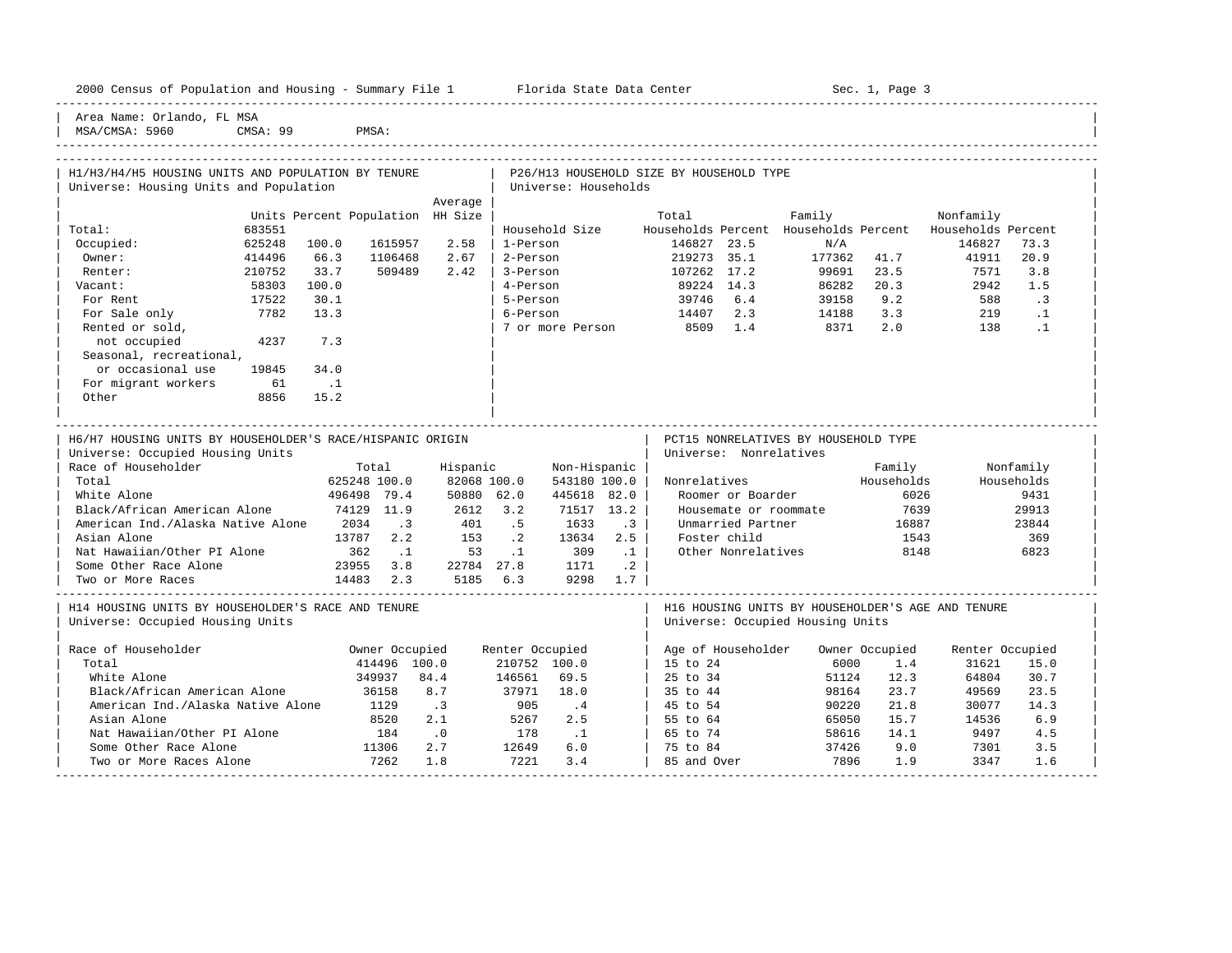| 2000 Census of Population and Housing - Summary File 1 Florida State Data Center |                          |                               |                      |                                                         |        |      | Sec. 1, Page 1<br>________________________ |          |                 |           |  |  |
|----------------------------------------------------------------------------------|--------------------------|-------------------------------|----------------------|---------------------------------------------------------|--------|------|--------------------------------------------|----------|-----------------|-----------|--|--|
| Area Name: Panama City, FL MSA<br>MSA/CMSA: 6015<br>CMSA: 99                     | PMSA:                    |                               |                      |                                                         |        |      |                                            |          |                 |           |  |  |
| P1/P15/P16/P17/P31/P32/P33 POPULATION SUMMARY                                    |                          |                               |                      | P12/P13 POPULATION BY AGE AND SEX                       |        |      |                                            |          |                 |           |  |  |
| Universe: Persons, Households, Families                                          |                          |                               |                      | Universe: Persons                                       |        |      |                                            |          |                 |           |  |  |
| Total Population<br>148217                                                       | Total Families           |                               | 40480                |                                                         | Total  |      | Male                                       |          | Female          |           |  |  |
| 59597<br>Total Households                                                        |                          | Population in Families 118228 |                      |                                                         | Number | Pct. | Number                                     | Pct.     | Number          | Pct.      |  |  |
| Population in Households 144873                                                  | Average Family Size 2.92 |                               |                      | Under 5                                                 | 8979   | 6.1  | 4639                                       | 6.3      | 4340            | 5.8       |  |  |
| Average Household Size 2.43                                                      |                          |                               |                      | $5$ to $9$                                              | 10103  | 6.8  | 5210                                       | 7.1      | 4893            | 6.5       |  |  |
|                                                                                  |                          |                               |                      | $10 - 14$                                               | 10331  | 7.0  | 5275                                       | 7.2      | 5056            | 6.8       |  |  |
| P7/P8/P11 POPULATION BY RACE AND HISPANIC ORIGIN                                 |                          |                               |                      | 15 to 17                                                | 6229   | 4.2  | 3195                                       | 4.4      | 3034            | 4.1       |  |  |
| Universe: Persons                                                                |                          | Total Hispanic Non-Hispanic   |                      | 18 and 19                                               | 3888   | 2.6  | 2009                                       | 2.7      | 1879            | 2.5       |  |  |
| Total                                                                            | 148217                   | 3591                          | 144626               | 20                                                      | 1921   | 1.3  | 996                                        | 1.4      | 925             | 1.2       |  |  |
| White Alone                                                                      | 124761                   | 2053                          | 122708               | 21                                                      | 1703   | 1.1  | 894                                        | 1.2      | 809             | 1.1       |  |  |
| Black or African American Alone                                                  | 15772                    | 246                           | 15526                | 22 to 24                                                | 5331   | 3.6  | 2769                                       | 3.8      | 2562            | 3.4       |  |  |
| American Ind. and Alaska Native Alone                                            | 1159                     | 63                            | 1096                 | 25 to 29                                                | 9661   | 6.5  | 4909                                       | 6.7      | 4752            | 6.4       |  |  |
| Asian Alone                                                                      | 2561                     | 27                            | $2534$               | 30 to 34                                                | 10078  | 6.8  | 5126                                       | 7.0      | 4952            | 6.6       |  |  |
| Native Hawaiian/Other Pacific Islander Alone                                     | 115                      | $\overline{4}$                | 111                  | 35 to 39                                                | 12604  | 8.5  | 6383                                       | 8.7      | 6221            | 8.3       |  |  |
| Some Other Race Alone                                                            | 980                      | 816                           | 164                  | $40 \text{ to } 44$                                     | 12394  | 8.4  | 6162                                       | 8.4      | 6232            | 8.3       |  |  |
| Two or More Races                                                                | 2869                     | 382                           | $2487$               | 45 to 49                                                | 10626  | 7.2  | 5203                                       | 7.1      | 5423            | 7.2       |  |  |
|                                                                                  |                          |                               |                      | 50 to 54                                                | 9738   | 6.6  | 4831                                       | 6.6      | 4907            | 6.6       |  |  |
| P15A-I/P16A-I/P17A-I HOUSEHOLDS AND HOUSEHOLD POPULATION BY RACE                 |                          |                               |                      | 55 to 59                                                | 7895   | 5.3  | 3862                                       | 5.3      | 4033            | 5.4       |  |  |
| Universe: Households and Population in Households                                |                          |                               | Average              | 60 and 61                                               | 2867   | 1.9  | 1371                                       | 1.9      | 1496            | 2.0       |  |  |
| Householder:                                                                     | Households               | Pop. In HH                    | HH Size              | 62 to 64                                                | 4052   | 2.7  | 1898                                       | 2.6      | 2154            | 2.9       |  |  |
| White Alone                                                                      | 51753                    | 123851                        | 2.39                 | 65 and 66                                               | 2570   | 1.7  | 1255                                       | 1.7      | 1315            | 1.8       |  |  |
| Black or African American Alone                                                  | 5640                     | 14963                         | 2.65                 | 67 to 69                                                | 3618   | 2.4  | 1723                                       | 2.3      | 1895            | 2.5       |  |  |
| American Ind. and Alaska Native Alone                                            | 452                      | 1218                          | 2.69                 | 70 to 74                                                | 5554   | 3.7  | 2561                                       | 3.5      | 2993            | 4.0       |  |  |
| Asian Alone                                                                      | 678                      | 1981                          | 2.92                 | 75 to 79                                                | 4044   | 2.7  | 1661                                       | 2.3      | 2383            | 3.2       |  |  |
| Native Hawaiian/Other Pacific Islander Alone                                     | 35                       | 98                            | 2.80                 | 80 to 84                                                | 2280   | 1.5  | 924                                        | 1.3      | 1356            | 1.8       |  |  |
| Some Other Race Alone                                                            | 251                      | 764                           | 3.04                 | 85 and over                                             | 1751   | 1.2  | 550                                        | .7       | 1201            | 1.6       |  |  |
| Two or More Races                                                                | 788                      | 1998                          | 2.54                 | 65 and over                                             | 19817  | 13.4 | 8674                                       | 11.8     | 11143           | 14.9      |  |  |
| Hispanic                                                                         | 1104                     | 3004                          | 2.72                 |                                                         |        |      |                                            |          |                 |           |  |  |
| White Alone, Not Hispanic                                                        | 51036                    | 121973                        | 2.39                 | Median Age                                              | 37.40  |      | 36.40                                      |          | 38.40           |           |  |  |
| P31A-I/P32A-I/P33A-I FAMILIES AND POPULATION IN FAMILIES                         |                          |                               |                      | P19 HOUSEHOLDS BY TYPE AND PRESENCE OF PERSONS UNDER 18 |        |      |                                            |          |                 |           |  |  |
| Universe: Families and Population in Families                                    |                          | Pop. In                       | Average              | Universe: Households                                    |        |      |                                            |          | Households With |           |  |  |
| Householder:                                                                     | Families                 |                               | Families Family Size |                                                         |        |      |                                            | People   |                 | No People |  |  |
| White Alone                                                                      | 35137                    | 100812                        | 2.87                 |                                                         |        |      |                                            | Under 18 |                 | Under 18  |  |  |
| Black or African American Alone                                                  | 3839                     | 12457                         | 3.24                 | Family Households:                                      |        |      |                                            | 19822    |                 | 20658     |  |  |
| American Ind. and Alaska Native Alone                                            | 327                      | 994                           | 3.04                 | Married Couple Family                                   |        |      |                                            | 13211    |                 | 17757     |  |  |
| Asian Alone                                                                      | 487                      | 1698                          | 3.49                 | Other Family:                                           |        |      |                                            | 6611     |                 | 2901      |  |  |
| Native Hawaiian/Other Pacific Islander Alone                                     | 22                       | 76                            | 3.45                 | Male Householder, no wife present                       |        |      |                                            | 1492     |                 | 868       |  |  |
| Some Other Race Alone                                                            | 177                      | 634                           | 3.58                 | Female Householder, no husband present                  |        |      |                                            | 5119     |                 | 2033      |  |  |
| Two or More Races                                                                | 491                      | 1557                          | 3.17                 | Nonfamily Households:                                   |        |      |                                            | 329      |                 | 18788     |  |  |
| Hispanic                                                                         | 760                      | 2441                          | 3.21                 | Male Householder                                        |        |      |                                            | 257      |                 | 9205      |  |  |
| White Alone, Not Hispanic                                                        | 34644                    | 99285                         | 2.87                 | Female Householder                                      |        |      |                                            | 72       |                 | 9583      |  |  |

-----------------------------------------------------------------------------------------------------------------------------------------------------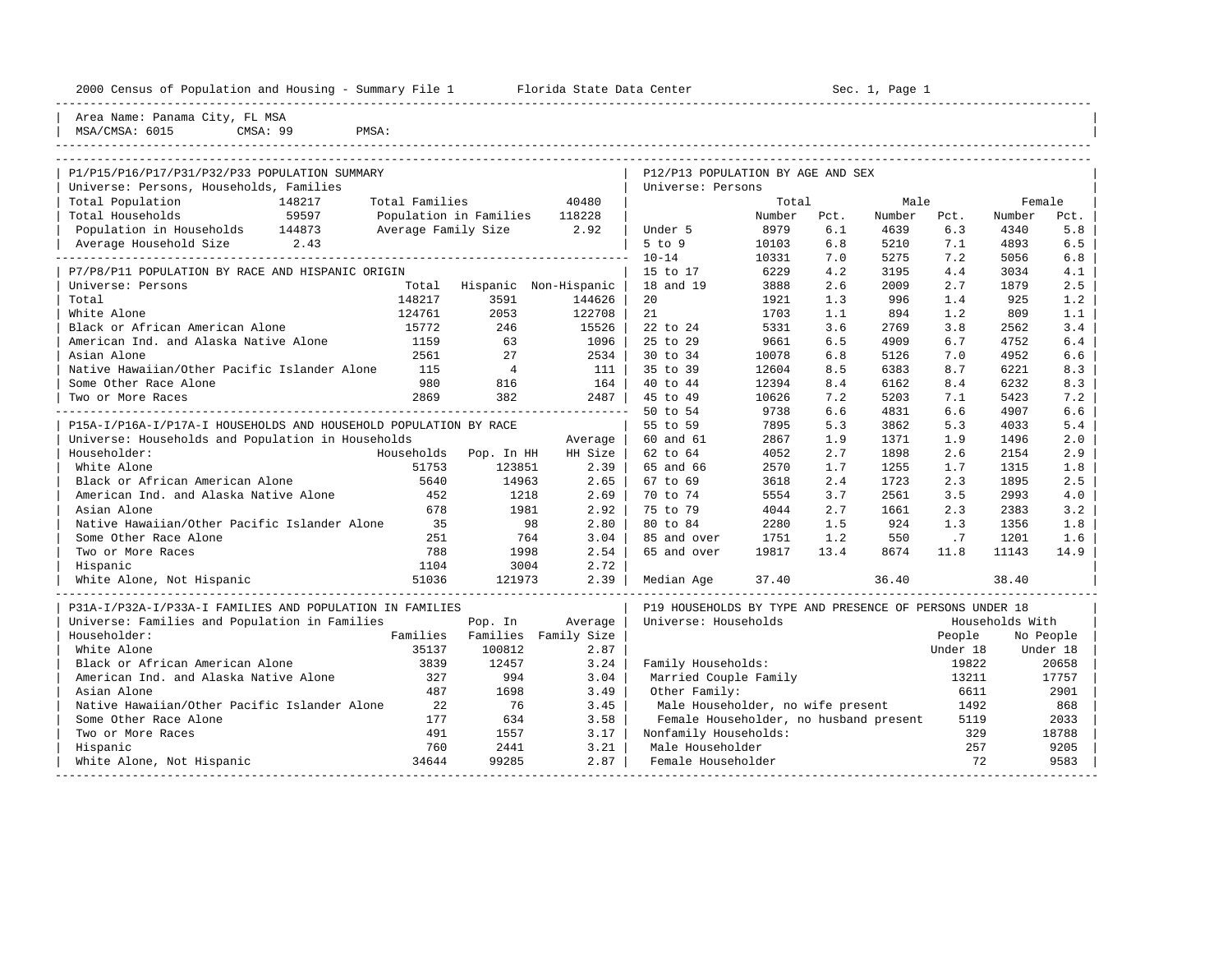----------------------------------------------------------------------------------------------------------------------------------------------------

| Area Name: Panama City, FL MSA | MSA/CMSA: 6015 CMSA: 99 PMSA: |

| the contract of the contract of the contract of the contract of the contract of the contract of the contract of |  | ------ |
|-----------------------------------------------------------------------------------------------------------------|--|--------|
|                                                                                                                 |  |        |
|                                                                                                                 |  |        |
|                                                                                                                 |  |        |
|                                                                                                                 |  |        |

| OF OWN AND RELATED CHILDREN<br>Universe: Persons<br>With<br>Universe: Families<br>With Own Related<br>Population in households:<br>Children Children<br>30968<br>30968<br>Householder:<br>Married couple family:<br>Children under 18:<br>13171<br>Male<br>12398 | 144873<br>121236<br>40480                     | Total 65 & Over<br>18956<br>13185 | FOR THE POPULATION UNDER 18<br>Universe: Persons<br>Total: | 35642 |  |
|------------------------------------------------------------------------------------------------------------------------------------------------------------------------------------------------------------------------------------------------------------------|-----------------------------------------------|-----------------------------------|------------------------------------------------------------|-------|--|
|                                                                                                                                                                                                                                                                  |                                               |                                   |                                                            |       |  |
|                                                                                                                                                                                                                                                                  |                                               |                                   |                                                            |       |  |
|                                                                                                                                                                                                                                                                  |                                               | In family households:             |                                                            |       |  |
|                                                                                                                                                                                                                                                                  |                                               |                                   | In households:                                             | 35530 |  |
|                                                                                                                                                                                                                                                                  |                                               | 7327                              | Householder or spouse                                      | 59    |  |
|                                                                                                                                                                                                                                                                  | 29420                                         | 5975                              | Related child:                                             | 34664 |  |
| 2778<br>3040<br>Female<br>Under 6 only                                                                                                                                                                                                                           | 11060                                         | 1352                              | Own child:                                                 | 31921 |  |
| Under 6 and 6 to 17<br>2472<br>2283<br>Spouse                                                                                                                                                                                                                    | 30968                                         | 4674                              | In married couple family                                   | 22302 |  |
| 7659<br>6 to 17 only<br>7337<br>Parent                                                                                                                                                                                                                           | 939                                           | 614                               | In other family:                                           |       |  |
| No children under 18<br>17797<br>Child<br>18570                                                                                                                                                                                                                  | 40446                                         |                                   | No spouse present:                                         | 9619  |  |
| Other family:<br>9512<br>9512<br>Natural born or adopted                                                                                                                                                                                                         | 37267                                         |                                   | Male householder                                           | 2080  |  |
| Male hhdr. No wife:<br>2360<br>2360<br>Step                                                                                                                                                                                                                      | 3179                                          |                                   | Female householder                                         | 7539  |  |
| Children under 18:<br>1478<br>1347<br>Grandchild                                                                                                                                                                                                                 | 2716                                          |                                   | Other relatives:                                           | 2743  |  |
| 367<br>Brother or sister<br>Under 6 only<br>337                                                                                                                                                                                                                  | 945                                           |                                   | Grandchild                                                 | 2220  |  |
| Under 6 and 6 to 17<br>146<br>178<br>Other relatives                                                                                                                                                                                                             | 1734                                          | 482                               | Other relatives                                            | 523   |  |
| 933<br>6 to 17 only<br>864<br>Nonrelatives                                                                                                                                                                                                                       | 3008                                          | 88                                | Nonrelatives                                               | 807   |  |
| 882<br>No children under 18<br>In nonfamily households:<br>1013                                                                                                                                                                                                  | 23637                                         | 5771                              | In group quarters:                                         | 112   |  |
| Female hhdr. No hus.:<br>7152<br>Male householder:<br>7152                                                                                                                                                                                                       | 9462                                          | 1552                              | Institutional                                              | 98    |  |
| Children under 18:<br>4490<br>5103<br>Living alone                                                                                                                                                                                                               | 7193                                          | 1403                              | Noninstitutional                                           | 14    |  |
| 1174<br>Under 6 only<br>1010<br>Not living alone                                                                                                                                                                                                                 | 2269                                          | 149                               |                                                            |       |  |
| Under 6 and 6 to 17<br>911<br>Female householder:<br>709                                                                                                                                                                                                         | 9655                                          | 3997                              | P18 HOUSEHOLD SIZE, HOUSEHOLD TYPE                         |       |  |
| 6 to 17 only<br>2771<br>3018<br>Living alone                                                                                                                                                                                                                     | 8293                                          | 3858                              | AND PRESENCE OF OWN CHILDREN                               |       |  |
| No children under 18<br>2049<br>Not living alone<br>2662                                                                                                                                                                                                         | 1362                                          | 139                               | Universe: Households                                       |       |  |
| Nonrelatives                                                                                                                                                                                                                                                     | 4520                                          | 222                               | 1-person households:                                       | 15486 |  |
| In group quarters:                                                                                                                                                                                                                                               | 3344                                          | 861                               | Male householder                                           | 7193  |  |
| P21 HOUSEHOLD TYPE BY AGE OF HOUSEHOLDER<br>Institutional                                                                                                                                                                                                        | 2440                                          | 711                               | Female householder                                         | 8293  |  |
| Universe: Households<br>Noninstitutional                                                                                                                                                                                                                         | 904                                           | 150                               | 2 or more person households:                               | 44111 |  |
|                                                                                                                                                                                                                                                                  |                                               |                                   | Family households:                                         | 40480 |  |
| Family Nonfamily                                                                                                                                                                                                                                                 |                                               |                                   | Married couple:                                            | 30968 |  |
| Householder age: Households Households                                                                                                                                                                                                                           | PCT14 HOUSEHOLDS BY SEX OF UNMARRIED PARTNERS |                                   | With own child, under 18                                   | 12398 |  |
| 15 to 24<br>Universe: Households<br>1782<br>1585                                                                                                                                                                                                                 |                                               |                                   | No own child, under 18                                     | 18570 |  |
| 25 to 34<br>6786<br>2780                                                                                                                                                                                                                                         |                                               |                                   | Other family - no spouse pres.                             | 9512  |  |
| 35 to 44<br>10335<br>3287<br>Unmarried partner households                                                                                                                                                                                                        |                                               | 3336                              | Male householder:                                          | 2360  |  |
| 45 to 54<br>8232<br>3200                                                                                                                                                                                                                                         | Male householder and male partner             | 128                               | With own child, under 18                                   | 1347  |  |
| 55 to 64<br>2716<br>6018                                                                                                                                                                                                                                         | Male householder and female partner           | 1725                              | No own child, under 18                                     | 1013  |  |
| 65 to 74<br>4894<br>2722                                                                                                                                                                                                                                         | Female householder and female partner         | 145                               | Female householder:                                        | 7152  |  |
| 75 to 84<br>2211<br>2070                                                                                                                                                                                                                                         | Female householder and male partner           | 1338                              | With own child, under 18                                   | 4490  |  |
| 616<br>All other households<br>85 and over<br>363                                                                                                                                                                                                                |                                               | 56261                             | No own child, under 18                                     | 2662  |  |
| 40480<br>19117<br>Total                                                                                                                                                                                                                                          |                                               |                                   | Nonfamily households:                                      | 3631  |  |
|                                                                                                                                                                                                                                                                  |                                               |                                   | Male householder                                           | 2269  |  |
|                                                                                                                                                                                                                                                                  |                                               |                                   | Female householder                                         | 1362  |  |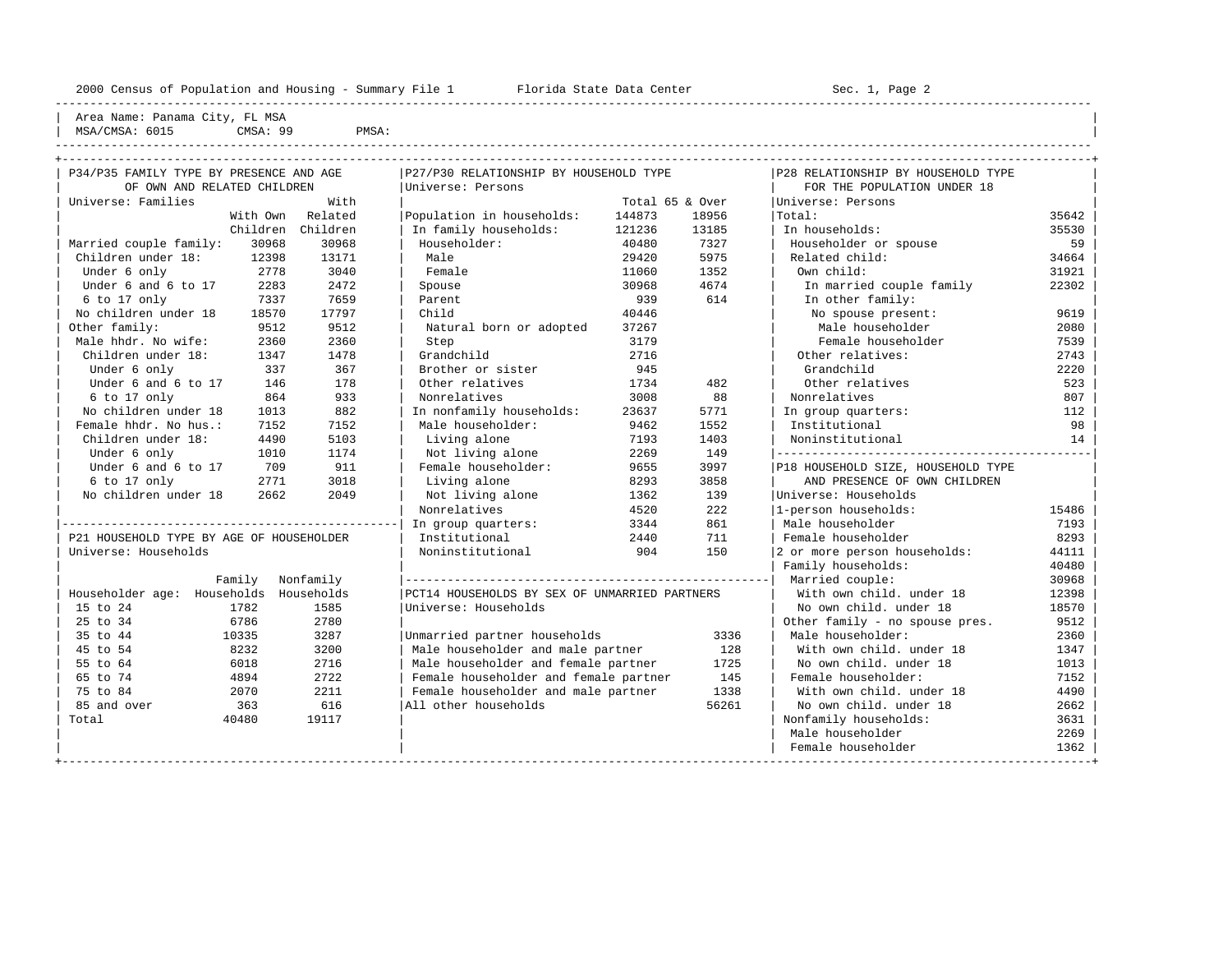|  |  |  | 2000 Census of Population and Housing - Summary File 1 |  |  |  |  |  |  |  |
|--|--|--|--------------------------------------------------------|--|--|--|--|--|--|--|
|--|--|--|--------------------------------------------------------|--|--|--|--|--|--|--|

Plorida State Data Center - Sec. 1, Page 3

Area Name: Panama City, FL MSA

| MSA/CMSA: 6015 CMSA: 99 PMSA: |

|      |                                                   |                                                         |                                                                                                          | 5-Person                                                            |                                                                | 5.1                                   |                                                                                    |                                                                   |                                                                                          |                                                |                                                              |
|------|---------------------------------------------------|---------------------------------------------------------|----------------------------------------------------------------------------------------------------------|---------------------------------------------------------------------|----------------------------------------------------------------|---------------------------------------|------------------------------------------------------------------------------------|-------------------------------------------------------------------|------------------------------------------------------------------------------------------|------------------------------------------------|--------------------------------------------------------------|
| 1213 | 6.4                                               |                                                         |                                                                                                          | 6-Person                                                            | 973                                                            | 1.6                                   |                                                                                    | 2.4                                                               | 14                                                                                       | $\cdot$ 1                                      |                                                              |
|      |                                                   |                                                         |                                                                                                          | 7 or more Person                                                    | 449                                                            | .8                                    |                                                                                    | 1.1                                                               |                                                                                          | $\cdot$ 0                                      |                                                              |
| 533  | 2.8                                               |                                                         |                                                                                                          |                                                                     |                                                                |                                       |                                                                                    |                                                                   |                                                                                          |                                                |                                                              |
|      |                                                   |                                                         |                                                                                                          |                                                                     |                                                                |                                       |                                                                                    |                                                                   |                                                                                          |                                                |                                                              |
| 8810 | 46.8                                              |                                                         |                                                                                                          |                                                                     |                                                                |                                       |                                                                                    |                                                                   |                                                                                          |                                                |                                                              |
| 4    | $\cdot$ 0                                         |                                                         |                                                                                                          |                                                                     |                                                                |                                       |                                                                                    |                                                                   |                                                                                          |                                                |                                                              |
| 2772 | 14.7                                              |                                                         |                                                                                                          |                                                                     |                                                                |                                       |                                                                                    |                                                                   |                                                                                          |                                                |                                                              |
|      |                                                   |                                                         |                                                                                                          |                                                                     |                                                                |                                       |                                                                                    |                                                                   |                                                                                          |                                                |                                                              |
|      | 78435<br>59597<br>40887<br>18710<br>18838<br>5506 | Universe: Housing Units and Population<br>31.4<br>100.0 | H1/H3/H4/H5 HOUSING UNITS AND POPULATION BY TENURE<br>144873<br>100.0<br>101271<br>68.6<br>43602<br>29.2 | Average<br>Units Percent Population HH Size<br>2.43<br>2.48<br>2.33 | Household Size<br>1-Person<br>2-Person<br>3-Person<br>4-Person | Universe: Households<br>Total<br>3061 | Households Percent<br>15486 26.0<br>21696<br>36.4<br>10278<br>17.2<br>7654<br>12.8 | P26/H13 HOUSEHOLD SIZE BY HOUSEHOLD TYPE<br>Family<br>N/A<br>9831 | Households Percent<br>18698<br>46.2<br>24.3<br>18.6<br>7518<br>7.5<br>3028<br>959<br>446 | Nonfamily<br>15486<br>2998<br>447<br>136<br>33 | Households Percent<br>81.0<br>15.7<br>2.3<br>.7<br>$\cdot$ 2 |

-----------------------------------------------------------------------------------------------------------------------------------------------------

| H6/H7 HOUSING UNITS BY HOUSEHOLDER'S RACE/HISPANIC ORIGIN                                                                                                                                                                                                                                                            |             |                             |                     |                       |                 |             | PCT15 NONRELATIVES BY HOUSEHOLD TYPE              |                |            |                 |                           |  |
|----------------------------------------------------------------------------------------------------------------------------------------------------------------------------------------------------------------------------------------------------------------------------------------------------------------------|-------------|-----------------------------|---------------------|-----------------------|-----------------|-------------|---------------------------------------------------|----------------|------------|-----------------|---------------------------|--|
| Universe: Occupied Housing Units                                                                                                                                                                                                                                                                                     |             |                             |                     |                       |                 |             | Universe: Nonrelatives                            |                |            |                 |                           |  |
| Race of Householder                                                                                                                                                                                                                                                                                                  | Total       |                             | Hispanic            |                       | Non-Hispanic    |             |                                                   |                | Family     |                 | Nonfamily                 |  |
| Total                                                                                                                                                                                                                                                                                                                | 59597 100.0 |                             |                     | 1104 100.0            |                 | 58493 100.0 | Nonrelatives                                      |                | Households |                 | Households                |  |
| White Alone                                                                                                                                                                                                                                                                                                          | 51753 86.8  |                             |                     | 717 64.9              | 51036           | 87.3        | Roomer or Boarder                                 |                | 345        |                 | 517                       |  |
| Black/African American Alone                                                                                                                                                                                                                                                                                         | 5640        | 9.5                         |                     | 3.4<br>38             | 5602            | 9.6         | Housemate or roommate                             |                | 466        |                 | 1442                      |  |
| American Ind./Alaska Native Alone                                                                                                                                                                                                                                                                                    | 452         | $\overline{\phantom{a}}$ .8 |                     | 1.7<br>19             | 433             | .7          | Unmarried Partner                                 |                | 1434       |                 | 1902                      |  |
| Asian Alone                                                                                                                                                                                                                                                                                                          | 678         | 1.1                         |                     | 8<br>.7               | 670             | 1.1         | Foster child                                      |                | 93         |                 | 30                        |  |
| Nat Hawaiian/Other PI Alone                                                                                                                                                                                                                                                                                          | 35          |                             |                     | $\Omega$<br>$\cdot$ 0 | 35              |             | Other Nonrelatives                                |                | 670        |                 | 629                       |  |
| Some Other Race Alone                                                                                                                                                                                                                                                                                                | 251         | $4 \cdot$                   | 224                 | 20.3                  | 27              | $\cdot$ 0   |                                                   |                |            |                 |                           |  |
| Two or More Races                                                                                                                                                                                                                                                                                                    | 788         | 1.3                         |                     | 98<br>8.9             | 690             | 1.2         |                                                   |                |            |                 |                           |  |
| H14 HOUSING UNITS BY HOUSEHOLDER'S RACE AND TENURE                                                                                                                                                                                                                                                                   |             |                             |                     |                       |                 |             | H16 HOUSING UNITS BY HOUSEHOLDER'S AGE AND TENURE |                |            |                 |                           |  |
| Universe: Occupied Housing Units                                                                                                                                                                                                                                                                                     |             |                             |                     |                       |                 |             | Universe: Occupied Housing Units                  |                |            |                 |                           |  |
| Race of Householder                                                                                                                                                                                                                                                                                                  |             | Owner Occupied              |                     |                       | Renter Occupied |             | Age of Householder                                | Owner Occupied |            | Renter Occupied |                           |  |
| Total                                                                                                                                                                                                                                                                                                                |             | 40887                       | 100.0               | 18710                 | 100.0           |             | 15 to 24                                          | 664            | 1.6        | 2703            | 14.4                      |  |
| White Alone                                                                                                                                                                                                                                                                                                          |             | 37072                       | 90.7                | 14681                 | 78.5            |             | 25 to 34                                          | 4349           | 10.6       | 5217            | 27.9                      |  |
| $D \cdot \text{a}$ $\text{b}$ $\text{b}$ $\text{c}$ $\text{c}$ $\text{d}$ $\text{c}$ $\text{d}$ $\text{d}$ $\text{d}$ $\text{d}$ $\text{c}$ $\text{d}$ $\text{d}$ $\text{d}$ $\text{d}$ $\text{d}$ $\text{d}$ $\text{d}$ $\text{d}$ $\text{d}$ $\text{d}$ $\text{d}$ $\text{d}$ $\text{d}$ $\text{d}$ $\text{d}$ $\$ |             | OFFE.                       | $\epsilon$ $\Omega$ | 200E                  | $\tau$ $\tau$   |             | $2E + 2A$                                         | 0000           | 21         | $A \sqcap E$    | $\cap$ $\Gamma$ $\Lambda$ |  |

| White Alone 37072 90.7 14681 78.5 | 25 to 34 4349 10.6 5217 27.9 | | Black/African American Alone 2555 6.2 3085 16.5 | 35 to 44 8868 21.7 4754 25.4 |

| Asian Alone 396 1.0 282 1.5 | 55 to 64 7360 18.0 1374 7.3 | | Nat Hawaiian/Other PI Alone | 13 .0 22 .1 | 65 to 74 6598 16.1 1018 5.4<br>
Some Other Race Alone | 113 .3 138 .7 | 75 to 84 3660 9.0 621 3.3 | Some Other Race Alone 113 .3 138 .7 | 75 to 84 3660 9.0 621 3.3 | | Two or More Races Alone 450 1.1 338 1.8 | 85 and Over 761 1.9 218 1.2 | -----------------------------------------------------------------------------------------------------------------------------------------------------

American Ind./Alaska Native Alone 288 .7 164 .9 | 45 to 54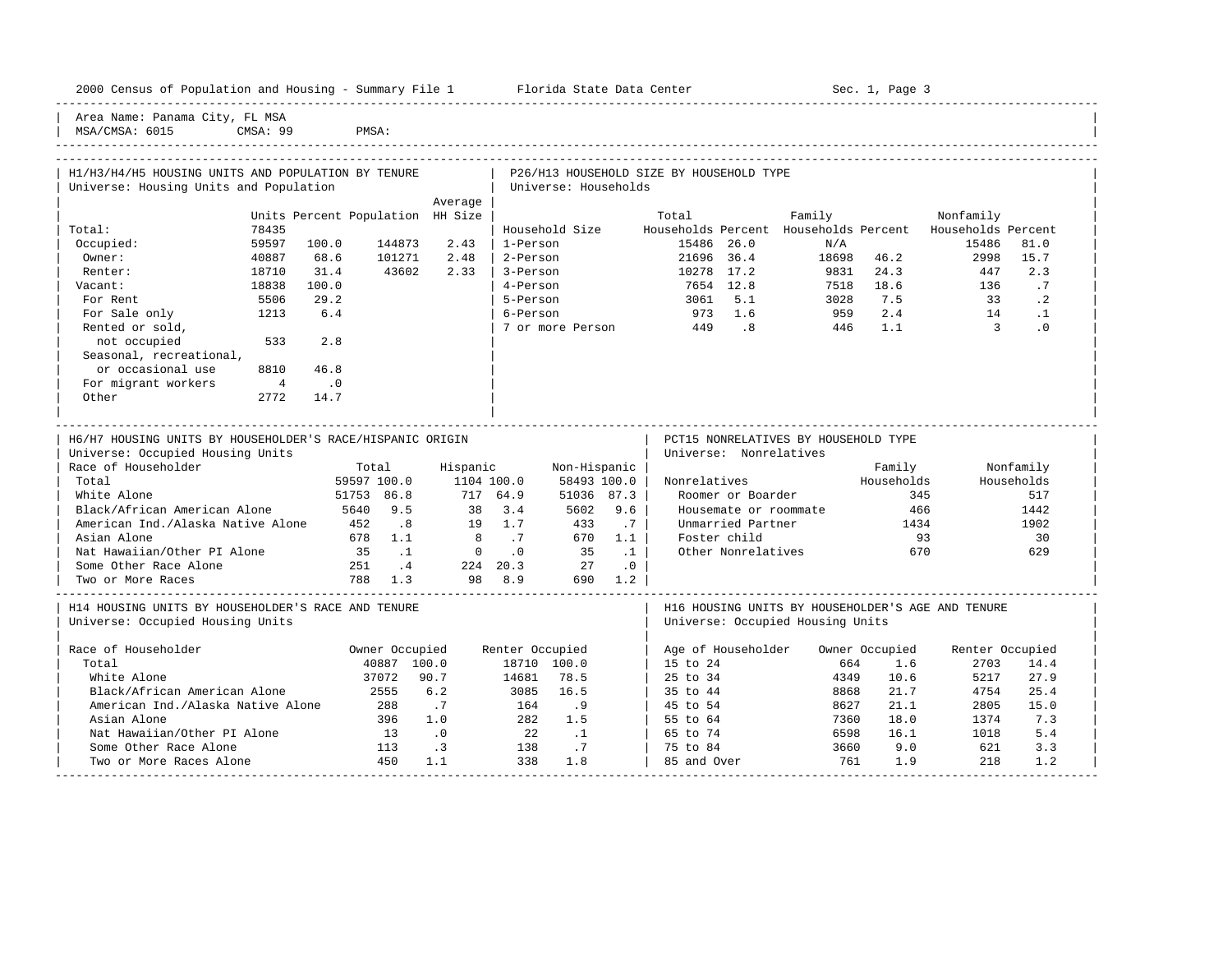| 2000 Census of Population and Housing - Summary File 1 Florida State Data Center |                     |                        |                       |                                                         |                |            | Sec. 1, Page 1 |            |                 |            |
|----------------------------------------------------------------------------------|---------------------|------------------------|-----------------------|---------------------------------------------------------|----------------|------------|----------------|------------|-----------------|------------|
| Area Name: Pensacola, FL MSA<br>MSA/CMSA: 6080<br>CMSA: 99<br>PMSA:              |                     |                        |                       |                                                         |                |            |                |            |                 |            |
|                                                                                  |                     |                        |                       |                                                         |                |            |                |            |                 |            |
| P1/P15/P16/P17/P31/P32/P33 POPULATION SUMMARY                                    |                     |                        |                       | P12/P13 POPULATION BY AGE AND SEX                       |                |            |                |            |                 |            |
| Universe: Persons, Households, Families                                          |                     |                        |                       | Universe: Persons                                       |                |            |                |            |                 |            |
| Total Population<br>412153                                                       | Total Families      |                        | 107484                |                                                         | Total          |            | Male           |            |                 | Female     |
| Total Households<br>154842                                                       |                     | Population in Families | 321086                |                                                         | Number         | Pct.       | Number         | Pct.       | Number          | Pct.       |
| Population in Households 387635                                                  | Average Family Size |                        | 2.99                  | Under 5                                                 | 25613          | 6.2        | 13084          | 6.4        | 12529           | 6.1        |
| Average Household Size 2.50                                                      |                     |                        |                       | 5 to 9                                                  | 27902          | 6.8        | 14351          | 7.0        | 13551           | 6.5        |
|                                                                                  |                     |                        |                       | $10 - 14$                                               | 29612          | 7.2        | 15167          | 7.4        | 14445           | 7.0        |
| P7/P8/P11 POPULATION BY RACE AND HISPANIC ORIGIN                                 |                     |                        |                       | 15 to 17                                                | 17413          | 4.2        | 8965           | 4.4        | 8448            | 4.1        |
| Universe: Persons                                                                | Total               |                        | Hispanic Non-Hispanic | 18 and 19                                               | 15214          | 3.7        | 8588           | 4.2        | 6626            | 3.2        |
| Total                                                                            | 412153              | 10903                  | 401250                | 20                                                      | 6654           | 1.6        | 3544           | 1.7        | 3110            | 1.5        |
| White Alone                                                                      | 319830              | 6233                   | 313597                | 21                                                      | 5687           | 1.4        | 2914           | 1.4        | 2773            | 1.3        |
| Black or African American Alone                                                  | 68010               | 563                    | 67447                 | 22 to 24                                                | 16752          | 4.1        | 9130           | 4.4        | 7622            | 3.7        |
| American Ind. and Alaska Native Alone<br>Asian Alone                             | 3845                | 195                    | 3650                  | 25 to 29                                                | 27343<br>28156 | 6.6        | 14623<br>14578 | 7.1        | 12720           | 6.1        |
| Native Hawaiian/Other Pacific Islander Alone                                     | 8044<br>439         | 106<br>33              | 7938<br>406           | 30 to 34<br>35 to 39                                    | 33422          | 6.8<br>8.1 | 16896          | 7.1<br>8.2 | 13578<br>16526  | 6.6<br>8.0 |
| Some Other Race Alone                                                            | 3291                | 2700                   | 591                   | 40 to 44                                                | 32978          | 8.0        | 16476          | 8.0        | 16502           | 8.0        |
| Two or More Races                                                                | 8694                | 1073                   | 7621                  | 45 to 49                                                | 28761          | 7.0        | 14031          | 6.8        | 14730           | 7.1        |
|                                                                                  |                     |                        |                       | 50 to 54                                                | 25785          | 6.3        | 12519          | 6.1        | 13266           | 6.4        |
| P15A-I/P16A-I/P17A-I HOUSEHOLDS AND HOUSEHOLD POPULATION BY RACE                 |                     |                        |                       | 55 to 59                                                | 20854          | 5.1        | 9817           | 4.8        | 11037           | 5.3        |
| Universe: Households and Population in Households                                |                     |                        | Average               | 60 and 61                                               | 7513           | 1.8        | 3559           | 1.7        | 3954            | 1.9        |
| Householder:                                                                     | Households          | Pop. In HH             | HH Size               | 62 to 64                                                | 10353          | 2.5        | 4994           | 2.4        | 5359            | 2.6        |
| White Alone                                                                      | 125469              | 305420                 | 2.43                  | 65 and 66                                               | 6429           | 1.6        | 2968           | 1.4        | 3461            | 1.7        |
| Black or African American Alone                                                  | 22672               | 63482                  | 2.80                  | 67 to 69                                                | 9302           | 2.3        | 4357           | 2.1        | 4945            | 2.4        |
| American Ind. and Alaska Native Alone                                            | 1390                | 3655                   | 2.63                  | 70 to 74                                                | 13750          | 3.3        | 6103           | 3.0        | 7647            | 3.7        |
| Asian Alone                                                                      | 2084                | 6400                   | 3.07                  | 75 to 79                                                | 10815          | 2.6        | 4583           | 2.2        | 6232            | 3.0        |
| Native Hawaiian/Other Pacific Islander Alone                                     | 118                 | 351                    | 2.97                  | 80 to 84                                                | 6684           | 1.6        | 2540           | 1.2        | 4144            | 2.0        |
| Some Other Race Alone                                                            | 731                 | 2185                   | 2.99                  | 85 and over                                             | 5161           | 1.3        | 1455           | .7         | 3706            | 1.8        |
| Two or More Races                                                                | 2378                | 6142                   | 2.58                  | 65 and over                                             | 52141          | 12.7       | 22006          | 10.7       | 30135           | 14.6       |
| Hispanic                                                                         | 2890                | 8089                   | 2.80                  |                                                         |                |            |                |            |                 |            |
| White Alone, Not Hispanic                                                        | 123660              | 300494                 | 2.43                  | Median Age                                              | 35.90          |            | 34.20          |            | 37.50           |            |
| P31A-I/P32A-I/P33A-I FAMILIES AND POPULATION IN FAMILIES                         |                     |                        |                       | P19 HOUSEHOLDS BY TYPE AND PRESENCE OF PERSONS UNDER 18 |                |            |                |            |                 |            |
| Universe: Families and Population in Families                                    |                     | Pop. In                | Average               | Universe: Households                                    |                |            |                |            | Households With |            |
| Householder:                                                                     | Families            |                        | Families Family Size  |                                                         |                |            |                | People     |                 | No People  |
| White Alone                                                                      | 86495               | 251247                 | 2.90                  |                                                         |                |            |                | Under 18   |                 | Under 18   |
| Black or African American Alone                                                  | 16218               | 54169                  | 3.34                  | Family Households:                                      |                |            |                | 54175      |                 | 53309      |
| American Ind. and Alaska Native Alone                                            | 962                 | 3023                   | 3.14                  | Married Couple Family                                   |                |            |                | 35493      |                 | 44828      |
| Asian Alone                                                                      | 1618                | 5647                   | 3.49                  | Other Family:                                           |                |            |                | 18682      |                 | 8481       |
| Native Hawaiian/Other Pacific Islander Alone                                     | 86                  | 296                    | 3.44                  | Male Householder, no wife present                       |                |            |                | 3631       |                 | 2238       |
| Some Other Race Alone                                                            | 525                 | 1793                   | 3.42                  | Female Householder, no husband present                  |                |            |                | 15051      |                 | 6243       |
| Two or More Races                                                                | 1580                | 4911                   | 3.11                  | Nonfamily Households:                                   |                |            |                | 757        |                 | 46601      |
| Hispanic                                                                         | 2037                | 6685                   | 3.28                  | Male Householder                                        |                |            |                | 571        |                 | 21737      |

White Alone, Not Hispanic  $85238$   $247172$   $2.90$  Female Householder  $186$   $24864$ -----------------------------------------------------------------------------------------------------------------------------------------------------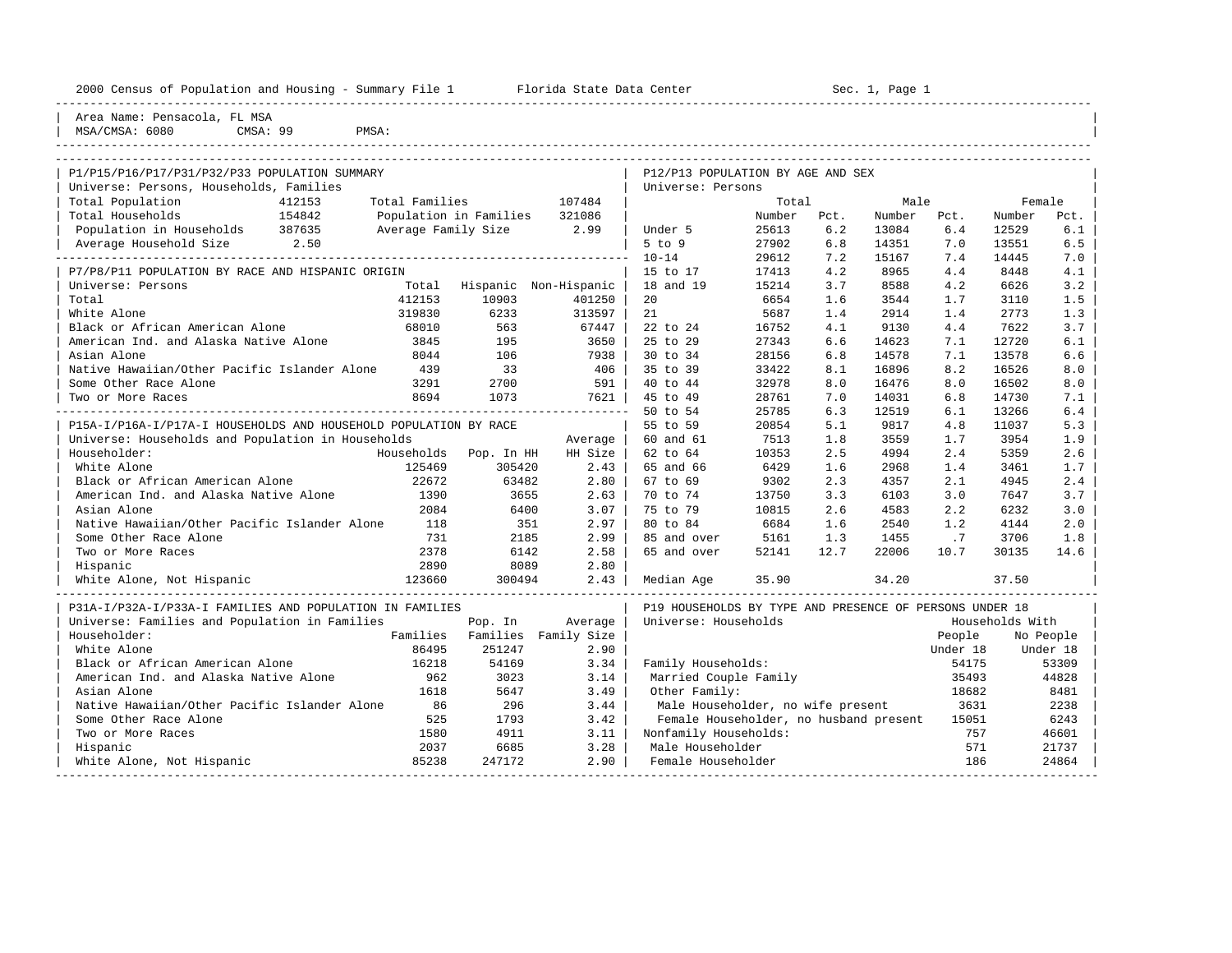----------------------------------------------------------------------------------------------------------------------------------------------------

Area Name: Pensacola, FL MSA | MSA/CMSA: 6080 CMSA: 99 PMSA:

| OF OWN AND RELATED CHILDREN              | P34/P35 FAMILY TYPE BY PRESENCE AND AGE |                  | P27/P30 RELATIONSHIP BY HOUSEHOLD TYPE        |        | P28 RELATIONSHIP BY HOUSEHOLD TYPE |                                    |        |  |
|------------------------------------------|-----------------------------------------|------------------|-----------------------------------------------|--------|------------------------------------|------------------------------------|--------|--|
|                                          |                                         |                  | Universe: Persons                             |        |                                    | FOR THE POPULATION UNDER 18        |        |  |
| Universe: Families                       |                                         | With             |                                               |        | Total 65 & Over                    | Universe: Persons                  |        |  |
|                                          |                                         | With Own Related | Population in households:                     | 387635 | 49246                              | Total:                             | 100540 |  |
|                                          | Children                                | Children         | In family households:                         | 328651 | 34495                              | In households:                     | 100286 |  |
| Married couple family:                   | 80321                                   | 80321            | Householder:                                  | 107484 | 19121                              | Householder or spouse              | 121    |  |
| Children under 18:                       | 33211                                   | 35340            | Male                                          | 76217  | 15108                              | Related child:                     | 98019  |  |
| Under 6 only                             | 7449                                    | 8180             | Female                                        | 31267  | 4013                               | Own child:                         | 88988  |  |
| Under 6 and 6 to 17                      | 6506                                    | 7115             | Spouse                                        | 80321  | 12082                              | In married couple family           | 61200  |  |
| $6$ to $17$ only                         | 19256                                   | 20045            | Parent                                        | 2570   | 1626                               | In other family:                   |        |  |
| No children under 18                     | 47110                                   | 44981            | Child                                         | 114028 |                                    | No spouse present:                 | 27788  |  |
| Other family:                            | 27163                                   | 27163            | Natural born or adopted                       | 106229 |                                    | Male householder                   | 4874   |  |
| Male hhdr. No wife:                      | 5869                                    | 5869             | Step                                          | 7799   |                                    | Female householder                 | 22914  |  |
| Children under 18:                       | 3146                                    | 3597             | Grandchild                                    | 8828   |                                    | Other relatives:                   | 9031   |  |
| Under 6 only                             | 831                                     | 949              | Brother or sister                             | 2711   |                                    | Grandchild                         | 7312   |  |
| Under 6 and 6 to 17                      | 331                                     | 419              | Other relatives                               | 5144   | 1458                               | Other relatives                    | 1719   |  |
| 6 to 17 only                             | 1984                                    | 2229             | Nonrelatives                                  | 7565   | 208                                | Nonrelatives                       | 2146   |  |
| No children under 18                     | 2723                                    | 2272             | In nonfamily households:                      | 58984  | 14751                              | In group quarters:                 | 254    |  |
| Female hhdr. No hus.:                    | 21294                                   | 21294            | Male householder:                             | 22308  | 3863                               | Institutional                      | 110    |  |
| Children under 18:                       | 12819                                   | 15002            | Living alone                                  | 16848  | Noninstitutional                   | 144                                |        |  |
| Under 6 only                             | 2673                                    | 3245             | Not living alone                              | 5460   |                                    |                                    |        |  |
| Under 6 and 6 to 17                      | 2150                                    | 2819             | Female householder:                           | 25050  | 10382                              | P18 HOUSEHOLD SIZE, HOUSEHOLD TYPE |        |  |
| 6 to 17 only                             | 7996                                    | 8938             | Living alone                                  | 21435  | 10082                              | AND PRESENCE OF OWN CHILDREN       |        |  |
| No children under 18                     | 8475                                    | 6292             | Not living alone                              | 3615   | 300                                | Universe: Households               |        |  |
|                                          |                                         |                  | Nonrelatives                                  | 11626  | 506                                | 1-person households:               | 38283  |  |
|                                          |                                         |                  | In group quarters:                            | 24518  | 2895                               | Male householder                   | 16848  |  |
| P21 HOUSEHOLD TYPE BY AGE OF HOUSEHOLDER |                                         |                  | Institutional                                 | 12991  | 2552                               | Female householder                 | 21435  |  |
| Universe: Households                     |                                         |                  | Noninstitutional                              | 11527  | 343                                | 2 or more person households:       | 116559 |  |
|                                          |                                         |                  |                                               |        |                                    | Family households:                 | 107484 |  |
| Family                                   |                                         | Nonfamily        |                                               |        |                                    | Married couple:                    | 80321  |  |
| Householder age: Households Households   |                                         |                  | PCT14 HOUSEHOLDS BY SEX OF UNMARRIED PARTNERS |        |                                    | With own child, under 18           | 33211  |  |
| 15 to 24<br>4546                         |                                         | 3760             | Universe: Households                          |        |                                    | No own child, under 18             | 47110  |  |
| 25 to 34<br>18086                        |                                         | 6626             |                                               |        |                                    | Other family - no spouse pres.     | 27163  |  |
| 35 to 44<br>26939                        |                                         | 7939             | Unmarried partner households                  |        | 7764                               | Male householder:                  | 5869   |  |
| 45 to 54<br>22554                        |                                         | 8053             | Male householder and male partner             |        | 398                                | With own child, under 18           | 3146   |  |
| 55 to 64<br>16238                        |                                         | 6735             | Male householder and female partner           |        | 3717                               | No own child. under 18             | 2723   |  |
| 65 to 74<br>12140                        |                                         | 6798             | Female householder and female partner         |        | 384                                | Female householder:                | 21294  |  |
| 75 to 84<br>6025                         |                                         | 5628             | Female householder and male partner           |        | 3265<br>147078                     | With own child, under 18           | 12819  |  |
| 956<br>85 and over                       |                                         | 1819             | All other households                          |        | No own child. under 18             |                                    |        |  |
| Total<br>107484                          |                                         | 47358            |                                               |        | Nonfamily households:<br>9075      |                                    |        |  |
|                                          |                                         |                  |                                               |        |                                    | Male householder                   | 5460   |  |
|                                          |                                         |                  |                                               |        |                                    | Female householder                 | 3615   |  |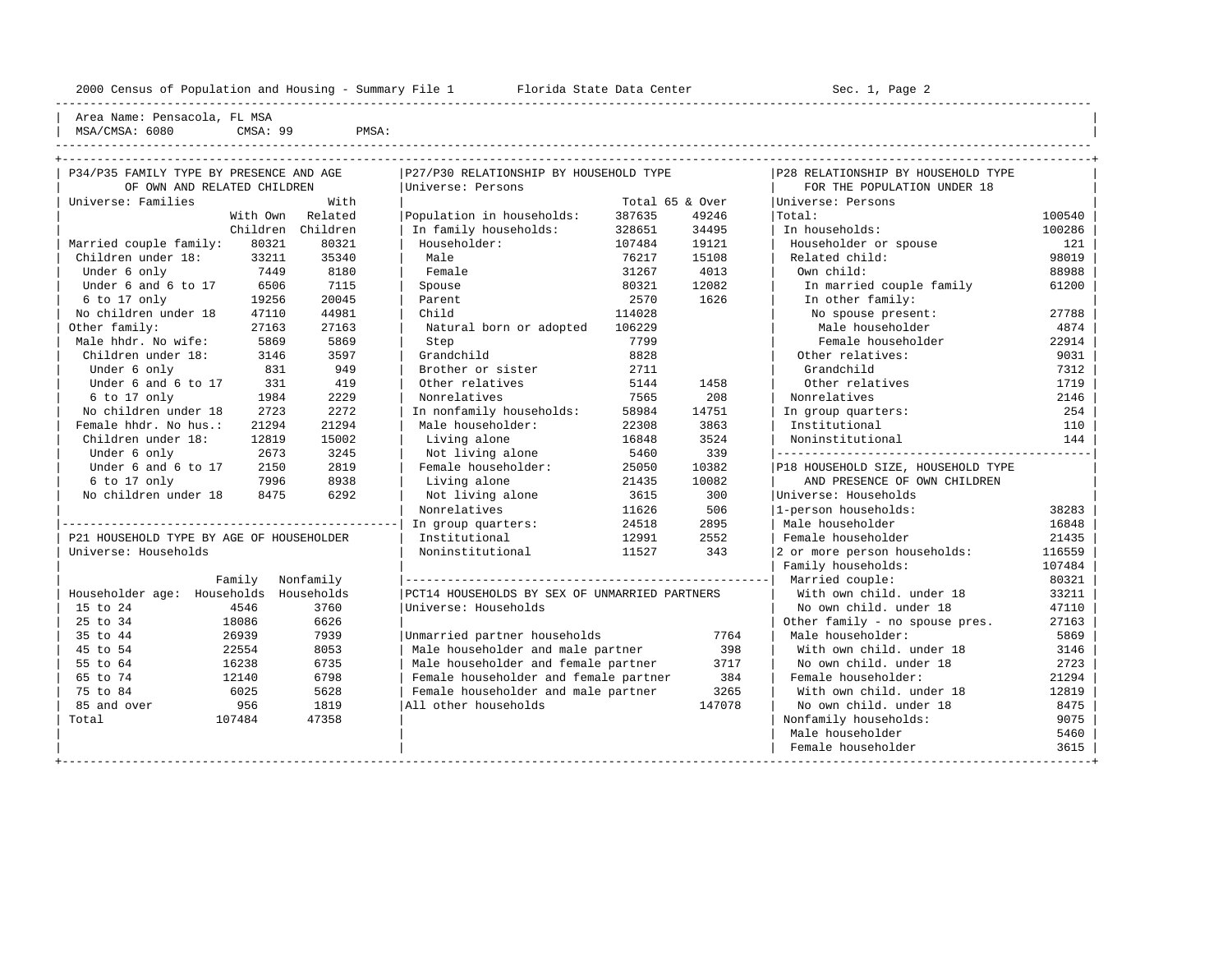|  |  | 2000 Census of Population and Housing - Summary File 1 | Florida State Data Center | Sec. 1, Page 3 |
|--|--|--------------------------------------------------------|---------------------------|----------------|
|  |  |                                                        |                           |                |

-----------------------------------------------------------------------------------------------------------------------------------------------------

Area Name: Pensacola, FL MSA

MSA/CMSA: 6080 CMSA: 99 PMSA: ----------------------------------------------------------------------------------------------------------------------------------------------------- ----------------------------------------------------------------------------------------------------------------------------------------------------- | H1/H3/H4/H5 HOUSING UNITS AND POPULATION BY TENURE | P26/H13 HOUSEHOLD SIZE BY HOUSEHOLD TYPE | Universe: Housing Units and Population | Universe: Households | Average | Average | Average | Average | Average | Average | Average | Average | Average | Average | Average | Average | Average | Average | Average | Average | Average | Average | Average | Average | Average | Average | Units Percent Population HH Size | Total Family Ronfamily Nonfamily | Total: 173766 | Household Size Households Percent Households Percent Households Percent | | Occupied: 154842 100.0 387635 2.50 | 1-Person 38283 24.7 N/A 38283 80.8 | | Owner: 109881 71.0 278403 2.53 | 2-Person 55112 35.6 47803 44.5 7309 15.4 | | Renter: 44961 29.0 109232 2.43 | 3-Person 27062 17.5 25847 24.0 1215 2.6 | | Vacant: 18924 100.0 | 4-Person 21090 13.6 20696 19.3 394 .8 | | For Rent 6607 34.9 | 5-Person 8838 5.7 8725 8.1 113 .2 | | For Sale only 2622 13.9 | 6-Person 2918 1.9 2892 2.7 26 .1 | | Rented or sold, | 7 or more Person 1539 1.0 1521 1.4 18 .0 | not occupied 1296 6.8 Seasonal, recreational, or occasional use  $4046$  21.4 For migrant workers 9 .0 | Other 4344 23.0 | | | | | ----------------------------------------------------------------------------------------------------------------------------------------------------- | H6/H7 HOUSING UNITS BY HOUSEHOLDER'S RACE/HISPANIC ORIGIN | PCT15 NONRELATIVES BY HOUSEHOLD TYPE | Universe: Occupied Housing Units | Universe: Nonrelatives | Universe: Nonrelatives | Race of Householder Total Hispanic Non-Hispanic | Family Nonfamily | | Total 154842 100.0 2890 100.0 151952 100.0 | Nonrelatives<br>
125469 81.0 1809 62.6 123660 81.4 | Roomer or Bounds House | White Alone 125469 81.0 1809 62.6 123660 81.4 | Roomer or Boarder 928 1412 | | Black/African American Alone 22672 14.6 144 5.0 22528 14.8 | Housemate or roommate 1177 4127 |

| Nat Hawaiian/Other PI Alone                        | 118            |              | 8   | $\cdot$ 3       | 110         | $\cdot$ 1 | Other Nonrelatives                                |                | 1679 |                 | 1584 |  |
|----------------------------------------------------|----------------|--------------|-----|-----------------|-------------|-----------|---------------------------------------------------|----------------|------|-----------------|------|--|
| Some Other Race Alone                              | 731            | .5           | 634 | 21.9            | 97          | $\cdot$ 1 |                                                   |                |      |                 |      |  |
| Two or More Races                                  | 2378<br>1.5    |              | 226 | 7.8             | 2152        | 1.4       |                                                   |                |      |                 |      |  |
| H14 HOUSING UNITS BY HOUSEHOLDER'S RACE AND TENURE |                |              |     |                 |             |           | H16 HOUSING UNITS BY HOUSEHOLDER'S AGE AND TENURE |                |      |                 |      |  |
| Universe: Occupied Housing Units                   |                |              |     |                 |             |           | Universe: Occupied Housing Units                  |                |      |                 |      |  |
| Race of Householder                                | Owner Occupied |              |     | Renter Occupied |             |           | Age of Householder                                | Owner Occupied |      | Renter Occupied |      |  |
| Total                                              |                | 109881 100.0 |     |                 | 44961 100.0 |           | 15 to 24                                          | 1632           | 1.5  | 6674            | 14.8 |  |
| White Alone                                        | 93882          | 85.4         |     | 31587           | 70.3        |           | 25 to 34                                          | 11868          | 10.8 | 12844           | 28.6 |  |
| Black/African American Alone                       | 11756          | 10.7         |     | 10916           | 24.3        |           | 35 to 44                                          | 24037          | 21.9 | 10841           | 24.1 |  |
| American Ind./Alaska Native Alone                  | 977            | .9           |     | 413             | .9          |           | 45 to 54                                          | 24270          | 22.1 | 6337            | 14.1 |  |
| Asian Alone                                        | 1407           | 1.3          |     | 677             | 1.5         |           | 55 to 64                                          | 19643          | 17.9 | 3330            | 7.4  |  |
| Nat Hawaiian/Other PI Alone                        | 66             |              |     | 52              | $\cdot$ 1   |           | 65 to 74                                          | 16645          | 15.1 | 2293            | 5.1  |  |
| Some Other Race Alone                              | 325            | $\cdot$ 3    |     | 406             | .9          |           | 75 to 84                                          | 9810           | 8.9  | 1843            | 4.1  |  |
| Two or More Races Alone                            | 1468           | 1.3          |     | 910             | 2.0         |           | 85 and Over                                       | 1976           | 1.8  | 799             | 1.8  |  |
|                                                    |                |              |     |                 |             |           |                                                   |                |      |                 |      |  |

| American Ind./Alaska Native Alone 1390 .9 45 1.6 1345 .9 | Unmarried Partner 3388 4376 | Asian Alone 2084 1.3 24 .8 2060 1.4 | Foster child 393 127<br>
Nat Hawaiian/Other PI Alone 118 .1 8 .3 110 .1 | Other Nonrelatives 1679 1584<br>
Some Other Race Alone 731 .5 634 21.9 97 .1 |<br>
The month of the Some of the Rose of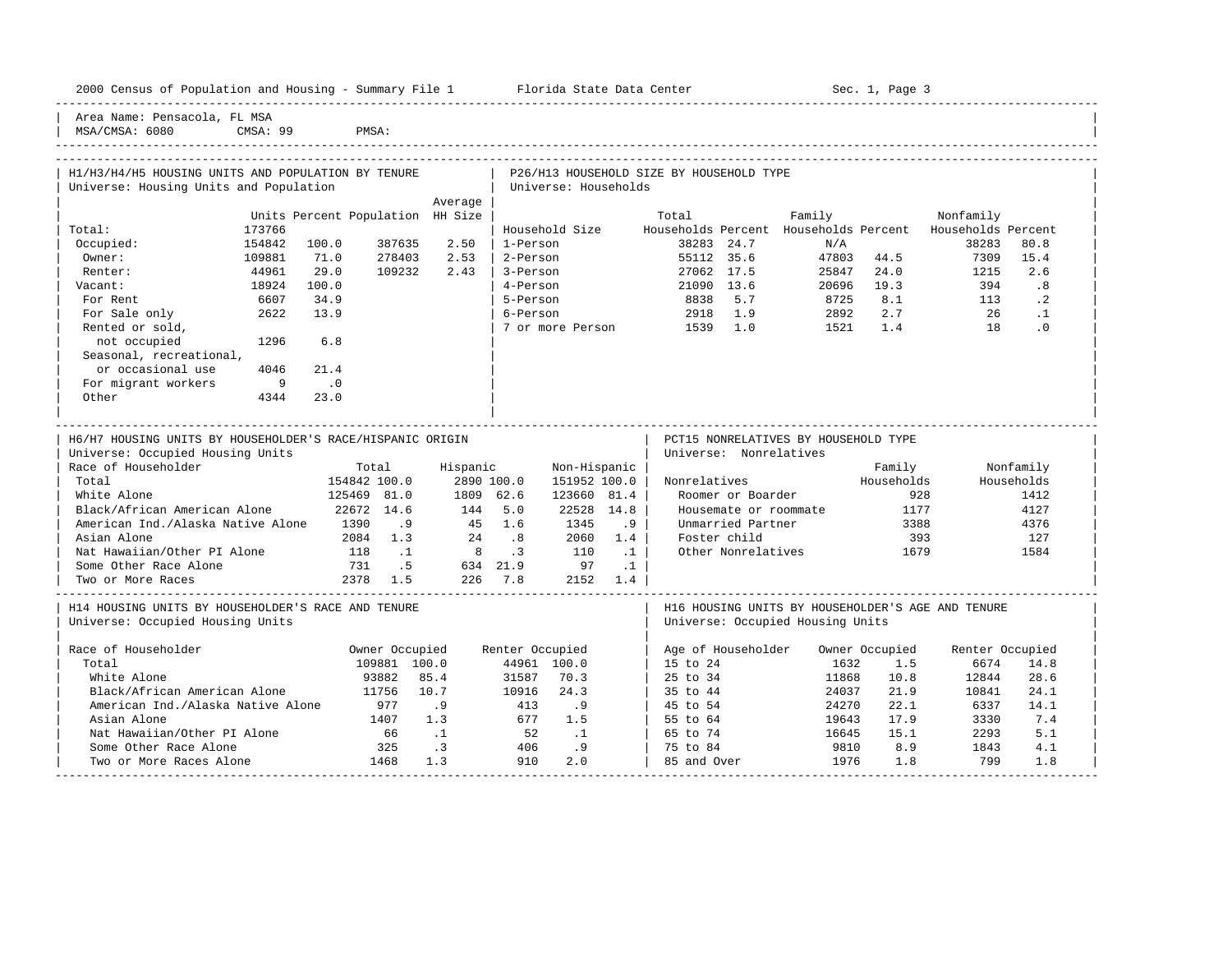| 2000 Census of Population and Housing - Summary File 1 Florida State Data Center 6 1 Sec. 1, Page 1 |                |                          |                       |                                   |        |      |        |      |        |        |
|-----------------------------------------------------------------------------------------------------|----------------|--------------------------|-----------------------|-----------------------------------|--------|------|--------|------|--------|--------|
| Area Name: Punta Gorda, FL MSA<br>CMSA: 99<br>MSA/CMSA: 6580<br>PMSA:                               |                |                          |                       |                                   |        |      |        |      |        |        |
|                                                                                                     |                |                          |                       |                                   |        |      |        |      |        |        |
| P1/P15/P16/P17/P31/P32/P33 POPULATION SUMMARY                                                       |                |                          |                       | P12/P13 POPULATION BY AGE AND SEX |        |      |        |      |        |        |
| Universe: Persons, Households, Families                                                             |                |                          |                       | Universe: Persons                 |        |      |        |      |        |        |
| Total Population<br>141627                                                                          |                | Total Families 644123    |                       |                                   | Total  |      | Male   |      |        | Female |
| 63864<br>Total Households                                                                           |                | Population in Families   | 113158                |                                   | Number | Pct. | Number | Pct. | Number | Pct.   |
| Population in Households 139035                                                                     |                | Average Family Size 2.56 |                       | Under 5                           | 5254   | 3.7  | 2633   | 3.9  | 2621   | 3.5    |
| Average Household Size 2.18                                                                         |                |                          |                       | $5$ to $9$                        | 6119   | 4.3  | 3113   | 4.6  | 3006   | 4.1    |
|                                                                                                     |                |                          |                       | $10 - 14$                         | 6761   | 4.8  | 3409   | 5.0  | 3352   | 4.5    |
| P7/P8/P11 POPULATION BY RACE AND HISPANIC ORIGIN                                                    |                |                          |                       | 15 to 17                          | 4052   | 2.9  | 2102   | 3.1  | 1950   | 2.6    |
| Universe: Persons                                                                                   | Total          |                          | Hispanic Non-Hispanic | 18 and 19                         | 2132   | 1.5  | 1068   | 1.6  | 1064   | 1.4    |
| Total                                                                                               | 141627         | 4667                     | 136960                | 20                                | 902    | .6   | 482    | .7   | 420    | .6     |
| White Alone                                                                                         | 131125         | 3062                     | 128063                | 21                                | 860    | .6   | 452    | .7   | 408    | .6     |
| Black or African American Alone                                                                     | 6219           | 227                      | 5992                  | 22 to 24                          | 2453   | 1.7  | 1286   | 1.9  | 1167   | 1.6    |
| American Ind. and Alaska Native Alone                                                               | 312            | 26                       | 286                   | 25 to 29                          | 4834   | 3.4  | 2428   | 3.6  | 2406   | 3.3    |
| Asian Alone                                                                                         | 1207           | 13                       | 1194                  | 30 to 34                          | 5945   | 4.2  | 3020   | 4.5  | 2925   | 4.0    |
| Native Hawaiian/Other Pacific Islander Alone                                                        | 40             | 10                       | 30                    | 35 to 39                          | 7590   | 5.4  | 3726   | 5.5  | 3864   | 5.2    |
| Some Other Race Alone                                                                               | 1116           | 975                      | 141                   | 40 to 44                          | 8233   | 5.8  | 4010   | 5.9  | 4223   | 5.7    |
| Two or More Races                                                                                   | 1608           | 354                      | 1254                  | 45 to 49                          | 8141   | 5.7  | 3761   | 5.6  | 4380   | 5.9    |
|                                                                                                     |                |                          |                       | 50 to 54                          | 8618   | 6.1  | 3862   | 5.7  | 4756   | 6.4    |
| P15A-I/P16A-I/P17A-I HOUSEHOLDS AND HOUSEHOLD POPULATION BY RACE                                    |                |                          |                       | 55 to 59                          | 9575   | 6.8  | 4232   | 6.3  | 5343   | 7.2    |
| Universe: Households and Population in Households                                                   |                |                          | Average               | 60 and 61                         | 4085   | 2.9  | 1916   | 2.8  | 2169   | 2.9    |
| Householder:                                                                                        | Households     | Pop. In HH               | HH Size               | 62 to 64                          | 6906   | 4.9  | 3100   | 4.6  | 3806   | 5.1    |
| White Alone                                                                                         | 60447          | 129612                   | 2.14                  | 65 and 66                         | 4879   | 3.4  | 2429   | 3.6  | 2450   | 3.3    |
| Black or African American Alone                                                                     | 2093           | 5632                     | 2.69                  | 67 to 69                          | 7983   | 5.6  | 3936   | 5.8  | 4047   | 5.5    |
| American Ind. and Alaska Native Alone                                                               | 136            | 350                      | 2.57                  | 70 to 74                          | 13214  | 9.3  | 6323   | 9.3  | 6891   | 9.3    |
| Asian Alone                                                                                         | 361            | 1056                     | 2.93                  | 75 to 79                          | 11095  | 7.8  | 5291   | 7.8  | 5804   | 7.8    |
| Native Hawaiian/Other Pacific Islander Alone                                                        | $\overline{9}$ | 20                       | 2.22                  | 80 to 84                          | 6916   | 4.9  | 3133   | 4.6  | 3783   | 5.1    |
| Some Other Race Alone                                                                               | 296            | 1072                     | 3.62                  | 85 and over                       | 5080   | 3.6  | 1936   | 2.9  | 3144   | 4.2    |
| Two or More Races                                                                                   | 522            | 1293                     | 2.48                  | 65 and over                       | 49167  | 34.7 | 23048  | 34.1 | 26119  | 35.3   |

| White Alone, Not Hispanic                                | 59439    | 126866   | 2.13        | Median Age            | 54.30                                                   | 52.90 |          | 55.50           |  |
|----------------------------------------------------------|----------|----------|-------------|-----------------------|---------------------------------------------------------|-------|----------|-----------------|--|
| P31A-I/P32A-I/P33A-I FAMILIES AND POPULATION IN FAMILIES |          |          |             |                       | P19 HOUSEHOLDS BY TYPE AND PRESENCE OF PERSONS UNDER 18 |       |          |                 |  |
| Universe: Families and Population in Families            |          | Pop. In  | Average     | Universe: Households  |                                                         |       |          | Households With |  |
| Householder:                                             | Families | Families | Family Size |                       |                                                         |       | People   | No People       |  |
| White Alone                                              | 41612    | 105174   | 2.53        |                       |                                                         |       | Under 18 | Under 18        |  |
| Black or African American Alone                          | 1536     | 4812     | 3.13        | Family Households:    |                                                         |       | 12198    | 31925           |  |
| American Ind. and Alaska Native Alone                    | 90       | 277      | 3.08        | Married Couple Family |                                                         |       | 8388     | 29435           |  |
| Asian Alone                                              | 282      | 919      | 3.26        | Other Family:         |                                                         |       | 3810     | 2490            |  |
| Native Hawaiian/Other Pacific Islander Alone             |          | 18       | 2.57        |                       | Male Householder, no wife present                       |       | 979      | 697             |  |
| Some Other Race Alone                                    | 250      | 945      | 3.78        |                       | Female Householder, no husband present                  |       | 2831     | 1793            |  |
| Two or More Races                                        | 346      | 1013     | 2.93        | Nonfamily Households: |                                                         |       | 230      | 19511           |  |
| Hispanic                                                 | 1140     | 3649     | 3.20        | Male Householder      |                                                         |       | 182      | 7708            |  |
| White Alone, Not Hispanic                                | 40817    | 102768   | 2.52        | Female Householder    |                                                         |       | 48       | 11803           |  |
|                                                          |          |          |             |                       |                                                         |       |          |                 |  |

| Hispanic 1428 4189 2.93 | |

 $\begin{array}{ccccccccc} \text{Two or More Races} & \text{S22} & \text{S23} & \text{S139} & \text{S248} & \text{S348} \\ \text{Hispanic} & & & & & & 1428 & \text{S258} \\ \end{array}$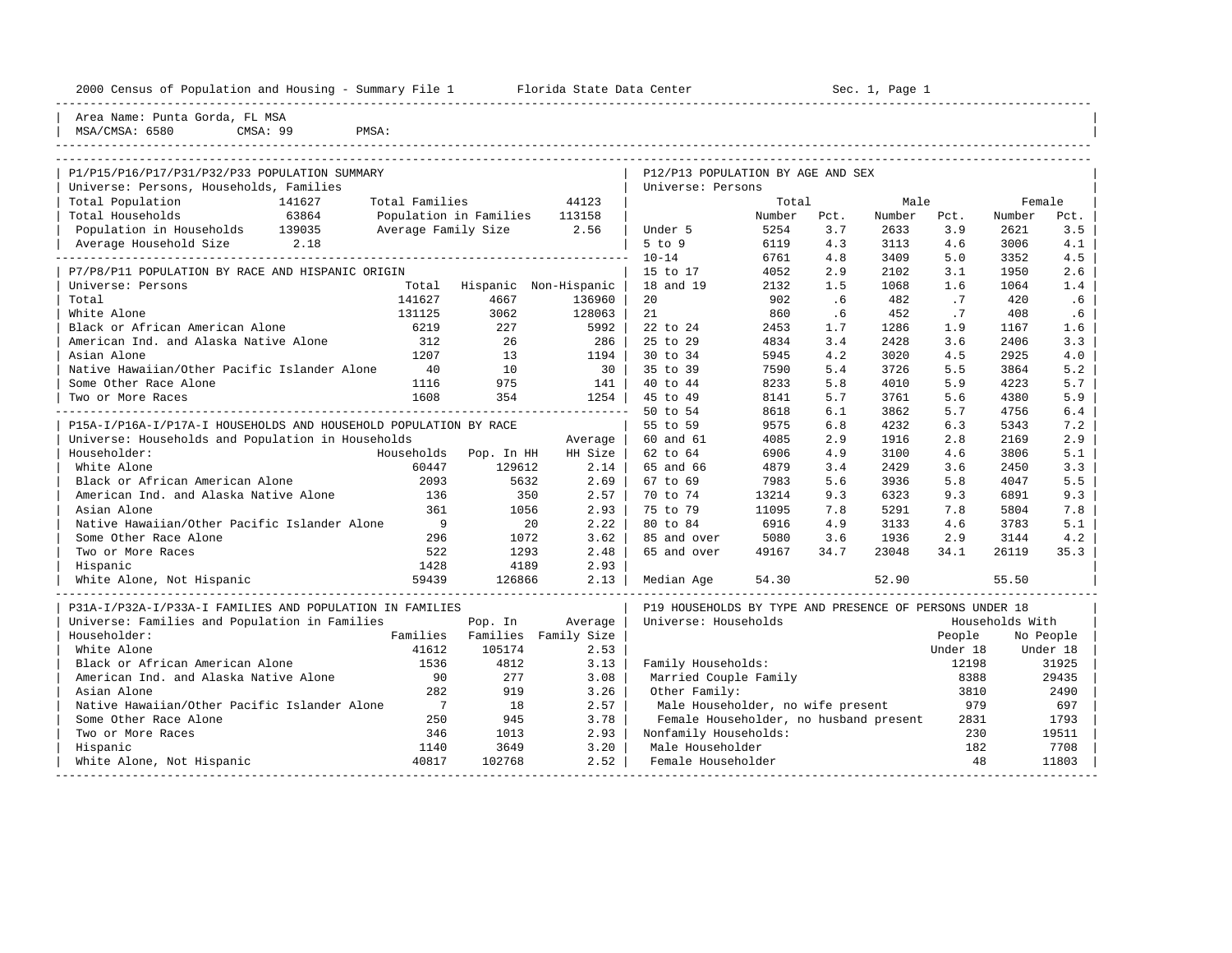----------------------------------------------------------------------------------------------------------------------------------------------------

| Area Name: Punta Gorda, FL MSA |

| MSA.<br>0500<br>$\sim$ $\sim$ | $\Omega$<br>CMSA:<br>. | PMSA |  |
|-------------------------------|------------------------|------|--|
|                               |                        |      |  |

| P34/P35 FAMILY TYPE BY PRESENCE AND AGE  | P27/P30 RELATIONSHIP BY HOUSEHOLD TYPE |                                               |        | P28 RELATIONSHIP BY HOUSEHOLD TYPE |                                    |                |  |
|------------------------------------------|----------------------------------------|-----------------------------------------------|--------|------------------------------------|------------------------------------|----------------|--|
| OF OWN AND RELATED CHILDREN              |                                        | Universe: Persons                             |        |                                    | FOR THE POPULATION UNDER 18        |                |  |
| Universe: Families                       | With                                   |                                               |        | Total 65 & Over                    | Universe: Persons                  |                |  |
|                                          | With Own Related                       | Population in households:                     | 139035 | 47846                              | Total:                             | 22186          |  |
|                                          | Children Children                      | In family households:                         | 115516 | 35722                              | In households:                     | 22118          |  |
| Married couple family:<br>37823          | 37823                                  | Householder:                                  | 44123  | 19172                              | Householder or spouse              | 22             |  |
| Children under 18:<br>7787               | 8349                                   | Male                                          | 35254  | 16988                              | Related child:                     | 21483          |  |
| Under 6 only<br>1579                     | 1772                                   | Female                                        | 8869   | 2184                               | Own child:                         | 19686          |  |
| Under 6 and 6 to 17<br>1481              | 1628                                   | Spouse                                        | 37823  | 14740                              | In married couple family           | 14277          |  |
| $6$ to 17 only<br>4727                   | 4949                                   | Parent                                        | 1072   | 816                                | In other family:                   |                |  |
| No children under 18<br>30036            | 29474                                  | Child                                         | 25989  |                                    | No spouse present:                 | 5409           |  |
| Other family:<br>6300                    | 6300                                   | Natural born or adopted                       | 24276  |                                    | Male householder                   | 1343           |  |
| Male hhdr. No wife:<br>1676              | 1676                                   | Step                                          | 1713   |                                    | Female householder                 | 4066           |  |
| Children under 18:<br>875                | 963                                    | Grandchild                                    | 1772   |                                    | Other relatives:                   | 1797           |  |
| Under 6 only<br>241                      | 256                                    | Brother or sister                             | 779    |                                    | Grandchild                         | 1428           |  |
| Under 6 and 6 to 17<br>100               | 126                                    | Other relatives                               | 1600   | 830                                | Other relatives                    | 369            |  |
| 6 to 17 only<br>534                      | 581                                    | Nonrelatives                                  | 2358   | 164                                | Nonrelatives                       | 613            |  |
| No children under 18<br>801              | 713                                    | In nonfamily households:                      | 23519  | 12124                              | In group quarters:                 | 68             |  |
| Female hhdr. No hus.:<br>4624            | 4624                                   | Male householder:                             | 7890   | 3539                               | Institutional                      | 65             |  |
| Children under 18:<br>2428               | 2815                                   | Living alone                                  | 6040   | 3081                               | Noninstitutional                   | $\overline{3}$ |  |
| Under 6 only<br>421                      | 527                                    | Not living alone                              | 1850   | 458                                |                                    |                |  |
| Under 6 and 6 to 17<br>331               | 427                                    | Female householder:                           | 11851  | 7902                               | P18 HOUSEHOLD SIZE, HOUSEHOLD TYPE |                |  |
| $6$ to 17 only<br>1676                   | 1861                                   | Living alone                                  | 10564  | 7576                               | AND PRESENCE OF OWN CHILDREN       |                |  |
| No children under 18<br>2196             | 1809                                   | Not living alone                              | 1287   | 326                                | Universe: Households               |                |  |
|                                          |                                        | Nonrelatives                                  | 3778   | 683                                | 1-person households:               | 16604          |  |
|                                          |                                        | In group quarters:                            | 2592   | 1321                               | Male householder                   | 6040           |  |
| P21 HOUSEHOLD TYPE BY AGE OF HOUSEHOLDER |                                        | Institutional                                 | 2446   | 1215                               | Female householder                 | 10564          |  |
| Universe: Households                     |                                        | Noninstitutional                              | 146    | 106                                | 2 or more person households:       | 47260          |  |
|                                          |                                        |                                               |        |                                    | Family households:                 | 44123          |  |
|                                          | Family Nonfamily                       |                                               |        |                                    |                                    | 37823          |  |
| Householder age: Households Households   |                                        | PCT14 HOUSEHOLDS BY SEX OF UNMARRIED PARTNERS |        |                                    | With own child, under 18           | 7787           |  |
| 698<br>15 to 24                          | 465                                    | Universe: Households                          |        |                                    | No own child, under 18             | 30036          |  |
| 25 to 34<br>3550                         | 1034                                   |                                               |        |                                    | Other family - no spouse pres.     | 6300           |  |
|                                          |                                        |                                               |        |                                    |                                    |                |  |
| 35 to 44<br>6257                         | 1647                                   | Unmarried partner households                  |        | 2993                               | Male householder:                  | 1676           |  |
| 45 to 54<br>6396                         | 2330                                   | Male householder and male partner             |        | 137                                | With own child, under 18           | 875            |  |
| 55 to 64<br>8050                         | 2824                                   | Male householder and female partner           |        | 1561                               | No own child, under 18             | 801            |  |
| 65 to 74<br>11099                        | 4489                                   | Female householder and female partner         |        | Female householder:                | 4624                               |                |  |
| 75 to 84<br>6908                         | 4958                                   | Female householder and male partner           |        | With own child, under 18           | 2428                               |                |  |
| 85 and over<br>1165                      | 1994                                   | All other households                          |        | No own child. under 18             | 2196                               |                |  |
| Total<br>44123                           | 19741                                  |                                               |        | Nonfamily households:              | 3137                               |                |  |
|                                          |                                        |                                               |        |                                    | Male householder                   | 1850           |  |
|                                          |                                        |                                               |        |                                    | Female householder                 | 1287           |  |
|                                          |                                        |                                               |        |                                    |                                    |                |  |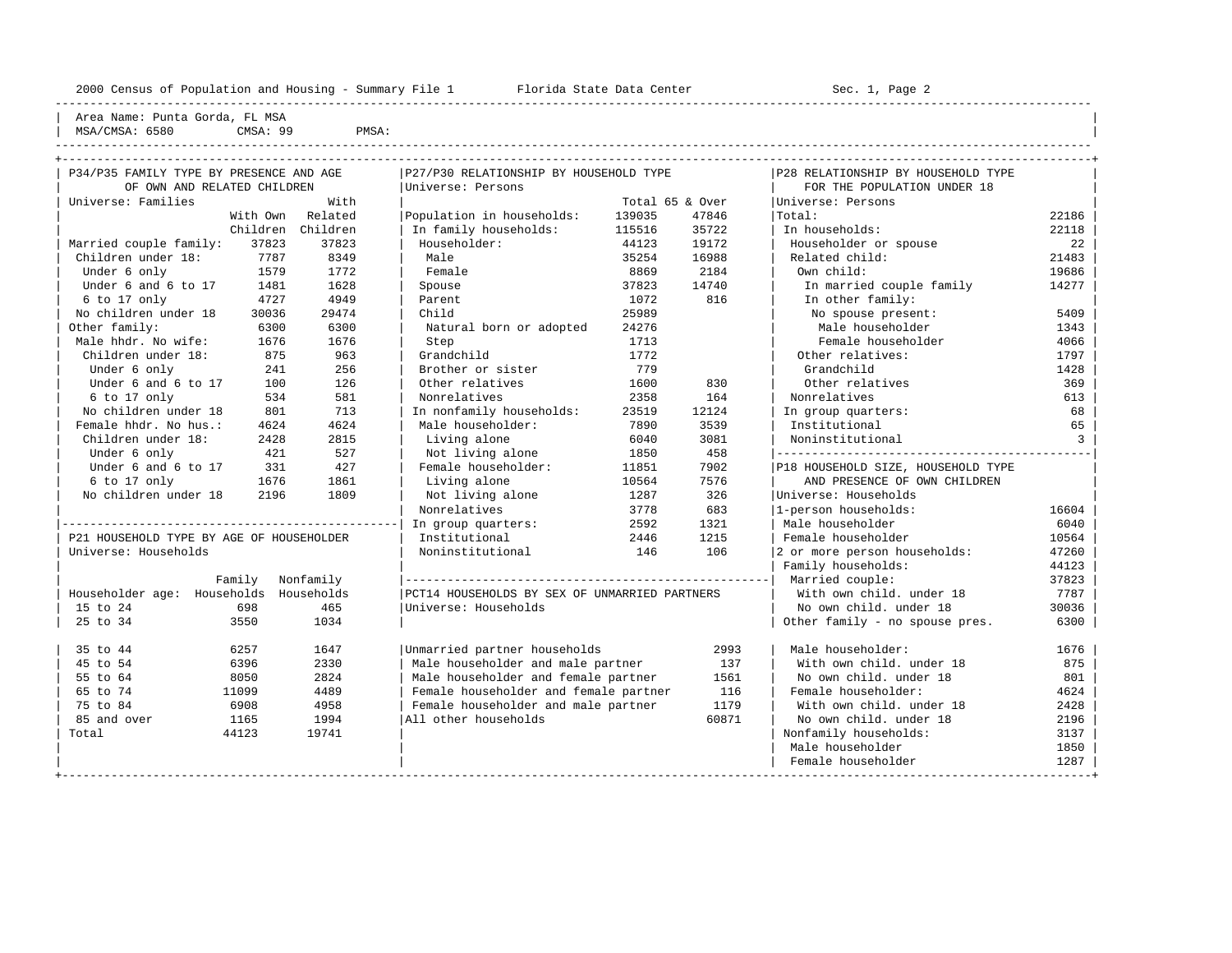|  |  |  |  |  |  |  | 2000 Census of Population and Housing - Summary File 1 |  |  |  |  |  |  |
|--|--|--|--|--|--|--|--------------------------------------------------------|--|--|--|--|--|--|
|--|--|--|--|--|--|--|--------------------------------------------------------|--|--|--|--|--|--|

Plorida State Data Center - Sec. 1, Page 3

-----------------------------------------------------------------------------------------------------------------------------------------------------

Area Name: Punta Gorda, FL MSA MSA/CMSA: 6580 CMSA: 99 PMSA:

| H1/H3/H4/H5 HOUSING UNITS AND POPULATION BY TENURE        |                            |                                  |                             |                            |                       |                           |           | P26/H13 HOUSEHOLD SIZE BY HOUSEHOLD TYPE   |                                      |            |                        |                                                   |            |
|-----------------------------------------------------------|----------------------------|----------------------------------|-----------------------------|----------------------------|-----------------------|---------------------------|-----------|--------------------------------------------|--------------------------------------|------------|------------------------|---------------------------------------------------|------------|
| Universe: Housing Units and Population                    |                            |                                  |                             |                            |                       | Universe: Households      |           |                                            |                                      |            |                        |                                                   |            |
|                                                           |                            |                                  |                             | Average                    |                       |                           |           |                                            |                                      |            |                        |                                                   |            |
|                                                           |                            | Units Percent Population HH Size |                             |                            |                       |                           |           | Total                                      |                                      | Family     |                        | Nonfamily                                         |            |
| Total:                                                    | 79758                      |                                  |                             |                            |                       | Household Size            |           | Households Percent Households Percent      |                                      |            |                        | Households Percent                                |            |
| Occupied:                                                 | 63864                      | 100.0                            | 139035                      | 2.18                       | 1-Person              |                           |           | 16604 26.0                                 |                                      | N/A        |                        | 16604                                             | 84.1       |
| Owner:                                                    | 53447                      | 83.7                             | 115307                      | 2.16                       | 2-Person              |                           |           | 32132 50.3                                 |                                      | 29413 66.7 |                        | 2719                                              | 13.8       |
| Renter:                                                   | 10417                      | 16.3                             | 23728                       | 2.28                       | 3-Person              |                           |           | 7073 11.1                                  |                                      | 6787       | 15.4                   | 286                                               | 1.4        |
| Vacant:                                                   | 15894                      | 100.0                            |                             |                            | 4-Person              |                           |           | 4927                                       | 7.7                                  |            | 4847 11.0              | 80                                                | .4         |
| For Rent                                                  | 1723                       | 10.8                             |                             |                            | 5-Person              |                           |           | 2095 3.3                                   |                                      | 2058       | 4.7                    | 37                                                | $\cdot$ 2  |
| For Sale only                                             | 1196                       | 7.5                              |                             |                            | 6-Person              |                           |           | 700 1.1                                    |                                      | 692        | 1.6                    | $\overline{8}$                                    | $\cdot$ 0  |
| Rented or sold,                                           |                            |                                  |                             |                            |                       |                           |           | 7 or more Person 333 .5                    |                                      | 326        | .7                     | $\overline{7}$                                    | .0         |
| not occupied                                              | 1042                       | 6.6                              |                             |                            |                       |                           |           |                                            |                                      |            |                        |                                                   |            |
| Seasonal, recreational,                                   |                            |                                  |                             |                            |                       |                           |           |                                            |                                      |            |                        |                                                   |            |
| or occasional use                                         | 10512                      | 66.1                             |                             |                            |                       |                           |           |                                            |                                      |            |                        |                                                   |            |
| For migrant workers                                       | $\overline{\phantom{a}}$ 3 | $\cdot$ 0                        |                             |                            |                       |                           |           |                                            |                                      |            |                        |                                                   |            |
| Other                                                     | 1418                       | 8.9                              |                             |                            |                       |                           |           |                                            |                                      |            |                        |                                                   |            |
|                                                           |                            |                                  |                             |                            |                       |                           |           |                                            |                                      |            |                        |                                                   |            |
|                                                           |                            |                                  |                             |                            |                       |                           |           |                                            |                                      |            |                        |                                                   |            |
| H6/H7 HOUSING UNITS BY HOUSEHOLDER'S RACE/HISPANIC ORIGIN |                            |                                  |                             |                            |                       |                           |           |                                            | PCT15 NONRELATIVES BY HOUSEHOLD TYPE |            |                        |                                                   |            |
| Universe: Occupied Housing Units                          |                            |                                  |                             |                            |                       |                           |           |                                            | Universe: Nonrelatives               |            |                        |                                                   |            |
| Race of Householder                                       |                            |                                  | Total                       |                            | Hispanic              | Non-Hispanic              |           |                                            |                                      |            | Family                 |                                                   | Nonfamily  |
| Total                                                     |                            |                                  | 63864 100.0                 |                            | 1428 100.0            | 62436 100.0               |           |                                            | Nonrelatives                         |            | Households             |                                                   | Households |
| White Alone                                               |                            | 60447 94.6                       |                             | 1008 70.6                  |                       | 59439 95.2                |           |                                            | Roomer or Boarder                    |            | 347                    |                                                   | 371        |
| Black/African American Alone                              |                            | 2093 3.3                         |                             | 81                         | 5.7                   | 2012                      | 3.2       |                                            | Housemate or roommate                |            | 303                    |                                                   | 914        |
| American Ind./Alaska Native Alone                         |                            | 136                              | $\cdot$ . 2                 |                            | 6.4                   | 130                       | $\cdot$ 2 |                                            | Unmarried Partner                    |            | 1055                   |                                                   | 1938       |
| Asian Alone                                               |                            | 361                              | .6                          | $\overline{\phantom{a}}$ 3 | $\cdot$ . 2           | 358                       | .6        | Foster child                               |                                      |            | 82                     |                                                   | 17         |
| Nat Hawaiian/Other PI Alone                               |                            | - 9                              | $\overline{0}$              | $1 \qquad 1 \qquad 8$      |                       |                           | .0        |                                            | Other Nonrelatives                   |            | 571                    |                                                   | 538        |
| Some Other Race Alone                                     |                            | 296<br>522                       | .5                          | 75 5.3                     |                       | 254 17.8 42<br>75 5.3 447 | $\cdot$ 1 |                                            |                                      |            |                        |                                                   |            |
| Two or More Races                                         |                            |                                  | $\overline{\phantom{0}}$ .8 |                            |                       | 447                       | .7        |                                            |                                      |            |                        |                                                   |            |
| H14 HOUSING UNITS BY HOUSEHOLDER'S RACE AND TENURE        |                            |                                  |                             |                            |                       |                           |           |                                            |                                      |            |                        | H16 HOUSING UNITS BY HOUSEHOLDER'S AGE AND TENURE |            |
| Universe: Occupied Housing Units                          |                            |                                  |                             |                            |                       |                           |           |                                            | Universe: Occupied Housing Units     |            |                        |                                                   |            |
|                                                           |                            |                                  |                             |                            |                       |                           |           |                                            |                                      |            |                        |                                                   |            |
|                                                           |                            |                                  |                             |                            |                       |                           |           |                                            |                                      |            |                        |                                                   |            |
| Total                                                     |                            |                                  | 53447 100.0                 |                            |                       | 10417 100.0               |           | 15 to 24                                   |                                      | 391        | .7                     | 772                                               | 7.4        |
| White Alone                                               |                            |                                  | 50856                       | 95.2                       |                       | 9591 92.1                 |           | 25 to 34                                   |                                      | 2641       | 4.9                    | 1943                                              | 18.7       |
| Black/African American Alone                              |                            |                                  | 1642                        | 3.1                        | 451                   | 4.3                       |           |                                            |                                      | 5791       | 10.8                   | 2113                                              | 20.3       |
| American Ind./Alaska Native Alone                         |                            |                                  | 103                         |                            |                       |                           |           | 45 to 54                                   |                                      | 7168       | 13.4                   | 1558                                              | 15.0       |
| Asian Alone                                               |                            |                                  | 287                         |                            |                       |                           |           |                                            |                                      | 9799       |                        | 1075                                              | 10.3       |
| Nat Hawaiian/Other PI Alone                               |                            |                                  | 6                           | $\cdot$ 0                  | $\overline{3}$        | $\cdot$ 0                 |           | 65 to 74                                   |                                      |            | 27.2                   | 1027                                              | 9.9        |
| Race of Householder                                       |                            |                                  | Owner Occupied              | $\cdot$ . 2<br>.5          | Renter Occupied<br>74 | 33 .3<br>.7               |           | Age of Householder<br>35 to 44<br>55 to 64 |                                      |            | Owner Occupied<br>18.3 | Renter Occupied                                   |            |
|                                                           |                            |                                  |                             |                            |                       |                           |           |                                            |                                      | 14561      |                        |                                                   |            |

| Some Other Race Alone 168 .3 128 1.2 | 75 to 84 10684 20.0 1182 11.3 | | Two or More Races Alone 385 .7 137 1.3 | 85 and Over 2412 4.5 747 7.2 | -----------------------------------------------------------------------------------------------------------------------------------------------------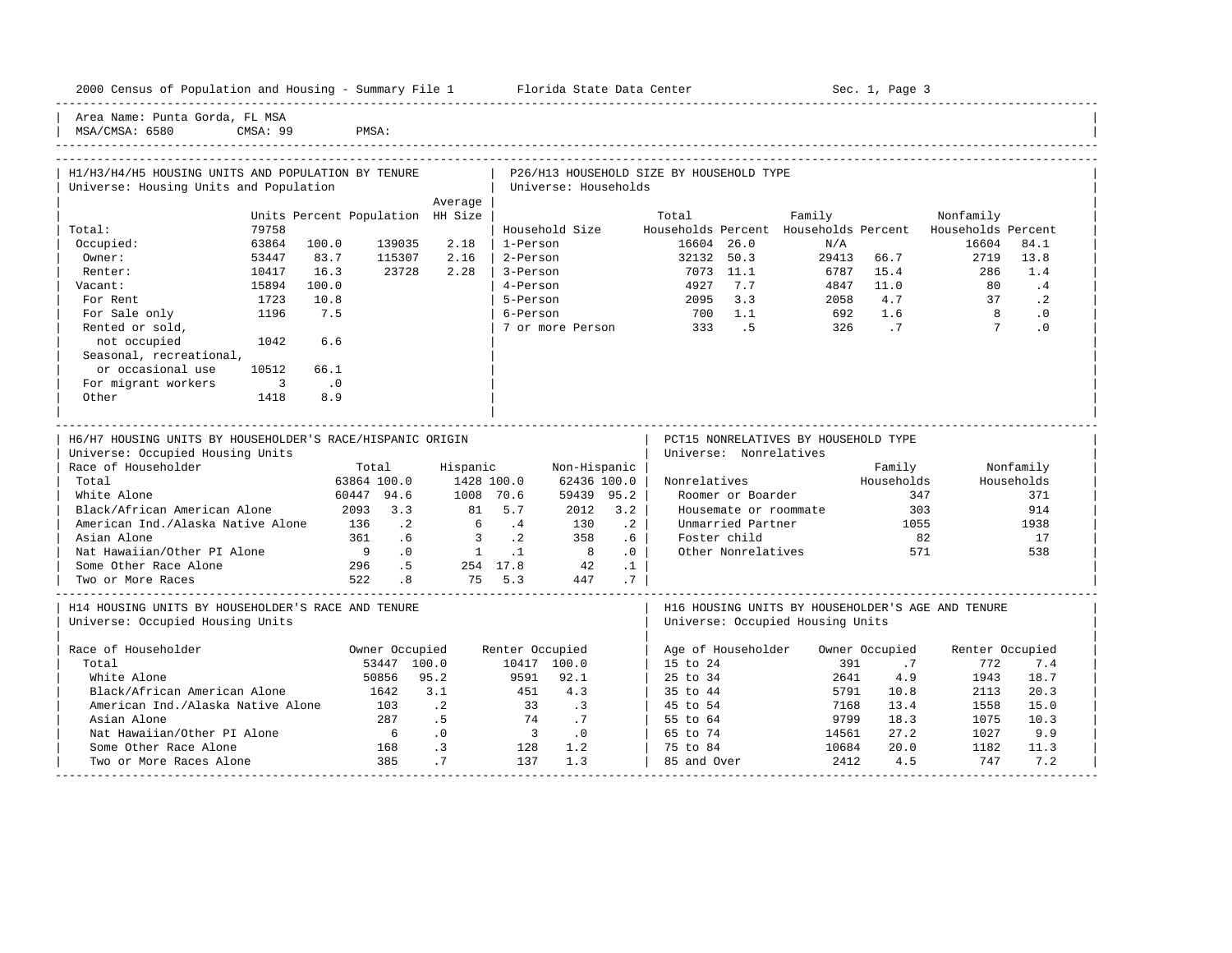|  |  |  | 2000 Census of Population and Housing - Summary File |  |  |  |  |  |  |
|--|--|--|------------------------------------------------------|--|--|--|--|--|--|
|--|--|--|------------------------------------------------------|--|--|--|--|--|--|

2000 2000 Florida State Data Center - Sec. 1, Page 1

| Area Name: Sarasota--Bradenton, FL MSA<br>MSA/CMSA: 7510<br>CMSA: 99<br>PMSA:            |                                                                         |
|------------------------------------------------------------------------------------------|-------------------------------------------------------------------------|
| P1/P15/P16/P17/P31/P32/P33 POPULATION SUMMARY<br>Universe: Persons, Households, Families | P12/P13 POPULATION BY AGE AND SEX<br>Universe: Persons                  |
| Total Population<br>Total Families<br>168254<br>589959                                   | Total<br>Male<br>Female                                                 |
| Total Households<br>262397<br>Population in Families<br>452264                           | Number<br>Number<br>Number<br>Pct.<br>Pct.<br>Pct.                      |
| Population in Households 577481<br>Average Family Size<br>2.69                           | 27699<br>5.0<br>Under 5<br>4.7<br>14064<br>13635<br>4.4                 |
| Average Household Size 2.20                                                              | $5$ to $9$<br>30278<br>5.1<br>15546<br>5.5<br>14732<br>4.8              |
|                                                                                          | 5.0<br>$10 - 14$<br>31646<br>5.4<br>5.8<br>15316<br>16330               |
| P7/P8/P11 POPULATION BY RACE AND HISPANIC ORIGIN                                         | 15 to 17<br>17851<br>3.0<br>9301<br>3.3<br>8550<br>2.8                  |
| Universe: Persons<br>Total Hispanic Non-Hispanic                                         | 18 and 19<br>10508<br>1.8<br>5555<br>2.0<br>4953<br>1.6                 |
| Total<br>589959<br>38682<br>551277                                                       | 20<br>4670<br>.8<br>2535<br>.7<br>.9<br>2135                            |
| 24699<br>White Alone<br>529966<br>505267                                                 | 21<br>4572<br>.8<br>2384<br>.8<br>2188<br>.7                            |
| Black or African American Alone<br>35232<br>842<br>34390                                 | 2.2<br>22 to 24<br>13844<br>2.3<br>7190<br>2.5<br>6654                  |
| American Ind. and Alaska Native Alone<br>1445<br>295<br>1150                             | 25 to 29<br>4.3<br>26789<br>4.5<br>13488<br>4.8<br>13301                |
| Asian Alone<br>4887<br>51                                                                | 4836<br>30 to 34<br>5.3<br>5.6<br>5.1<br>31402<br>15818<br>15584        |
| Native Hawaiian/Other Pacific Islander Alone<br>63<br>226                                | 163<br>35 to 39<br>37728<br>6.4<br>18727<br>6.6<br>19001<br>6.2         |
| 11214<br>Some Other Race Alone<br>10649                                                  | 565<br>39829<br>6.8<br>6.9<br>6.6<br>40 to 44<br>19567<br>20262         |
| 6989<br>2083<br>Two or More Races                                                        | 37860<br>6.4<br>19729<br>6.4<br>4906<br>45 to 49<br>6.4<br>18131        |
|                                                                                          | 50 to 54<br>36524<br>6.2<br>6.0<br>6.3<br>17053<br>19471                |
| P15A-I/P16A-I/P17A-I HOUSEHOLDS AND HOUSEHOLD POPULATION BY RACE                         | 55 to 59<br>35008<br>5.9<br>15869<br>5.6<br>19139<br>6.2                |
| Universe: Households and Population in Households<br>Average                             | 60 and 61<br>13754<br>2.3<br>6254<br>2.2<br>7500<br>2.4                 |
| Householder:<br>Households<br>Pop. In HH<br>HH Size                                      | 62 to 64<br>21767<br>9871<br>11896<br>3.9<br>3.7<br>3.5                 |
| White Alone<br>244040<br>522125                                                          | 2.14<br>65 and 66<br>14961<br>2.5<br>6895<br>2.4<br>8066<br>2.6         |
| Black or African American Alone<br>11739<br>33600                                        | 2.86<br>67 to 69<br>24208<br>4.1<br>11377<br>4.0<br>4.2<br>12831        |
| American Ind. and Alaska Native Alone<br>542<br>1401                                     | 2.58<br>7.6<br>70 to 74<br>43433<br>7.4<br>19963<br>7.1<br>23470        |
| Asian Alone<br>1530<br>4338                                                              | 2.84<br>75 to 79<br>38809<br>6.6<br>6.2<br>6.9<br>17506<br>21303        |
| Native Hawaiian/Other Pacific Islander Alone<br>61<br>173                                | 2.84<br>80 to 84<br>25904<br>4.4<br>11159<br>4.0<br>14745<br>4.8        |
| 2439<br>10124<br>Some Other Race Alone                                                   | 4.15<br>20915<br>3.5<br>7384<br>2.6<br>85 and over<br>13531<br>4.4      |
| 2046<br>5720<br>Two or More Races                                                        | 2.80<br>65 and over<br>168230<br>28.5<br>74284<br>26.3<br>30.5<br>93946 |
| Hispanic<br>9683<br>34736<br>3.59                                                        |                                                                         |
| White Alone, Not Hispanic<br>237529<br>500282                                            | 2.11<br>47.30<br>45.10<br>49.50<br>Median Age                           |
| P31A-I/P32A-I/P33A-I FAMILIES AND POPULATION IN FAMILIES                                 | P19 HOUSEHOLDS BY TYPE AND PRESENCE OF PERSONS UNDER 18                 |
| Universe: Families and Population in Families<br>Pop. In<br>Average                      | Universe: Households<br>Households With                                 |
| Families Family Size<br>Householder:<br>Families                                         | People<br>No People                                                     |
| White Alone<br>155009<br>405982                                                          | 2.62<br>Under 18<br>Under 18                                            |
| Black or African American Alone<br>8358<br>28180<br>3.37                                 | Family Households:<br>57965<br>110289                                   |
| American Ind. and Alaska Native Alone<br>333<br>1065<br>3.20                             | Married Couple Family<br>39085<br>99212                                 |
| 1152<br>3772<br>Asian Alone                                                              | 3.27<br>Other Family:<br>18880<br>11077                                 |
| Native Hawaiian/Other Pacific Islander Alone<br>40<br>3.48<br>139                        | Male Householder, no wife present<br>4616<br>3208                       |
| Some Other Race Alone<br>2021<br>4.26<br>8604                                            | Female Householder, no husband present<br>14264<br>7869                 |
| Two or More Races<br>1341<br>4522<br>3.37                                                | Nonfamily Households:<br>928<br>93215                                   |
| 3.85<br>Hispanic<br>7543<br>29029                                                        | 37302<br>Male Householder<br>717                                        |
| 150074<br>387904<br>White Alone, Not Hispanic                                            | 2.58<br>211<br>55913<br>Female Householder                              |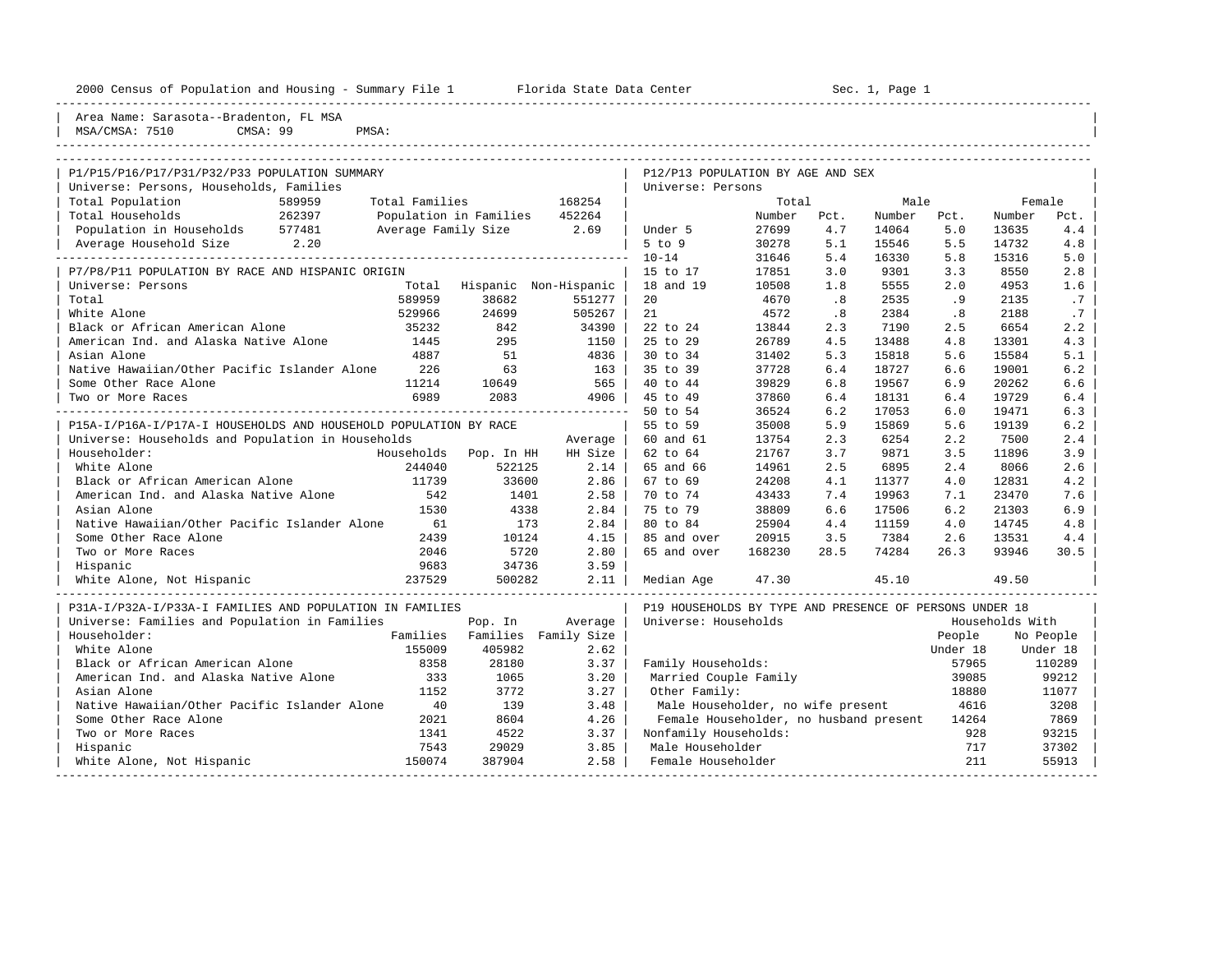----------------------------------------------------------------------------------------------------------------------------------------------------

----------------------------------------------------------------------------------------------------------------------------------------------------

Area Name: Sarasota--Bradenton, FL MSA | MSA/CMSA: 7510 CMSA: 99 PMSA:

| P34/P35 FAMILY TYPE BY PRESENCE AND AGE  |        |                   | P27/P30 RELATIONSHIP BY HOUSEHOLD TYPE        |        |                 | P28 RELATIONSHIP BY HOUSEHOLD TYPE |        |
|------------------------------------------|--------|-------------------|-----------------------------------------------|--------|-----------------|------------------------------------|--------|
| OF OWN AND RELATED CHILDREN              |        |                   | Universe: Persons                             |        |                 | FOR THE POPULATION UNDER 18        |        |
| Universe: Families                       |        | With              |                                               |        | Total 65 & Over | Universe: Persons                  |        |
|                                          |        | With Own Related  | Population in households:                     | 577481 | 162048          | Total:                             | 107474 |
|                                          |        | Children Children | In family households:                         | 463184 | 114307          | In households:                     | 106372 |
| Married couple family: 138297            |        | 138297            | Householder:                                  | 168254 | 60675           | Householder or spouse              | 129    |
| Children under 18:                       | 36928  | 38938             | Male                                          | 128075 | 52312           | Related child:                     | 103703 |
| Under 6 only                             | 8617   | 9259              | Female                                        | 40179  | 8363            | Own child:                         | 95198  |
| Under 6 and 6 to 17                      | 7313   | 7985              | Spouse                                        | 138297 | 47388           | In married couple family           | 67987  |
| 6 to 17 only                             | 20998  | 21694             | Parent                                        | 4364   | 3002            | In other family:                   |        |
| No children under 18                     | 101369 | 99359             | Child                                         | 121510 |                 | No spouse present:                 | 27211  |
| Other family:                            | 29957  | 29957             | Natural born or adopted                       | 114831 |                 | Male householder                   | 6149   |
| Male hhdr. No wife:                      | 7824   | 7824              | Step                                          | 6679   |                 | Female householder                 | 21062  |
| Children under 18:                       | 3998   | 4537              | Grandchild                                    | 7838   |                 | Other relatives:                   | 8505   |
| Under 6 only                             | 1105   | 1279              | Brother or sister                             | 4562   |                 | Grandchild                         | 6403   |
| Under 6 and 6 to 17                      | 437    | 549               | Other relatives                               | 7439   | 2736            | Other relatives                    | 2102   |
| 6 to 17 only                             | 2456   | 2709              | Nonrelatives                                  | 10920  | 506             | Nonrelatives                       | 2540   |
| No children under 18                     | 3826   | 3287              | In nonfamily households:                      | 114297 | 47741           | In group quarters:                 | 1102   |
| Female hhdr. No hus.:                    | 22133  | 22133             | Male householder:                             | 38019  | 12206           | Institutional                      | 321    |
| Children under 18:                       | 12331  | 14203             | Living alone                                  | 28407  | 10644           | Noninstitutional                   | 781    |
| Under 6 only                             | 2342   | 2837              | Not living alone                              | 9612   | 1562            |                                    |        |
| Under 6 and 6 to 17                      | 1834   | 2433              | Female householder:                           | 56124  | 32958           | P18 HOUSEHOLD SIZE, HOUSEHOLD TYPE |        |
| 6 to 17 only                             | 8155   | 8933              | Living alone                                  | 49176  | 31662           | AND PRESENCE OF OWN CHILDREN       |        |
| No children under 18                     | 9802   | 7930              | Not living alone                              | 6948   | 1296            | Universe: Households               |        |
|                                          |        |                   | Nonrelatives                                  | 20154  | 2577            | 1-person households:               | 77583  |
|                                          |        |                   | In group quarters:                            | 12478  | 6182            | Male householder                   | 28407  |
| P21 HOUSEHOLD TYPE BY AGE OF HOUSEHOLDER |        |                   | Institutional                                 | 8562   | 5834            | Female householder                 | 49176  |
| Universe: Households                     |        |                   | Noninstitutional                              | 3916   | 348             | 2 or more person households:       | 184814 |
|                                          |        |                   |                                               |        |                 | Family households:                 | 168254 |
|                                          | Family | Nonfamily         |                                               |        |                 |                                    | 138297 |
| Householder age: Households              |        | Households        | PCT14 HOUSEHOLDS BY SEX OF UNMARRIED PARTNERS |        |                 | With own child, under 18           | 36928  |
| 15 to 24                                 | 3864   | 3515              | Universe: Households                          |        |                 | No own child, under 18             | 101369 |
| 25 to 34                                 | 18391  | 8367              |                                               |        |                 | Other family - no spouse pres.     | 29957  |
| 35 to 44                                 | 30542  | 10772             | Unmarried partner households                  |        | 13773           | Male householder:                  | 7824   |
| 45 to 54                                 | 28263  | 13122             | Male householder and male partner             |        | 875             | With own child, under 18           | 3998   |
| 55 to 64                                 | 26519  | 13203             | Male householder and female partner           |        | 6547            | No own child, under 18             | 3826   |
| 65 to 74                                 | 32792  | 17194             | Female householder and female partner         |        | 666             | Female householder:                | 22133  |
| 75 to 84                                 | 23296  | 19521             | Female householder and male partner           |        | 5685            | With own child, under 18           | 12331  |
| 85 and over                              | 4587   | 8449              | All other households                          |        | 248624          | No own child, under 18             | 9802   |
| Total                                    | 168254 | 94143             |                                               |        |                 | Nonfamily households:              | 16560  |
|                                          |        |                   |                                               |        |                 | Male householder                   | 9612   |
|                                          |        |                   |                                               |        |                 | Female householder                 | 6948   |
|                                          |        |                   |                                               |        |                 |                                    |        |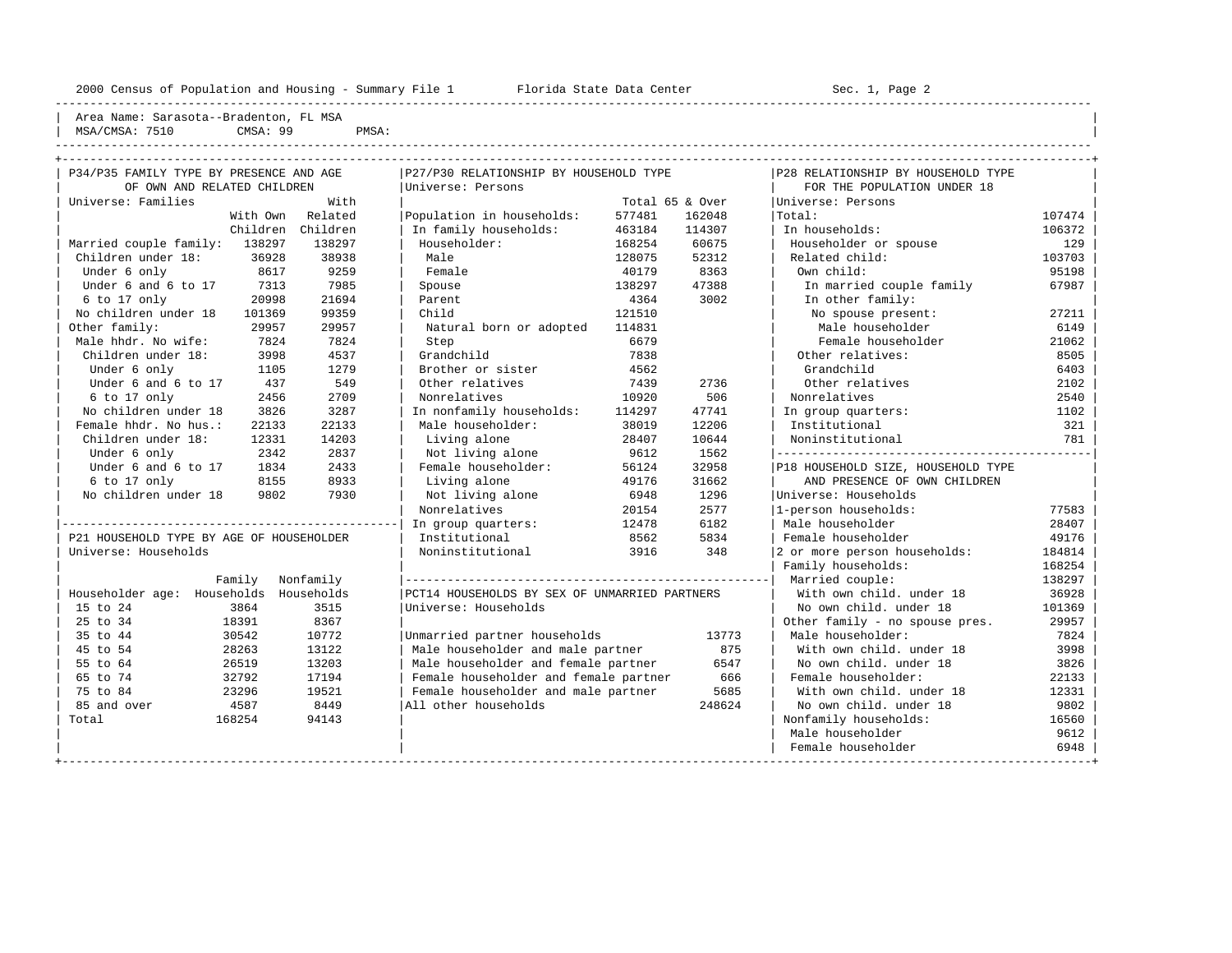| Area Name: Sarasota--Bradenton, FL MSA                    |                                  |                             |                                  |                             |                   |                                          |                                                          |                |                 |            |  |
|-----------------------------------------------------------|----------------------------------|-----------------------------|----------------------------------|-----------------------------|-------------------|------------------------------------------|----------------------------------------------------------|----------------|-----------------|------------|--|
| MSA/CMSA: 7510<br>CMSA: 99                                | PMSA:                            |                             |                                  |                             |                   |                                          |                                                          |                |                 |            |  |
|                                                           |                                  |                             |                                  |                             |                   |                                          |                                                          |                |                 |            |  |
|                                                           |                                  |                             |                                  |                             |                   |                                          |                                                          |                |                 |            |  |
| H1/H3/H4/H5 HOUSING UNITS AND POPULATION BY TENURE        |                                  |                             |                                  |                             |                   | P26/H13 HOUSEHOLD SIZE BY HOUSEHOLD TYPE |                                                          |                |                 |            |  |
| Universe: Housing Units and Population                    |                                  |                             | Universe: Households             |                             |                   |                                          |                                                          |                |                 |            |  |
|                                                           |                                  | Average                     |                                  |                             |                   |                                          |                                                          |                |                 |            |  |
|                                                           | Units Percent Population HH Size |                             |                                  |                             |                   | Total                                    | Family                                                   |                | Nonfamily       |            |  |
| 320595<br>Total:                                          |                                  |                             |                                  | Household Size              |                   |                                          | Households Percent Households Percent Households Percent |                |                 |            |  |
| 262397<br>Occupied:                                       | 100.0<br>577481                  | 2.20                        | 1-Person                         |                             |                   | 77583 29.6                               | N/A                                                      |                | 77583           | 82.4       |  |
| Owner:<br>201478                                          | 76.8<br>440698                   | 2.19                        | 2-Person                         |                             |                   |                                          | 116339 44.3 102055 60.7                                  |                | 14284 15.2      |            |  |
| 60919<br>Renter:                                          | 23.2<br>136783                   | 2.25                        |                                  | 3-Person                    |                   | 30865 11.8                               | 29348 17.4                                               |                | 1517            | 1.6        |  |
| 58198<br>Vacant:                                          | 100.0                            |                             | 4-Person                         |                             |                   | 22721 8.7                                | 22239 13.2<br>$9368$ 5.6 144 .2                          |                | 482             | .5         |  |
| 8780<br>For Rent                                          | 15.1                             |                             | 5-Person                         |                             |                   | 9512 3.6                                 |                                                          |                |                 |            |  |
| For Sale only<br>4445                                     | 7.6                              |                             | 6-Person                         |                             |                   | 3298 1.3                                 | $3223$ 1.9<br>2021 1.2                                   |                | 75              | $\ldots$ 1 |  |
| Rented or sold,<br>2632                                   |                                  |                             |                                  | 7 or more Person            |                   | 2079 .8                                  |                                                          |                |                 | 58 .1      |  |
| not occupied<br>Seasonal, recreational,                   | 4.5                              |                             |                                  |                             |                   |                                          |                                                          |                |                 |            |  |
| or occasional use<br>37295                                | 64.1                             |                             |                                  |                             |                   |                                          |                                                          |                |                 |            |  |
| 66<br>For migrant workers                                 | $\ldots$                         |                             |                                  |                             |                   |                                          |                                                          |                |                 |            |  |
| Other<br>4980                                             | 8.6                              |                             |                                  |                             |                   |                                          |                                                          |                |                 |            |  |
|                                                           |                                  |                             |                                  |                             |                   |                                          |                                                          |                |                 |            |  |
|                                                           |                                  |                             | -------------------------------- |                             |                   |                                          |                                                          |                |                 |            |  |
| H6/H7 HOUSING UNITS BY HOUSEHOLDER'S RACE/HISPANIC ORIGIN |                                  |                             |                                  |                             |                   |                                          | PCT15 NONRELATIVES BY HOUSEHOLD TYPE                     |                |                 |            |  |
| Universe: Occupied Housing Units                          |                                  |                             |                                  |                             |                   |                                          | Universe: Nonrelatives                                   |                |                 |            |  |
| Race of Householder                                       | Total                            |                             | Hispanic                         | Non-Hispanic                |                   |                                          |                                                          | Family         |                 | Nonfamily  |  |
| Total                                                     | 262397 100.0                     |                             | 9683 100.0                       | 252714 100.0                |                   | Nonrelatives                             |                                                          | Households     |                 | Households |  |
| White Alone                                               | 244040 93.0                      | 6511 67.2                   |                                  | 237529 94.0                 |                   |                                          | Roomer or Boarder                                        | 1617           |                 | 2362       |  |
| Black/African American Alone                              | 11739 4.5                        | 255 2.6                     |                                  | 11484                       | 4.5               |                                          | Housemate or roommate 1933                               |                |                 | 6118       |  |
| American Ind./Alaska Native Alone 542 .2                  |                                  |                             | 65.7                             | 477                         | $\cdot$ 2         | Unmarried Partner                        |                                                          | 4549           |                 | 9224       |  |
| Asian Alone                                               | 1530 .6                          | $15 \qquad .2$              |                                  | 1515                        | .6 <sub>1</sub>   | Foster child                             |                                                          | 351            |                 | 96         |  |
| Nat Hawaiian/Other PI Alone                               |                                  |                             |                                  |                             | $\cdot$ 0 $\cdot$ |                                          | Other Nonrelatives                                       | 2470           |                 | 2354       |  |
| Some Other Race Alone                                     |                                  |                             |                                  |                             | $\cdot$ 1         |                                          |                                                          |                |                 |            |  |
| Two or More Races                                         |                                  |                             |                                  |                             |                   |                                          |                                                          |                |                 |            |  |
|                                                           |                                  |                             |                                  |                             |                   |                                          |                                                          |                |                 |            |  |
| H14 HOUSING UNITS BY HOUSEHOLDER'S RACE AND TENURE        |                                  |                             |                                  |                             |                   |                                          | H16 HOUSING UNITS BY HOUSEHOLDER'S AGE AND TENURE        |                |                 |            |  |
| Universe: Occupied Housing Units                          |                                  |                             |                                  |                             |                   |                                          | Universe: Occupied Housing Units                         |                |                 |            |  |
| Race of Householder                                       | Owner Occupied                   |                             | Renter Occupied                  |                             |                   | Age of Householder                       |                                                          | Owner Occupied | Renter Occupied |            |  |
| Total                                                     | 201478 100.0                     |                             |                                  | 60919 100.0                 |                   | 15 to 24                                 | 1484                                                     | .7             | 5895            | 9.7        |  |
| White Alone                                               | 192506 95.5                      |                             | 51534                            | 84.6                        |                   | 25 to 34                                 | 12826                                                    | 6.4            | 13932           | 22.9       |  |
|                                                           |                                  |                             | 6166 10.1                        |                             |                   |                                          |                                                          | 27770 13.8     | 13544           | 22.2       |  |
| Black/African American Alone                              | 5573                             | 2.8                         |                                  |                             |                   |                                          |                                                          |                |                 |            |  |
|                                                           | 305                              |                             | 237                              | $\cdot$ 4                   |                   | $35 \text{ to } 44$<br>$\vert$ 45 to 54  | 31585                                                    | 15.7           | 9800            | 16.1       |  |
| American Ind./Alaska Native Alone<br>Asian Alone          | 986                              | $\cdot$ . 2<br>.5           | 544                              | .9                          |                   | $\vert$ 55 to 64                         | 34029                                                    | 16.9           | 5693            | 9.3        |  |
| Nat Hawaiian/Other PI Alone                               | 34                               | $\overline{\phantom{0}}$ .0 | 27                               | $\overline{\phantom{0}}$ .0 |                   | 65 to 74                                 | 45505                                                    | 22.6           | 4481            | 7.4        |  |

| Two or More Races Alone 1096 .5 950 1.6 | 85 and Over 10061 5.0 2975 4.9 | -----------------------------------------------------------------------------------------------------------------------------------------------------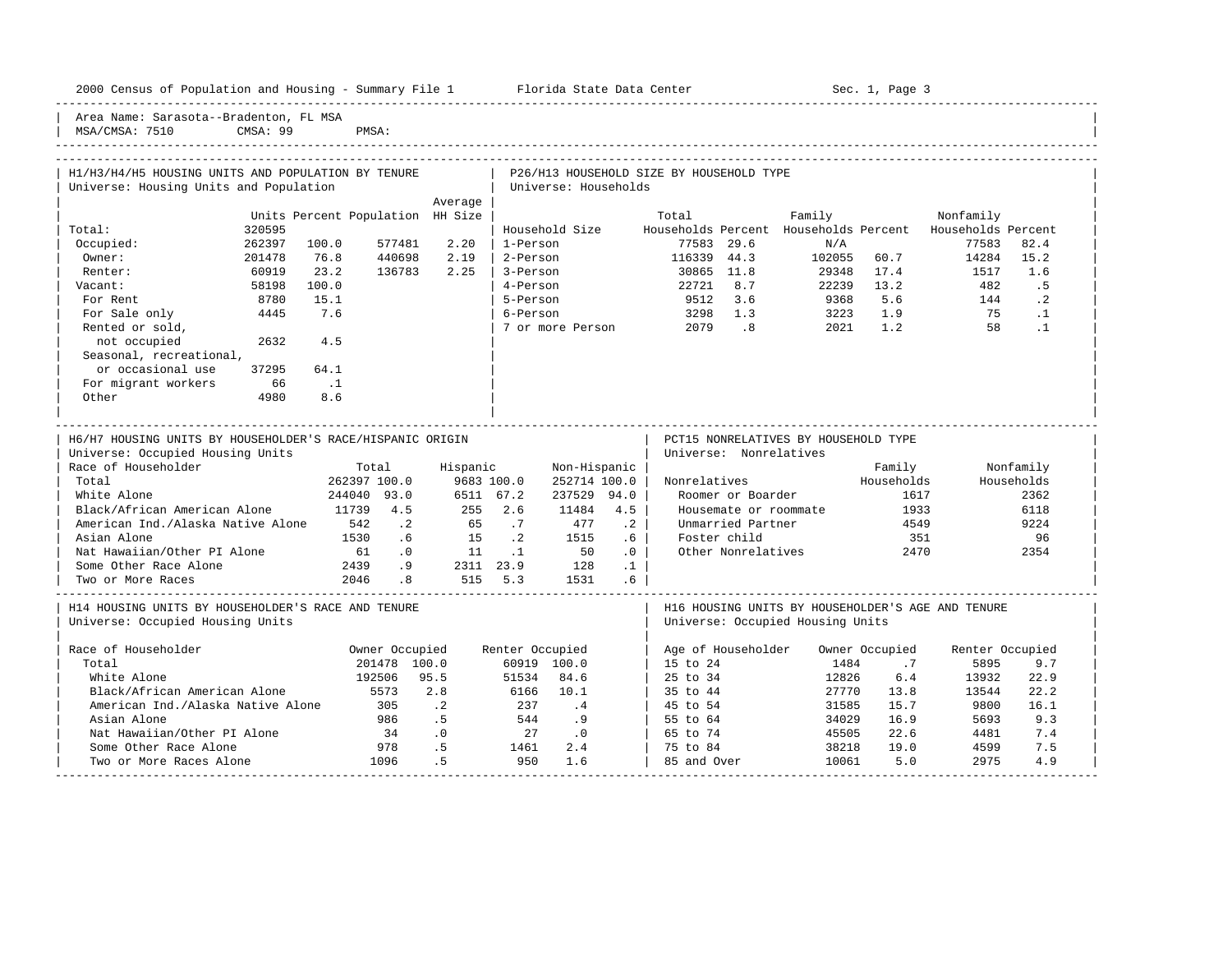|                                |        | 2000 Census of Population and Housing - Summary File 1 | Florida State Data Center | Sec. 1, Page 1 |  |
|--------------------------------|--------|--------------------------------------------------------|---------------------------|----------------|--|
| Area Name: Tallahassee, FL MSA |        |                                                        |                           |                |  |
| $1627 / 21627 + 0040$          | $\sim$ | maxC1                                                  |                           |                |  |

| MSA/CMSA: 8240 CMSA: 99 PMSA: ----------------------------------------------------------------------------------------------------------------------------------------------------

| P1/P15/P16/P17/P31/P32/P33 POPULATION SUMMARY                    |                     |                               |                               | P12/P13 POPULATION BY AGE AND SEX                       |        |      |        |          |                 |           |
|------------------------------------------------------------------|---------------------|-------------------------------|-------------------------------|---------------------------------------------------------|--------|------|--------|----------|-----------------|-----------|
| Universe: Persons, Households, Families                          |                     |                               |                               | Universe: Persons                                       |        |      |        |          |                 |           |
| Total Population<br>284539                                       | Total Families      |                               | 65734                         |                                                         | Total  |      | Male   |          | Female          |           |
| 112388<br>Total Households                                       |                     | Population in Families 196680 |                               |                                                         | Number | Pct. | Number | Pct.     | Number          | Pct.      |
| Population in Households 268523                                  | Average Family Size |                               | 2.99                          | Under 5                                                 | 16745  | 5.9  | 8525   | 6.3      | 8220            | 5.5       |
| Average Household Size 2.39                                      |                     |                               |                               | $5$ to $9$                                              | 17481  | 6.1  | 8873   | 6.5      | 8608            | 5.8       |
|                                                                  |                     |                               |                               | $10 - 14$                                               | 17847  | 6.3  | 9157   | 6.8      | 8690            | 5.8       |
| P7/P8/P11 POPULATION BY RACE AND HISPANIC ORIGIN                 |                     |                               |                               | 15 to 17                                                | 10853  | 3.8  | 5514   | 4.1      | 5339            | 3.6       |
| Universe: Persons                                                |                     |                               | Total Hispanic Non-Hispanic   | 18 and 19                                               | 17245  | 6.1  | 7567   | 5.6      | 9678            | 6.5       |
| Total                                                            | 284539              | 11189                         | 273350                        | 20                                                      | 10264  | 3.6  | 4717   | 3.5      | 5547            | 3.7       |
| White Alone                                                      | 176341              | 6693                          | 169648                        | 21                                                      | 8956   | 3.1  | 4181   | 3.1      | 4775            | 3.2       |
| Black or African American Alone                                  | 95467               | 786                           | 94681                         | 22 to 24                                                | 19099  | 6.7  | 9500   | 7.0      | 9599            | 6.4       |
| American Ind. and Alaska Native Alone                            | 794                 | 73                            | 721                           | 25 to 29                                                | 22304  | 7.8  | 11025  | 8.1      | 11279           | 7.6       |
| Asian Alone                                                      | 4679                | 67                            | 4612                          | 30 to 34                                                | 19017  | 6.7  | 9285   | 6.8      | 9732            | 6.5       |
| Native Hawaiian/Other Pacific Islander Alone                     | 115                 | 8                             | 107                           | 35 to 39                                                | 20179  | 7.1  | 9511   | 7.0      | 10668           | 7.2       |
| Some Other Race Alone                                            | 3107                | 2761                          | 346                           | 40 to 44                                                | 20821  | 7.3  | 9799   | 7.2      | 11022           | 7.4       |
| Two or More Races                                                | 4036                | 801                           | 3235                          | 45 to 49                                                | 20164  | 7.1  | 9507   | 7.0      | 10657           | 7.2       |
|                                                                  |                     |                               |                               | 50 to 54                                                | 17396  | 6.1  | 8412   | 6.2      | 8984            | 6.0       |
| P15A-I/P16A-I/P17A-I HOUSEHOLDS AND HOUSEHOLD POPULATION BY RACE |                     |                               |                               | 55 to 59                                                | 12085  | 4.2  | 5779   | 4.3      | 6306            | 4.2       |
| Universe: Households and Population in Households                |                     |                               | Average                       | 60 and 61                                               | 3733   | 1.3  | 1752   | 1.3      | 1981            | 1.3       |
| Householder:                                                     |                     |                               | Households Pop. In HH HH Size | 62 to 64                                                | 4972   | 1.7  | 2316   | 1.7      | 2656            | 1.8       |
| White Alone                                                      | 73904               | 168967                        | 2.29                          | 65 and 66                                               | 2982   | 1.0  | 1375   | 1.0      | 1607            | 1.1       |
| Black or African American Alone                                  | 34213               | 88709                         | 2.59                          | 67 to 69                                                | 4115   | 1.4  | 1909   | 1.4      | 2206            | 1.5       |
| American Ind. and Alaska Native Alone                            | 321                 | 763                           | 2.38                          | 70 to 74                                                | 6381   | 2.2  | 2706   | 2.0      | 3675            | 2.5       |
| Asian Alone                                                      | 1687                | 4183                          | 2.48                          | 75 to 79                                                | 5209   | 1.8  | 2034   | 1.5      | 3175            | 2.1       |
| Native Hawaiian/Other Pacific Islander Alone                     | 35                  | 89                            | 2.54                          | 80 to 84                                                | 3621   | 1.3  | 1297   | 1.0      | 2324            | 1.6       |
| Some Other Race Alone                                            | 909                 | 2657                          | 2.92                          | 85 and over                                             | 3070   | 1.1  | 841    | .6       | 2229            | 1.5       |
| Two or More Races                                                | 1319                | 3155                          | 2.39                          | 65 and over                                             | 25378  | 8.9  | 10162  | 7.5      | 15216           | 10.2      |
| Hispanic                                                         | 3418                | 9327                          | 2.73                          |                                                         |        |      |        |          |                 |           |
| White Alone, Not Hispanic                                        | 71812               | 163443                        | 2.28                          | Median Age                                              | 30.30  |      | 29.40  |          | 31.30           |           |
| P31A-I/P32A-I/P33A-I FAMILIES AND POPULATION IN FAMILIES         |                     |                               |                               | P19 HOUSEHOLDS BY TYPE AND PRESENCE OF PERSONS UNDER 18 |        |      |        |          |                 |           |
| Universe: Families and Population in Families                    |                     | Pop. In                       | Average                       | Universe: Households                                    |        |      |        |          | Households With |           |
| Householder:                                                     | Families            |                               | Families Family Size          |                                                         |        |      |        | People   |                 | No People |
| White Alone                                                      | 42517               | 121562                        | 2.86                          |                                                         |        |      |        | Under 18 |                 | Under 18  |
| Black or African American Alone                                  | 20814               | 67478                         | 3.24                          | Family Households:                                      |        |      |        | 35105    |                 | 30629     |
| American Ind. and Alaska Native Alone                            | 184                 | 554                           | 3.01                          | Married Couple Family                                   |        |      |        | 21419    |                 | 24012     |
| Asian Alone                                                      | 1018                | 3134                          | 3.08                          | Other Family:                                           |        |      |        | 13686    |                 | 6617      |
| Native Hawaiian/Other Pacific Islander Alone                     | 19                  | 53                            | 2.79                          | Male Householder, no wife present                       |        |      |        | 2274     |                 | 1909      |
| Some Other Race Alone                                            | 518                 | 1850                          | 3.57                          | Female Householder, no husband present                  |        |      |        | 11412    |                 | 4708      |
| Two or More Races                                                | 664                 | 2049                          | 3.09                          | Nonfamily Households:                                   |        |      |        | 412      |                 | 46242     |
| Hispanic                                                         | 1835                | 6226                          | 3.39                          | Male Householder                                        |        |      |        | 280      |                 | 21651     |
| White Alone, Not Hispanic                                        | 41407               | 117886                        | 2.85                          | Female Householder                                      |        |      |        | 132      |                 | 24591     |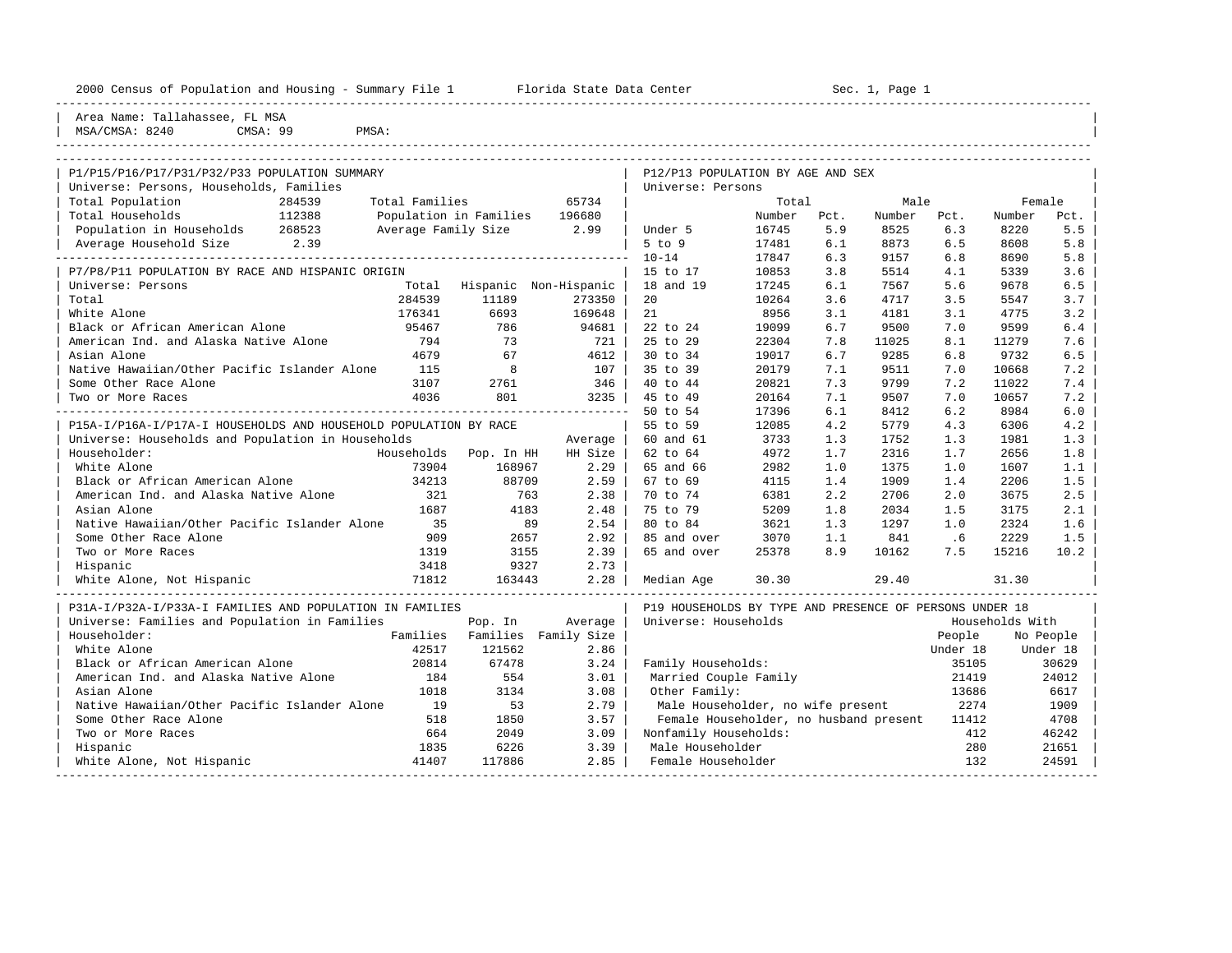----------------------------------------------------------------------------------------------------------------------------------------------------

Area Name: Tallahassee, FL MSA | MSA/CMSA: 8240 CMSA: 99 PMSA: |

| P34/P35 FAMILY TYPE BY PRESENCE AND AGE  |          |                   | P27/P30 RELATIONSHIP BY HOUSEHOLD TYPE        |                 |        | P28 RELATIONSHIP BY HOUSEHOLD TYPE |       |
|------------------------------------------|----------|-------------------|-----------------------------------------------|-----------------|--------|------------------------------------|-------|
| OF OWN AND RELATED CHILDREN              |          |                   | Universe: Persons                             |                 |        | FOR THE POPULATION UNDER 18        |       |
| Universe: Families                       |          | With              |                                               | Total 65 & Over |        | Universe: Persons                  |       |
|                                          | With Own | Related           | Population in households:                     | 268523          | 23738  | Total:                             | 62926 |
|                                          |          | Children Children | In family households:                         | 201819          | 15993  | In households:                     | 62619 |
| Married couple family:                   | 45431    | 45431             | Householder:                                  | 65734           | 8753   | Householder or spouse              | 89    |
| Children under 18:                       | 20227    | 21343             | Male                                          | 41985           | 6451   | Related child:                     | 61492 |
| Under 6 only                             | 4961     | 5346              | Female                                        | 23749           | 2302   | Own child:                         | 55400 |
| Under 6 and 6 to 17                      | 3749     | 4143              | Spouse                                        | 45431           | 5227   | In married couple family           | 36043 |
| 6 to 17 only                             | 11517    | 11854             | Parent                                        | 1737            | 1070   | In other family:                   |       |
| No children under 18                     | 25204    | 24088             | Child                                         | 71241           |        | No spouse present:                 | 19357 |
| Other family:                            | 20303    | 20303             | Natural born or adopted                       | 67552           |        | Male householder                   | 2951  |
| Male hhdr. No wife:                      | 4183     | 4183              | Step                                          | 3689            |        | Female householder                 | 16406 |
| Children under 18:                       | 1961     | 2248              | Grandchild                                    | 5702            |        | Other relatives:                   | 6092  |
| Under 6 only                             | 525      | 602               | Brother or sister                             | 3189            |        | Grandchild                         | 4711  |
| Under 6 and 6 to 17                      | 196      | 252               | Other relatives                               | 3646            | 854    | Other relatives                    | 1381  |
| 6 to 17 only                             | 1240     | 1394              | Nonrelatives                                  | 5139            | 89     | Nonrelatives                       | 1038  |
| No children under 18                     | 2222     | 1935              | In nonfamily households:                      | 66704           | 7745   | In group quarters:                 | 307   |
| Female hhdr. No hus.:                    | 16120    | 16120             | Male householder:                             | 21931           | 1843   | Institutional                      | 168   |
| Children under 18:                       | 9687     | 11372             | Living alone                                  | 14403           | 1676   | Noninstitutional                   | 139   |
| Under 6 only                             | 2170     | 2633              | Not living alone                              | 7528            | 167    |                                    |       |
| Under 6 and 6 to 17                      | 1516     | 2074              | Female householder:                           | 24723           | 5618   | P18 HOUSEHOLD SIZE, HOUSEHOLD TYPE |       |
| 6 to 17 only                             | 6001     | 6665              | Living alone                                  | 18013           | 5441   | AND PRESENCE OF OWN CHILDREN       |       |
| No children under 18                     | 6433     | 4748              | Not living alone                              | 6710            | 177    | Universe: Households               |       |
|                                          |          |                   | Nonrelatives                                  | 20050           | 284    | 1-person households:               | 32416 |
|                                          |          |                   | In group quarters:                            | 16016           | 1640   | Male householder                   | 14403 |
| P21 HOUSEHOLD TYPE BY AGE OF HOUSEHOLDER |          |                   | Institutional                                 | 6153            | 1387   | Female householder                 | 18013 |
| Universe: Households                     |          |                   | Noninstitutional                              | 9863            | 253    | 2 or more person households:       | 79972 |
|                                          |          |                   |                                               |                 |        | Family households:                 | 65734 |
| Family                                   |          | Nonfamily         |                                               |                 |        | Married couple:                    | 45431 |
| Householder age: Households              |          | Households        | PCT14 HOUSEHOLDS BY SEX OF UNMARRIED PARTNERS |                 |        | With own child, under 18           | 20227 |
| 15 to 24<br>3741                         |          | 14027             | Universe: Households                          |                 |        | No own child. under 18             | 25204 |
| 25 to 34<br>12445                        |          | 8672              |                                               |                 |        | Other family - no spouse pres.     | 20303 |
| 35 to 44<br>16439                        |          | 5968              | Unmarried partner households                  |                 | 6093   | Male householder:                  | 4183  |
| 45 to 54<br>15689                        |          | 6386              | Male householder and male partner             |                 | 266    | With own child, under 18           | 1961  |
| 55 to 64<br>8667                         |          | 4140              | Male householder and female partner           |                 | 2578   | No own child. under 18             | 2222  |
| 65 to 74<br>5424                         |          | 3343              | Female householder and female partner         |                 | 355    | Female householder:                | 16120 |
| 75 to 84<br>2763                         |          | 3061              | Female householder and male partner           |                 | 2894   | With own child, under 18           | 9687  |
| 85 and over<br>566                       |          | 1057              | All other households                          |                 | 106295 | No own child, under 18             | 6433  |
| Total<br>65734                           |          | 46654             |                                               |                 |        | Nonfamily households:              | 14238 |
|                                          |          |                   |                                               |                 |        | Male householder                   | 7528  |
|                                          |          |                   |                                               |                 |        | Female householder                 | 6710  |
|                                          |          |                   |                                               |                 |        |                                    |       |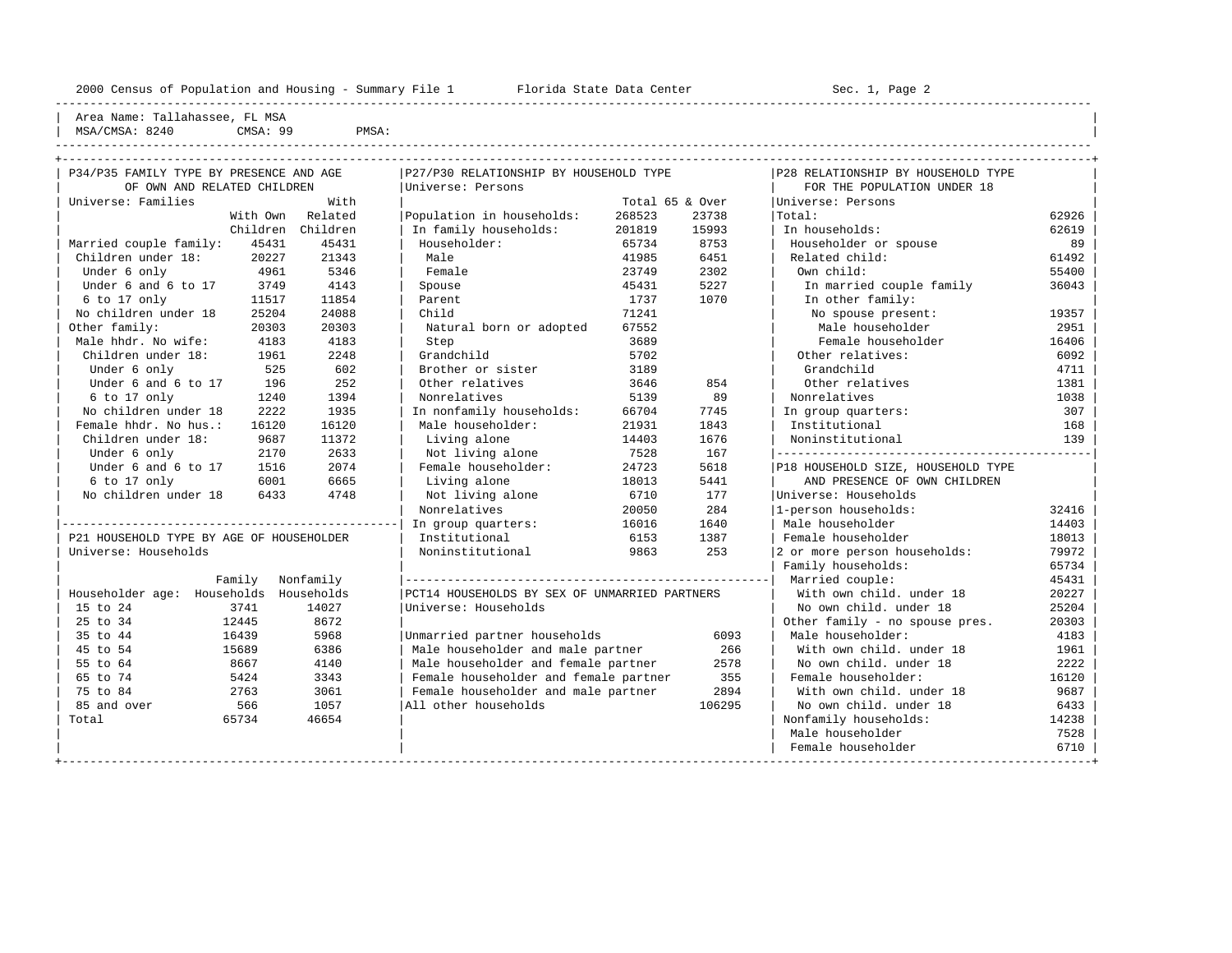2000 Florida State Data Center - Sec. 1, Page 3

-----------------------------------------------------------------------------------------------------------------------------------------------------

Area Name: Tallahassee, FL MSA MSA/CMSA: 8240 CMSA: 99 PMSA:

## -----------------------------------------------------------------------------------------------------------------------------------------------------

| H1/H3/H4/H5 HOUSING UNITS AND POPULATION BY TENURE        |        |                                  |                             |                                                                      |                 |                      |          | P26/H13 HOUSEHOLD SIZE BY HOUSEHOLD TYPE |                        |                                       |                |                                                   |                              |
|-----------------------------------------------------------|--------|----------------------------------|-----------------------------|----------------------------------------------------------------------|-----------------|----------------------|----------|------------------------------------------|------------------------|---------------------------------------|----------------|---------------------------------------------------|------------------------------|
| Universe: Housing Units and Population                    |        |                                  |                             |                                                                      |                 | Universe: Households |          |                                          |                        |                                       |                |                                                   |                              |
|                                                           |        |                                  |                             | Average                                                              |                 |                      |          |                                          |                        |                                       |                |                                                   |                              |
|                                                           |        | Units Percent Population HH Size |                             |                                                                      |                 |                      |          | Total                                    |                        | Family                                |                | Nonfamily                                         |                              |
| Total:                                                    | 121677 |                                  |                             |                                                                      |                 | Household Size       |          |                                          |                        | Households Percent Households Percent |                | Households Percent                                |                              |
| Occupied:                                                 | 112388 | 100.0                            | 268523                      | 2.39                                                                 | 1-Person        |                      |          |                                          | 32416 28.8             | N/A                                   |                | 32416                                             | 69.5                         |
| Owner:                                                    | 67378  | 60.0                             | 171907                      | 2.55                                                                 | 2-Person        |                      |          |                                          | 38449 34.2             | 28248                                 | 43.0           | 10201                                             | 21.9                         |
| Renter:                                                   | 45010  | 40.0                             | 96616                       | 2.15                                                                 | 3-Person        |                      |          |                                          | 19466 17.3             | 16857                                 | 25.6           | 2609                                              | 5.6                          |
| Vacant:                                                   | 9289   | 100.0                            |                             |                                                                      | 4-Person        |                      |          |                                          | 14068 12.5             |                                       | 12816 19.5     | 1252                                              | 2.7                          |
| For Rent                                                  | 4022   | 43.3                             |                             |                                                                      | 5-Person        |                      |          |                                          | 5298 4.7               |                                       | 5172 7.9       | 126                                               | $\overline{\phantom{a}}$ . 3 |
| For Sale only                                             | 1253   | 13.5                             |                             |                                                                      | 6-Person        |                      |          |                                          | 1671 1.5               | 1649                                  | 2.5            | 22                                                | $\overline{\phantom{0}}$ .0  |
| Rented or sold,                                           |        |                                  |                             |                                                                      |                 |                      |          | 7 or more Person 1020 .9                 |                        | $992$ 1.5                             |                | 28                                                | $\cdot$ 1                    |
| not occupied                                              | 603    | 6.5                              |                             |                                                                      |                 |                      |          |                                          |                        |                                       |                |                                                   |                              |
| Seasonal, recreational,                                   |        |                                  |                             |                                                                      |                 |                      |          |                                          |                        |                                       |                |                                                   |                              |
| or occasional use                                         | 935    | 10.1                             |                             |                                                                      |                 |                      |          |                                          |                        |                                       |                |                                                   |                              |
| For migrant workers                                       | 76     | $\overline{\phantom{0}}$ .8      |                             |                                                                      |                 |                      |          |                                          |                        |                                       |                |                                                   |                              |
| Other                                                     | 2400   | 25.8                             |                             |                                                                      |                 |                      |          |                                          |                        |                                       |                |                                                   |                              |
|                                                           |        |                                  |                             |                                                                      |                 |                      |          |                                          |                        |                                       |                |                                                   |                              |
|                                                           |        |                                  |                             |                                                                      |                 |                      |          |                                          |                        |                                       |                |                                                   |                              |
| H6/H7 HOUSING UNITS BY HOUSEHOLDER'S RACE/HISPANIC ORIGIN |        |                                  |                             |                                                                      |                 |                      |          |                                          |                        | PCT15 NONRELATIVES BY HOUSEHOLD TYPE  |                |                                                   |                              |
| Universe: Occupied Housing Units                          |        |                                  |                             |                                                                      |                 |                      |          |                                          | Universe: Nonrelatives |                                       |                |                                                   |                              |
| Race of Householder                                       |        | Total                            |                             | Hispanic                                                             |                 | Non-Hispanic         |          |                                          |                        |                                       | Family         |                                                   | Nonfamily                    |
| Total                                                     |        | 112388 100.0                     |                             |                                                                      | 3418 100.0      | 108970 100.0         |          |                                          | Nonrelatives           |                                       | Households     |                                                   | Households                   |
| White Alone                                               |        | 73904 65.8                       |                             | 2092 61.2                                                            |                 | 71812 65.9           |          |                                          | Roomer or Boarder      |                                       |                | 517                                               | 2029                         |
| Black/African American Alone                              |        | 34213 30.4                       |                             | 249 7.3                                                              |                 | 33964 31.2           |          |                                          | Housemate or roommate  |                                       | 1169           |                                                   | 13497                        |
| American Ind./Alaska Native Alone                         |        | 321                              | $\overline{\phantom{a}}$ .3 | 23 .7 298 .3<br>24 .7 1663 1.5                                       |                 |                      |          |                                          | Unmarried Partner      |                                       | 2367           |                                                   | 3726                         |
| Asian Alone                                               |        | 1687 1.5                         |                             |                                                                      |                 |                      |          |                                          | Foster child           |                                       | 241            |                                                   | 56                           |
| Nat Hawaiian/Other PI Alone                               |        | 35                               | $\overline{0}$              | $\begin{array}{ccccccccc}\n1 & & . & 0 & & & 34 & & .0\n\end{array}$ |                 |                      |          |                                          | Other Nonrelatives     |                                       | 845            |                                                   | 742                          |
| Some Other Race Alone                                     |        | 909 .8                           |                             |                                                                      |                 | 814 23.8 95          | $\ldots$ |                                          |                        |                                       |                |                                                   |                              |
| Two or More Races                                         |        | 1319 1.2                         |                             | 215 6.3 1104 1.0                                                     |                 |                      |          |                                          |                        |                                       |                |                                                   |                              |
|                                                           |        |                                  |                             |                                                                      |                 |                      |          |                                          |                        |                                       |                |                                                   |                              |
| H14 HOUSING UNITS BY HOUSEHOLDER'S RACE AND TENURE        |        |                                  |                             |                                                                      |                 |                      |          |                                          |                        |                                       |                | H16 HOUSING UNITS BY HOUSEHOLDER'S AGE AND TENURE |                              |
| Universe: Occupied Housing Units                          |        |                                  |                             |                                                                      |                 |                      |          |                                          |                        | Universe: Occupied Housing Units      |                |                                                   |                              |
|                                                           |        |                                  |                             |                                                                      |                 |                      |          |                                          |                        |                                       |                |                                                   |                              |
| Race of Householder                                       |        | Owner Occupied                   |                             |                                                                      | Renter Occupied |                      |          |                                          | Age of Householder     |                                       | Owner Occupied | Renter Occupied                                   |                              |
| Total                                                     |        |                                  | 67378 100.0                 |                                                                      |                 | 45010 100.0          |          | 15 to 24                                 |                        | 1684                                  | 2.5            | 16084                                             | 35.7                         |
| White Alone                                               |        |                                  | 48843                       | 72.5                                                                 |                 | 25061 55.7           |          | 25 to 34                                 |                        | 8680                                  | 12.9           | 12437                                             | 27.6                         |
| Black/African American Alone                              |        |                                  | 16845                       | 25.0                                                                 | 17368           | 38.6                 |          |                                          | 35 to 44               | 15363                                 | 22.8           | 7044                                              | 15.6                         |
| American Ind./Alaska Native Alone                         |        |                                  | 181                         | $\cdot$ 3                                                            | 140             | $\cdot$ 3            |          |                                          | 45 to 54               | 17418                                 | 25.9           | 4657                                              | 10.3                         |
| Asian Alone                                               |        |                                  | 643                         | 1.0                                                                  | 1044            | 2.3                  |          | 55 to 64                                 |                        | 10774                                 | 16.0           | 2033                                              | 4.5                          |
| Nat Hawaiian/Other PI Alone                               |        |                                  | 11                          | $\overline{\phantom{0}}$ .0                                          | 24              | $\ldots$             |          | 65 to 74                                 |                        | 7521                                  | 11.2           | 1246                                              | 2.8                          |
| Some Other Race Alone                                     |        |                                  | 320                         | .5                                                                   | 589             | 1.3                  |          | 75 to 84                                 |                        | 4757                                  | 7.1            | 1067                                              | 2.4                          |
| Two or More Races Alone                                   |        |                                  | 535                         | .8                                                                   | 784             | 1.7                  |          | 85 and Over                              |                        | 1181                                  | 1.8            | 442                                               | 1.0                          |

-----------------------------------------------------------------------------------------------------------------------------------------------------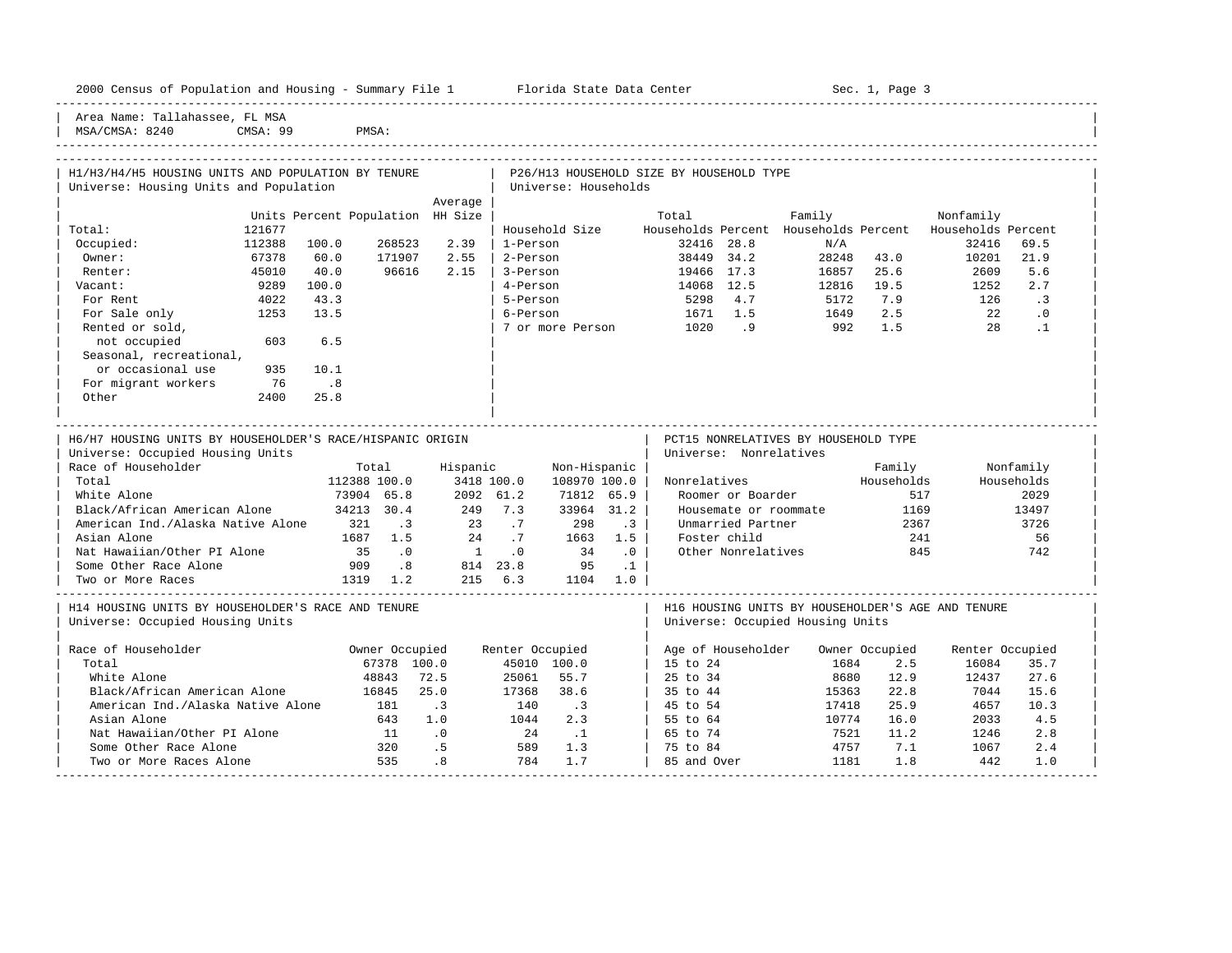|  |  |  |  | 2000 Census of Population and Housing - Summary File |  |  |  |  |  |
|--|--|--|--|------------------------------------------------------|--|--|--|--|--|
|--|--|--|--|------------------------------------------------------|--|--|--|--|--|

2000 - 2000 Center - Sec. 1, Page 1 Florida State Data Center Sec. 1, Page 1

|                                                                  | — wuuu∡ y           |                                |                       |                                                         |        |      |        |          |                 |           |
|------------------------------------------------------------------|---------------------|--------------------------------|-----------------------|---------------------------------------------------------|--------|------|--------|----------|-----------------|-----------|
| Area Name: Tampa--St. Petersburg--Clearwater, FL MSA             |                     |                                |                       |                                                         |        |      |        |          |                 |           |
| MSA/CMSA: 8280<br>CMSA: 99<br>PMSA:                              |                     |                                |                       |                                                         |        |      |        |          |                 |           |
|                                                                  |                     |                                |                       |                                                         |        |      |        |          |                 |           |
|                                                                  |                     |                                |                       |                                                         |        |      |        |          |                 |           |
| P1/P15/P16/P17/P31/P32/P33 POPULATION SUMMARY                    |                     |                                |                       | P12/P13 POPULATION BY AGE AND SEX                       |        |      |        |          |                 |           |
| Universe: Persons, Households, Families                          |                     |                                |                       | Universe: Persons                                       |        |      |        |          |                 |           |
| Total Population<br>2395997                                      | Total Families      |                                | 637653                |                                                         | Total  |      | Male   |          |                 | Female    |
| 1009316<br>Total Households                                      |                     | Population in Families 1838024 |                       |                                                         | Number | Pct. | Number | Pct.     | Number          | Pct.      |
| Population in Households 2348178                                 | Average Family Size |                                | 2.88                  | Under 5                                                 | 137837 | 5.8  | 70703  | 6.1      | 67134           | 5.4       |
| Average Household Size<br>2.33                                   |                     |                                |                       | 5 to 9                                                  | 150158 | 6.3  | 76968  | 6.7      | 73190           | 5.9       |
|                                                                  |                     |                                |                       | $10 - 14$                                               | 150839 | 6.3  | 77242  | 6.7      | 73597           | 5.9       |
| P7/P8/P11 POPULATION BY RACE AND HISPANIC ORIGIN                 |                     |                                |                       | 15 to 17                                                | 86077  | 3.6  | 44484  | 3.9      | 41593           | 3.4       |
| Universe: Persons                                                | Total               |                                | Hispanic Non-Hispanic | 18 and 19                                               | 53571  | 2.2  | 27068  | 2.3      | 26503           | 2.1       |
| Total                                                            | 2395997             | 248642                         | 2147355               | 20                                                      | 25748  | 1.1  | 12798  | 1.1      | 12950           | 1.0       |
| White Alone                                                      | 1986503             | 164548                         | 1821955               | 21                                                      | 24533  | 1.0  | 12151  | 1.1      | 12382           | 1.0       |
| Black or African American Alone                                  | 244457              | 7070                           | 237387                | 22 to 24                                                | 75579  | 3.2  | 37454  | 3.2      | 38125           | 3.1       |
| American Ind. and Alaska Native Alone                            | 8198                | 1505                           | 6693                  | 25 to 29                                                | 145037 | 6.1  | 72248  | 6.3      | 72789           | 5.9       |
| Asian Alone                                                      | 45022               | 629                            | 44393                 | 30 to 34                                                | 161137 | 6.7  | 80698  | 7.0      | 80439           | 6.5       |
| Native Hawaiian/Other Pacific Islander Alone                     | 1351                | 188                            | 1163                  | 35 to 39                                                | 187469 | 7.8  | 92947  | 8.0      | 94522           | 7.6       |
| Some Other Race Alone                                            | 63557               | 59833                          | 3724                  | 40 to 44                                                | 184676 | 7.7  | 90855  | 7.9      | 93821           | 7.6       |
| Two or More Races                                                | 46909               | 14869                          | 32040                 | 45 to 49                                                | 165717 | 6.9  | 80506  | 7.0      | 85211           | 6.9       |
|                                                                  |                     |                                |                       | 50 to 54                                                | 153181 | 6.4  | 74056  | 6.4      | 79125           | 6.4       |
| P15A-I/P16A-I/P17A-I HOUSEHOLDS AND HOUSEHOLD POPULATION BY RACE |                     |                                |                       | 55 to 59                                                | 124904 | 5.2  | 58873  | 5.1      | 66031           | 5.3       |
| Universe: Households and Population in Households                |                     |                                | Average               | 60 and 61                                               | 44319  | 1.8  | 20594  | 1.8      | 23725           | 1.9       |
| Householder:                                                     | Households          | Pop. In HH                     | HH Size               | 62 to 64                                                | 65223  | 2.7  | 30477  | 2.6      | 34746           | 2.8       |
| White Alone                                                      | 873948              | 1960494                        | 2.24                  | 65 and 66                                               | 43311  | 1.8  | 20156  | 1.7      | 23155           | 1.9       |
| Black or African American Alone                                  | 86001               | 236461                         | 2.75                  | 67 to 69                                                | 67764  | 2.8  | 31243  | 2.7      | 36521           | 2.9       |
| American Ind. and Alaska Native Alone                            | 3146                | 8221                           | 2.61                  | 70 to 74                                                | 115253 | 4.8  | 51506  | 4.5      | 63747           | 5.1       |
| Asian Alone                                                      | 13870               | 41393                          | 2.98                  | 75 to 79                                                | 103762 | 4.3  | 43986  | 3.8      | 59776           | 4.8       |
| Native Hawaiian/Other Pacific Islander Alone                     | 380                 | 1128                           | 2.97                  | 80 to 84                                                | 71422  | 3.0  | 28927  | 2.5      | 42495           | 3.4       |
| Some Other Race Alone                                            | 17182               | 60330                          | 3.51                  | 85 and over                                             | 58480  | 2.4  | 19338  | 1.7      | 39142           | 3.2       |
| Two or More Races                                                | 14789               | 40151                          | 2.71                  | 65 and over                                             | 459992 | 19.2 | 195156 | 16.9     | 264836          | 21.3      |
| Hispanic                                                         | 78314               | 236915                         | 3.03                  |                                                         |        |      |        |          |                 |           |
| White Alone, Not Hispanic                                        | 819019              | 1803639                        | 2, 20                 | Median Age                                              | 40.00  |      | 38.60  |          | 41.40           |           |
|                                                                  |                     |                                |                       |                                                         |        |      |        |          |                 |           |
| P31A-I/P32A-I/P33A-I FAMILIES AND POPULATION IN FAMILIES         |                     |                                |                       | P19 HOUSEHOLDS BY TYPE AND PRESENCE OF PERSONS UNDER 18 |        |      |        |          |                 |           |
| Universe: Families and Population in Families                    |                     | Pop. In                        | Average               | Universe: Households                                    |        |      |        |          | Households With |           |
| Householder:                                                     | Families            |                                | Families Family Size  |                                                         |        |      |        | People   |                 | No People |
| White Alone                                                      | 543806              | 1517858                        | 2.79                  |                                                         |        |      |        |          |                 |           |
|                                                                  |                     |                                |                       |                                                         |        |      |        | Under 18 |                 | Under 18  |
| Black or African American Alone                                  | 58249               | 194290                         | 3.34                  | Family Households:                                      |        |      |        | 285183   |                 | 352470    |
| American Ind. and Alaska Native Alone                            | 1991                | 6300                           | 3.16                  | Married Couple Family                                   |        |      |        | 186358   |                 | 300075    |
| Asian Alone                                                      | 10237               | 35633                          | 3.48                  | Other Family:                                           |        |      |        | 98825    |                 | 52395     |
| Native Hawaiian/Other Pacific Islander Alone                     | 264                 | 899                            | 3.41                  | Male Householder, no wife present                       |        |      |        | 22634    |                 | 15535     |
| Some Other Race Alone                                            | 13418               | 51153                          | 3.81                  | Female Householder, no husband present                  |        |      |        | 76191    |                 | 36860     |
| Two or More Races                                                | 9688                | 31891                          | 3.29                  | Nonfamily Households:                                   |        |      |        | 4257     |                 | 367406    |
| Hispanic                                                         | 57828               | 198800                         | 3.44                  | Male Householder                                        |        |      |        | 3243     |                 | 163483    |
| White Alone, Not Hispanic                                        | 504047              | 1386759                        | 2.75                  | Female Householder                                      |        |      |        | 1014     |                 | 203923    |

-----------------------------------------------------------------------------------------------------------------------------------------------------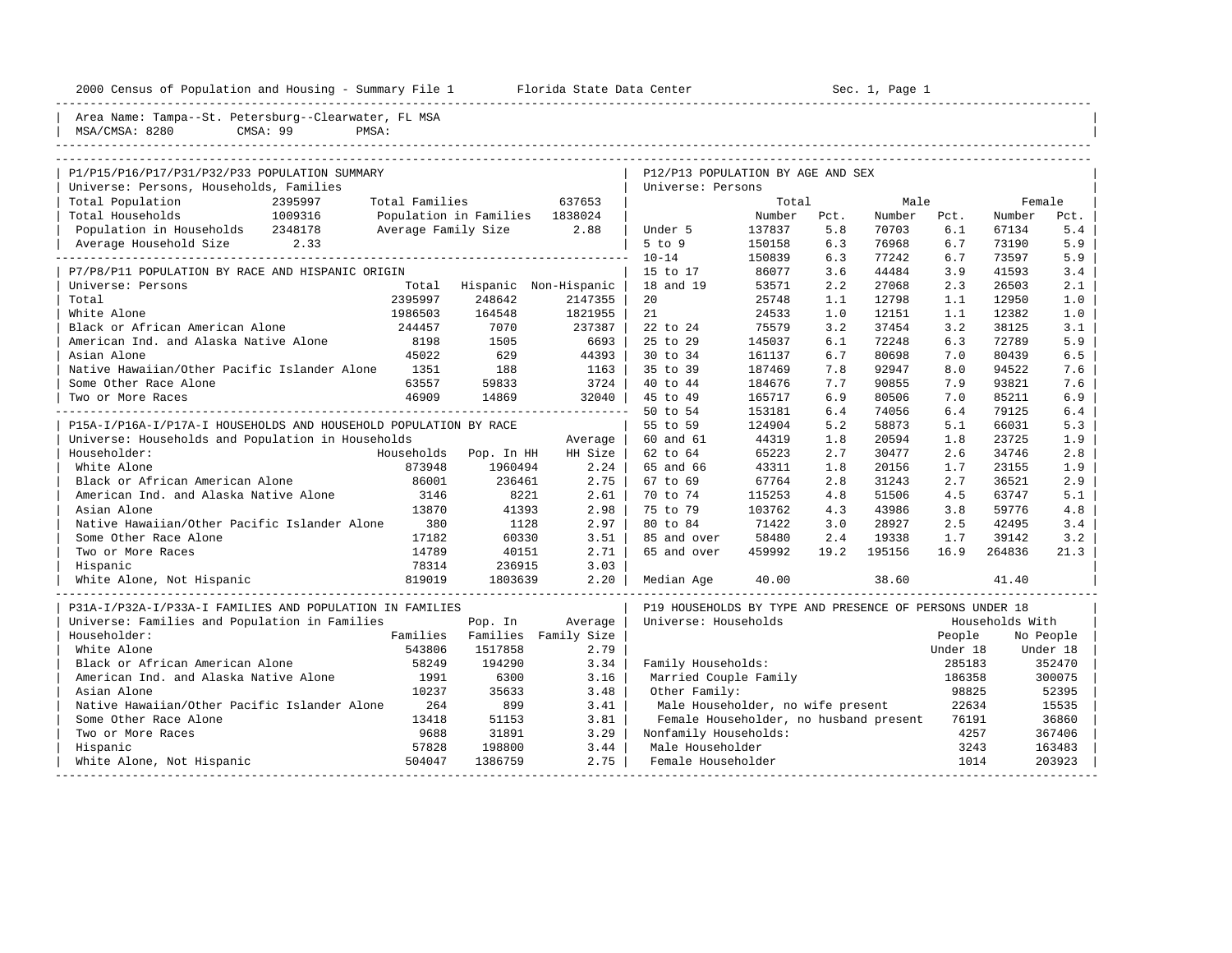|                |          | Area Name: Tampa--St. Petersburg--Clearwater, FL MSA |  |  |  |
|----------------|----------|------------------------------------------------------|--|--|--|
|                |          |                                                      |  |  |  |
| MSA/CMSA: 8280 | CMSA: 99 | PMSA:                                                |  |  |  |
|                |          |                                                      |  |  |  |

|  |  | ------ |
|--|--|--------|
|  |  |        |
|  |  |        |
|  |  |        |
|  |  |        |

| P34/P35 FAMILY TYPE BY PRESENCE AND AGE  |           | P27/P30 RELATIONSHIP BY HOUSEHOLD TYPE        |         |                 | P28 RELATIONSHIP BY HOUSEHOLD TYPE |        |
|------------------------------------------|-----------|-----------------------------------------------|---------|-----------------|------------------------------------|--------|
| OF OWN AND RELATED CHILDREN              |           | Universe: Persons                             |         |                 | FOR THE POPULATION UNDER 18        |        |
| Universe: Families                       | With      |                                               |         | Total 65 & Over | Universe: Persons                  |        |
| With Own                                 | Related   | Population in households:                     | 2348178 | 438358          | Total:                             | 524911 |
| Children                                 | Children  | In family households:                         | 1889313 | 295341          | In households:                     | 522275 |
| Married couple family: 486433            | 486433    | Householder:                                  | 637653  | 156003          | Householder or spouse              | 672    |
| Children under 18:<br>175809             | 185647    | Male                                          | 453314  | 129038          | Related child:                     | 509504 |
| Under 6 only<br>42481                    | 45643     | Female                                        | 184339  | 26965           | Own child:                         | 465063 |
| Under 6 and 6 to 17<br>35248             | 38654     | Spouse                                        | 486433  | 112822          | In married couple family           | 320964 |
| $6$ to 17 only<br>98080                  | 101350    | Parent                                        | 20872   | 13639           | In other family:                   |        |
| No children under 18<br>310624           | 300786    | Child                                         | 596536  |                 | No spouse present:                 | 144099 |
| Other family:<br>151220                  | 151220    | Natural born or adopted                       | 562534  |                 | Male householder                   | 30712  |
| Male hhdr. No wife:<br>38169             | 38169     | Step                                          | 34002   |                 | Female householder                 | 113387 |
| Children under 18:<br>19741              | 22313     | Grandchild                                    | 40855   |                 | Other relatives:                   | 44441  |
| Under 6 only<br>5491                     | 6111      | Brother or sister                             | 21196   |                 | Grandchild                         | 34020  |
| Under 6 and 6 to 17<br>2481              | 3104      | Other relatives                               | 34479   | 11072           | Other relatives                    | 10421  |
| 6 to 17 only<br>11769                    | 13098     | Nonrelatives                                  | 51289   | 1805            | Nonrelatives                       | 12099  |
| No children under 18<br>18428            | 15856     | In nonfamily households:                      | 458865  | 143017          | In group quarters:                 | 2636   |
| Female hhdr. No hus.:<br>113051          | 113051    | Male householder:                             | 166726  | 37264           | Institutional                      | 1273   |
| Children under 18:<br>65822              | 75909     | Living alone                                  | 124847  | 33058           | Noninstitutional                   | 1363   |
| Under 6 only<br>13361                    | 16084     | Not living alone                              | 41879   | 4206            |                                    |        |
| Under 6 and 6 to 17<br>10382             | 13625     | Female householder:                           | 204937  | 98486           | P18 HOUSEHOLD SIZE, HOUSEHOLD TYPE |        |
| 6 to 17 only<br>42079                    | 46200     | Living alone                                  | 175111  | 94787           | AND PRESENCE OF OWN CHILDREN       |        |
| No children under 18<br>47229            | 37142     | Not living alone                              | 29826   | 3699            | Universe: Households               |        |
|                                          |           | Nonrelatives                                  | 87202   | 7267            | 1-person households:               | 299958 |
|                                          |           | In group quarters:                            | 47819   | 21634           | Male householder                   | 124847 |
| P21 HOUSEHOLD TYPE BY AGE OF HOUSEHOLDER |           | Institutional                                 | 26000   | 14948           | Female householder                 | 175111 |
| Universe: Households                     |           | Noninstitutional                              | 21819   | 6686            | 2 or more person households:       | 709358 |
|                                          |           |                                               |         |                 | Family households:                 | 637653 |
| Family                                   | Nonfamily |                                               |         |                 | Married couple:                    | 486433 |
| Householder age: Households Households   |           | PCT14 HOUSEHOLDS BY SEX OF UNMARRIED PARTNERS |         |                 | With own child, under 18           | 175809 |
| 15 to 24<br>20635                        | 23109     | Universe: Households                          |         |                 | No own child. under 18             | 310624 |
| 25 to 34<br>96946                        | 52196     |                                               |         |                 | Other family - no spouse pres.     | 151220 |
| 35 to 44<br>148390                       | 56070     | Unmarried partner households                  |         | 62761           | Male householder:                  | 38169  |
| 45 to 54<br>125359                       | 57015     | Male householder and male partner             |         | 3613            | With own child, under 18           | 19741  |
| 55 to 64<br>90320                        | 47523     | Male householder and female partner           |         | 29335           | No own child, under 18             | 18428  |
| 65 to 74<br>86500                        | 54418     | Female householder and female partner         |         | 3147            | Female householder:                | 113051 |
| 75 to 84<br>57813                        | 58307     | Female householder and male partner           |         | 26666           | With own child, under 18           | 65822  |
| 85 and over<br>11690                     | 23025     | All other households                          |         | 946555          | No own child, under 18             | 47229  |
| Total<br>637653                          | 371663    |                                               |         |                 | Nonfamily households:              | 71705  |
|                                          |           |                                               |         |                 | Male householder                   | 41879  |
|                                          |           |                                               |         |                 | Female householder                 | 29826  |
|                                          |           |                                               |         |                 |                                    |        |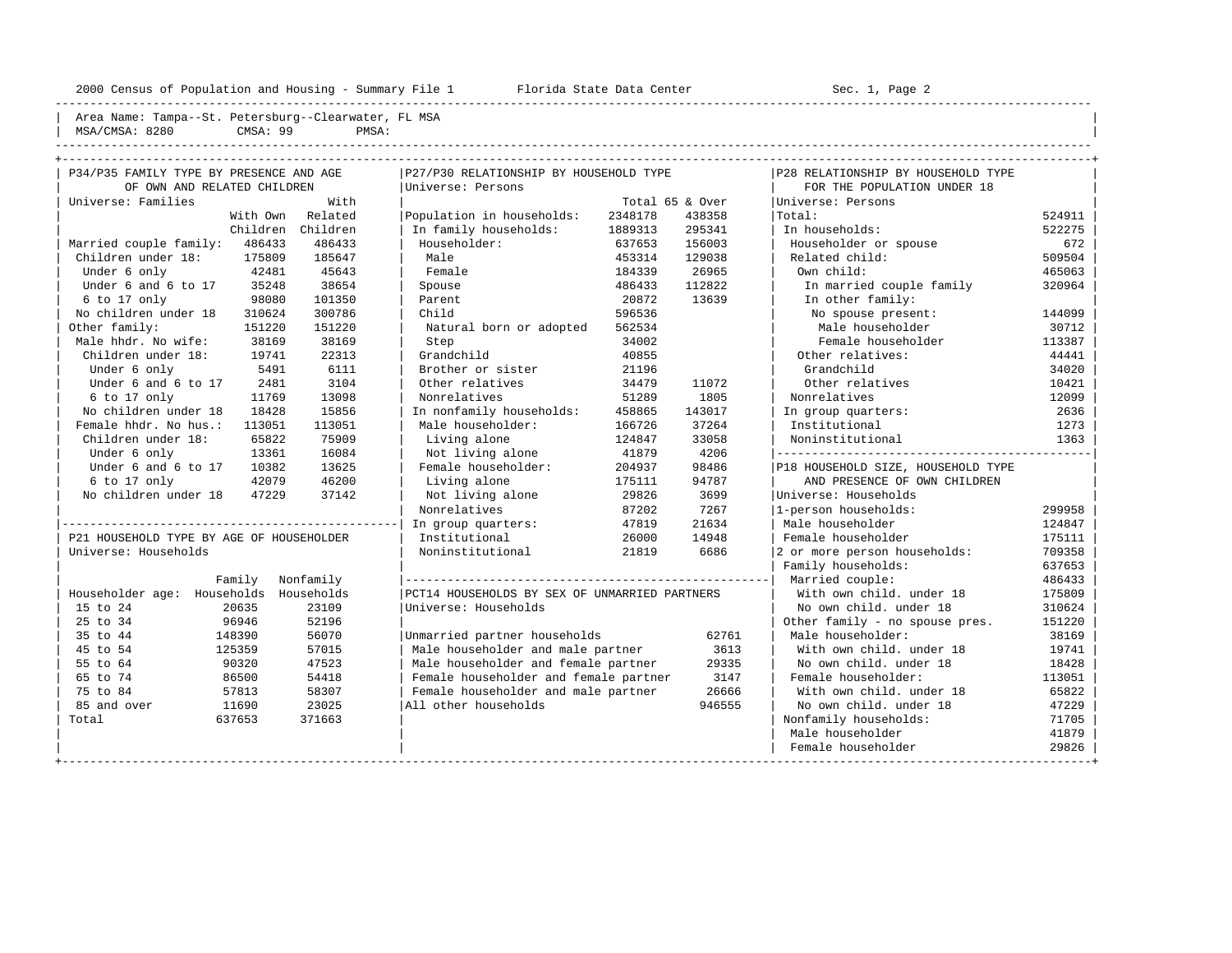| 2000 Census of Population and Housing - Summary File 1 Florida State Data Center              |         |               |                             |                                      |                 |                      |                            |                                          | Sec. 1, Page 3         |                                                                                       |              |                    |            |  |
|-----------------------------------------------------------------------------------------------|---------|---------------|-----------------------------|--------------------------------------|-----------------|----------------------|----------------------------|------------------------------------------|------------------------|---------------------------------------------------------------------------------------|--------------|--------------------|------------|--|
| Area Name: Tampa--St. Petersburg--Clearwater, FL MSA<br>CMSA: 99<br>MSA/CMSA: 8280            |         |               |                             |                                      |                 |                      |                            |                                          |                        |                                                                                       |              |                    |            |  |
| H1/H3/H4/H5 HOUSING UNITS AND POPULATION BY TENURE                                            |         |               |                             |                                      |                 |                      |                            | P26/H13 HOUSEHOLD SIZE BY HOUSEHOLD TYPE |                        |                                                                                       |              |                    |            |  |
| Universe: Housing Units and Population                                                        |         |               |                             |                                      |                 | Universe: Households |                            |                                          |                        |                                                                                       |              |                    |            |  |
|                                                                                               |         |               |                             | Average                              |                 |                      |                            |                                          |                        |                                                                                       |              |                    |            |  |
|                                                                                               |         |               |                             | Units Percent Population HH Size     |                 |                      |                            | Total                                    |                        | Family                                                                                |              | Nonfamily          |            |  |
| Total:                                                                                        | 1143979 |               |                             |                                      |                 | Household Size       |                            |                                          |                        | Households Percent Households Percent                                                 |              | Households Percent |            |  |
| Occupied:                                                                                     | 1009316 | 100.0         | 2348178                     | 2.33                                 | l 1-Person      |                      |                            | 299958 29.7                              |                        | N/A                                                                                   |              | 299958             | 80.7       |  |
| Owner:                                                                                        | 714374  | 70.8          | 1702608                     | 2.38                                 |                 | 2-Person             |                            | 378834 37.5                              |                        |                                                                                       | 317503 49.8  | 61331              | 16.5       |  |
| Renter:                                                                                       | 294942  | 29.2          | 645570                      | 2.19                                 |                 | 3-Person             |                            | 146694 14.5                              |                        |                                                                                       | 139514 21.9  | 7180               | 1.9        |  |
| Vacant:                                                                                       | 134663  | 100.0         |                             |                                      |                 | 4-Person             |                            | 111550 11.1                              |                        |                                                                                       | 109444 17.2  | 2106               | .6         |  |
| For Rent                                                                                      | 31621   | 23.5          |                             |                                      | 5-Person        |                      |                            | 46845 4.6                                |                        | 46167 7.2                                                                             |              | 678                | $\cdot$ 2  |  |
| For Sale only                                                                                 | 15868   | 11.8          |                             |                                      | 6-Person        |                      |                            | 16251 1.6                                |                        | 16005                                                                                 | $7.2$<br>2.5 | 246                | $\cdot$ 1  |  |
| Rented or sold,                                                                               |         |               |                             |                                      |                 |                      |                            | 7 or more Person 9184 .9                 |                        | 9020 1.4                                                                              |              | 164                | $\cdot$ 0  |  |
| not occupied                                                                                  | 7599    | 5.6           |                             |                                      |                 |                      |                            |                                          |                        |                                                                                       |              |                    |            |  |
| Seasonal, recreational,                                                                       |         |               |                             |                                      |                 |                      |                            |                                          |                        |                                                                                       |              |                    |            |  |
| or occasional use                                                                             | 58660   | 43.6          |                             |                                      |                 |                      |                            |                                          |                        |                                                                                       |              |                    |            |  |
| For migrant workers                                                                           | 335     | $\cdot$ . 2   |                             |                                      |                 |                      |                            |                                          |                        |                                                                                       |              |                    |            |  |
| Other                                                                                         | 20580   | 15.3          |                             |                                      |                 |                      |                            |                                          |                        |                                                                                       |              |                    |            |  |
| H6/H7 HOUSING UNITS BY HOUSEHOLDER'S RACE/HISPANIC ORIGIN<br>Universe: Occupied Housing Units |         |               |                             |                                      |                 |                      |                            |                                          | Universe: Nonrelatives | PCT15 NONRELATIVES BY HOUSEHOLD TYPE                                                  |              |                    |            |  |
| Race of Householder                                                                           |         |               | Total                       | Hispanic                             |                 | Non-Hispanic         |                            |                                          |                        |                                                                                       | Family       |                    | Nonfamily  |  |
| Total                                                                                         |         | 1009316 100.0 |                             | 78314 100.0                          |                 | 931002 100.0         |                            |                                          |                        | Nonrelatives                                                                          | Households   |                    | Households |  |
| White Alone                                                                                   |         |               | 873948 86.6                 | 54929 70.1                           |                 | 819019 88.0          |                            |                                          | Roomer or Boarder      |                                                                                       | 6367         |                    | 9927       |  |
| Black/African American Alone                                                                  |         | 86001 8.5     |                             | 2174 2.8                             |                 | 83827                | 9.0                        |                                          |                        | Housemate or roommate                                                                 | 8329         |                    | 27472      |  |
| American Ind./Alaska Native Alone 3146                                                        |         |               | $\overline{\phantom{a}}$ .3 | 424<br>152                           | .5              | 2722                 | $\cdot$ 3                  |                                          | Unmarried Partner      |                                                                                       | 23736        |                    | 39025      |  |
| Asian Alone                                                                                   |         |               | 13870 1.4                   |                                      | $\cdot$ 2       | 13718                | 1.5                        |                                          | Foster child           |                                                                                       | 1936         |                    | 506        |  |
| Nat Hawaiian/Other PI Alone 380                                                               |         |               | $\overline{\phantom{0}}$    | 42                                   |                 | $.1$ 338             | $\overline{\phantom{0}}$ . |                                          |                        | Other Nonrelatives                                                                    | 10921        |                    | 10272      |  |
| Some Other Race Alone<br>Two or More Races                                                    |         | 14789 1.5     |                             | 17182 1.7 16284 20.8 898<br>4309 5.5 |                 | 10480 1.1            | $\ldots$                   |                                          |                        |                                                                                       |              |                    |            |  |
|                                                                                               |         |               |                             |                                      |                 |                      |                            |                                          |                        |                                                                                       |              |                    |            |  |
| H14 HOUSING UNITS BY HOUSEHOLDER'S RACE AND TENURE<br>Universe: Occupied Housing Units        |         |               |                             |                                      |                 |                      |                            |                                          |                        | H16 HOUSING UNITS BY HOUSEHOLDER'S AGE AND TENURE<br>Universe: Occupied Housing Units |              |                    |            |  |
|                                                                                               |         |               |                             |                                      |                 |                      |                            |                                          |                        |                                                                                       |              |                    |            |  |
| Race of Householder                                                                           |         |               | Owner Occupied              |                                      | Renter Occupied |                      |                            |                                          |                        | Age of Householder Owner Occupied                                                     |              | Renter Occupied    |            |  |
| Total                                                                                         |         |               | 714374 100.0                |                                      |                 | 294942 100.0         |                            | 15 to 24                                 |                        | 8108                                                                                  | 1.1          | 35636              | 12.1       |  |
| White Alone                                                                                   |         |               | 648421                      | 90.8                                 | 225527          | 76.5                 |                            |                                          | 25 to 34               | 69222                                                                                 | 9.7          | 79920              | 27.1       |  |
| Black/African American Alone                                                                  |         |               | 40172                       | 5.6                                  | 45829           | 15.5                 |                            | 35 to 44                                 |                        | 137623                                                                                | 19.3         | 66837              | 22.7       |  |
| American Ind./Alaska Native Alone 1796                                                        |         |               |                             | $\overline{\phantom{a}}$ .3          | 1350            | .5                   |                            | 45 to 54                                 |                        | 137575                                                                                | 19.3         | 44799              | 15.2       |  |
| Asian Alone                                                                                   |         |               | 8212                        | 1.1                                  | 5658            | 1.9                  |                            | 55 to 64                                 |                        | 113896                                                                                | 15.9         | 23947              | 8.1        |  |
| Nat Hawaiian/Other PI Alone                                                                   |         |               | 170                         | $\overline{\phantom{0}}$ .0          | 210             | $\ldots$             |                            | 65 to 74                                 |                        | 122750                                                                                | 17.2         | 18168              | 6.2        |  |
| Some Other Race Alone                                                                         |         |               | 7730                        | 1.1                                  | 9452            | 3.2                  |                            | 75 to 84                                 |                        | 99296                                                                                 | 13.9         | 16824              | 5.7        |  |

| Two or More Races Alone 7873 1.1 6916 2.3 | 85 and Over 25904 3.6 8811 3.0 | -----------------------------------------------------------------------------------------------------------------------------------------------------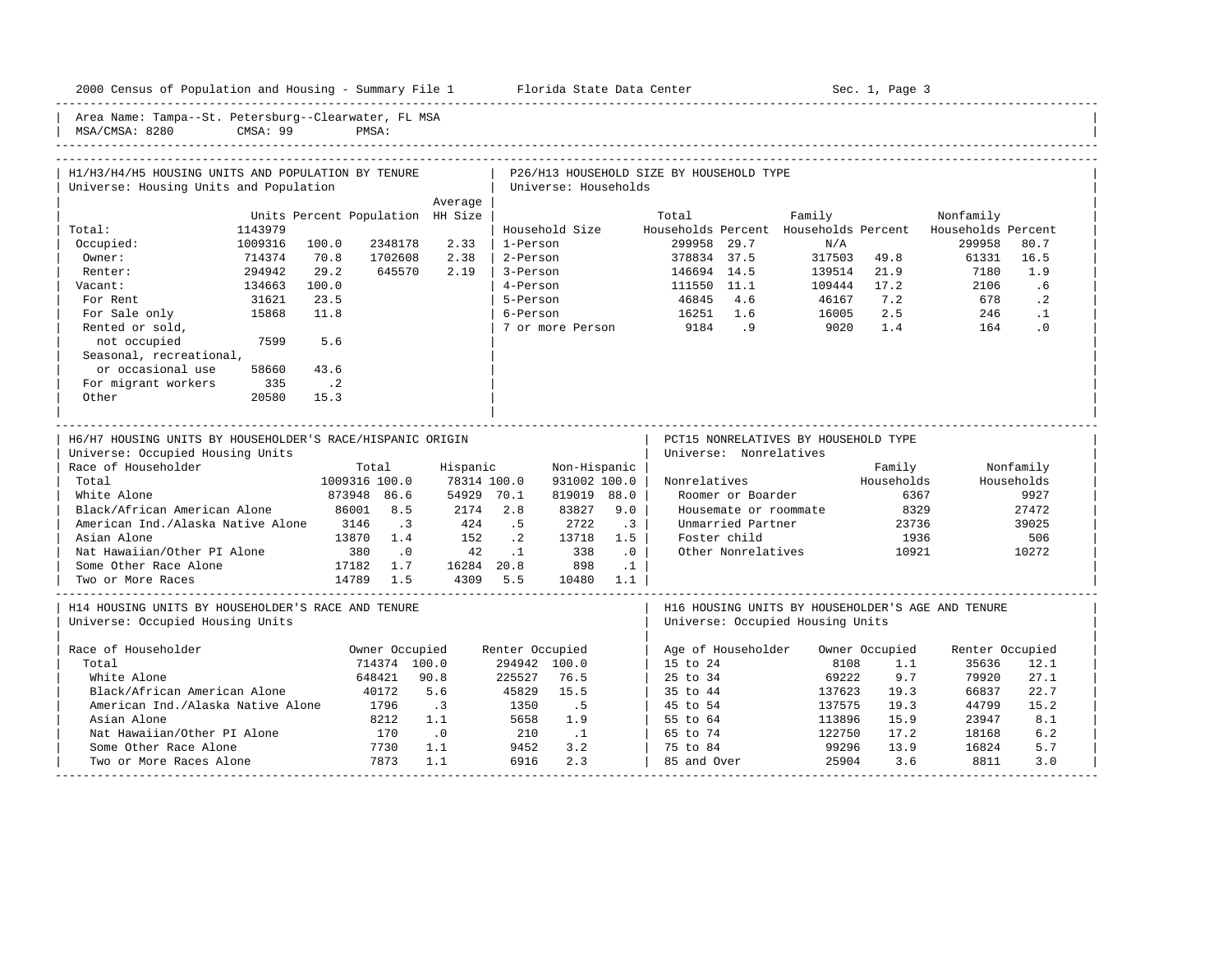| Housing<br>2000<br>Census<br>and<br>pulation<br>וומח<br>$\cdots$<br>r – ummu | ┑┷╷<br>`∽ +<br>$\sim$<br>$\sim$<br>101 Iua<br>Dal G<br>CEILLE.<br>31.71.7 | Sec<br>∍aα |
|------------------------------------------------------------------------------|---------------------------------------------------------------------------|------------|
|                                                                              |                                                                           |            |

2000 1 Center - Summary File 1 Florida State Data Center Sec. 1, Page 1

| Area Name: West Palm Beach--Boca Raton, FL MSA<br>MSA/CMSA: 8960<br>CMSA: 99<br>PMSA: |                |                                                           |                       |                                                         |        |      |        |          |        |           |
|---------------------------------------------------------------------------------------|----------------|-----------------------------------------------------------|-----------------------|---------------------------------------------------------|--------|------|--------|----------|--------|-----------|
|                                                                                       |                |                                                           |                       |                                                         |        |      |        |          |        |           |
| P1/P15/P16/P17/P31/P32/P33 POPULATION SUMMARY                                         |                |                                                           |                       | P12/P13 POPULATION BY AGE AND SEX                       |        |      |        |          |        |           |
| Universe: Persons, Households, Families                                               |                |                                                           |                       | Universe: Persons                                       |        |      |        |          |        |           |
| Total Population<br>1131184                                                           | Total Families |                                                           | 303772                |                                                         | Total  |      | Male   |          | Female |           |
| 474175<br>Total Households                                                            |                | Population in Families 877195<br>Average Family Size 2.89 |                       |                                                         | Number | Pct. | Number | Pct.     | Number | Pct.      |
| Population in Households 1111856                                                      |                |                                                           | $\Box$                | Under 5                                                 | 62913  | 5.6  | 32246  | 5.9      | 30667  | 5.2       |
| Average Household Size<br>2.34<br><u>u de de de de de de de de d</u>                  |                |                                                           |                       | $5$ to $9$                                              | 68647  | 6.1  | 35371  | 6.5      | 33276  | 5.7       |
|                                                                                       |                |                                                           |                       | $10 - 14$                                               | 70155  | 6.2  | 36045  | 6.6      | 34110  | 5.8       |
| P7/P8/P11 POPULATION BY RACE AND HISPANIC ORIGIN                                      |                |                                                           |                       | 15 to 17                                                | 38743  | 3.4  | 20040  | 3.7      | 18703  | 3.2       |
| Universe: Persons                                                                     | Total          |                                                           | Hispanic Non-Hispanic | 18 and 19                                               | 22995  | 2.0  | 11940  | 2.2      | 11055  | 1.9       |
| Total                                                                                 | 1131184        | 140675                                                    | 990509                | 20                                                      | 10738  | .9   | 5598   | 1.0      | 5140   | .9        |
| White Alone                                                                           | 894207         | 95723                                                     | 798484                | 21                                                      | 9845   | .9   | 5116   | .9       | 4729   | .8        |
| Black or African American Alone                                                       | 156055         | 3622                                                      | 152433                | 22 to 24                                                | 30736  | 2.7  | 15738  | 2.9      | 14998  | 2.6       |
| American Ind. and Alaska Native Alone                                                 | 2466           | 849                                                       | 1617                  | 25 to 29                                                | 60563  | 5.4  | 30539  | 5.6      | 30024  | 5.1       |
| Asian Alone                                                                           | 17127          | 246                                                       | 16881                 | 30 to 34                                                | 72457  | 6.4  | 35886  | 6.6      | 36571  | 6.3       |
| Native Hawaiian/Other Pacific Islander Alone                                          | 692            | 209                                                       | 483                   | 35 to 39                                                | 86512  | 7.6  | 43147  | 7.9      | 43365  | 7.4       |
| Some Other Race Alone                                                                 | 33709          | 31550                                                     | 2159                  | 40 to 44                                                | 85509  | 7.6  | 42660  | 7.8      | 42849  | 7.3       |
| Two or More Races                                                                     | 26928          | 8476                                                      | 18452                 | 45 to 49                                                | 74361  | 6.6  | 36653  | 6.7      | 37708  | 6.5       |
|                                                                                       |                |                                                           |                       | 50 to 54                                                | 66690  | 5.9  | 31949  | 5.8      | 34741  | 5.9       |
| P15A-I/P16A-I/P17A-I HOUSEHOLDS AND HOUSEHOLD POPULATION BY RACE                      |                |                                                           |                       | 55 to 59                                                | 56852  | 5.0  | 26542  | 4.9      | 30310  | 5.2       |
| Universe: Households and Population in Households                                     |                |                                                           | Average               | 60 and 61                                               | 20731  | 1.8  | 9353   | 1.7      | 11378  | 1.9       |
| Householder:                                                                          | Households     | Pop. In HH                                                | HH Size               | 62 to 64                                                | 30661  | 2.7  | 13706  | 2.5      | 16955  | 2.9       |
| White Alone                                                                           | 403665         | 884107                                                    | 2.19                  | 65 and 66                                               | 21410  | 1.9  | 9458   | 1.7      | 11952  | 2.0       |
| Black or African American Alone                                                       | 47500          | 150499                                                    | 3.17                  | 67 to 69                                                | 35433  | 3.1  | 15667  | 2.9      | 19766  | 3.4       |
| American Ind. and Alaska Native Alone                                                 | 760            | 2228                                                      | 2.93                  | 70 to 74                                                | 65886  | 5.8  | 29406  | 5.4      | 36480  | 6.2       |
| Asian Alone                                                                           | 5384           | 16231                                                     | 3.01                  | 75 to 79                                                | 61037  | 5.4  | 27295  | 5.0      | 33742  | 5.8       |
| Native Hawaiian/Other Pacific Islander Alone                                          | 159            | 546                                                       | 3.43                  | 80 to 84                                                | 43345  | 3.8  | 18970  | 3.5      | 24375  | 4.2       |
| Some Other Race Alone                                                                 | 8481           | 31963                                                     | 3.77                  | 85 and over                                             | 34965  | 3.1  | 13414  | 2.5      | 21551  | 3.7       |
| Two or More Races                                                                     | 8226           | 26282                                                     | 3.19                  | 65 and over                                             | 262076 | 23.2 | 114210 | 20.9     | 147866 | 25.3      |
| Hispanic                                                                              | 41034          | 136404                                                    | 3.32                  |                                                         |        |      |        |          |        |           |
| White Alone, Not Hispanic                                                             | 374306         | 791469                                                    | 2.11                  | Median Age                                              | 41.80  |      | 40.20  |          | 43.40  |           |
| P31A-I/P32A-I/P33A-I FAMILIES AND POPULATION IN FAMILIES                              |                |                                                           |                       | P19 HOUSEHOLDS BY TYPE AND PRESENCE OF PERSONS UNDER 18 |        |      |        |          |        |           |
| Universe: Families and Population in Families                                         |                | Pop. In                                                   | Average               | Universe: Households<br>Households With                 |        |      |        |          |        |           |
| Householder:                                                                          | Families       |                                                           | Families Family Size  |                                                         |        |      |        | People   |        | No People |
| White Alone                                                                           | 250857         | 684006                                                    | 2.73                  |                                                         |        |      |        | Under 18 |        | Under 18  |
| Black or African American Alone                                                       | 35445          | 128824                                                    | 3.63                  | Family Households:                                      |        |      |        | 127693   |        | 176079    |
| American Ind. and Alaska Native Alone                                                 | 488            | 1708                                                      | 3.50                  | Married Couple Family                                   |        |      |        | 87097    |        | 153549    |
| Asian Alone                                                                           | 4124           | 14157                                                     | 3.43                  | Other Family:                                           |        |      |        | 40596    |        | 22530     |
| Native Hawaiian/Other Pacific Islander Alone                                          | 114            | 419                                                       | 3.68                  | Male Householder, no wife present                       |        |      |        | 9664     |        | 7523      |
| Some Other Race Alone                                                                 | 6827           | 26566                                                     | 3.89                  | Female Householder, no husband present                  |        |      |        | 30932    |        | 15007     |
| Two or More Races                                                                     | 5917           | 21515                                                     | 3.64                  | Nonfamily Households:                                   |        |      |        | 1632     |        | 168771    |
| Hispanic                                                                              | 32147          | 115099                                                    | 3.58                  | Male Householder                                        |        |      |        | 1251     |        | 70477     |
| White Alone, Not Hispanic                                                             | 228097         | 605365                                                    | 2.65                  | Female Householder                                      |        |      |        | 381      |        | 98294     |

-----------------------------------------------------------------------------------------------------------------------------------------------------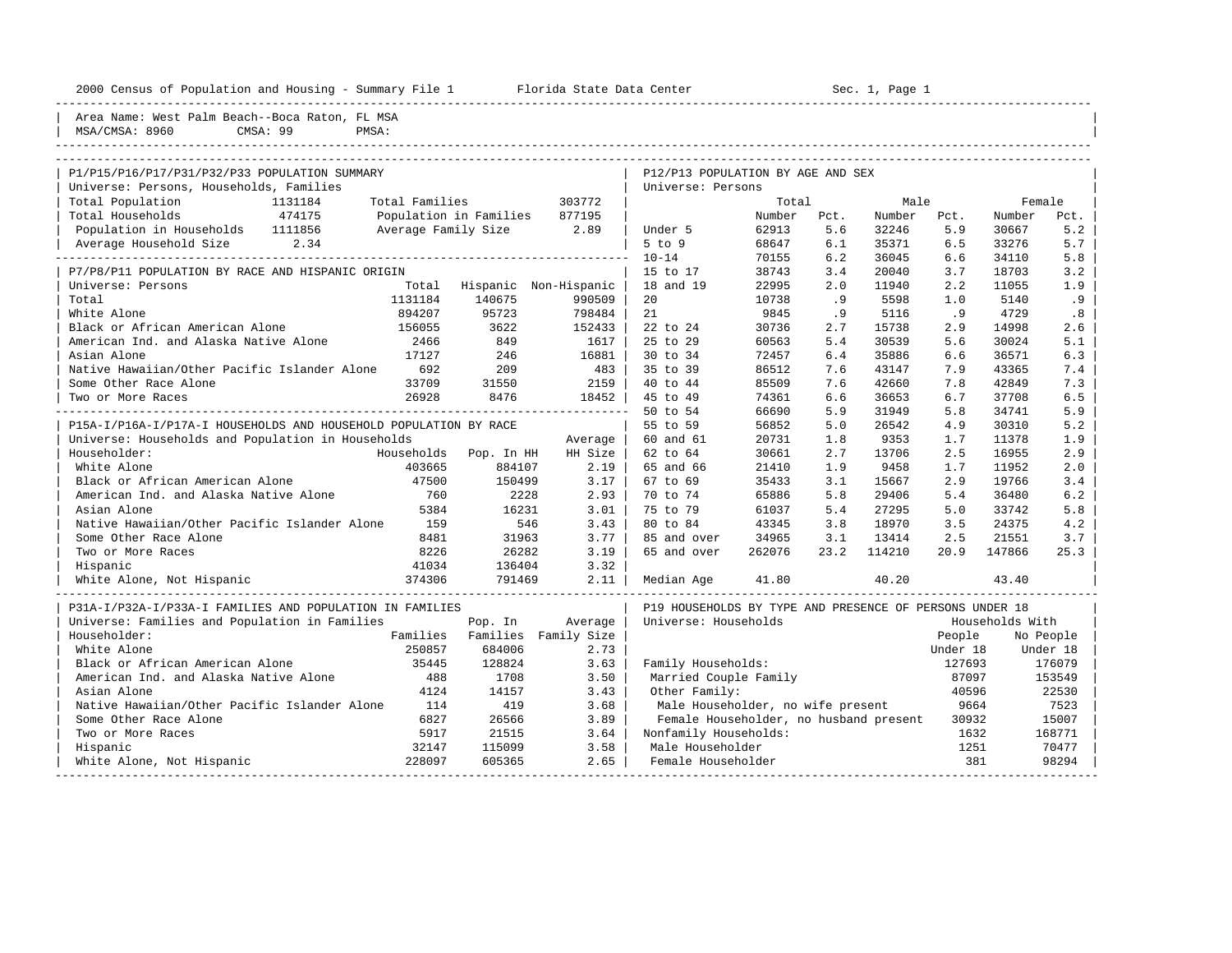---------------------------------------------------------------------------------------------------------------------------------------------------- Area Name: West Palm Beach--Boca Raton, FL MSA | MSA/CMSA: 8960 CMSA: 99 PMSA: ----------------------------------------------------------------------------------------------------------------------------------------------------

| P34/P35 FAMILY TYPE BY PRESENCE AND AGE  |          |                   | P27/P30 RELATIONSHIP BY HOUSEHOLD TYPE        |         |                 | P28 RELATIONSHIP BY HOUSEHOLD TYPE |        |
|------------------------------------------|----------|-------------------|-----------------------------------------------|---------|-----------------|------------------------------------|--------|
| OF OWN AND RELATED CHILDREN              |          |                   | Universe: Persons                             |         |                 | FOR THE POPULATION UNDER 18        |        |
| Universe: Families                       |          | With              |                                               |         | Total 65 & Over | Universe: Persons                  |        |
|                                          | With Own | Related           | Population in households:                     | 1111856 | 254238          | Total:                             | 240458 |
|                                          |          | Children Children | In family households:                         | 901407  | 175643          | In households:                     | 239569 |
| Married couple family:                   | 240646   | 240646            | Householder:                                  | 303772  | 91333           | Householder or spouse              | 294    |
| Children under 18:                       | 83083    | 86804             | Male                                          | 220343  | 75673           | Related child:                     | 234721 |
| Under 6 only                             | 20587    | 21712             | Female                                        | 83429   | 15660           | Own child:                         | 215467 |
| Under 6 and 6 to 17                      | 17526    | 18943             | Spouse                                        | 240646  | 71572           | In married couple family           | 154580 |
| 6 to 17 only                             | 44970    | 46149             | Parent                                        | 10410   | 6520            | In other family:                   |        |
| No children under 18                     | 157563   | 153842            | Child                                         | 274461  |                 | No spouse present:                 | 60887  |
| Other family:                            | 63126    | 63126             | Natural born or adopted                       | 261648  |                 | Male householder                   | 13104  |
| Male hhdr. No wife:                      | 17187    | 17187             | Step                                          | 12813   |                 | Female householder                 | 47783  |
| Children under 18:                       | 8183     | 9507              | Grandchild                                    | 16064   |                 | Other relatives:                   | 19254  |
| Under 6 only                             | 2107     | 2428              | Brother or sister                             | 12587   |                 | Grandchild                         | 13408  |
| Under 6 and 6 to 17                      | 1074     | 1391              | Other relatives                               | 19255   | 5392            | Other relatives                    | 5846   |
| 6 to 17 only                             | 5002     | 5688              | Nonrelatives                                  | 24212   | 826             | Nonrelatives                       | 4554   |
| No children under 18                     | 9004     | 7680              | In nonfamily households:                      | 210449  | 78595           | In group quarters:                 | 889    |
| Female hhdr. No hus.:                    | 45939    | 45939             | Male householder:                             | 71728   | 19553           | Institutional                      | 431    |
| Children under 18:                       | 26819    | 30832             | Living alone                                  | 52845   | 16969           | Noninstitutional                   | 458    |
| Under 6 only                             | 4820     | 5840              | Not living alone                              | 18883   | 2584            |                                    |        |
| Under 6 and 6 to 17                      | 4406     | 5852              | Female householder:                           | 98675   | 54719           | P18 HOUSEHOLD SIZE, HOUSEHOLD TYPE |        |
| 6 to 17 only                             | 17593    | 19140             | Living alone                                  | 85561   | 52250           | AND PRESENCE OF OWN CHILDREN       |        |
| No children under 18                     | 19120    | 15107             | Not living alone                              | 13114   | 2469            | Universe: Households               |        |
|                                          |          |                   | Nonrelatives                                  | 40046   | 4323            | 1-person households:               | 138406 |
|                                          |          |                   | In group quarters:                            | 19328   | 7838            | Male householder                   | 52845  |
| P21 HOUSEHOLD TYPE BY AGE OF HOUSEHOLDER |          |                   | Institutional                                 | 11653   | 5989            | Female householder                 | 85561  |
| Universe: Households                     |          |                   | Noninstitutional                              | 7675    | 1849            | 2 or more person households:       | 335769 |
|                                          |          |                   |                                               |         |                 | Family households:                 | 303772 |
|                                          | Family   | Nonfamily         |                                               |         |                 | Married couple:                    | 240646 |
| Householder age: Households Households   |          |                   | PCT14 HOUSEHOLDS BY SEX OF UNMARRIED PARTNERS |         |                 | With own child, under 18           | 83083  |
| 15 to 24                                 | 6912     | 6904              | Universe: Households                          |         |                 | No own child, under 18             | 157563 |
| 25 to 34                                 | 39764    | 20351             |                                               |         |                 | Other family - no spouse pres.     | 63126  |
| 35 to 44                                 | 68668    | 23679             | Unmarried partner households                  |         | 26051           | Male householder:                  | 17187  |
| 45 to 54                                 | 56429    | 24105             | Male householder and male partner             |         | 1787            | With own child, under 18           | 8183   |
| 55 to 64                                 | 40666    | 21092             | Male householder and female partner           |         | 12403           | No own child. under 18             | 9004   |
| 65 to 74                                 | 46423    | 26840             | Female householder and female partner         |         | 1282            | Female householder:                | 45939  |
| 75 to 84                                 | 36744    | 32603             | Female householder and male partner           |         | 10579           | With own child, under 18           | 26819  |
| 85 and over                              | 8166     | 14829             | All other households                          |         | 448124          | No own child, under 18             | 19120  |
| Total                                    | 303772   | 170403            |                                               |         |                 | Nonfamily households:              | 31997  |
|                                          |          |                   |                                               |         |                 | Male householder                   | 18883  |
|                                          |          |                   |                                               |         |                 |                                    | 13114  |